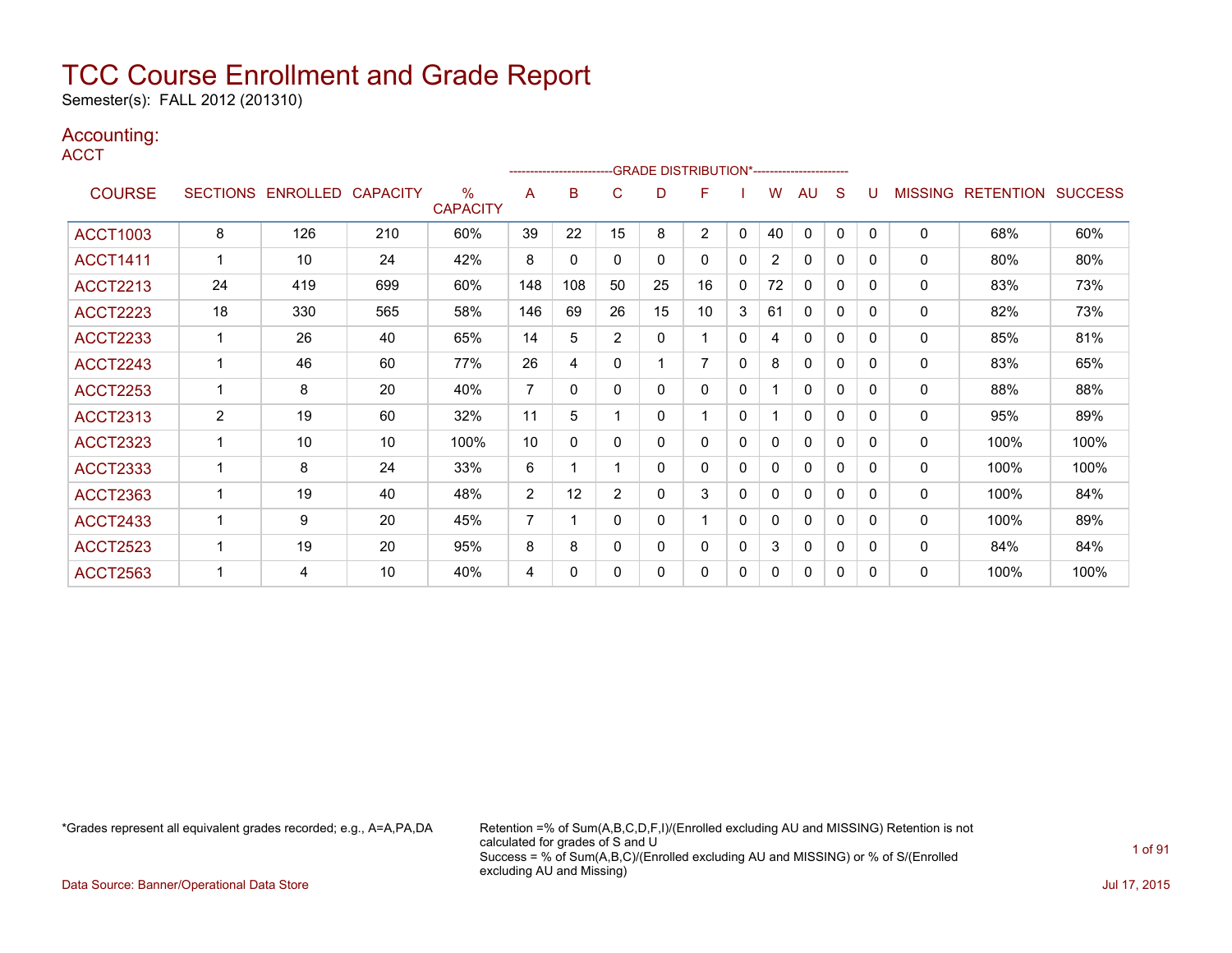Semester(s): FALL 2012 (201310)

#### African Studies: AFRS

| AFNO            |                            |    |                 |          |  | ------------------------GRADE        DISTRIBUTION*----------------------- |         |                |  |                                                  |      |
|-----------------|----------------------------|----|-----------------|----------|--|---------------------------------------------------------------------------|---------|----------------|--|--------------------------------------------------|------|
| <b>COURSE</b>   | SECTIONS ENROLLED CAPACITY |    | <b>CAPACITY</b> |          |  |                                                                           |         |                |  | % A B C D F I W AU S U MISSING RETENTION SUCCESS |      |
| <b>AFRS2713</b> |                            | 30 | 37%             | <b>R</b> |  | $\Omega$                                                                  | $0$   0 | $\overline{0}$ |  | 100%                                             | 100% |

\*Grades represent all equivalent grades recorded; e.g., A=A,PA,DA Retention =% of Sum(A,B,C,D,F,I)/(Enrolled excluding AU and MISSING) Retention is not calculated for grades of S and U Success = % of Sum(A,B,C)/(Enrolled excluding AU and MISSING) or % of S/(Enrolled excluding AU and Missing)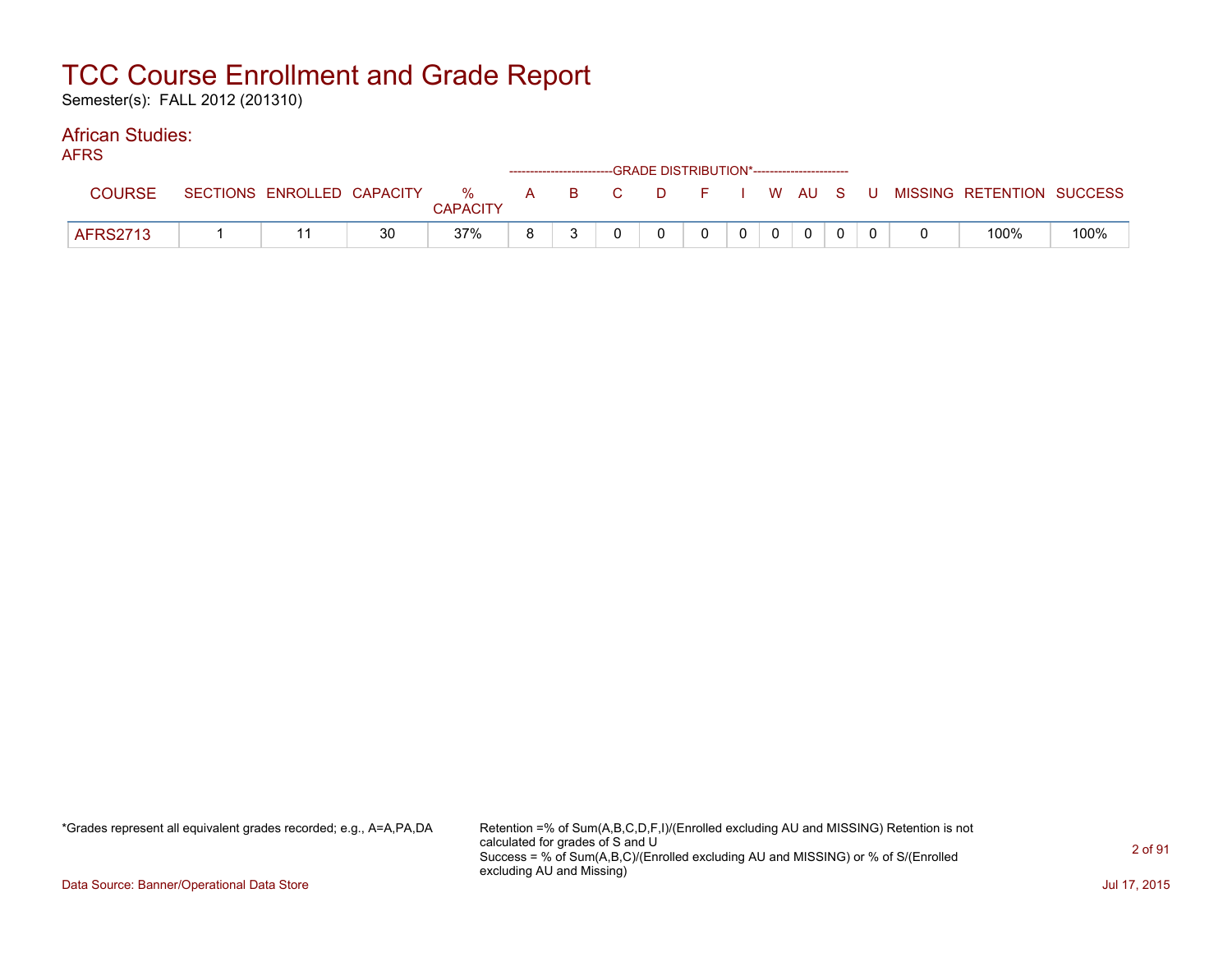Semester(s): FALL 2012 (201310)

#### Allied Health: ALDH<sub>1</sub>

| ALUN            |    |                            |     |                      | ------------------------GRADE DISTRIBUTION*----------------------- |    |       |    |                  |   |    |          |  |                                          |     |
|-----------------|----|----------------------------|-----|----------------------|--------------------------------------------------------------------|----|-------|----|------------------|---|----|----------|--|------------------------------------------|-----|
| <b>COURSE</b>   |    | SECTIONS ENROLLED CAPACITY |     | %<br><b>CAPACITY</b> |                                                                    |    | A B C |    |                  |   |    |          |  | D F I W AU S U MISSING RETENTION SUCCESS |     |
| <b>ALDH1323</b> | 15 | 315                        | 341 | 92%                  | 123                                                                | 86 | 37    | 13 | 15 <sub>15</sub> | ົ | 39 | $\Omega$ |  | 88%                                      | 78% |

\*Grades represent all equivalent grades recorded; e.g., A=A,PA,DA Retention =% of Sum(A,B,C,D,F,I)/(Enrolled excluding AU and MISSING) Retention is not calculated for grades of S and U Success = % of Sum(A,B,C)/(Enrolled excluding AU and MISSING) or % of S/(Enrolled excluding AU and Missing)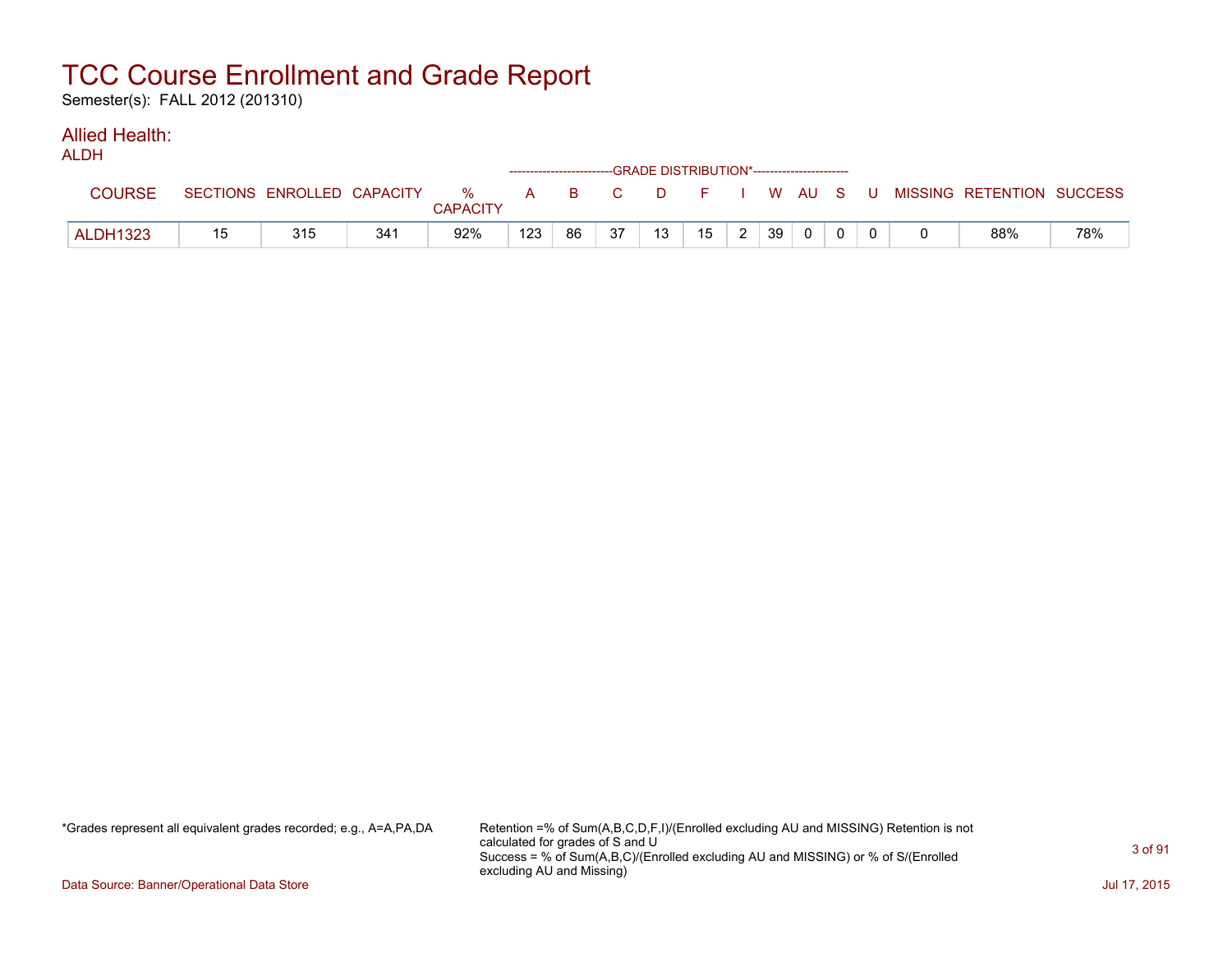Semester(s): FALL 2012 (201310)

#### Alternative Energy: ALTE

| <b>NLIL</b>     |                            |                      |  |   | ------------------------GRADE DISTRIBUTION*----------------------- |                |          |  |                                                |     |
|-----------------|----------------------------|----------------------|--|---|--------------------------------------------------------------------|----------------|----------|--|------------------------------------------------|-----|
| <b>COURSE</b>   | SECTIONS ENROLLED CAPACITY | %<br><b>CAPACITY</b> |  |   |                                                                    |                |          |  | A B C D F I W AU S U MISSING—RETENTION SUCCESS |     |
| <b>ALTE1442</b> |                            | 58%                  |  | ົ |                                                                    | 0 <sup>1</sup> | $\Omega$ |  | 86%                                            | 57% |

\*Grades represent all equivalent grades recorded; e.g., A=A,PA,DA Retention =% of Sum(A,B,C,D,F,I)/(Enrolled excluding AU and MISSING) Retention is not calculated for grades of S and U Success = % of Sum(A,B,C)/(Enrolled excluding AU and MISSING) or % of S/(Enrolled excluding AU and Missing)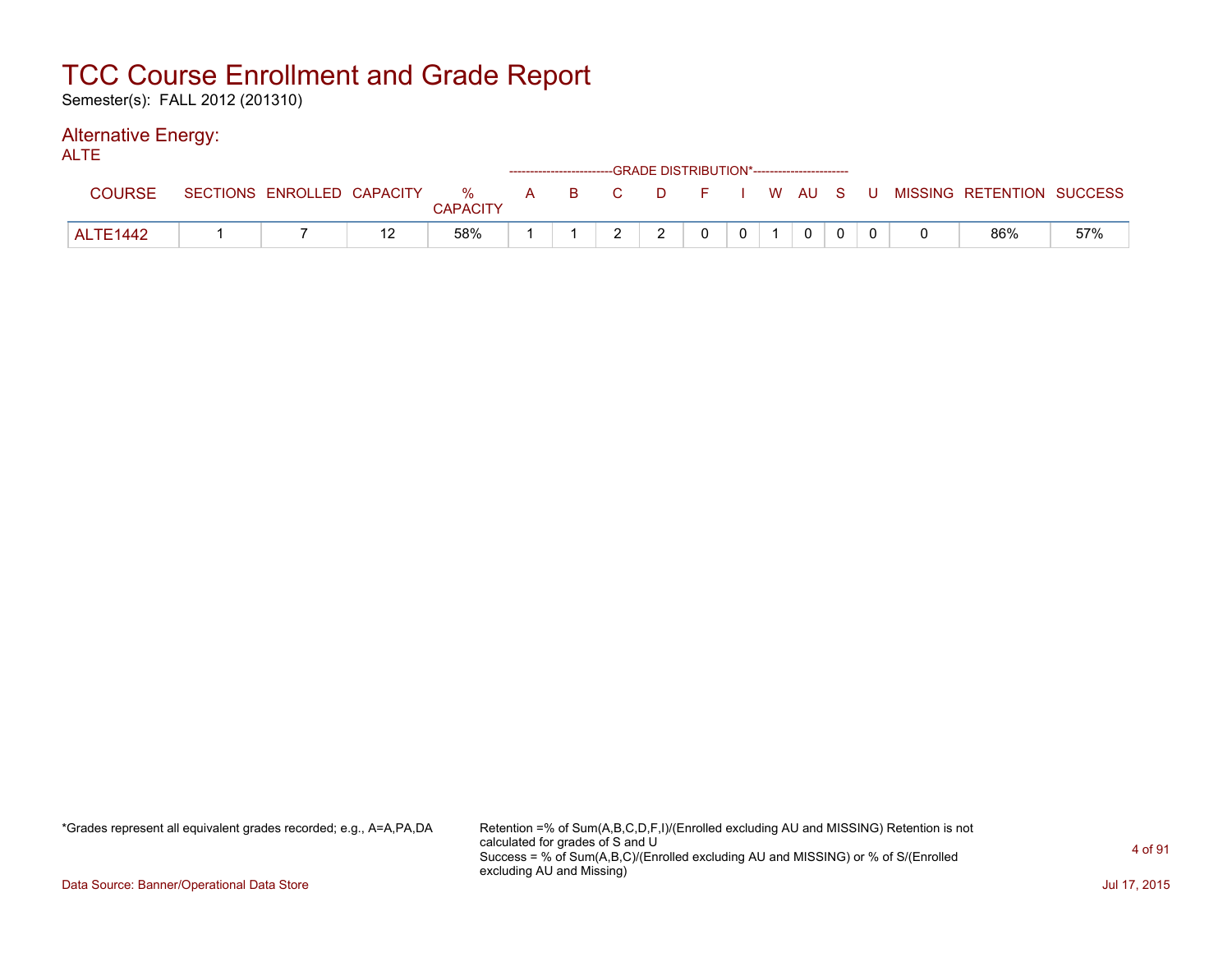Semester(s): FALL 2012 (201310)

### Arabic:

| <b>ARBC</b>     |                            |    |                         |  | ------------------------GRADE DISTRIBUTION*----------------------- |   |  |             |  |                                                |     |
|-----------------|----------------------------|----|-------------------------|--|--------------------------------------------------------------------|---|--|-------------|--|------------------------------------------------|-----|
| <b>COURSE</b>   | SECTIONS ENROLLED CAPACITY |    | $\%$<br><b>CAPACITY</b> |  |                                                                    |   |  |             |  | A B C D F I W AU S U MISSING RETENTION SUCCESS |     |
| <b>ARBC1103</b> |                            | 25 | 56%                     |  |                                                                    | 0 |  | $\mathbf 0$ |  | 71%                                            | 71% |

\*Grades represent all equivalent grades recorded; e.g., A=A,PA,DA Retention =% of Sum(A,B,C,D,F,I)/(Enrolled excluding AU and MISSING) Retention is not calculated for grades of S and U Success = % of Sum(A,B,C)/(Enrolled excluding AU and MISSING) or % of S/(Enrolled excluding AU and Missing)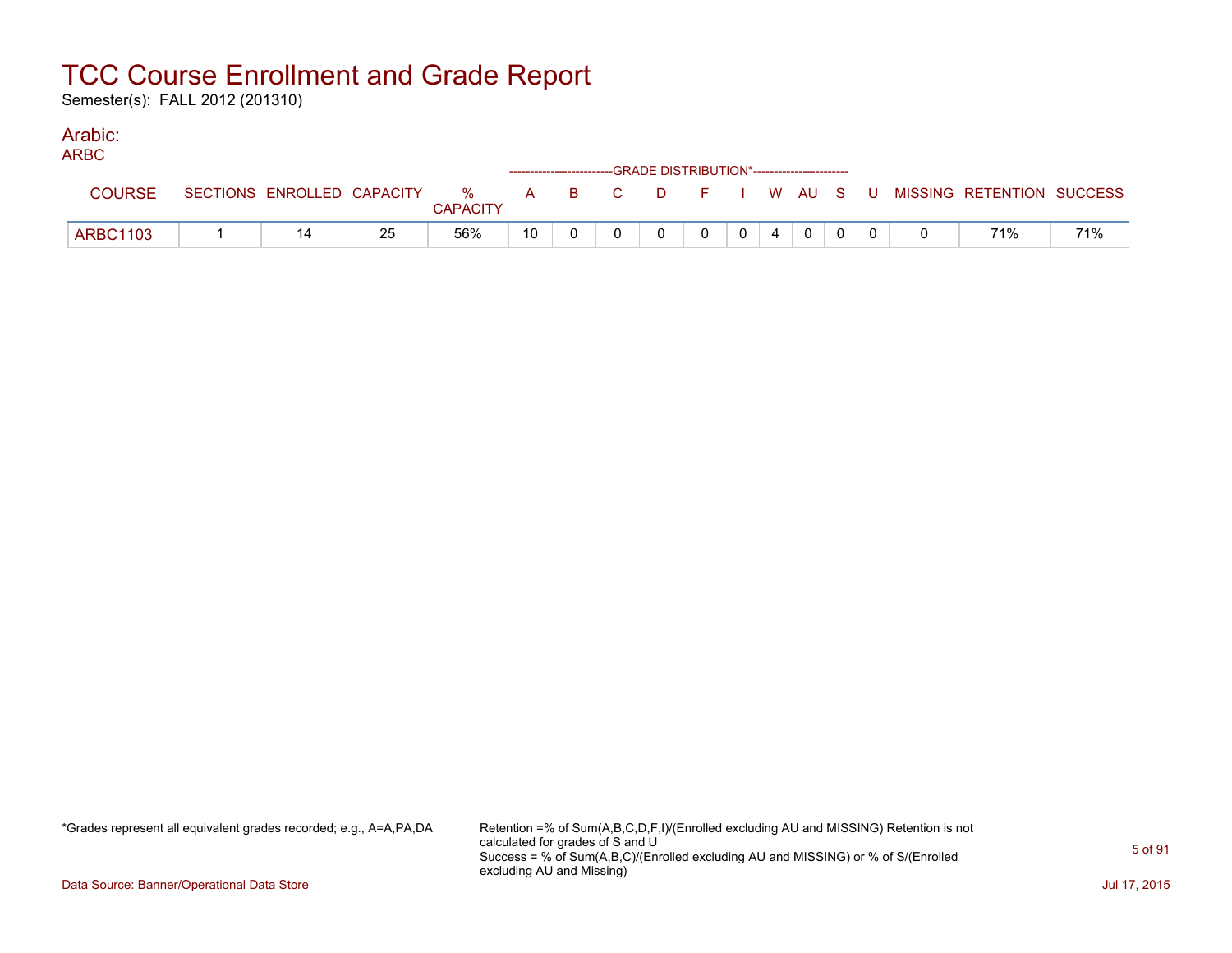Semester(s): FALL 2012 (201310)

#### Art: ART

|                |                |                            |                |                                  |              | ------------------- |                | -- GRADE DISTRIBUTION*----------------------- |              |              |              |              |              |              |   |                           |      |
|----------------|----------------|----------------------------|----------------|----------------------------------|--------------|---------------------|----------------|-----------------------------------------------|--------------|--------------|--------------|--------------|--------------|--------------|---|---------------------------|------|
| <b>COURSE</b>  |                | SECTIONS ENROLLED CAPACITY |                | $\frac{0}{0}$<br><b>CAPACITY</b> | A            | B                   | C              | D                                             | F            |              | W            | <b>AU</b>    | S            | U            |   | MISSING RETENTION SUCCESS |      |
| <b>ART1013</b> | 6              | 71                         | 74             | 96%                              | 39           | 9                   | $\overline{7}$ | 1                                             | 0            | 0            | 15           | 0            | 0            | $\mathbf{0}$ | 0 | 79%                       | 77%  |
| <b>ART1023</b> | 2              | 13                         | 19             | 68%                              | 5            | 5                   | 0              | 1                                             | 0            | 0            | 2            | 0            | $\mathbf{0}$ | 0            | 0 | 85%                       | 77%  |
| <b>ART1033</b> | 1              | $\mathbf 1$                | 3              | 33%                              | $\mathbf{0}$ | $\mathbf{0}$        | 0              | 0                                             | 0            | $\mathbf{0}$ | 0            | 1            | $\mathbf{0}$ | $\Omega$     | 0 |                           |      |
| <b>ART1053</b> | 3              | 78                         | 85             | 92%                              | 36           | $12 \overline{ }$   | 8              | 5                                             | 4            | 0            | 13           | 0            | $\mathbf{0}$ | 0            | 0 | 83%                       | 72%  |
| <b>ART1063</b> | 1              | 29                         | 40             | 72%                              | 8            | 12                  | 3              | 0                                             | 3            | $\mathbf{0}$ | 3            | $\mathbf{0}$ | $\mathbf{0}$ | 0            | 0 | 90%                       | 79%  |
| <b>ART1083</b> | 1              | 9                          | 9              | 100%                             | 4            | 5                   | $\Omega$       | 0                                             | $\mathbf{0}$ | $\mathbf{0}$ | 0            | $\mathbf{0}$ | $\mathbf{0}$ | 0            | 0 | 100%                      | 100% |
| <b>ART1113</b> | 14             | 258                        | 325            | 79%                              | 137          | 55                  | 20             | 3                                             | 18           | $\mathbf{0}$ | 25           | 0            | $\mathbf{0}$ | $\Omega$     | 0 | 90%                       | 82%  |
| <b>ART1123</b> | 4              | 35                         | 36             | 97%                              | 14           | 9                   | 5              | 1                                             | $\mathbf{0}$ | $\mathbf{0}$ | 6            | $\mathbf{0}$ | $\Omega$     | 0            | 0 | 83%                       | 80%  |
| <b>ART1133</b> | 4              | 11                         | 15             | 73%                              | 6            | 3                   | 1              | 0                                             | 0            | 0            | 0            | $\mathbf{1}$ | $\mathbf{0}$ | 0            | 0 | 100%                      | 100% |
| <b>ART2063</b> | 1              | $\overline{7}$             | 8              | 88%                              | 4            | $\mathbf{0}$        | $\overline{2}$ | 0                                             | 0            | 0            |              | 0            | $\mathbf{0}$ | $\Omega$     | 0 | 86%                       | 86%  |
| <b>ART2073</b> | 1              | $\overline{2}$             | 3              | 67%                              | 1            | 0                   | 0              | 1                                             | 0            | 0            | 0            | 0            | $\mathbf{0}$ | 0            | 0 | 100%                      | 50%  |
| <b>ART2083</b> | 1              | $\overline{7}$             | $\overline{7}$ | 100%                             | $\mathbf{1}$ | 5                   | 1              | $\Omega$                                      | 0            | $\mathbf{0}$ | $\mathbf{0}$ | $\mathbf{0}$ | $\mathbf{0}$ | 0            | 0 | 100%                      | 100% |
| <b>ART2093</b> | 1              | 3                          | 3              | 100%                             | 1            | 2                   | 0              | 0                                             | $\mathbf{0}$ | $\mathbf{0}$ | 0            | $\mathbf{0}$ | $\Omega$     | 0            | 0 | 100%                      | 100% |
| <b>ART2143</b> | $\overline{2}$ | 16                         | 20             | 80%                              | 8            | 6                   | 1              | 0                                             | 0            | 0            | 1            | 0            | $\mathbf{0}$ | 0            | 0 | 94%                       | 94%  |
| <b>ART2153</b> | 2              | 9                          | 10             | 90%                              | 5            | 3                   | $\mathbf{0}$   | 0                                             | $\mathbf{0}$ | $\mathbf{0}$ | 1            | 0            | $\mathbf{0}$ | 0            | 0 | 89%                       | 89%  |
| <b>ART2223</b> | 1              | 10                         | 10             | 100%                             | 1            | 5                   | $\overline{2}$ | 0                                             | 0            | 1            | 1            | 0            | $\mathbf{0}$ | 0            | 0 | 90%                       | 80%  |
| <b>ART2263</b> | 1              | 9                          | 10             | 90%                              | 4            | 2                   | 0              | 0                                             | $\mathbf{0}$ | $\mathbf{0}$ | 3            | 0            | $\mathbf{0}$ | $\Omega$     | 0 | 67%                       | 67%  |
| <b>ART2273</b> |                | 5                          | 5              | 100%                             | 4            | $\mathbf{0}$        | 0              | 0                                             | 0            | 0            | 1            | 0            | $\mathbf{0}$ | 0            | 0 | 80%                       | 80%  |
| <b>ART2283</b> | 1              | $\mathbf{1}$               | 5              | 20%                              | 1            | $\Omega$            | $\Omega$       | 0                                             | $\Omega$     | $\Omega$     | $\mathbf{0}$ | $\mathbf{0}$ | $\Omega$     | $\Omega$     | 0 | 100%                      | 100% |
| <b>ART2313</b> | 1              | 4                          | 8              | 50%                              | 1            | 2                   | $\mathbf 1$    | 0                                             | $\mathbf{0}$ | $\mathbf{0}$ | $\mathbf{0}$ | $\mathbf{0}$ | $\Omega$     | $\Omega$     | 0 | 100%                      | 100% |
| <b>ART2323</b> | 1              | 4                          | 4              | 100%                             | 1            | 1                   | $\mathbf{0}$   | 0                                             | 0            | 0            |              | 1            | 0            | $\Omega$     | 0 | 67%                       | 67%  |
| <b>ART2413</b> |                | 8                          | 14             | 57%                              | 1            | 3                   | 3              | 0                                             |              | 0            | 0            | $\mathbf{0}$ | 0            | 0            | 0 | 100%                      | 88%  |

\*Grades represent all equivalent grades recorded; e.g., A=A,PA,DA Retention =% of Sum(A,B,C,D,F,I)/(Enrolled excluding AU and MISSING) Retention is not calculated for grades of S and U Success = % of Sum(A,B,C)/(Enrolled excluding AU and MISSING) or % of S/(Enrolled excluding AU and Missing)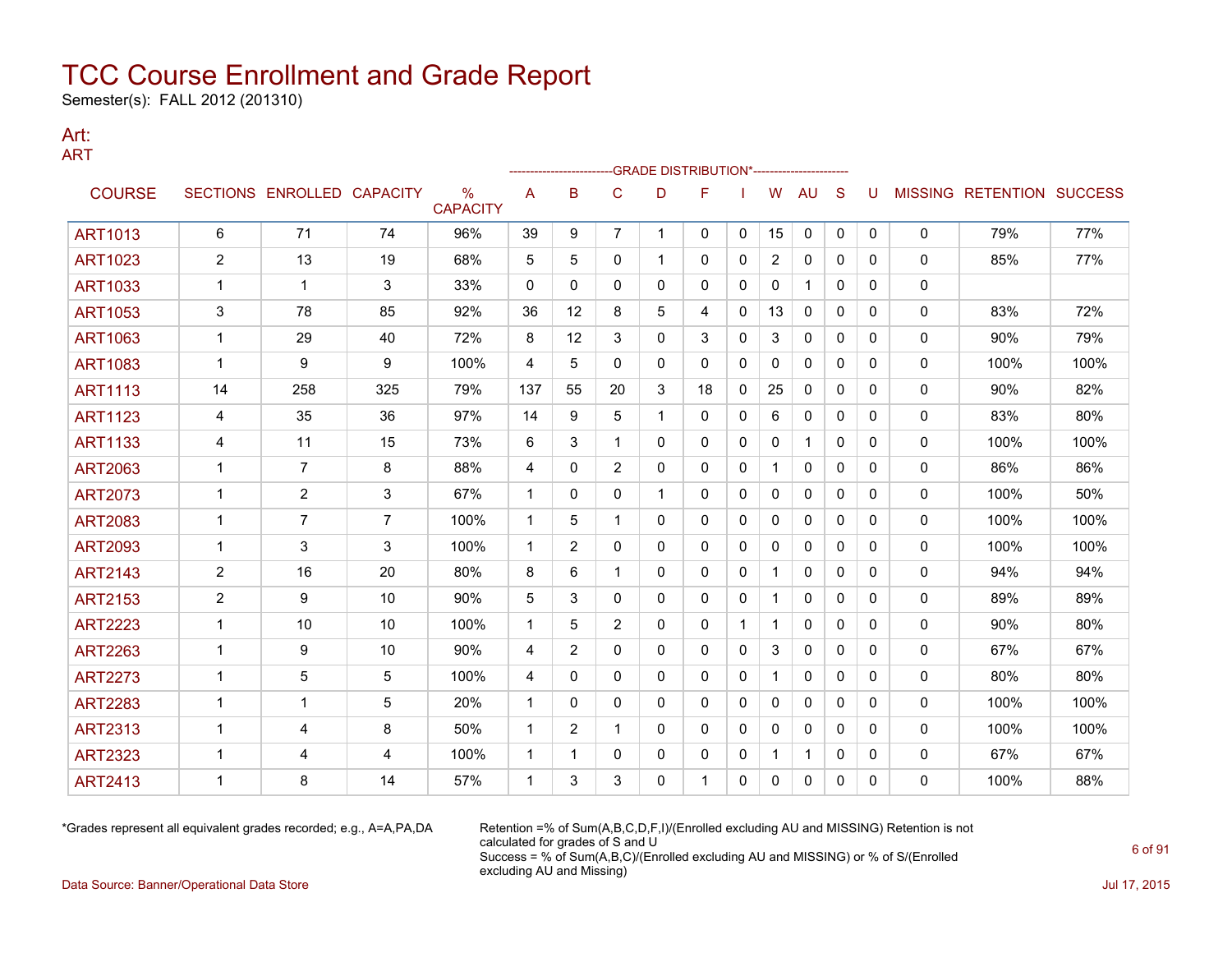Semester(s): FALL 2012 (201310)

#### Art: ART

|                |   |                            |    |                         | --------------------- |   |   | -GRADE DISTRIBUTION*----------------------- |   |   |                |              |    |     |                |                  |                |
|----------------|---|----------------------------|----|-------------------------|-----------------------|---|---|---------------------------------------------|---|---|----------------|--------------|----|-----|----------------|------------------|----------------|
| <b>COURSE</b>  |   | SECTIONS ENROLLED CAPACITY |    | $\%$<br><b>CAPACITY</b> | A                     | В | C | D                                           | F |   | W              | AU           | -S |     | <b>MISSING</b> | <b>RETENTION</b> | <b>SUCCESS</b> |
| <b>ART2423</b> |   | 14                         | 14 | 100%                    | 3                     | 5 |   |                                             |   | 0 |                | 0            |    | - 0 | 0              | 93%              | 86%            |
| <b>ART2503</b> |   | $12 \,$                    | 15 | 80%                     | 10                    |   |   | 0                                           | 0 | 0 | 2              | $\mathbf{0}$ | 0  | -0  | 0              | 83%              | 83%            |
| <b>ART2813</b> | ົ | 17                         | 40 | 42%                     | 10                    |   | റ | C                                           |   |   | 4              | $\mathbf{0}$ | 0  | -0  | 0              | 76%              | 71%            |
| <b>ART2853</b> | 3 | 22                         | 24 | 92%                     | 10                    | 4 | 3 | 3                                           |   | 0 | $\overline{2}$ | $\mathbf{0}$ | 0  | -0  | 0              | 91%              | 77%            |
| <b>ART2993</b> |   | 13                         | 14 | 93%                     | 10                    |   |   | 0                                           |   | 0 | $\Omega$       | $\mathbf{0}$ | 0  | -0  | 0              | 100%             | 100%           |

\*Grades represent all equivalent grades recorded; e.g., A=A,PA,DA Retention =% of Sum(A,B,C,D,F,I)/(Enrolled excluding AU and MISSING) Retention is not calculated for grades of S and U Success = % of Sum(A,B,C)/(Enrolled excluding AU and MISSING) or % of S/(Enrolled excluding AU and Missing)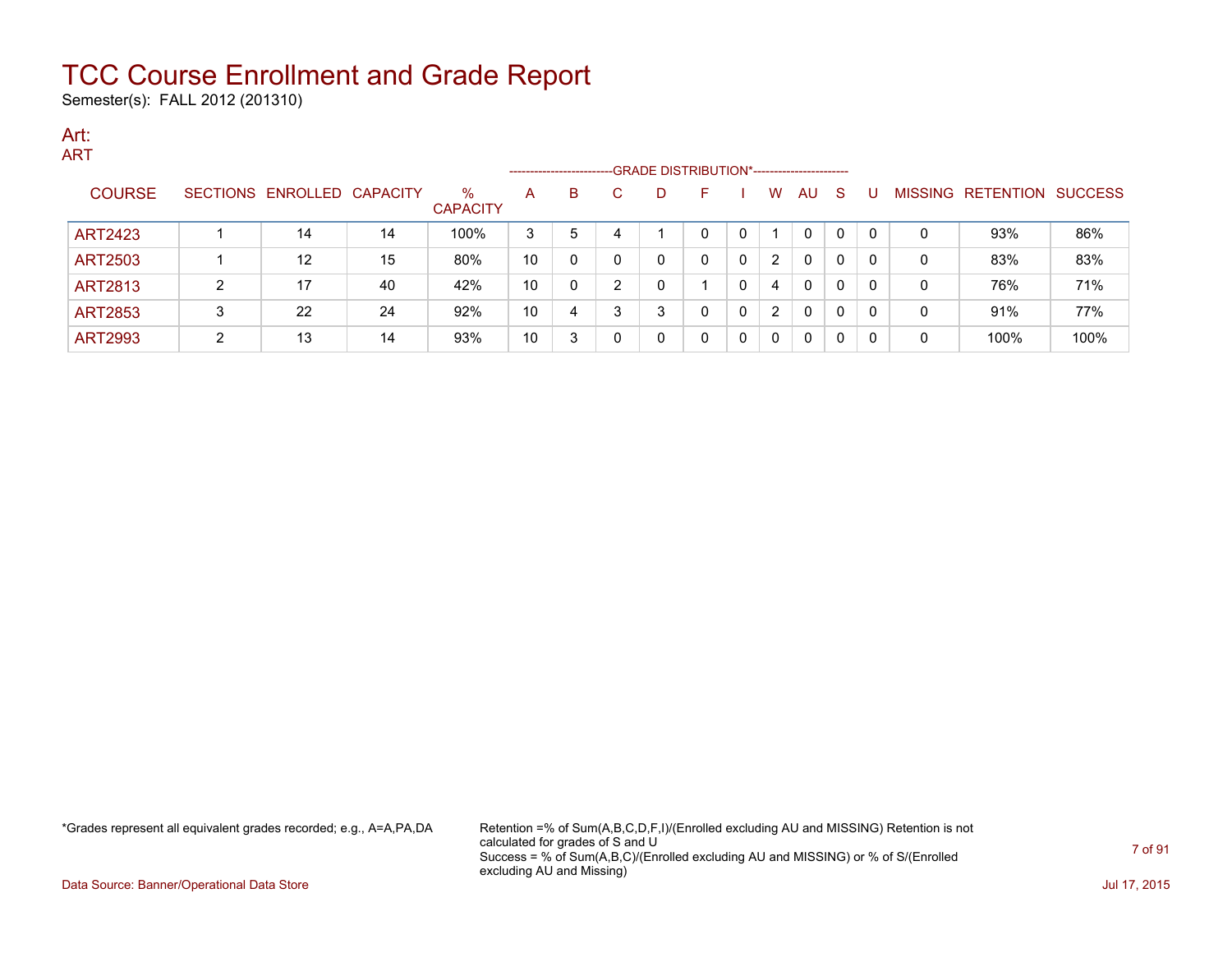Semester(s): FALL 2012 (201310)

### Astronomy:

| <b>ASTR</b>     |    |    |                 |    |    |    | ------------------------GRADE DISTRIBUTION*----------------------- |   |   |              |  |                                                                             |     |
|-----------------|----|----|-----------------|----|----|----|--------------------------------------------------------------------|---|---|--------------|--|-----------------------------------------------------------------------------|-----|
| <b>COURSE</b>   |    |    | <b>CAPACITY</b> |    |    |    |                                                                    |   |   |              |  | SECTIONS ENROLLED CAPACITY % A B C D F I W AU S U MISSING RETENTION SUCCESS |     |
| <b>ASTR1104</b> | 87 | 90 | 97%             | 43 | 14 | 12 | $\mathbf{3}$                                                       | 5 | 9 | $\mathbf{0}$ |  | 90%                                                                         | 79% |

\*Grades represent all equivalent grades recorded; e.g., A=A,PA,DA Retention =% of Sum(A,B,C,D,F,I)/(Enrolled excluding AU and MISSING) Retention is not calculated for grades of S and U Success = % of Sum(A,B,C)/(Enrolled excluding AU and MISSING) or % of S/(Enrolled excluding AU and Missing)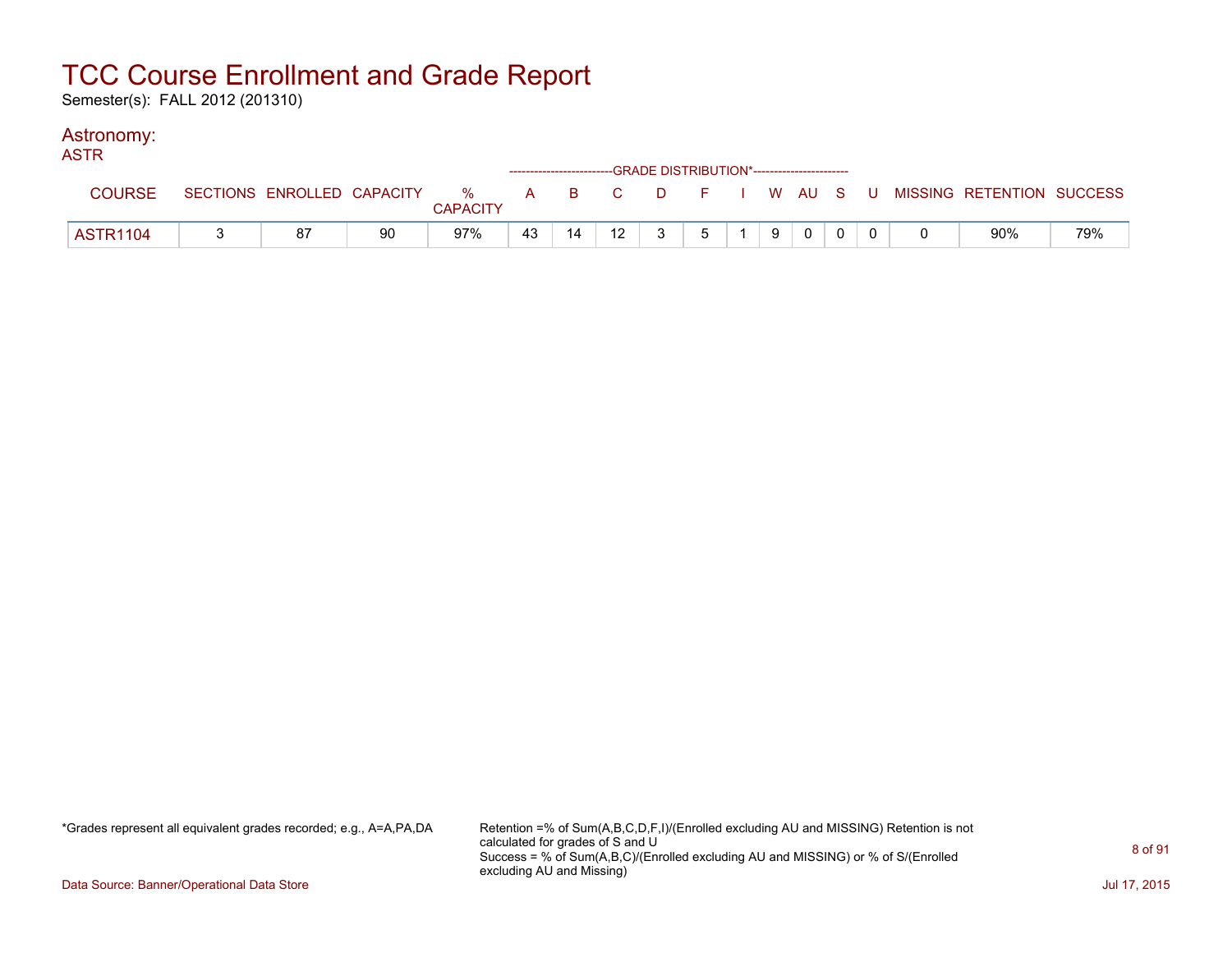Semester(s): FALL 2012 (201310)

#### Aviation Sciences Technology: AVST

|                 |              |                   |                 |                                  |                |                |                | -------------------------GRADE                DISTRIBUTION*--------------------- |                |                |              |              |              |              |                |                          |       |
|-----------------|--------------|-------------------|-----------------|----------------------------------|----------------|----------------|----------------|----------------------------------------------------------------------------------|----------------|----------------|--------------|--------------|--------------|--------------|----------------|--------------------------|-------|
| <b>COURSE</b>   |              | SECTIONS ENROLLED | <b>CAPACITY</b> | $\frac{0}{0}$<br><b>CAPACITY</b> | A              | в              | C              | D                                                                                | F              |                | W            | <b>AU</b>    | S            | U            | <b>MISSING</b> | <b>RETENTION SUCCESS</b> |       |
| <b>AVST1113</b> | $\mathbf{1}$ | 24                | 30              | 80%                              | $\overline{7}$ | 13             | $\overline{2}$ | 0                                                                                | $\overline{2}$ | $\mathbf{0}$   | $\Omega$     | $\mathbf{0}$ | $\mathbf{0}$ | $\Omega$     | $\mathbf{0}$   | 100%                     | 92%   |
| <b>AVST1209</b> | 1            | 4                 | 20              | 20%                              | 3              | $\mathbf{0}$   |                | 0                                                                                | 0              | 0              | 0            | $\mathbf{0}$ | $\mathbf{0}$ | $\Omega$     | $\mathbf{0}$   | 100%                     | 100%  |
| <b>AVST1222</b> | $\mathbf 1$  | 4                 | 24              | 17%                              | $\overline{2}$ | $\mathbf{0}$   | 0              | 0                                                                                | 0              | $\overline{2}$ | $\mathbf{0}$ | $\mathbf{0}$ | $\Omega$     | $\Omega$     | 0              | 100%                     | 50%   |
| <b>AVST1232</b> | 1            | 8                 | 20              | 40%                              | 8              | 0              | 0              | 0                                                                                | 0              | $\mathbf{0}$   | $\mathbf{0}$ | 0            | $\Omega$     | 0            | 0              | 100%                     | 100%  |
| <b>AVST1239</b> | $\mathbf 1$  | 7                 | 10              | 70%                              | 6              | 1              | 0              | 0                                                                                | 0              | $\mathbf{0}$   | 0            | $\mathbf{0}$ | 0            | 0            | 0              | 100%                     | 100%  |
| <b>AVST1259</b> | $\mathbf{1}$ | 3                 | 10              | 30%                              | $\mathbf{0}$   | 3              | 0              | 0                                                                                | 0              | $\mathbf{0}$   | 0            | 0            | $\Omega$     | 0            | 0              | 100%                     | 100%  |
| <b>AVST1343</b> | 1            | 20                | 24              | 83%                              | 17             | $\overline{2}$ |                | 0                                                                                | 0              | $\mathbf{0}$   | 0            | $\mathbf{0}$ | 0            | 0            | 0              | 100%                     | 100%  |
| <b>AVST1354</b> |              | 21                | 24              | 88%                              | 11             | 8              | $\overline{2}$ | 0                                                                                | 0              | $\Omega$       | $\mathbf{0}$ | $\mathbf{0}$ | $\Omega$     | 0            | 0              | 100%                     | 100%  |
| <b>AVST1364</b> | 1            | 16                | 24              | 67%                              | 15             |                | 0              | 0                                                                                | 0              | $\Omega$       | 0            | 0            | $\Omega$     | $\Omega$     | 0              | 100%                     | 100%  |
| <b>AVST2113</b> | 1            | 26                | 30              | 87%                              | 22             | $\overline{2}$ |                |                                                                                  | 0              | 0              | 0            | $\mathbf{0}$ | $\Omega$     | <sup>0</sup> | $\mathbf{0}$   | 100%                     | 96%   |
| <b>AVST2122</b> | $\mathbf{1}$ | $\overline{2}$    | 24              | 8%                               | 2              | $\Omega$       | 0              | 0                                                                                | 0              | $\Omega$       | 0            | 0            | $\Omega$     | 0            | $\mathbf{0}$   | 100%                     | 100%  |
| <b>AVST2132</b> | 1            | 4                 | 24              | 17%                              | $\mathbf{0}$   | 0              | 0              | 0                                                                                | 0              | 4              | 0            | $\mathbf{0}$ | 0            | $\Omega$     | $\mathbf{0}$   | 100%                     | $0\%$ |
| <b>AVST2142</b> | 1            | 2                 | 24              | 8%                               | -1             | 0              | 0              | 0                                                                                | 0              |                | 0            | $\mathbf{0}$ | 0            | 0            | 0              | 100%                     | 50%   |
| <b>AVST2213</b> | $\mathbf{1}$ | 21                | 24              | 88%                              | 13             | 8              | 0              | 0                                                                                | 0              | $\mathbf{0}$   | 0            | 0            | 0            | $\Omega$     | $\mathbf{0}$   | 100%                     | 100%  |
| <b>AVST2226</b> | $\mathbf 1$  | 16                | 24              | 67%                              | 14             | $\overline{2}$ | 0              | 0                                                                                | 0              | 0              | 0            | 0            | 0            | 0            | $\mathbf{0}$   | 100%                     | 100%  |
| <b>AVST2253</b> | 1            | 20                | 24              | 83%                              | 11             | 7              | $\overline{2}$ | 0                                                                                | 0              | 0              | 0            | 0            | 0            | 0            | 0              | 100%                     | 100%  |
| <b>AVST2273</b> |              | 12                | 16              | 75%                              | 9              | 3              | 0              | 0                                                                                | 0              | $\mathbf{0}$   | 0            | 0            | 0            | 0            | $\mathbf{0}$   | 100%                     | 100%  |
|                 |              |                   |                 |                                  |                |                |                |                                                                                  |                |                |              |              |              |              |                |                          |       |

\*Grades represent all equivalent grades recorded; e.g., A=A,PA,DA Retention =% of Sum(A,B,C,D,F,I)/(Enrolled excluding AU and MISSING) Retention is not calculated for grades of S and U Success = % of Sum(A,B,C)/(Enrolled excluding AU and MISSING) or % of S/(Enrolled excluding AU and Missing)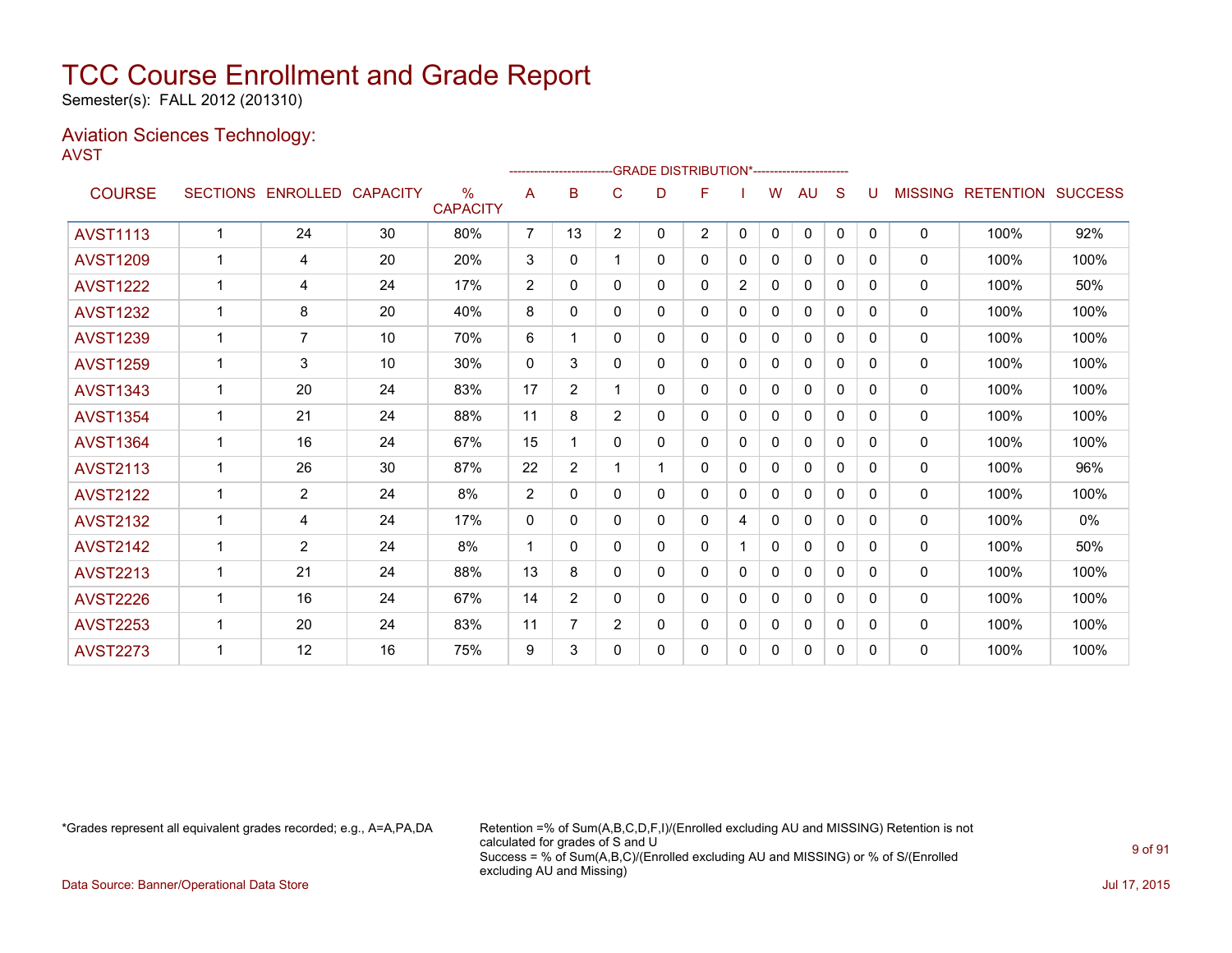Semester(s): FALL 2012 (201310)

### Biology:

BIOL

|                 |                |                            |       |                         |                |          |              |                | -GRADE DISTRIBUTION*----------------------- |              |                |              |              |   |                |                          |      |
|-----------------|----------------|----------------------------|-------|-------------------------|----------------|----------|--------------|----------------|---------------------------------------------|--------------|----------------|--------------|--------------|---|----------------|--------------------------|------|
| <b>COURSE</b>   |                | SECTIONS ENROLLED CAPACITY |       | $\%$<br><b>CAPACITY</b> | A              | B        | C            | D              | F                                           |              | w              | AU           | S            |   | <b>MISSING</b> | <b>RETENTION SUCCESS</b> |      |
| <b>BIOL1114</b> | 41             | 712                        | 920   | 77%                     | 173            | 182      | 136          | 60             | 70                                          | $\mathbf{0}$ | 91             | $\mathbf{0}$ | $\mathbf{0}$ | 0 | 0              | 87%                      | 69%  |
| <b>BIOL1224</b> | 56             | 1,147                      | 1,336 | 86%                     | 305            | 263      | 211          | 69             | 98                                          | $\mathbf{0}$ | 198            | 3            | 0            | 0 | 0              | 83%                      | 68%  |
| <b>BIOL1314</b> | 18             | 361                        | 404   | 89%                     | 92             | 96       | 66           | 18             | 18                                          | $\mathbf{0}$ | 70             |              | $\mathbf{0}$ | 0 | 0              | 81%                      | 71%  |
| <b>BIOL1323</b> | $\overline{2}$ | 34                         | 48    | 71%                     | 4              | 8        | 9            | $\overline{2}$ | 3                                           | 0            | 8              | 0            | 0            | 0 | 0              | 76%                      | 62%  |
| <b>BIOL1383</b> | 57             | 1,329                      | 1,677 | 79%                     | 490            | 352      | 189          | 62             | 97                                          | $\mathbf{0}$ | 139            | $\mathbf{0}$ | 0            | 0 | $\mathbf{0}$   | 90%                      | 78%  |
| <b>BIOL1404</b> | $\overline{2}$ | 19                         | 44    | 43%                     | 5              | 6        |              | 0              |                                             | $\mathbf{0}$ | 6              | $\mathbf{0}$ | 0            | 0 | 0              | 68%                      | 63%  |
| <b>BIOL1604</b> | 6              | 93                         | 144   | 65%                     | 34             | 27       | 17           | 4              | $\overline{2}$                              | $\mathbf{0}$ | 9              | $\mathbf{0}$ | 0            | 0 | 0              | 90%                      | 84%  |
| <b>BIOL2123</b> | $\overline{2}$ | 23                         | 24    | 96%                     | 10             | 4        | 3            | $\Omega$       | $\overline{2}$                              | $\mathbf{0}$ | 4              | 0            | $\Omega$     | 0 | 0              | 83%                      | 74%  |
| <b>BIOL2134</b> | 26             | 532                        | 612   | 87%                     | 175            | 132      | 87           | 31             | 20                                          | 0            | 86             |              | 0            | 0 | 0              | 84%                      | 74%  |
| <b>BIOL2154</b> | 20             | 350                        | 472   | 74%                     | 174            | 94       | 37           | 10             | 4                                           |              | 30             | 0            | $\Omega$     | 0 | 0              | 91%                      | 87%  |
| <b>BIOL2164</b> | 21             | 376                        | 499   | 75%                     | 129            | 105      | 84           | 11             | $\overline{7}$                              | $\mathbf{0}$ | 39             |              | $\Omega$     | 0 | 0              | 90%                      | 85%  |
| <b>BIOL2213</b> | 1              | 10                         | 15    | 67%                     | 2              | 3        | 1            | $\mathbf{0}$   |                                             | 0            | 3              | 0            | $\mathbf{0}$ | 0 | 0              | 70%                      | 60%  |
| <b>BIOL2313</b> | 1              | 6                          | 24    | 25%                     | 2              | $\Omega$ |              | $\Omega$       |                                             | $\mathbf{0}$ | $\overline{2}$ | $\mathbf{0}$ | $\Omega$     | 0 | 0              | 67%                      | 50%  |
| <b>BIOL2991</b> |                | 7                          | 20    | 35%                     | 7              | 0        | $\mathbf{0}$ | 0              | $\mathbf{0}$                                | $\mathbf{0}$ | 0              | 0            | 0            | 0 | 0              | 100%                     | 100% |
| <b>BIOL2993</b> |                | $\overline{2}$             | 5     | 40%                     | $\overline{2}$ | $\Omega$ | $\Omega$     | 0              | 0                                           | 0            | 0              | 0            | 0            | 0 | 0              | 100%                     | 100% |

\*Grades represent all equivalent grades recorded; e.g., A=A,PA,DA Retention =% of Sum(A,B,C,D,F,I)/(Enrolled excluding AU and MISSING) Retention is not calculated for grades of S and U Success = % of Sum(A,B,C)/(Enrolled excluding AU and MISSING) or % of S/(Enrolled excluding AU and Missing)

Data Source: Banner/Operational Data Store Jul 17, 2015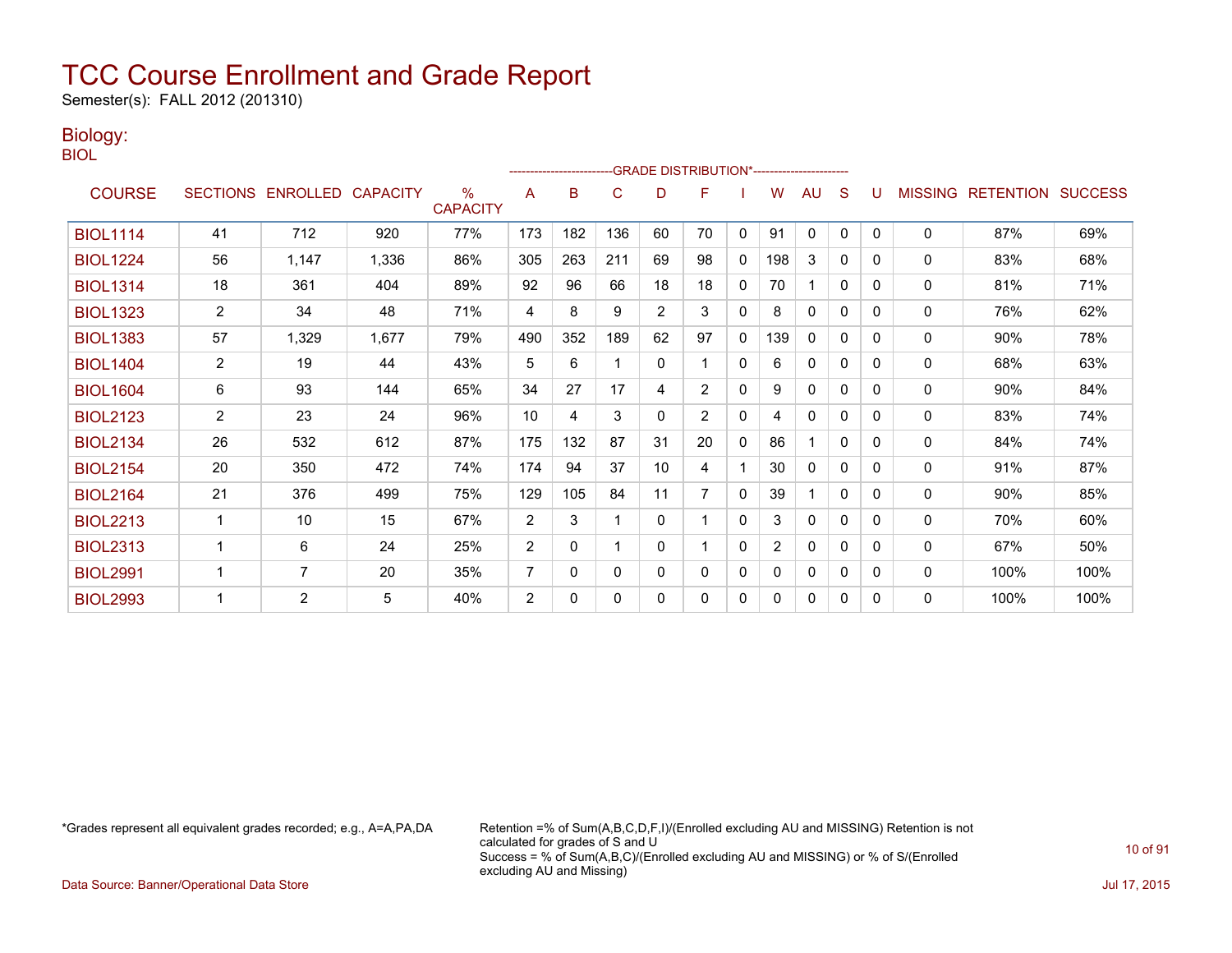Semester(s): FALL 2012 (201310)

#### Biotechnology: BIOT

|                 |                            |    |                         |   | ------------------------GRADE DISTRIBUTION*----------------------- |              |   |    |          |   |              |              |   |              |                   |                |
|-----------------|----------------------------|----|-------------------------|---|--------------------------------------------------------------------|--------------|---|----|----------|---|--------------|--------------|---|--------------|-------------------|----------------|
| <b>COURSE</b>   | SECTIONS ENROLLED CAPACITY |    | $\%$<br><b>CAPACITY</b> | A | B                                                                  | $\mathbf{C}$ | D | н. |          | w | AU           | -S           |   |              | MISSING RETENTION | <b>SUCCESS</b> |
| <b>BIOT1113</b> | 12                         | 12 | 100%                    | 2 | 3                                                                  | 3            |   |    |          | 3 | 0            | 0            | 0 | 0            | 75%               | 67%            |
| <b>BIOT1315</b> | 8                          | 12 | 67%                     | 6 | $\overline{2}$                                                     | 0            |   |    | $\Omega$ |   | $\mathbf{0}$ | $\mathbf{0}$ | 0 | $\mathbf{0}$ | 100%              | 100%           |
| <b>BIOT1534</b> | 4                          | 12 | 33%                     | 4 |                                                                    | 0            |   |    | 0        | 0 | 0            | 0            | 0 | 0            | 100%              | 100%           |
| <b>BIOT2101</b> | 4                          | 12 | 33%                     | 4 | 0                                                                  | $\Omega$     |   |    | 0        | 0 | 0            | 0            | 0 | 0            | 100%              | 100%           |
| <b>BIOT2246</b> | 3                          | 12 | 25%                     | 3 |                                                                    | 0            |   |    |          | 0 | 0            | 0            | 0 | 0            | 100%              | 100%           |
| <b>BIOT2335</b> | $\mathcal{D}$              | 12 | 17%                     | 2 |                                                                    | 0            |   | 0  | 0        |   | 0            | 0            | 0 | $\mathbf{0}$ | 100%              | 100%           |

\*Grades represent all equivalent grades recorded; e.g., A=A,PA,DA Retention =% of Sum(A,B,C,D,F,I)/(Enrolled excluding AU and MISSING) Retention is not calculated for grades of S and U Success = % of Sum(A,B,C)/(Enrolled excluding AU and MISSING) or % of S/(Enrolled excluding AU and Missing)

Data Source: Banner/Operational Data Store Jul 17, 2015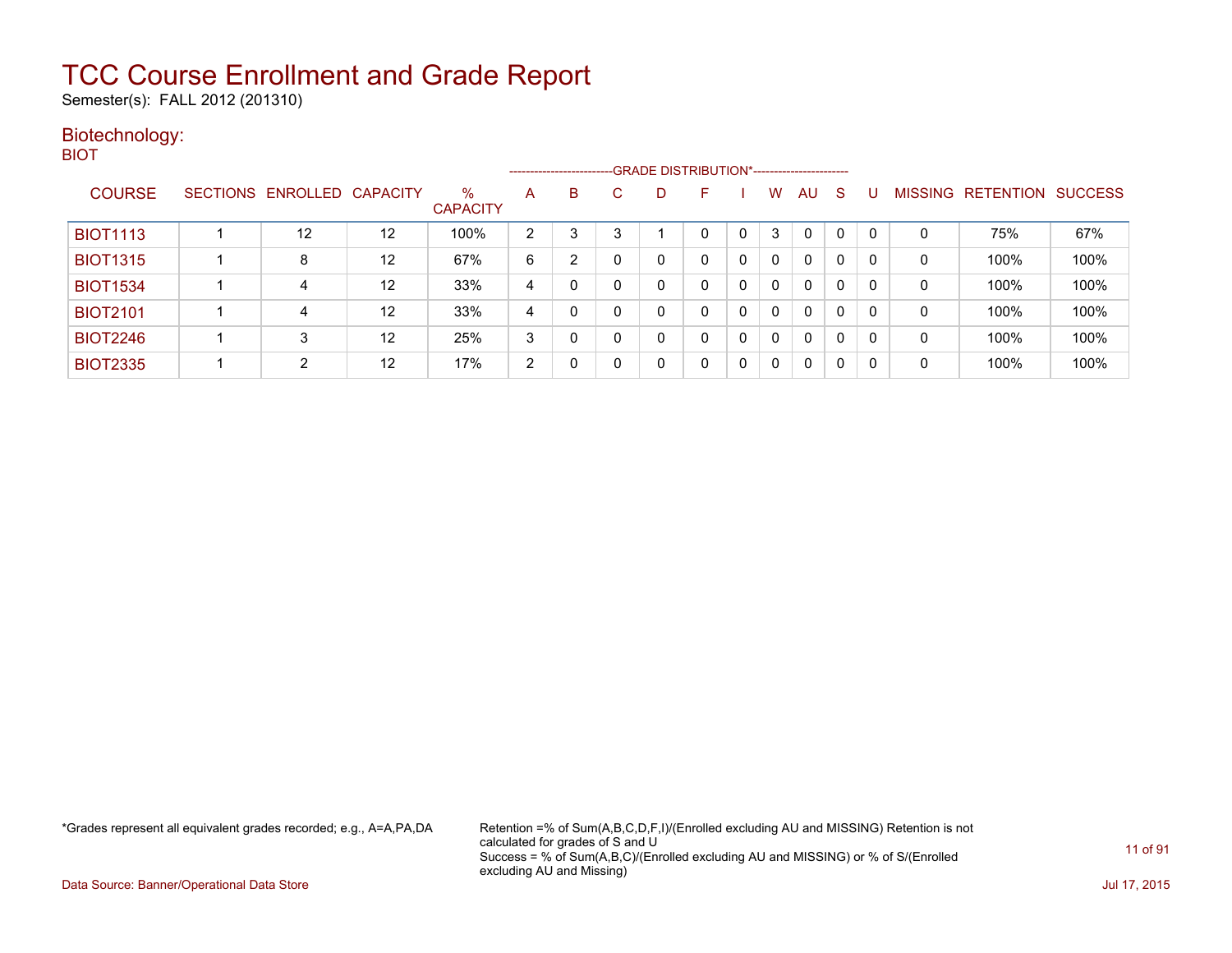Semester(s): FALL 2012 (201310)

#### Biomedical Equipment Technolog: **BMFT**

| –…              |                            |                      |  | ------------------------GRADE DISTRIBUTION*----------------------- |  |              |              |  |                                                |     |
|-----------------|----------------------------|----------------------|--|--------------------------------------------------------------------|--|--------------|--------------|--|------------------------------------------------|-----|
| COURSE          | SECTIONS ENROLLED CAPACITY | %<br><b>CAPACITY</b> |  |                                                                    |  |              |              |  | A B C D F I W AU S U MISSING—RETENTION SUCCESS |     |
| <b>BMET1304</b> |                            |                      |  |                                                                    |  | $\mathbf{0}$ | $\mathbf{0}$ |  | 88%                                            | 88% |

\*Grades represent all equivalent grades recorded; e.g., A=A,PA,DA Retention =% of Sum(A,B,C,D,F,I)/(Enrolled excluding AU and MISSING) Retention is not calculated for grades of S and U Success = % of Sum(A,B,C)/(Enrolled excluding AU and MISSING) or % of S/(Enrolled excluding AU and Missing)

Data Source: Banner/Operational Data Store Jul 17, 2015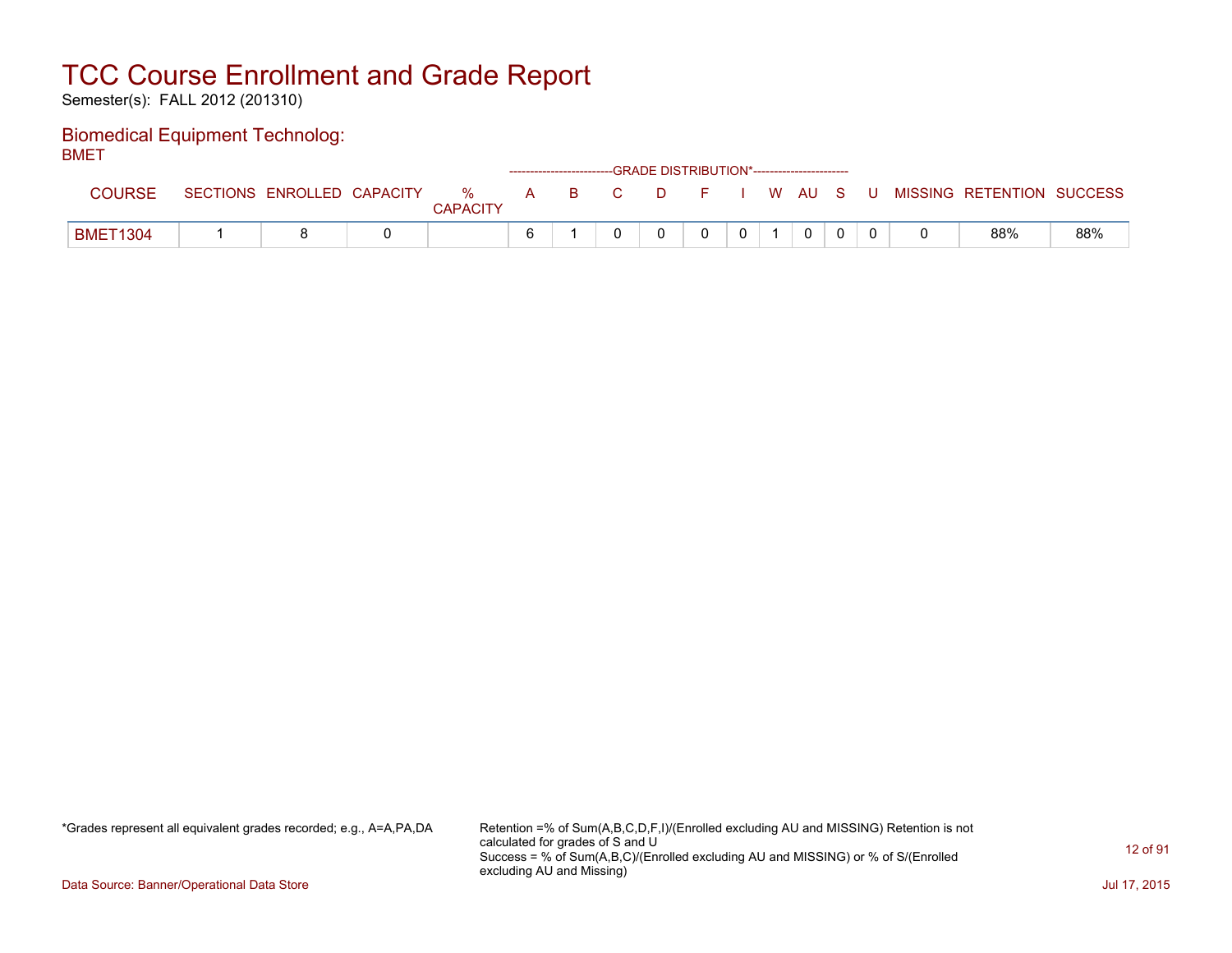Semester(s): FALL 2012 (201310)

### Business:

**BUSN** 

|                 |                |                            |              |                                  |                |                |                |             | <b>GRADE DISTRIBUTION*-----------------------</b> |              |                |              |              |          |              |                           |      |
|-----------------|----------------|----------------------------|--------------|----------------------------------|----------------|----------------|----------------|-------------|---------------------------------------------------|--------------|----------------|--------------|--------------|----------|--------------|---------------------------|------|
| <b>COURSE</b>   |                | SECTIONS ENROLLED CAPACITY |              | $\frac{0}{0}$<br><b>CAPACITY</b> | A              | B              | C              | D           | F                                                 |              | W              | <b>AU</b>    | S            | U        |              | MISSING RETENTION SUCCESS |      |
| <b>BUSN1053</b> | 13             | 312                        | 460          | 68%                              | 69             | 72             | 45             | 24          | 38                                                | 1            | 63             | 0            | $\mathbf{0}$ | 0        | $\Omega$     | 80%                       | 60%  |
| <b>BUSN1123</b> | 3              | 50                         | 52           | 96%                              | 28             | 8              | 4              | 0           | 5                                                 | $\mathbf{0}$ | 4              | $\mathbf{1}$ | $\mathbf{0}$ | 0        | 0            | 92%                       | 82%  |
| <b>BUSN1143</b> | 6              | 65                         | 172          | 38%                              | 32             | 11             | 5              | 0           | 13                                                | 0            | 4              | $\mathbf{0}$ | $\Omega$     | 0        | 0            | 94%                       | 74%  |
| <b>BUSN1153</b> | $\overline{2}$ | 27                         | 35           | 77%                              | $\overline{7}$ | 9              | 3              | 1           | $\mathbf{0}$                                      | $\mathbf{0}$ | $\overline{7}$ | $\mathbf{0}$ | $\Omega$     | 0        | $\mathbf{0}$ | 74%                       | 70%  |
| <b>BUSN1173</b> | $\mathbf{1}$   | 9                          | 25           | 36%                              | 3              | 3              | 1              | $\Omega$    | $\Omega$                                          | $\Omega$     | $\overline{2}$ | $\Omega$     | $\Omega$     | $\Omega$ | $\mathbf{0}$ | 78%                       | 78%  |
| <b>BUSN1301</b> | $\mathbf{1}$   | 10                         | 20           | 50%                              | 4              | $\overline{2}$ | 1              | $\Omega$    | $\Omega$                                          | $\Omega$     | 3              | $\mathbf{0}$ | $\Omega$     | $\Omega$ | 0            | 70%                       | 70%  |
| <b>BUSN1353</b> | 3              | 61                         | 74           | 82%                              | 17             | 6              | 11             | 4           | $\mathbf{0}$                                      | $\mathbf{0}$ | 23             | $\mathbf{0}$ | $\Omega$     | 0        | 0            | 62%                       | 56%  |
| <b>BUSN2053</b> | $\overline{2}$ | 19                         | 80           | 24%                              | $\overline{7}$ | 2              | 4              | $\Omega$    | 2                                                 | $\Omega$     | 4              | $\mathbf{0}$ | $\Omega$     | $\Omega$ | $\mathbf{0}$ | 79%                       | 68%  |
| <b>BUSN2173</b> | $\mathbf{1}$   | $\overline{2}$             | 3            | 67%                              | $\Omega$       | 1              | $\Omega$       | $\Omega$    | $\Omega$                                          | 0            |                | $\mathbf{0}$ | $\Omega$     | $\Omega$ | 0            | 50%                       | 50%  |
| <b>BUSN2203</b> | $\mathbf{1}$   | 11                         | 20           | 55%                              | 2              | 3              | $\overline{2}$ | 0           | $\overline{2}$                                    | 0            | $\overline{2}$ | 0            | $\mathbf{0}$ | 0        | 0            | 82%                       | 64%  |
| <b>BUSN2213</b> | $\overline{2}$ | 50                         | 64           | 78%                              | 15             | 14             | 8              | 3           | 3                                                 | 0            | $\overline{7}$ | $\mathbf{0}$ | $\Omega$     | 0        | $\mathbf{0}$ | 86%                       | 74%  |
| <b>BUSN2313</b> | 9              | 154                        | 226          | 68%                              | 47             | 55             | 35             | 3           | 3                                                 | 0            | 11             | $\mathbf{0}$ | $\Omega$     | 0        | 0            | 93%                       | 89%  |
| <b>BUSN2323</b> | $\mathbf{1}$   | 9                          | $\mathbf{0}$ |                                  | 9              | $\Omega$       | $\Omega$       | $\Omega$    | $\Omega$                                          | $\Omega$     | $\Omega$       | $\mathbf{0}$ | $\Omega$     | 0        | $\mathbf{0}$ | 100%                      | 100% |
| <b>BUSN2333</b> | $\mathbf{1}$   | 13                         | 20           | 65%                              | 3              | 2              | 1              | 0           | $\mathbf{0}$                                      | 0            | $\overline{7}$ | $\mathbf{0}$ | 0            | 0        | 0            | 46%                       | 46%  |
| <b>BUSN2343</b> | $\mathbf{1}$   | 12                         | 25           | 48%                              | 6              | 1              | $\mathbf{0}$   | $\Omega$    | $\overline{2}$                                    | $\Omega$     | 3              | $\mathbf{0}$ | $\Omega$     | 0        | 0            | 75%                       | 58%  |
| <b>BUSN2363</b> | $\mathbf{1}$   | 10                         | 20           | 50%                              | 3              | 2              | 3              | 0           | $\mathbf{0}$                                      | $\Omega$     | $\overline{2}$ | $\mathbf{0}$ | $\Omega$     | 0        | $\mathbf{0}$ | 80%                       | 80%  |
| <b>BUSN2403</b> | $\overline{2}$ | 16                         | 35           | 46%                              | $\overline{7}$ | 5              | 1              | $\mathbf 1$ | $\Omega$                                          | $\mathbf 1$  | $\mathbf 1$    | $\mathbf{0}$ | $\mathbf{0}$ | 0        | 0            | 94%                       | 81%  |
| <b>BUSN2483</b> | 1              | 4                          | 15           | 27%                              | 3              | 1              | $\mathbf{0}$   | 0           | $\mathbf{0}$                                      | $\mathbf{0}$ | 0              | $\mathbf{0}$ | $\mathbf{0}$ | 0        | 0            | 100%                      | 100% |
| <b>BUSN2503</b> | $\mathbf{1}$   | 18                         | 18           | 100%                             | $\overline{7}$ | 8              | $\overline{c}$ | $\Omega$    | $\mathbf{1}$                                      | $\Omega$     | 0              | $\mathbf{0}$ | $\Omega$     | $\Omega$ | 0            | 100%                      | 94%  |
| <b>BUSN2513</b> | $\mathbf{1}$   | $\overline{2}$             | 24           | 8%                               | $\mathbf{1}$   | $\Omega$       | $\Omega$       | $\Omega$    | $\Omega$                                          | $\Omega$     |                | $\mathbf{0}$ | $\Omega$     | 0        | $\mathbf{0}$ | 50%                       | 50%  |
| <b>BUSN2643</b> | $\mathbf{1}$   | 1                          | $\mathbf 0$  |                                  | $\mathbf 0$    | 1              | 0              | 0           | $\mathbf{0}$                                      | 0            | 0              | 0            | 0            | 0        | 0            | 100%                      | 100% |
| <b>BUSN2683</b> | 1              | 1                          | 0            |                                  |                | 0              | $\Omega$       | $\Omega$    | $\mathbf{0}$                                      | $\mathbf{0}$ | 0              | $\mathbf{0}$ | $\mathbf{0}$ | 0        | 0            | 100%                      | 100% |

\*Grades represent all equivalent grades recorded; e.g., A=A,PA,DA Retention =% of Sum(A,B,C,D,F,I)/(Enrolled excluding AU and MISSING) Retention is not calculated for grades of S and U Success = % of Sum(A,B,C)/(Enrolled excluding AU and MISSING) or % of S/(Enrolled excluding AU and Missing)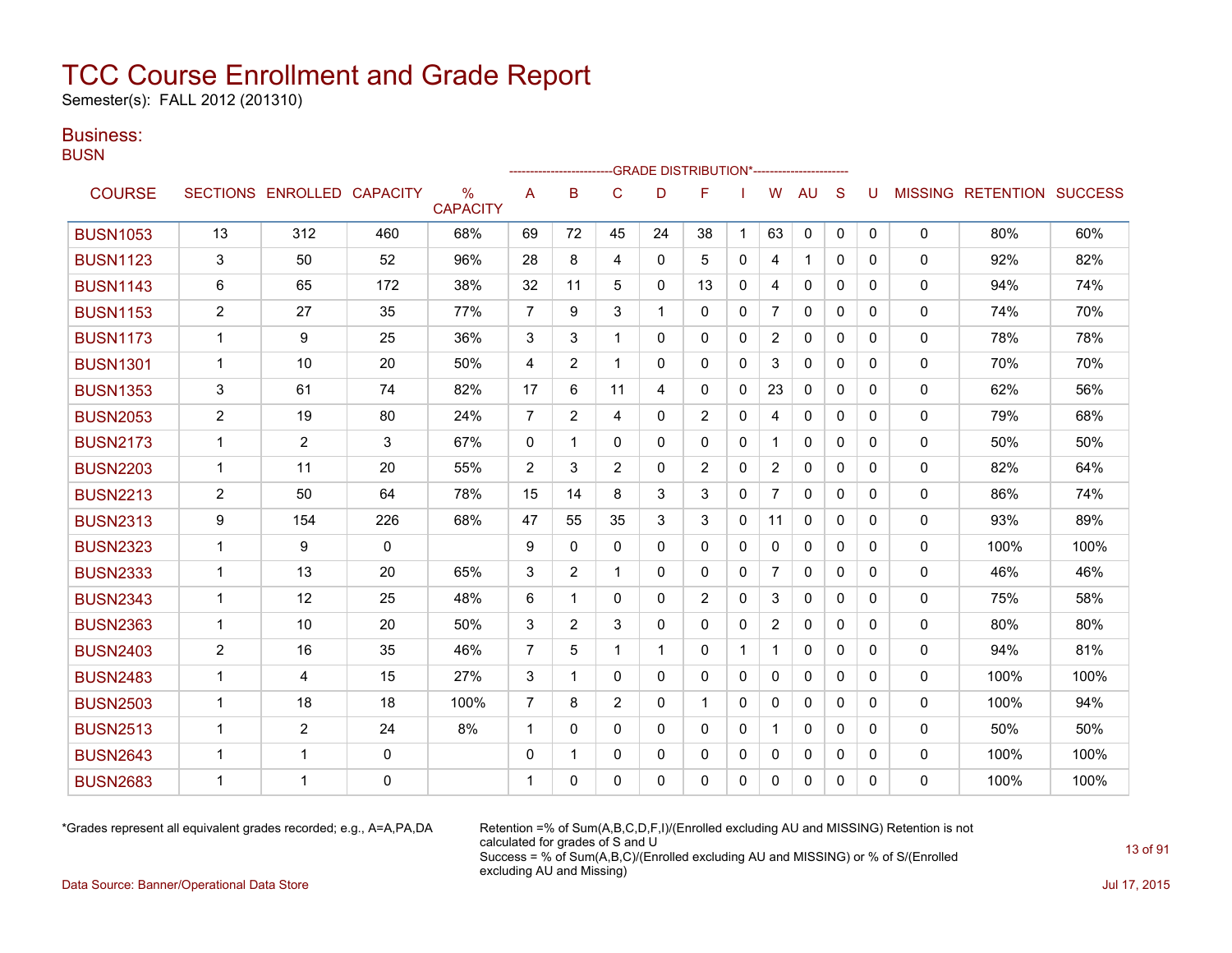Semester(s): FALL 2012 (201310)

### Careers:

| <b>CARS</b>     |    |     |                 |  | ------------------------GRADE DISTRIBUTION*----------------------- |   |                |             |       |  |                                                                             |     |
|-----------------|----|-----|-----------------|--|--------------------------------------------------------------------|---|----------------|-------------|-------|--|-----------------------------------------------------------------------------|-----|
| <b>COURSE</b>   |    |     | <b>CAPACITY</b> |  |                                                                    |   |                |             |       |  | SECTIONS ENROLLED CAPACITY % A B C D F I W AU S U MISSING RETENTION SUCCESS |     |
| <b>CARS1011</b> | 98 | 157 | 62%             |  |                                                                    | 0 | 0 <sup>1</sup> | $\mathbf 0$ | $-74$ |  |                                                                             | 76% |

\*Grades represent all equivalent grades recorded; e.g., A=A,PA,DA Retention =% of Sum(A,B,C,D,F,I)/(Enrolled excluding AU and MISSING) Retention is not calculated for grades of S and U Success = % of Sum(A,B,C)/(Enrolled excluding AU and MISSING) or % of S/(Enrolled excluding AU and Missing)

Data Source: Banner/Operational Data Store Jul 17, 2015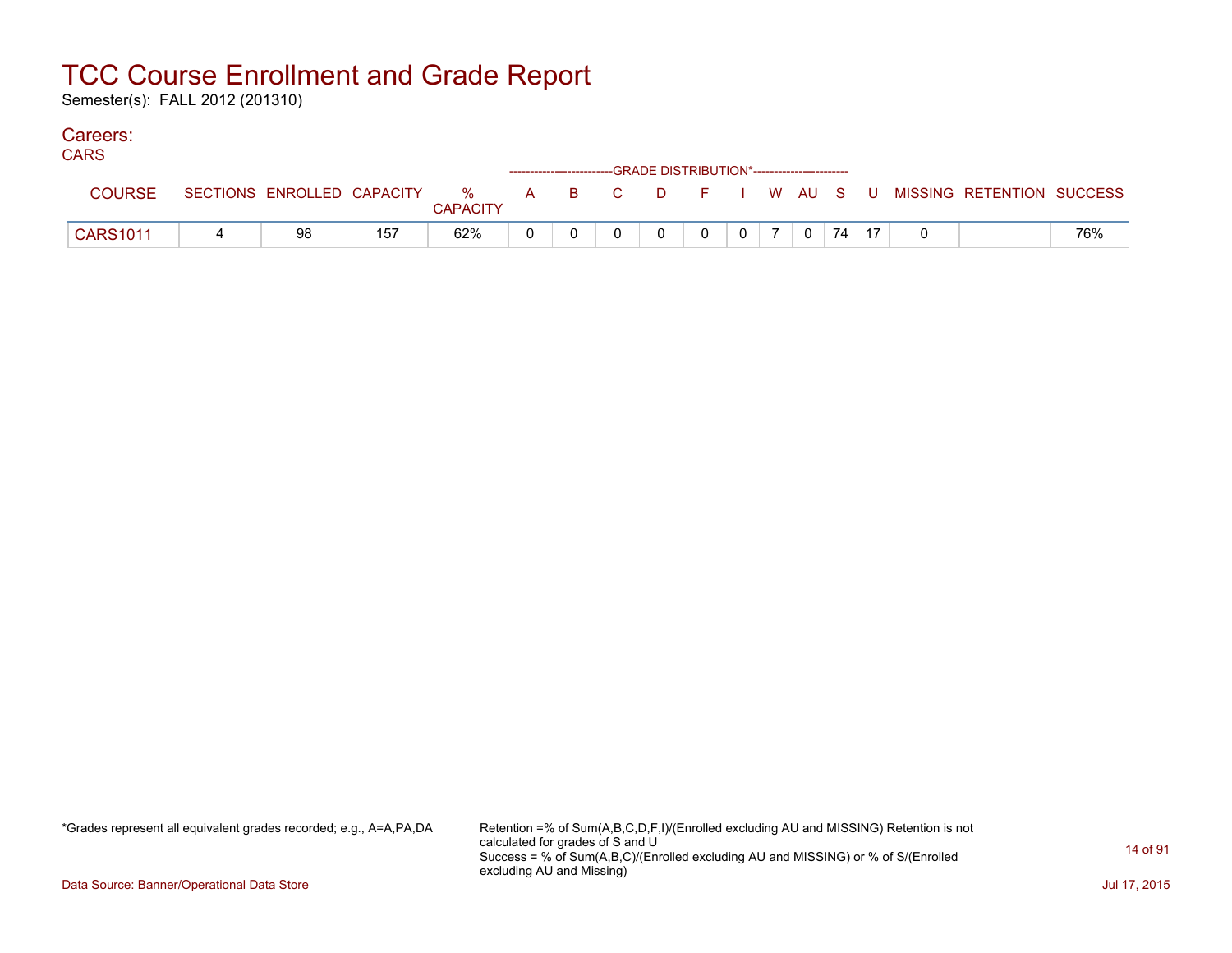Semester(s): FALL 2012 (201310)

#### Chemistry: **CHEM**

|                 |                 |          |          |                         |     | ------------------------ |    |    | -GRADE DISTRIBUTION*----------------------- |   |    |                |              |              |   |                   |                |
|-----------------|-----------------|----------|----------|-------------------------|-----|--------------------------|----|----|---------------------------------------------|---|----|----------------|--------------|--------------|---|-------------------|----------------|
| <b>COURSE</b>   | <b>SECTIONS</b> | ENROLLED | CAPACITY | $\%$<br><b>CAPACITY</b> | A   | B                        | С  | D  |                                             |   | W  | AU             | <sub>S</sub> | U            |   | MISSING RETENTION | <b>SUCCESS</b> |
| <b>CHEM1114</b> | 17              | 287      | 412      | 70%                     | 90  | 70                       | 47 | 11 | 20                                          | 0 | 48 |                | 0            | $\Omega$     | 0 | 83%               | 72%            |
| <b>CHEM1124</b> | 2               | 30       | 48       | 62%                     | 18  | 5                        |    | 0  |                                             | 0 | 6  | 0              | 0            | $\Omega$     | 0 | 80%               | 77%            |
| <b>CHEM1315</b> | 25              | 583      | 596      | 98%                     | 215 | 126                      | 93 | 27 | 23                                          | 0 | 97 | $\overline{2}$ | $\mathbf{0}$ | $\mathbf{0}$ | 0 | 83%               | 75%            |
| <b>CHEM1415</b> | 11              | 180      | 264      | 68%                     | 65  | 43                       | 30 | 11 | 6                                           | 0 | 24 |                | 0            | $\mathbf{0}$ | 0 | 87%               | 77%            |
| <b>CHEM2145</b> | 8               | 83       | 96       | 86%                     | 21  | 32                       | 13 |    | 2                                           | 0 | 14 | 0              | $\mathbf{0}$ | $\mathbf{0}$ | 0 | 83%               | 80%            |
| <b>CHEM2245</b> | 4               | 38       | 48       | 79%                     | 13  | 12                       | 5  |    |                                             | 0 | 6  | 0              | $\mathbf{0}$ | $\Omega$     | 0 | 84%               | 79%            |
| <b>CHEM2353</b> |                 | 5        | 12       | 42%                     |     | 4                        | 0  | 0  | 0                                           | 0 | 0  | $\Omega$       | $\mathbf{0}$ | $\Omega$     | 0 | 100%              | 100%           |

\*Grades represent all equivalent grades recorded; e.g., A=A,PA,DA Retention =% of Sum(A,B,C,D,F,I)/(Enrolled excluding AU and MISSING) Retention is not calculated for grades of S and U Success = % of Sum(A,B,C)/(Enrolled excluding AU and MISSING) or % of S/(Enrolled excluding AU and Missing)

Data Source: Banner/Operational Data Store Jul 17, 2015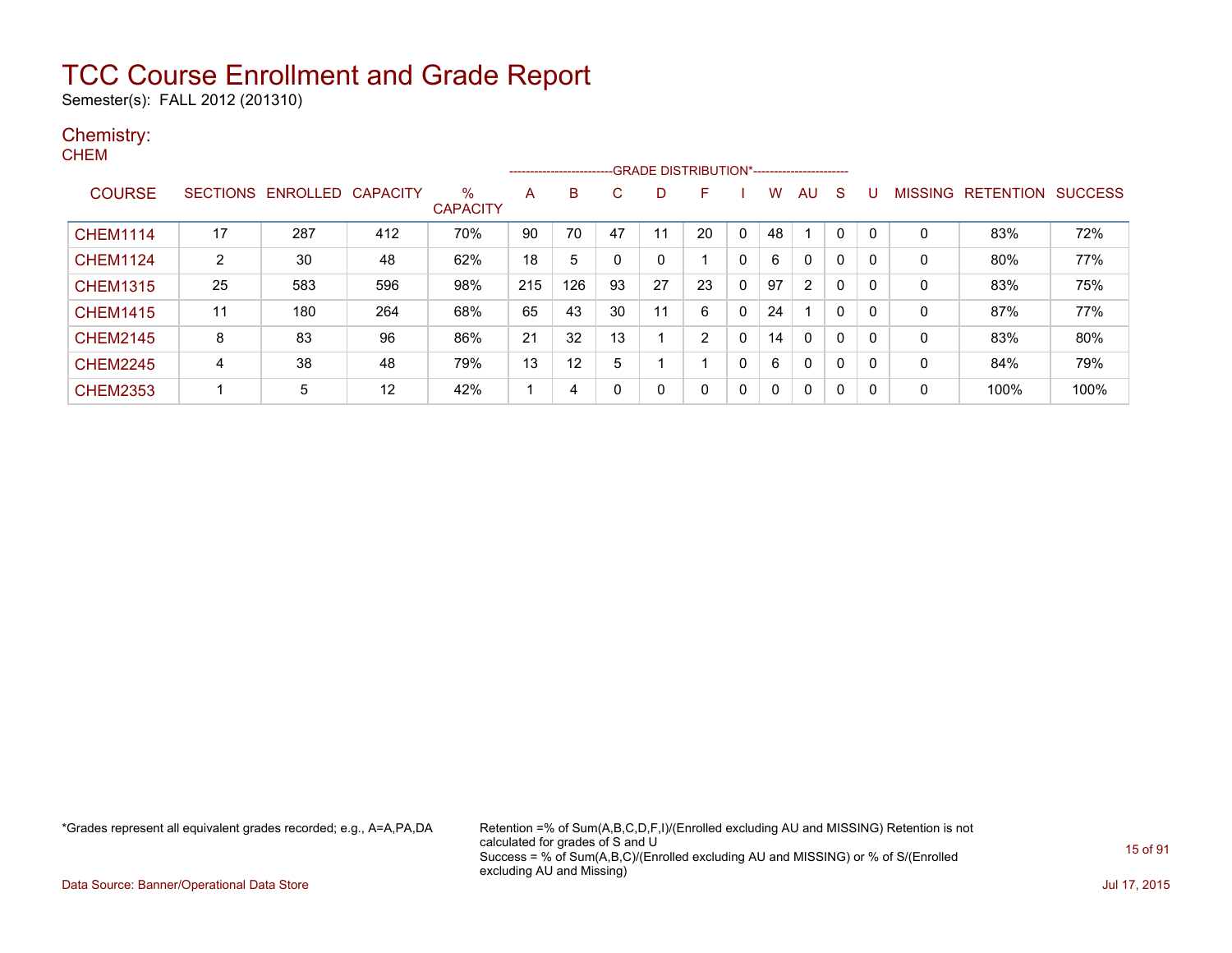Semester(s): FALL 2012 (201310)

### Child Development:

**CHLD** 

|                 |                      |                            |              |                         |                | ------------------------GRADE                DISTRIBUTION*---------------------- |                |                |                |              |                |              |              |              |              |                                  |      |
|-----------------|----------------------|----------------------------|--------------|-------------------------|----------------|----------------------------------------------------------------------------------|----------------|----------------|----------------|--------------|----------------|--------------|--------------|--------------|--------------|----------------------------------|------|
| <b>COURSE</b>   |                      | SECTIONS ENROLLED CAPACITY |              | $\%$<br><b>CAPACITY</b> | A              | в                                                                                | C              | D              | F              |              | W              | <b>AU</b>    | <sub>S</sub> | U            |              | <b>MISSING RETENTION SUCCESS</b> |      |
| <b>CHLD1102</b> | 4                    | 61                         | 70           | 87%                     | 35             | $\overline{7}$                                                                   | 4              | $\mathbf{1}$   | 3              | $\mathbf{0}$ | 11             | $\mathbf 0$  | $\mathbf 0$  | $\Omega$     | 0            | 82%                              | 75%  |
| <b>CHLD1202</b> | 4                    | 76                         | 70           | 109%                    | 43             | 13                                                                               | 6              | $\mathbf{0}$   | 5              | $\mathbf{0}$ | 9              | 0            | $\mathbf{0}$ | $\mathbf{0}$ | 0            | 88%                              | 82%  |
| <b>CHLD1302</b> | 4                    | 74                         | 70           | 106%                    | 43             | 9                                                                                | 6              | $\overline{2}$ | 4              | $\Omega$     | 10             | $\mathbf{0}$ | $\Omega$     | $\Omega$     | $\mathbf{0}$ | 86%                              | 78%  |
| <b>CHLD1402</b> | 4                    | 47                         | 70           | 67%                     | 16             | 10                                                                               | 6              | 3              | 5              | $\mathbf{0}$ | $\overline{7}$ | $\mathbf{0}$ | $\Omega$     | $\Omega$     | $\mathbf{0}$ | 85%                              | 68%  |
| <b>CHLD1501</b> | 4                    | 32                         | 70           | 46%                     | 22             | 0                                                                                | 1              | 1              | 1              | 0            | $\overline{7}$ | $\mathbf{0}$ | $\mathbf{0}$ | 0            | 0            | 78%                              | 72%  |
| <b>CHLD1733</b> | $\mathbf{1}$         | 14                         | 20           | 70%                     | $\mathbf{1}$   | 4                                                                                | 2              | $\mathbf{0}$   | 3              | 0            | 4              | $\mathbf{0}$ | $\Omega$     | $\Omega$     | $\mathbf{0}$ | 71%                              | 50%  |
| <b>CHLD1742</b> | $\mathbf{1}$         | 11                         | 20           | 55%                     | 6              | $\overline{2}$                                                                   | 1              | $\mathbf{0}$   | $\overline{2}$ | $\Omega$     | $\mathbf{0}$   | $\mathbf{0}$ | $\Omega$     | $\Omega$     | 0            | 100%                             | 82%  |
| <b>CHLD2003</b> | 4                    | 50                         | 100          | 50%                     | $\overline{7}$ | 11                                                                               | 10             | 3              | 10             | $\mathbf{0}$ | 9              | 0            | $\Omega$     | $\Omega$     | 0            | 82%                              | 56%  |
| <b>CHLD2023</b> | $\mathbf{1}$         | 18                         | 20           | 90%                     | 5              | 3                                                                                | 3              | 1              | 0              | 0            | 6              | $\mathbf{0}$ | $\Omega$     | 0            | $\mathbf{0}$ | 67%                              | 61%  |
| <b>CHLD2032</b> | 3                    | 18                         | 45           | 40%                     | 14             | $\mathbf{0}$                                                                     | $\Omega$       | $\mathbf{0}$   | 1              | $\mathbf{0}$ | 3              | 0            | $\Omega$     | $\Omega$     | $\mathbf{0}$ | 83%                              | 78%  |
| <b>CHLD2103</b> | $\overline{2}$       | 30                         | 44           | 68%                     | 11             | $\overline{7}$                                                                   | 3              | $\mathbf{0}$   | $\overline{7}$ | $\Omega$     | $\overline{2}$ | $\mathbf{0}$ | $\Omega$     | $\Omega$     | 0            | 93%                              | 70%  |
| <b>CHLD2113</b> | $\overline{c}$       | 20                         | 20           | 100%                    | $\overline{7}$ | 6                                                                                | $\overline{2}$ | $\overline{2}$ | $\overline{2}$ | $\mathbf{0}$ | $\mathbf 1$    | $\mathbf{0}$ | $\Omega$     | 0            | $\mathbf{0}$ | 95%                              | 75%  |
| <b>CHLD2203</b> | $\overline{2}$       | 28                         | 45           | 62%                     | 12             | $\overline{7}$                                                                   | 3              | 1              | $\overline{2}$ | 0            | 3              | 0            | $\Omega$     | 0            | 0            | 89%                              | 79%  |
| <b>CHLD2213</b> | $\overline{2}$       | 28                         | 50           | 56%                     | 9              | 6                                                                                | 5              | $\mathbf 1$    | 1              | 0            | 6              | 0            | 0            | 0            | 0            | 79%                              | 71%  |
| <b>CHLD2223</b> | $\mathbf{1}$         | 10                         | 13           | 77%                     | 4              | 4                                                                                | 1              | $\Omega$       | 0              | $\mathbf{0}$ | $\mathbf{1}$   | $\Omega$     | $\mathbf{0}$ | $\Omega$     | $\mathbf{0}$ | 90%                              | 90%  |
| <b>CHLD2233</b> | 1                    | 10                         | 20           | 50%                     | $\overline{7}$ | $\overline{2}$                                                                   | $\Omega$       | 0              | 0              | $\Omega$     | 1              | 0            | $\Omega$     | $\Omega$     | $\mathbf{0}$ | 90%                              | 90%  |
| <b>CHLD2263</b> | 1                    | 12                         | 20           | 60%                     | 8              | $\overline{2}$                                                                   | $\mathbf{0}$   | $\mathbf{0}$   | 0              | 0            | $\overline{2}$ | $\mathbf{0}$ | $\Omega$     | 0            | 0            | 83%                              | 83%  |
| <b>CHLD2341</b> | $\mathbf{1}$         | $\overline{7}$             | 20           | 35%                     | 3              | $\overline{2}$                                                                   | $\Omega$       | $\mathbf{0}$   | $\overline{2}$ | $\mathbf{0}$ | $\Omega$       | $\mathbf{0}$ | $\mathbf{0}$ | $\Omega$     | $\mathbf{0}$ | 100%                             | 71%  |
| <b>CHLD2501</b> | $\blacktriangleleft$ | 6                          | $\mathbf{0}$ |                         | 5              | $\Omega$                                                                         | 1              | $\mathbf{0}$   | 0              | $\Omega$     | $\mathbf{0}$   | $\mathbf{0}$ | $\Omega$     | $\Omega$     | 0            | 100%                             | 100% |
| <b>CHLD2513</b> | $\overline{c}$       | 16                         | 18           | 89%                     | 14             | $\overline{2}$                                                                   | $\mathbf{0}$   | $\Omega$       | 0              | 0            | 0              | 0            | $\mathbf{0}$ | 0            | 0            | 100%                             | 100% |
| <b>CHLD2701</b> | 1                    | 16                         | 20           | 80%                     | 0              | 6                                                                                | 3              | 3              | 1              | 0            | 3              | $\Omega$     | 0            | 0            | $\mathbf{0}$ | 81%                              | 56%  |

\*Grades represent all equivalent grades recorded; e.g., A=A,PA,DA Retention =% of Sum(A,B,C,D,F,I)/(Enrolled excluding AU and MISSING) Retention is not calculated for grades of S and U Success = % of Sum(A,B,C)/(Enrolled excluding AU and MISSING) or % of S/(Enrolled excluding AU and Missing) Data Source: Banner/Operational Data Store Jul 17, 2015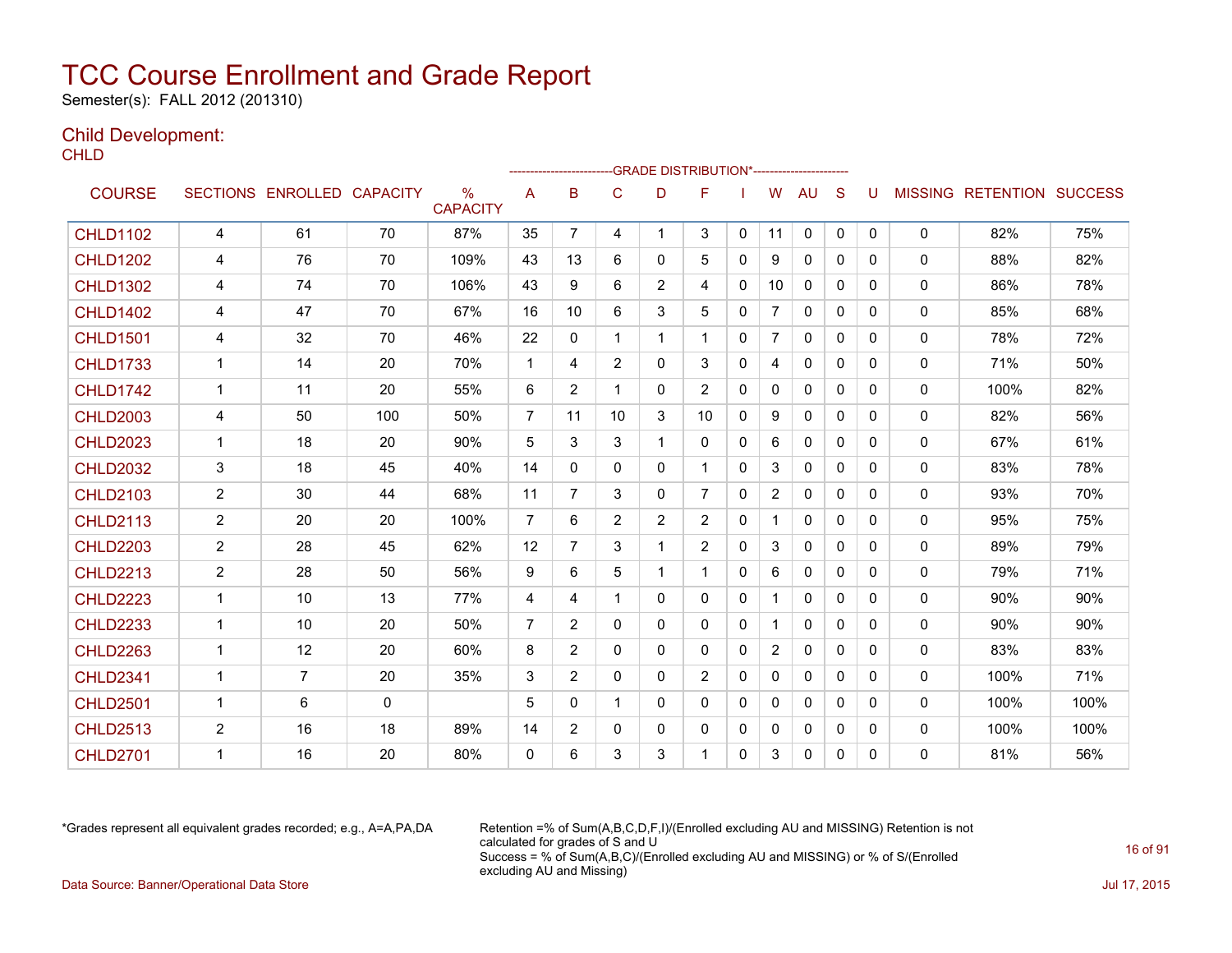Semester(s): FALL 2012 (201310)

#### Chinese:  $C$

| ∪⊓INO           |                            |    |                         | -------------------- |    | -GRADE DISTRIBUTION*----------------------- |   |   |              |              |          |   |                           |      |
|-----------------|----------------------------|----|-------------------------|----------------------|----|---------------------------------------------|---|---|--------------|--------------|----------|---|---------------------------|------|
| <b>COURSE</b>   | SECTIONS ENROLLED CAPACITY |    | $\%$<br><b>CAPACITY</b> | A                    | B. | D                                           |   | W | AU           | -S           |          |   | MISSING RETENTION SUCCESS |      |
| <b>CHNS1103</b> | 11                         | 20 | 55%                     | 2                    |    | 0                                           | 0 | 6 | $\mathbf{0}$ | $\mathbf{0}$ | $\Omega$ | 0 | 45%                       | 45%  |
| <b>CHNS1413</b> | 5                          | 20 | 25%                     | 5                    |    | 0                                           | 0 | 0 | 0            |              | 0        | 0 | 100%                      | 100% |
| <b>CHNS2113</b> |                            | 0  |                         |                      |    | 0                                           | 0 | 0 | $\mathbf{0}$ | $\mathbf{0}$ | 0        | 0 | 100%                      | 100% |
| <b>CHNS2143</b> | 10                         | 20 | 50%                     | 6                    |    | 0                                           | 0 | 4 | 0            |              |          | 0 | 60%                       | 60%  |

\*Grades represent all equivalent grades recorded; e.g., A=A,PA,DA Retention =% of Sum(A,B,C,D,F,I)/(Enrolled excluding AU and MISSING) Retention is not calculated for grades of S and U Success = % of Sum(A,B,C)/(Enrolled excluding AU and MISSING) or % of S/(Enrolled excluding AU and Missing)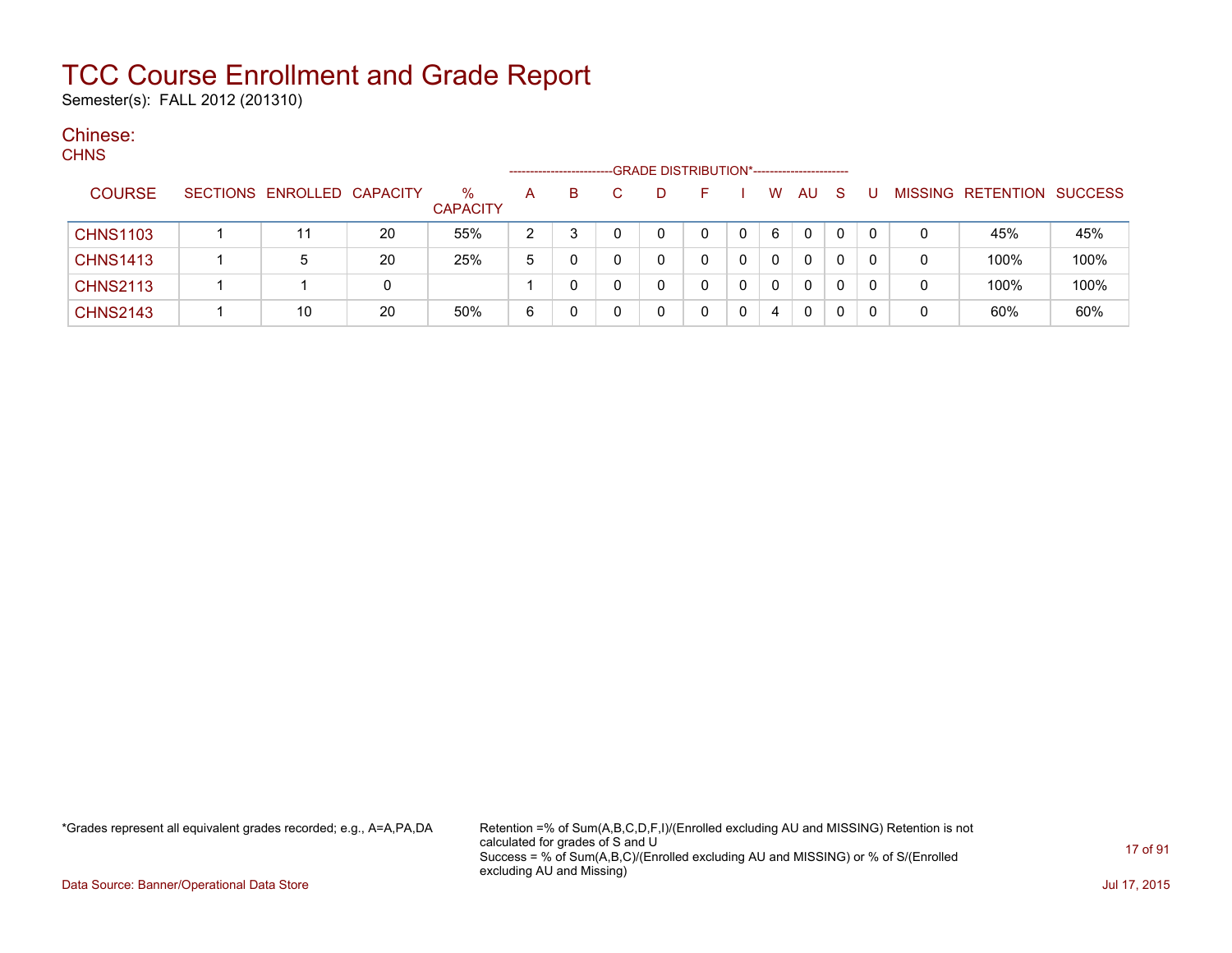Semester(s): FALL 2012 (201310)

#### Criminal Justice: CRIM

|                 |   |                            |     |                      |    |    |              | ------------------------GRADE DISTRIBUTION*----------------------- |   |                |                   |              |   |   |                |                  |                |
|-----------------|---|----------------------------|-----|----------------------|----|----|--------------|--------------------------------------------------------------------|---|----------------|-------------------|--------------|---|---|----------------|------------------|----------------|
| <b>COURSE</b>   |   | SECTIONS ENROLLED CAPACITY |     | %<br><b>CAPACITY</b> | A  | B  | $\mathbf{C}$ | D                                                                  | F |                | w                 | AU           | S | U | <b>MISSING</b> | <b>RETENTION</b> | <b>SUCCESS</b> |
| <b>CRIM1013</b> | 3 | 105                        | 105 | 100%                 | 45 | 34 | 6            |                                                                    |   | 5              | $12 \overline{ }$ | $\mathbf{0}$ | 0 |   | 0              | 89%              | 81%            |
| <b>CRIM2103</b> | 2 | 38                         | 40  | 95%                  | 13 | 13 | 6            | 5                                                                  | 0 | 0              |                   | 0            | 0 |   | 0              | 97%              | 84%            |
| <b>CRIM2123</b> | 3 | 67                         | 85  | 79%                  | 9  | 29 | 18           | 2                                                                  | 0 | 2              |                   | 0            | 0 |   | 0              | 90%              | 84%            |
| <b>CRIM2133</b> |   | 9                          | 20  | 45%                  | 5  | 0  | 0            |                                                                    | 0 | 0              | 4                 | $\mathbf{0}$ | 0 |   | $\Omega$       | 56%              | 56%            |
| <b>CRIM2143</b> |   | 20                         | 20  | 100%                 | 4  | 9  | 6            |                                                                    | 0 | 0              | 0                 | $\mathbf{0}$ | 0 |   | 0              | 100%             | 95%            |
| <b>CRIM2223</b> | 2 | 32                         | 40  | 80%                  | 8  | 12 | 5            | ◠                                                                  |   | $\overline{2}$ | $\overline{2}$    | $\mathbf{0}$ | 0 |   | 0              | 94%              | 78%            |
| <b>CRIM2993</b> |   | 17                         | 18  | 94%                  | 16 | 0  | 0            |                                                                    | 0 | 0              |                   | 0            | 0 |   | 0              | 94%              | 94%            |

\*Grades represent all equivalent grades recorded; e.g., A=A,PA,DA Retention =% of Sum(A,B,C,D,F,I)/(Enrolled excluding AU and MISSING) Retention is not calculated for grades of S and U Success = % of Sum(A,B,C)/(Enrolled excluding AU and MISSING) or % of S/(Enrolled excluding AU and Missing)

Data Source: Banner/Operational Data Store Jul 17, 2015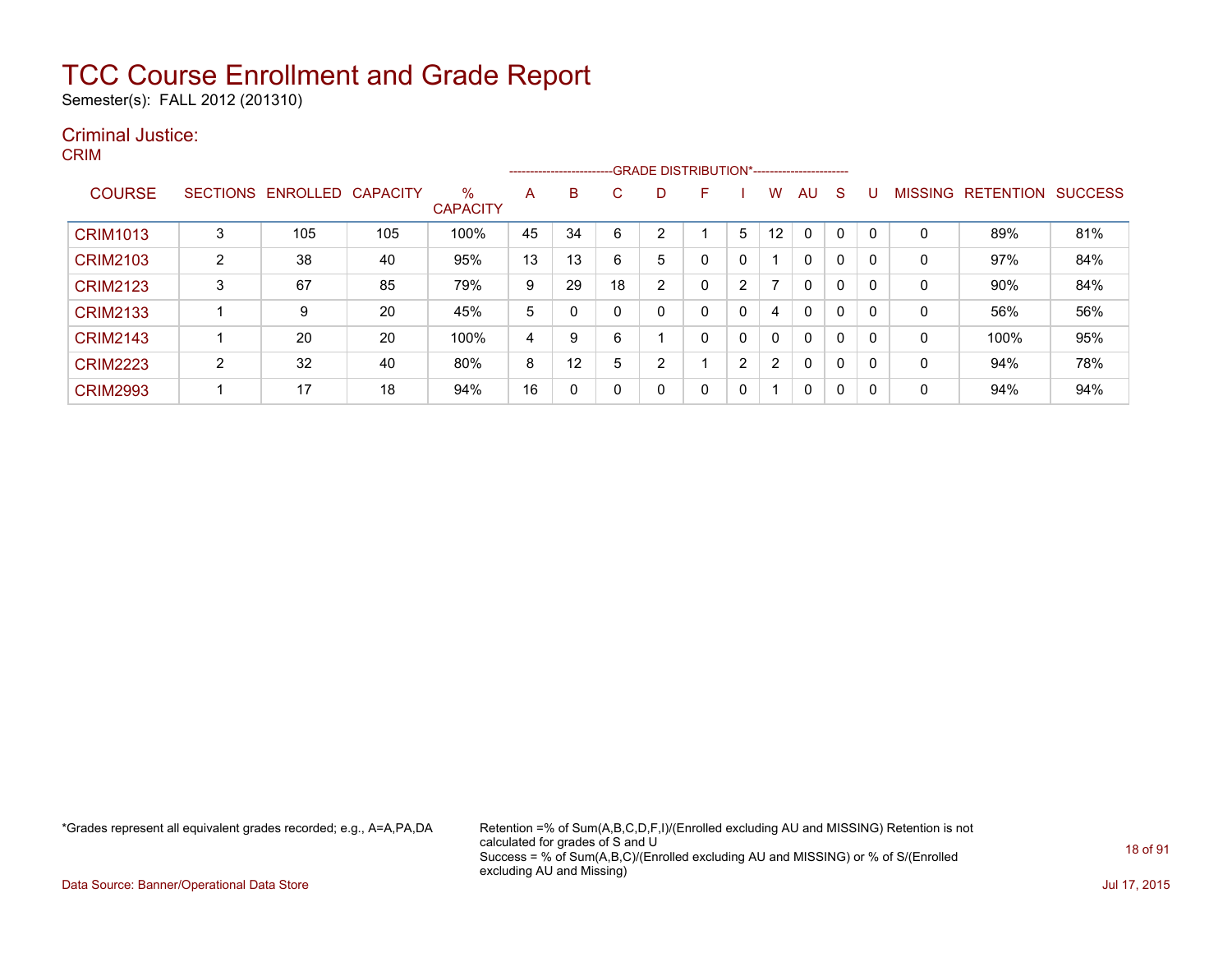Semester(s): FALL 2012 (201310)

#### CSCI Computer Info Systems: **CSCI**

|                 |                |                            |       |                      |             |                |                |                | ---GRADE                                   DISTRIBUTION*------------------------ |                |                |              |              |              |              |                                  |      |
|-----------------|----------------|----------------------------|-------|----------------------|-------------|----------------|----------------|----------------|----------------------------------------------------------------------------------|----------------|----------------|--------------|--------------|--------------|--------------|----------------------------------|------|
| <b>COURSE</b>   |                | SECTIONS ENROLLED CAPACITY |       | %<br><b>CAPACITY</b> | A           | B              | $\mathbf C$    | D              | F                                                                                |                | W              | <b>AU</b>    | S            | U            |              | <b>MISSING RETENTION SUCCESS</b> |      |
| <b>CSCI1011</b> | $\mathbf{1}$   | 16                         | 15    | 107%                 | 11          | 3              | 0              | $\mathbf{0}$   | $\Omega$                                                                         | $\mathbf 0$    | $\overline{2}$ | 0            | 0            | $\mathbf{0}$ | 0            | 88%                              | 88%  |
| <b>CSCI1123</b> | 1              | 9                          | 14    | 64%                  | 4           | 2              | $\mathbf{1}$   | 0              | -1                                                                               | 0              | 1              | 0            | $\mathbf{0}$ | $\Omega$     | 0            | 89%                              | 78%  |
| <b>CSCI1171</b> | $\mathbf 1$    | 10                         | 15    | 67%                  | 3           | 3              | $\mathbf{1}$   | $\mathbf{0}$   | $\overline{1}$                                                                   | 0              | 2              | $\mathbf{0}$ | $\Omega$     | $\Omega$     | 0            | 80%                              | 70%  |
| <b>CSCI1203</b> | 103            | 2,040                      | 2,395 | 85%                  | 842         | 349            | 203            | 91             | 191                                                                              | $\overline{7}$ | 357            | $\Omega$     | $\mathbf{0}$ | 0            | 0            | 82%                              | 68%  |
| <b>CSCI1263</b> | 6              | 97                         | 105   | 92%                  | 48          | 19             | 4              | 6              | 14                                                                               | 0              | 6              | 0            | 0            | 0            | 0            | 94%                              | 73%  |
| <b>CSCI1273</b> | 1              | 10                         | 20    | 50%                  | 6           | 2              | $\mathbf{1}$   | $\mathbf{0}$   | -1                                                                               | 0              | 0              | 0            | $\mathbf{0}$ | 0            | 0            | 100%                             | 90%  |
| <b>CSCI1283</b> | $\overline{2}$ | 21                         | 28    | 75%                  | 6           | 7              | $\overline{2}$ | $\mathbf 1$    | -1                                                                               | 0              | 4              | 0            | $\mathbf{0}$ | 0            | 0            | 81%                              | 71%  |
| <b>CSCI1293</b> | $\mathbf{1}$   | 5                          | 14    | 36%                  | 3           | $\mathbf{0}$   | $\Omega$       | $\mathbf{0}$   | $\mathbf{0}$                                                                     | $\mathbf{0}$   | $\overline{2}$ | $\mathbf{0}$ | $\Omega$     | $\Omega$     | 0            | 60%                              | 60%  |
| <b>CSCI1483</b> | $\mathbf{3}$   | 58                         | 70    | 83%                  | 15          | 12             | 11             | 4              | 6                                                                                | 0              | 10             | 0            | $\mathbf{0}$ | $\mathbf{0}$ | 0            | 83%                              | 66%  |
| <b>CSCI1641</b> | 1              | 10                         | 20    | 50%                  | 9           | $\mathbf{1}$   | $\mathbf{0}$   | $\Omega$       | $\mathbf{0}$                                                                     | $\mathbf{0}$   | $\Omega$       | $\Omega$     | $\Omega$     | $\Omega$     | 0            | 100%                             | 100% |
| <b>CSCI2013</b> | 3              | 46                         | 95    | 48%                  | 5           | 9              | 13             | $\mathbf{0}$   | 2                                                                                | 0              | 16             | $\mathbf{1}$ | $\mathbf{0}$ | 0            | 0            | 64%                              | 60%  |
| <b>CSCI2033</b> | 4              | 88                         | 130   | 68%                  | 37          | 16             | 11             | $\mathbf 1$    | 4                                                                                | 0              | 19             | $\Omega$     | $\Omega$     | 0            | 0            | 78%                              | 73%  |
| <b>CSCI2043</b> | 1              | 15                         | 20    | 75%                  | 5           | 2              | 3              | $\mathbf 1$    | 3                                                                                | 0              | 1              | $\mathbf{0}$ | $\Omega$     | 0            | 0            | 93%                              | 67%  |
| <b>CSCI2073</b> | 1              | 4                          | 20    | 20%                  | $\mathbf 0$ | 1              | $\mathbf{1}$   | $\mathbf{0}$   | $\mathbf{0}$                                                                     | 0              | $\overline{2}$ | $\mathbf{0}$ | $\mathbf{0}$ | 0            | 0            | 50%                              | 50%  |
| <b>CSCI2133</b> | 4              | 46                         | 65    | 71%                  | 18          | 2              | 2              | 3              | 6                                                                                | $\mathbf{0}$   | 14             | 1            | $\Omega$     | 0            | 0            | 69%                              | 49%  |
| <b>CSCI2143</b> | 1              | 9                          | 16    | 56%                  | 6           | $\Omega$       | $\mathbf{1}$   | $\overline{2}$ | $\mathbf{0}$                                                                     | 0              | $\mathbf{0}$   | 0            | $\mathbf{0}$ | 0            | 0            | 100%                             | 78%  |
| <b>CSCI2163</b> | $\overline{2}$ | 37                         | 40    | 92%                  | 23          | $\overline{2}$ | 2              | -1             | 6                                                                                | $\mathbf{0}$   | 3              | $\mathbf{0}$ | $\Omega$     | 0            | 0            | 92%                              | 73%  |
| <b>CSCI2263</b> | $\mathbf{1}$   | 9                          | 9     | 100%                 | 9           | $\Omega$       | $\Omega$       | $\Omega$       | $\Omega$                                                                         | $\mathbf{0}$   | 0              | $\Omega$     | $\Omega$     | $\Omega$     | 0            | 100%                             | 100% |
| <b>CSCI2273</b> | $\mathbf 1$    | 6                          | 9     | 67%                  | 5           | $\Omega$       | $\mathbf{0}$   | $\mathbf{0}$   | $\overline{1}$                                                                   | $\mathbf{0}$   | $\mathbf{0}$   | $\Omega$     | $\Omega$     | $\Omega$     | 0            | 100%                             | 83%  |
| <b>CSCI2283</b> | $\overline{1}$ | 13                         | 14    | 93%                  | 12          | $\Omega$       | $\Omega$       | $\Omega$       | $\mathbf{0}$                                                                     | $\mathbf{1}$   | $\Omega$       | $\Omega$     | $\Omega$     | $\Omega$     | $\mathbf{0}$ | 100%                             | 92%  |
| <b>CSCI2473</b> | $\overline{7}$ | 101                        | 129   | 78%                  | 25          | 23             | 14             | 5              | 4                                                                                | 0              | 27             | 3            | $\mathbf{0}$ | $\Omega$     | 0            | 72%                              | 63%  |
| <b>CSCI2483</b> | 1              | 15                         | 20    | 75%                  | 4           | 1              | $\overline{2}$ | 3              | $\Omega$                                                                         | $\mathbf{0}$   | 5              | $\Omega$     | $\Omega$     | 0            | 0            | 67%                              | 47%  |

\*Grades represent all equivalent grades recorded; e.g., A=A,PA,DA Retention =% of Sum(A,B,C,D,F,I)/(Enrolled excluding AU and MISSING) Retention is not calculated for grades of S and U Success = % of Sum(A,B,C)/(Enrolled excluding AU and MISSING) or % of S/(Enrolled excluding AU and Missing)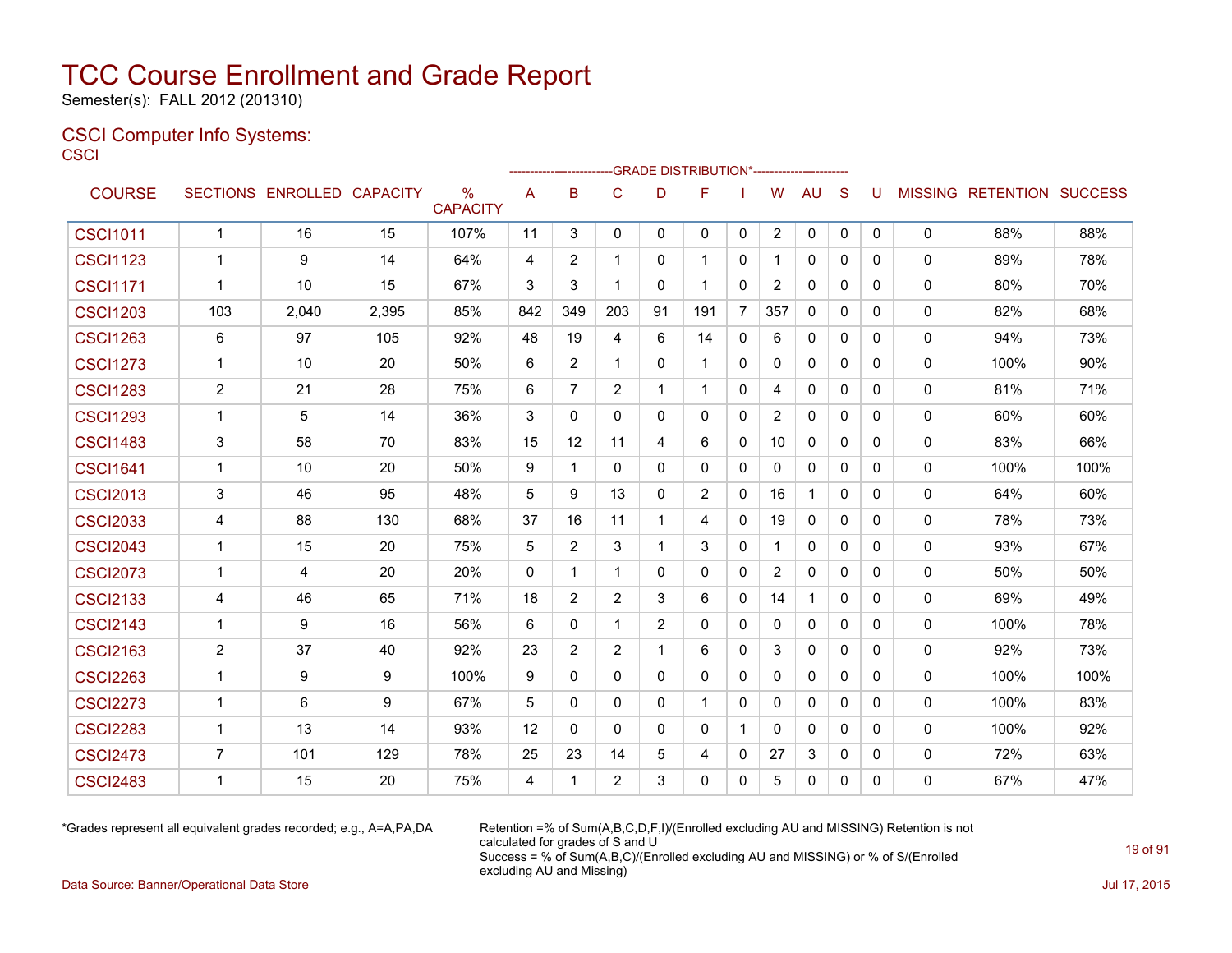Semester(s): FALL 2012 (201310)

#### CSCI Computer Info Systems: **CSCI**

|                 |   |                            |    |                      |    |    |   | -GRADE DISTRIBUTION*----------------------- |   |   |              |    |  |                           |      |
|-----------------|---|----------------------------|----|----------------------|----|----|---|---------------------------------------------|---|---|--------------|----|--|---------------------------|------|
| <b>COURSE</b>   |   | SECTIONS ENROLLED CAPACITY |    | ℅<br><b>CAPACITY</b> | A  |    | D | н.                                          |   | W | AU           | -S |  | MISSING RETENTION SUCCESS |      |
| <b>CSCI2683</b> |   | 28                         | 35 | 80%                  | 11 | -6 |   | 0                                           | 0 |   | 0            | 0  |  | 96%                       | 93%  |
| <b>CSCI2843</b> | 4 | 51                         | 64 | 80%                  | 26 |    | 4 |                                             |   |   | $\mathbf{0}$ | 0  |  | 82%                       | 69%  |
| <b>CSCI2973</b> |   | 6                          |    | 600%                 | 4  |    |   |                                             |   |   | 0            |    |  | 100%                      | 100% |

\*Grades represent all equivalent grades recorded; e.g., A=A,PA,DA Retention =% of Sum(A,B,C,D,F,I)/(Enrolled excluding AU and MISSING) Retention is not calculated for grades of S and U Success = % of Sum(A,B,C)/(Enrolled excluding AU and MISSING) or % of S/(Enrolled excluding AU and Missing)

Data Source: Banner/Operational Data Store Jul 17, 2015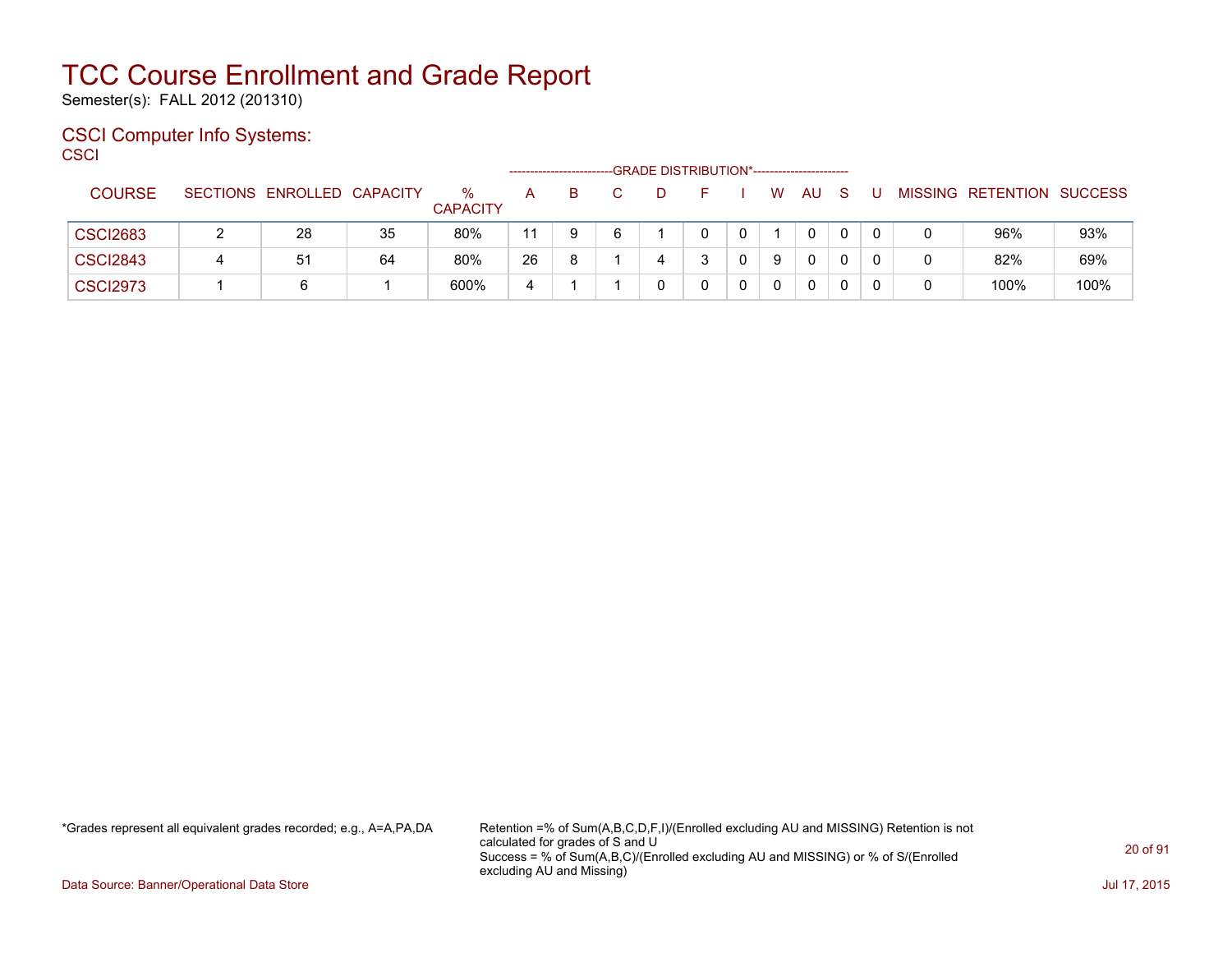Semester(s): FALL 2012 (201310)

### CSYS Computer Info Systems:

**CSYS** 

|                 |                         |                   |                 |                      |    | ----------------------- |                |                | --GRADE DISTRIBUTION*---------------------- |              |                |              |              |          |              |                                  |      |
|-----------------|-------------------------|-------------------|-----------------|----------------------|----|-------------------------|----------------|----------------|---------------------------------------------|--------------|----------------|--------------|--------------|----------|--------------|----------------------------------|------|
| <b>COURSE</b>   |                         | SECTIONS ENROLLED | <b>CAPACITY</b> | %<br><b>CAPACITY</b> | A  | B                       | C              | D              | F                                           |              | W              | <b>AU</b>    | <sub>S</sub> | U        |              | <b>MISSING RETENTION SUCCESS</b> |      |
| <b>CSYS1013</b> | 5                       | 78                | 78              | 100%                 | 35 | 14                      | 8              | $\overline{2}$ | 8                                           | $\mathbf{0}$ | 10             | 1            | $\mathbf 0$  | 0        | 0            | 87%                              | 74%  |
| <b>CSYS1033</b> | 6                       | 110               | 116             | 95%                  | 49 | 29                      | 9              | $\overline{2}$ | 6                                           |              | 13             | $\mathbf{1}$ | $\Omega$     | 0        | $\mathbf{0}$ | 88%                              | 80%  |
| <b>CSYS1043</b> | $\mathbf{1}$            | 15                | 14              | 107%                 | 6  | 5                       | 2              | $\Omega$       | 0                                           | $\Omega$     | $\overline{2}$ | $\mathbf{0}$ | $\Omega$     | 0        | 0            | 87%                              | 87%  |
| <b>CSYS1073</b> | $\overline{c}$          | 31                | 34              | 91%                  | 11 | 9                       | 5              | 4              | 0                                           | 0            | $\overline{2}$ | 0            | $\mathbf{0}$ | 0        | 0            | 94%                              | 81%  |
| <b>CSYS1153</b> | 1                       | 24                | 40              | 60%                  | 9  | 9                       | $\mathbf{0}$   | 1              | 2                                           | 0            | $\overline{2}$ | 1            | $\mathbf{0}$ | 0        | 0            | 91%                              | 78%  |
| <b>CSYS1203</b> | $\overline{7}$          | 114               | 130             | 88%                  | 48 | 18                      | 17             | $\overline{2}$ | 14                                          | $\mathbf{0}$ | 15             | $\Omega$     | $\Omega$     | $\Omega$ | $\mathbf{0}$ | 87%                              | 73%  |
| <b>CSYS1211</b> | $\overline{2}$          | 26                | 28              | 93%                  | 21 | $\mathbf{1}$            | $\mathbf{1}$   | $\mathbf{1}$   | 1                                           | $\mathbf{0}$ | 1              | 0            | $\mathbf{0}$ | 0        | 0            | 96%                              | 88%  |
| <b>CSYS1393</b> | $\overline{2}$          | 13                | 20              | 65%                  | 2  | $\overline{2}$          | 3              | 1              | 4                                           | $\mathbf{0}$ | $\mathbf{1}$   | 0            | $\mathbf{0}$ | $\Omega$ | 0            | 92%                              | 54%  |
| <b>CSYS1443</b> | $\mathbf{1}$            | 5                 | 10              | 50%                  | 4  | $\mathbf{0}$            | $\mathbf{1}$   | $\mathbf{0}$   | 0                                           | $\Omega$     | $\Omega$       | $\mathbf{0}$ | $\Omega$     | $\Omega$ | 0            | 100%                             | 100% |
| <b>CSYS1793</b> | $\mathbf{1}$            | 12                | 15              | 80%                  | 9  | $\mathbf{0}$            | 1              | $\mathbf{1}$   | 1                                           | $\mathbf{0}$ | 0              | $\Omega$     | $\Omega$     | 0        | 0            | 100%                             | 83%  |
| <b>CSYS2023</b> | $\overline{c}$          | 22                | 18              | 122%                 | 17 | $\overline{2}$          | $\Omega$       | $\mathbf{0}$   | $\overline{2}$                              | $\mathbf{0}$ | 1              | $\mathbf{0}$ | $\Omega$     | 0        | 0            | 95%                              | 86%  |
| <b>CSYS2033</b> | $\mathbf{1}$            | 39                | 40              | 98%                  | 6  | 3                       | $\overline{7}$ | $\overline{2}$ | 11                                          | 0            | 10             | $\mathbf{0}$ | $\mathbf{0}$ | 0        | $\mathbf{0}$ | 74%                              | 41%  |
| <b>CSYS2063</b> | $\mathbf{1}$            | 20                | 21              | 95%                  | 9  | 3                       | $\Omega$       | 1              | 3                                           |              | 3              | $\mathbf{0}$ | $\Omega$     | $\Omega$ | 0            | 85%                              | 60%  |
| <b>CSYS2073</b> | 3                       | 79                | 94              | 84%                  | 27 | 8                       | 8              | $\overline{7}$ | 3                                           | 0            | 26             | 0            | $\mathbf{0}$ | 0        | 0            | 67%                              | 54%  |
| <b>CSYS2323</b> | $\mathbf{1}$            | 15                | 20              | 75%                  | 6  | $\overline{2}$          | 3              | $\mathbf{0}$   | 1                                           | $\mathbf{0}$ | 3              | $\mathbf{0}$ | $\Omega$     | $\Omega$ | 0            | 80%                              | 73%  |
| <b>CSYS2413</b> | $\mathbf{1}$            | 11                | 15              | 73%                  | 9  | $\overline{2}$          | $\Omega$       | $\mathbf{0}$   | 0                                           | $\Omega$     | $\mathbf{0}$   | $\mathbf{0}$ | $\Omega$     | $\Omega$ | 0            | 100%                             | 100% |
| <b>CSYS2463</b> | $\overline{2}$          | 19                | 29              | 66%                  | 5  | $\overline{2}$          | $\Omega$       | 3              | 6                                           | $\mathbf{0}$ | 3              | $\Omega$     | $\Omega$     | $\Omega$ | 0            | 84%                              | 37%  |
| <b>CSYS2493</b> | $\overline{\mathbf{c}}$ | 16                | 16              | 100%                 | 9  | 3                       | $\overline{2}$ | $\mathbf{0}$   | 1                                           | $\mathbf{0}$ | 1              | $\mathbf 0$  | $\Omega$     | $\Omega$ | 0            | 94%                              | 88%  |
| <b>CSYS2503</b> | $\mathbf{1}$            | 10                | 15              | 67%                  | 8  | $\mathbf 1$             | $\mathbf{0}$   | $\mathbf{0}$   | 0                                           |              | 0              | $\mathbf{0}$ | $\mathbf{0}$ | 0        | 0            | 100%                             | 90%  |
| <b>CSYS2523</b> | $\mathbf 1$             | $\mathbf 1$       | $\mathbf{0}$    |                      | 1  | $\Omega$                | $\Omega$       | $\mathbf{0}$   | 0                                           | $\Omega$     | $\mathbf{0}$   | $\mathbf{0}$ | $\Omega$     | 0        | 0            | 100%                             | 100% |
| <b>CSYS2563</b> | $\overline{\mathbf{c}}$ | 21                | 20              | 105%                 | 9  | 6                       | $\mathbf{0}$   | 1              | 3                                           | 0            | $\overline{2}$ | 0            | $\mathbf{0}$ | 0        | 0            | 90%                              | 71%  |
| <b>CSYS2573</b> | $\mathbf 1$             | 9                 | 10              | 90%                  | 5  | 1                       | $\overline{2}$ | 0              | 0                                           | 0            | 1              | 0            | 0            | $\Omega$ | $\mathbf{0}$ | 89%                              | 89%  |

\*Grades represent all equivalent grades recorded; e.g., A=A,PA,DA Retention =% of Sum(A,B,C,D,F,I)/(Enrolled excluding AU and MISSING) Retention is not calculated for grades of S and U Success = % of Sum(A,B,C)/(Enrolled excluding AU and MISSING) or % of S/(Enrolled excluding AU and Missing)

Data Source: Banner/Operational Data Store Jul 17, 2015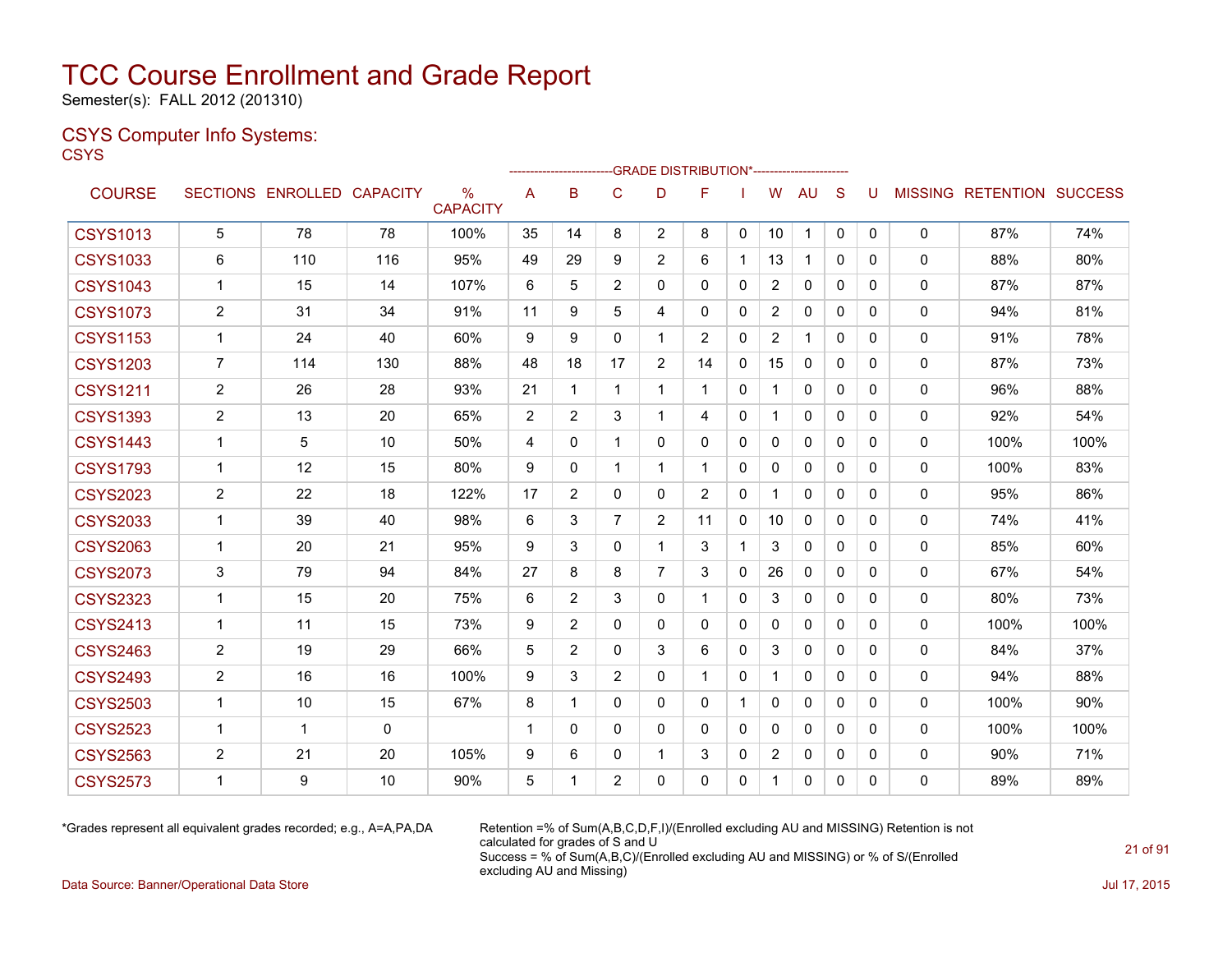Semester(s): FALL 2012 (201310)

### CSYS Computer Info Systems:

**CSYS** 

|                 |                 |          |                 |                         |                          | ------------------------GRADE DISTRIBUTION*----------------------- |   |                |              |   |                |          |              |             |                |                  |                |
|-----------------|-----------------|----------|-----------------|-------------------------|--------------------------|--------------------------------------------------------------------|---|----------------|--------------|---|----------------|----------|--------------|-------------|----------------|------------------|----------------|
| <b>COURSE</b>   | <b>SECTIONS</b> | ENROLLED | <b>CAPACITY</b> | $\%$<br><b>CAPACITY</b> | A                        | B                                                                  | Ü | D              | F            |   | w              | AU       | S            |             | <b>MISSING</b> | <b>RETENTION</b> | <b>SUCCESS</b> |
| <b>CSYS2623</b> |                 | 10       | 15              | 67%                     | $\overline{\phantom{a}}$ |                                                                    |   | 0              | 0            | 0 | $\overline{2}$ | 0        | 0            | $\mathbf 0$ | 0              | 80%              | 80%            |
| <b>CSYS2643</b> |                 | 14       | 15              | 93%                     | 5                        | ົ                                                                  |   | 0              | 3            | 0 | 3              | $\Omega$ | 0            | 0           | $\Omega$       | 79%              | 57%            |
| <b>CSYS2673</b> |                 | 13       | 14              | 93%                     | 9                        |                                                                    | 2 | 2              | 0            | 0 | 0              | $\Omega$ | 0            |             | 0              | 100%             | 85%            |
| <b>CSYS2683</b> |                 | 13       | 14              | 93%                     | 7                        |                                                                    |   | 0              | 0            | 0 | 4              | $\Omega$ | 0            |             | 0              | 69%              | 69%            |
| <b>CSYS2713</b> |                 | 10       | 14              | 71%                     | 3                        | 5                                                                  | 0 | $\overline{2}$ | 0            | 0 | 0              | $\Omega$ | 0            | 0           | 0              | 100%             | 80%            |
| <b>CSYS2733</b> |                 | 13       | 14              | 93%                     | 11                       |                                                                    |   | 0              | 0            | 0 |                | $\Omega$ | 0            |             | 0              | 92%              | 92%            |
| <b>CSYS2753</b> |                 | 13       | 14              | 93%                     | 5                        | 3                                                                  |   | 2              | $\mathbf{0}$ | 0 |                |          | $\mathbf{0}$ | 0           | $\Omega$       | 92%              | 75%            |
| <b>CSYS2763</b> | $\overline{2}$  | 26       | 28              | 93%                     | 16                       | 3                                                                  | 2 |                | $\mathbf{0}$ | 0 | 4              | $\Omega$ | 0            | 0           | $\Omega$       | 85%              | 81%            |
| <b>CSYS2853</b> |                 | 10       | 14              | 71%                     | 2                        | 2                                                                  | 2 | 0              | 3            | 0 | 0              |          | 0            |             | 0              | 100%             | 67%            |

\*Grades represent all equivalent grades recorded; e.g., A=A,PA,DA Retention =% of Sum(A,B,C,D,F,I)/(Enrolled excluding AU and MISSING) Retention is not calculated for grades of S and U Success = % of Sum(A,B,C)/(Enrolled excluding AU and MISSING) or % of S/(Enrolled excluding AU and Missing)

Data Source: Banner/Operational Data Store Jul 17, 2015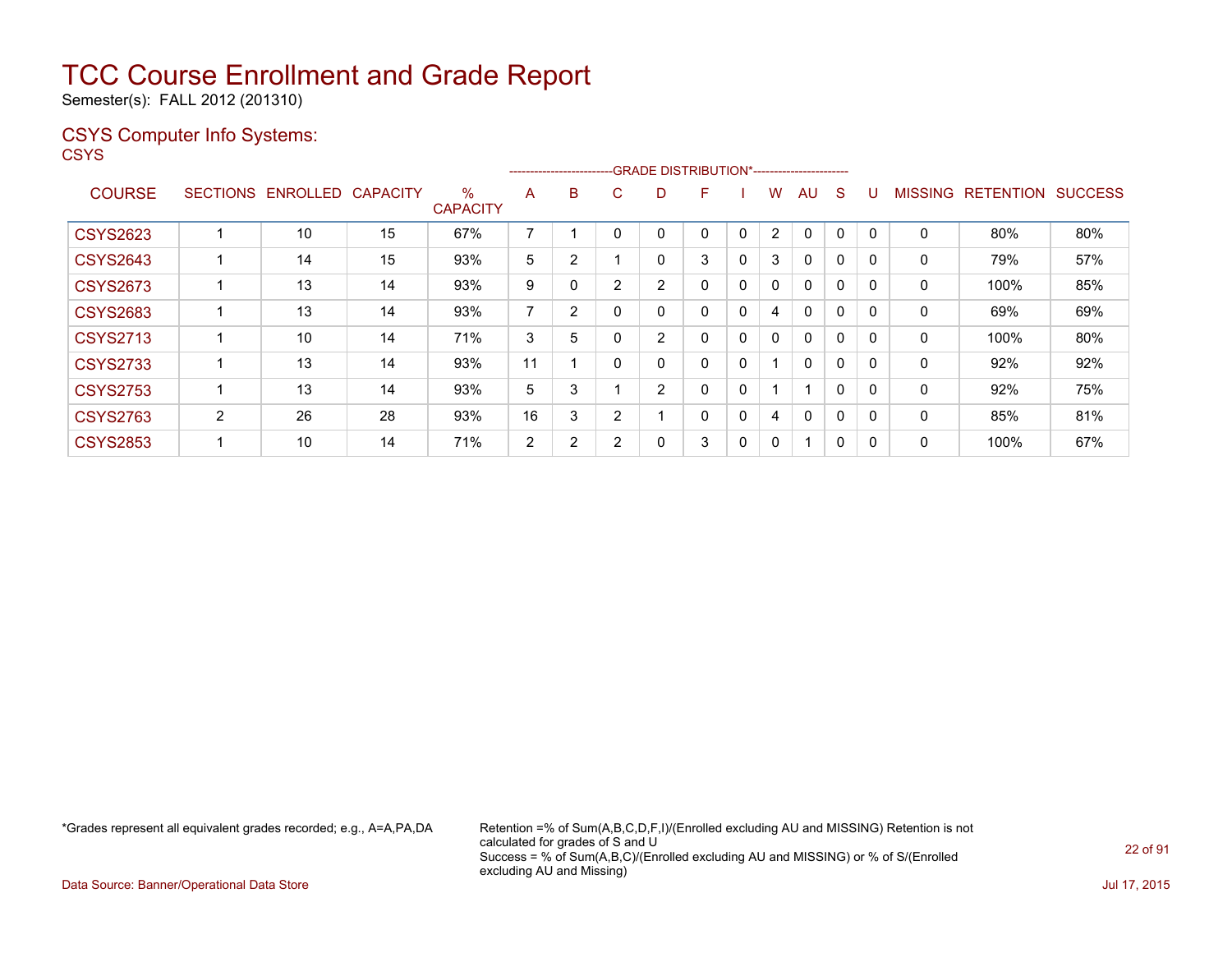Semester(s): FALL 2012 (201310)

#### Civil Engineering Technology: **CVET**

| - - - - -       |                            |                      |    |    |  |    |  |      |     |    |                           |      |
|-----------------|----------------------------|----------------------|----|----|--|----|--|------|-----|----|---------------------------|------|
| <b>COURSE</b>   | SECTIONS ENROLLED CAPACITY | %<br><b>CAPACITY</b> | A. | -B |  | F. |  | W AU | - S | J. | MISSING RETENTION SUCCESS |      |
| <b>CVET1383</b> |                            | 100%                 |    |    |  |    |  | 0    |     |    | 100%                      | 100% |
| <b>CVET1393</b> |                            | 100%                 |    |    |  |    |  | 0    |     |    | 100%                      | 100% |

\*Grades represent all equivalent grades recorded; e.g., A=A,PA,DA Retention =% of Sum(A,B,C,D,F,I)/(Enrolled excluding AU and MISSING) Retention is not calculated for grades of S and U Success = % of Sum(A,B,C)/(Enrolled excluding AU and MISSING) or % of S/(Enrolled excluding AU and Missing)

Data Source: Banner/Operational Data Store Jul 17, 2015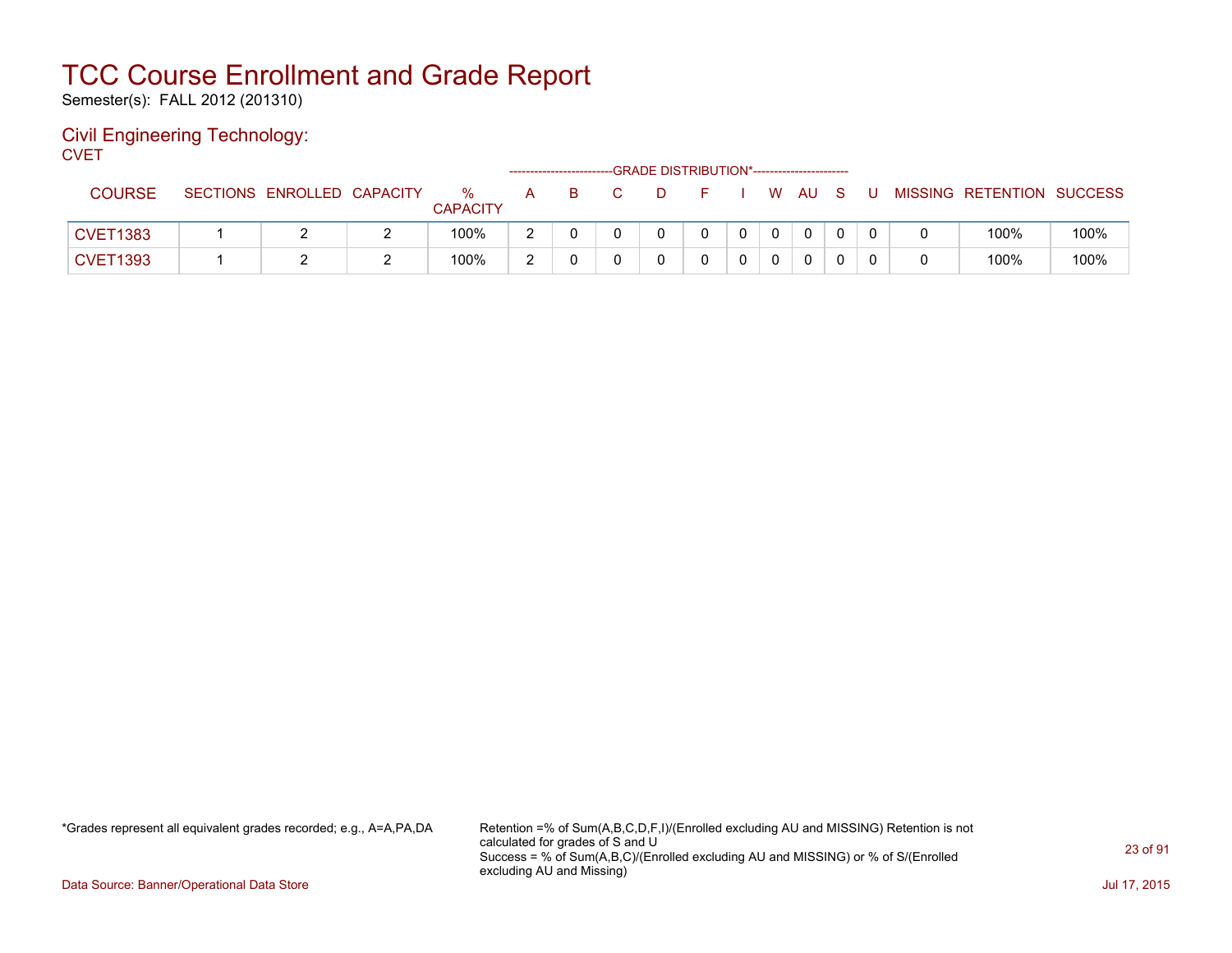Semester(s): FALL 2012 (201310)

### Dental Hygiene:

DHYG

|                 |                 |                 |                 |                      | --------------------- |   |   | -GRADE DISTRIBUTION*---------------------- |   |          |   |              |              |              |                |                  |                |
|-----------------|-----------------|-----------------|-----------------|----------------------|-----------------------|---|---|--------------------------------------------|---|----------|---|--------------|--------------|--------------|----------------|------------------|----------------|
| <b>COURSE</b>   | <b>SECTIONS</b> | <b>ENROLLED</b> | <b>CAPACITY</b> | %<br><b>CAPACITY</b> | A                     | B | С | D                                          | F |          | w | AU           | S            |              | <b>MISSING</b> | <b>RETENTION</b> | <b>SUCCESS</b> |
| <b>DHYG1012</b> |                 | 14              | 14              | 100%                 | 6                     |   |   | 0                                          | 0 | 0        | 0 | 0            | 0            | $\mathbf{0}$ | 0              | 100%             | 100%           |
| <b>DHYG1022</b> |                 | 14              | 14              | 100%                 | 10                    | 3 |   | 0                                          | 0 | 0        | 0 | 0            | 0            | $\Omega$     | 0              | 100%             | 100%           |
| <b>DHYG1303</b> |                 | 14              | 14              | 100%                 | 5                     | 9 |   | 0                                          | 0 | 0        | 0 | $\mathbf{0}$ | 0            | 0            | 0              | 100%             | 100%           |
| <b>DHYG1363</b> |                 | 14              | 14              | 100%                 | 3                     | 8 | 3 | 0                                          | 0 | $\Omega$ | 0 | $\mathbf{0}$ | 0            | $\Omega$     | 0              | 100%             | 100%           |
| <b>DHYG1382</b> |                 | 14              | 14              | 100%                 | 13                    |   | 0 | 0                                          | 0 | 0        | 0 | $\mathbf{0}$ | 0            | $\Omega$     | 0              | 100%             | 100%           |
| <b>DHYG1412</b> |                 | 14              | 14              | 100%                 | 3                     | 8 | 3 | 0                                          | 0 | 0        | 0 | 0            | $\mathbf{0}$ | $\Omega$     | $\mathbf 0$    | 100%             | 100%           |
| <b>DHYG1421</b> | $\overline{2}$  | 14              | 14              | 100%                 | 6                     | 8 |   | 0                                          | 0 | $\Omega$ | 0 | 0            | 0            | 0            | 0              | 100%             | 100%           |
| <b>DHYG2312</b> |                 | 14              | 14              | 100%                 | 13                    |   | 0 | 0                                          | 0 | 0        | 0 | $\mathbf{0}$ | 0            | 0            | 0              | 100%             | 100%           |
| <b>DHYG2343</b> |                 | 14              | 14              | 100%                 | 11                    | 3 |   | 0                                          | 0 | 0        | 0 | $\Omega$     | 0            | $\Omega$     | 0              | 100%             | 100%           |
| <b>DHYG2363</b> |                 | 14              | 14              | 100%                 | 7                     | 7 | 0 | 0                                          | 0 | 0        | 0 | $\Omega$     | 0            | $\Omega$     | 0              | 100%             | 100%           |
| <b>DHYG2384</b> |                 | 14              | 14              | 100%                 | 10                    | 4 |   | 0                                          | 0 | 0        | 0 | 0            | 0            | 0            | 0              | 100%             | 100%           |

\*Grades represent all equivalent grades recorded; e.g., A=A,PA,DA Retention =% of Sum(A,B,C,D,F,I)/(Enrolled excluding AU and MISSING) Retention is not calculated for grades of S and U Success = % of Sum(A,B,C)/(Enrolled excluding AU and MISSING) or % of S/(Enrolled excluding AU and Missing)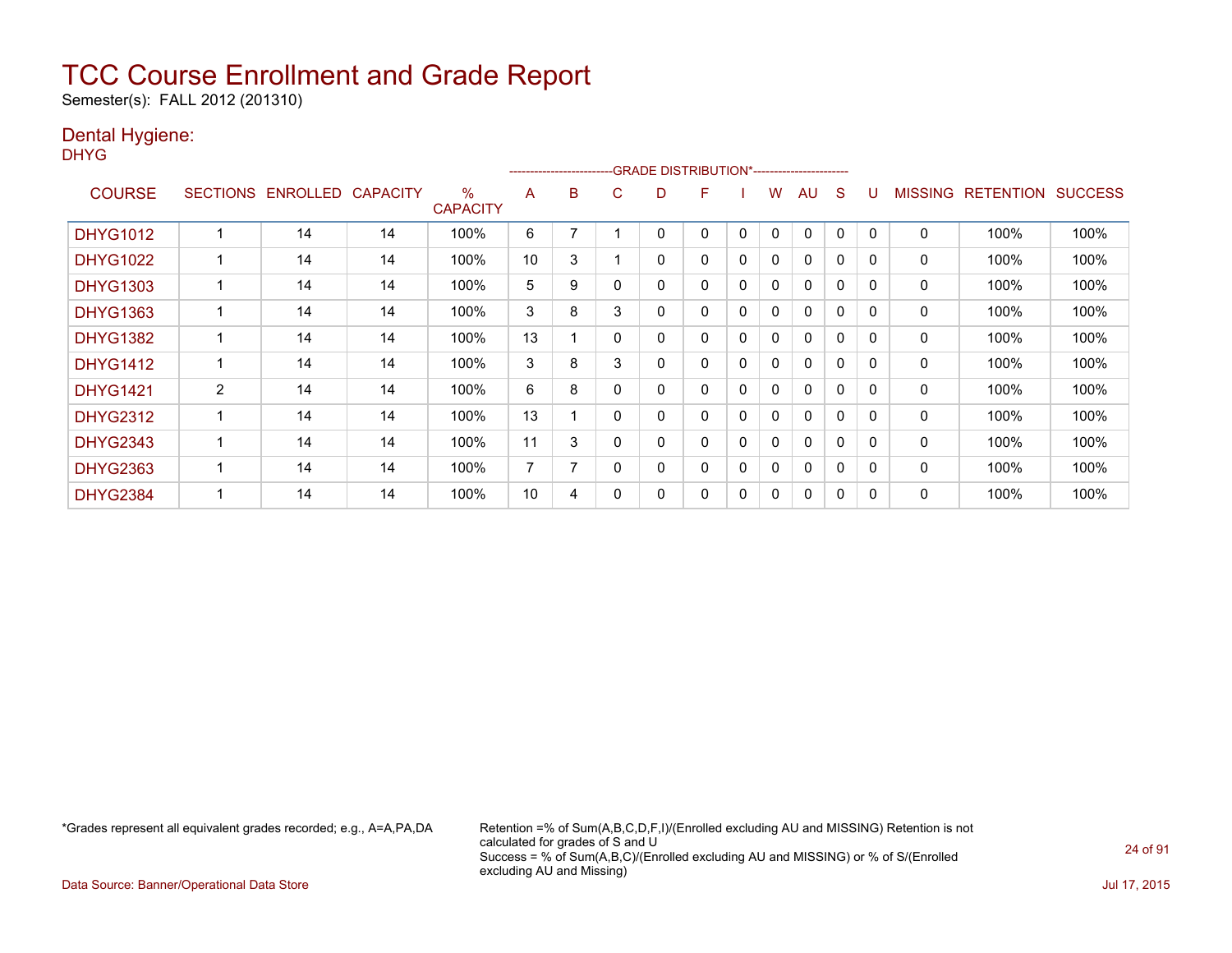Semester(s): FALL 2012 (201310)

### Drafting Design Engr Tech:

DRFT ---GRADE DISTRIBUTION\*------------------------COURSE SECTIONS ENROLLED CAPACITY % **CAPACITY** A B C D F I W AU S U MISSING RETENTION SUCCESS DRFT1323 3 29 30 97% 14 5 0 2 0 0 8 0 0 0 0 72% 66% DRFT2203 1 20 20 100% 17 0 0 0 0 1 2 0 0 0 0 90% 85% DRFT2223 1 10 15 67% 8 1 0 0 0 0 1 0 0 0 0 90% 90% DRFT2293 | 1 | 11 | 15 | 73% | 8 | 3 | 0 | 0 | 0 | 0 | 0 | 0 | 0 | 0 | 100% | 100% DRFT2393 1 19 24 79% 18 0 0 0 0 0 1 0 0 0 0 95% 95%

\*Grades represent all equivalent grades recorded; e.g., A=A,PA,DA Retention =% of Sum(A,B,C,D,F,I)/(Enrolled excluding AU and MISSING) Retention is not calculated for grades of S and U Success = % of Sum(A,B,C)/(Enrolled excluding AU and MISSING) or % of S/(Enrolled excluding AU and Missing)

Data Source: Banner/Operational Data Store Jul 17, 2015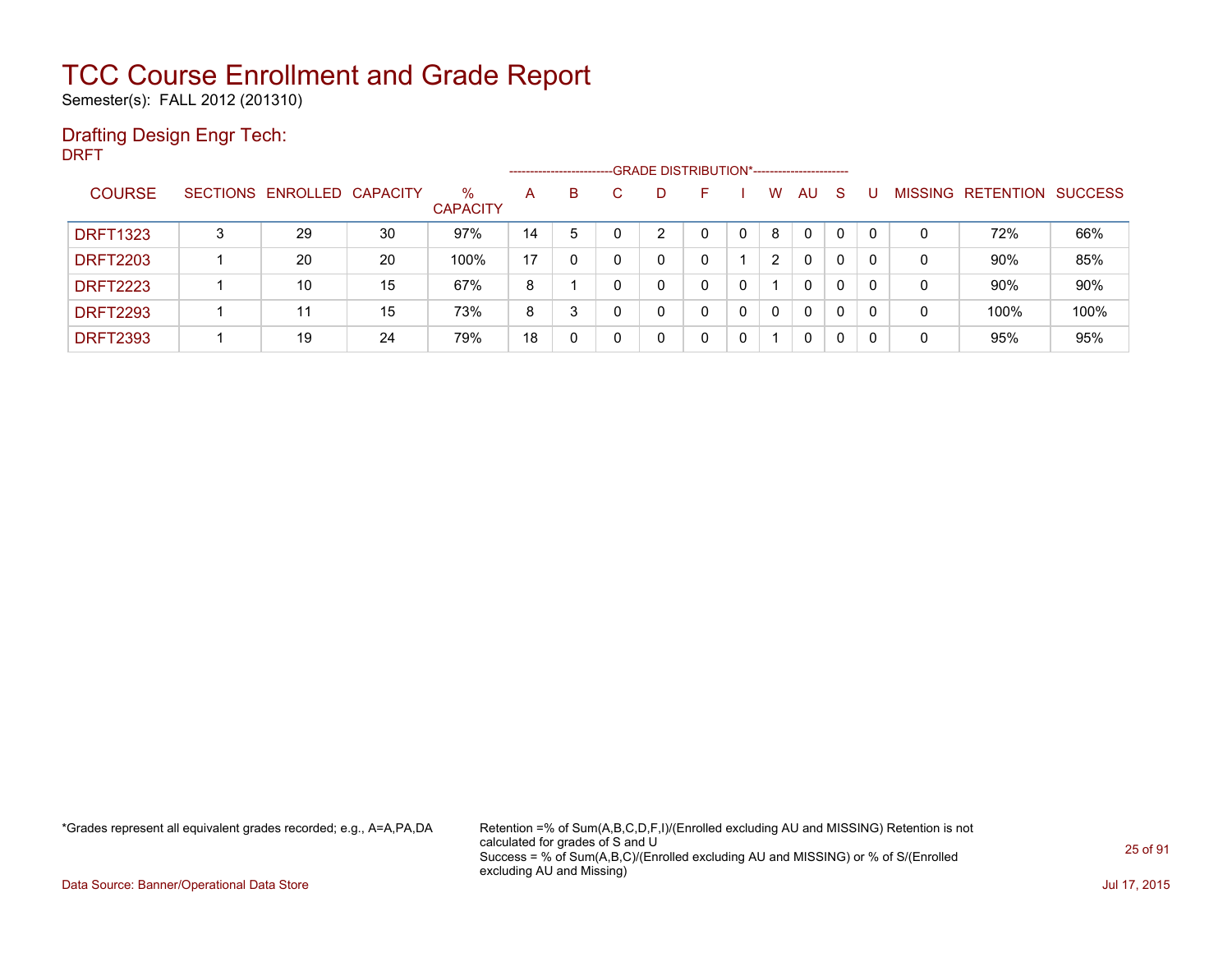Semester(s): FALL 2012 (201310)

#### Economics: ECON

| ◡◡◡╷៶           |                 |                   |     |                      | --------------------- |     |                  | -GRADE DISTRIBUTION*----------------------- |    |    |    |           |              |   |   |                   |                |
|-----------------|-----------------|-------------------|-----|----------------------|-----------------------|-----|------------------|---------------------------------------------|----|----|----|-----------|--------------|---|---|-------------------|----------------|
| <b>COURSE</b>   | <b>SECTIONS</b> | ENROLLED CAPACITY |     | %<br><b>CAPACITY</b> | A                     | в   |                  | Ð                                           |    |    | w  | <b>AU</b> | S            |   |   | MISSING RETENTION | <b>SUCCESS</b> |
| <b>ECON1353</b> | 6               | 122               | 155 | 79%                  | 47                    | 13  | 12 <sup>12</sup> | 6                                           | 8  | 4  | 32 | 0         | 0            |   | 0 | 74%               | 59%            |
| <b>ECON2013</b> | 29              | 640               | 919 | 70%                  | 203                   | 164 | 120              | 30                                          | 37 | 13 | 71 | 2         | $\mathbf{0}$ |   | 0 | 89%               | 76%            |
| <b>ECON2023</b> | 18              | 406               | 535 | 76%                  | 138                   | 104 | 68               | 19                                          | 19 | 13 | 45 | 0         | 0            | 0 | 0 | 89%               | 76%            |
| <b>ECON2123</b> |                 | 18                | 20  | 90%                  | 8                     |     |                  | 0                                           |    |    |    | 0         | 0            |   | 0 | 61%               | 56%            |

\*Grades represent all equivalent grades recorded; e.g., A=A,PA,DA Retention =% of Sum(A,B,C,D,F,I)/(Enrolled excluding AU and MISSING) Retention is not calculated for grades of S and U Success = % of Sum(A,B,C)/(Enrolled excluding AU and MISSING) or % of S/(Enrolled excluding AU and Missing)

Data Source: Banner/Operational Data Store Jul 17, 2015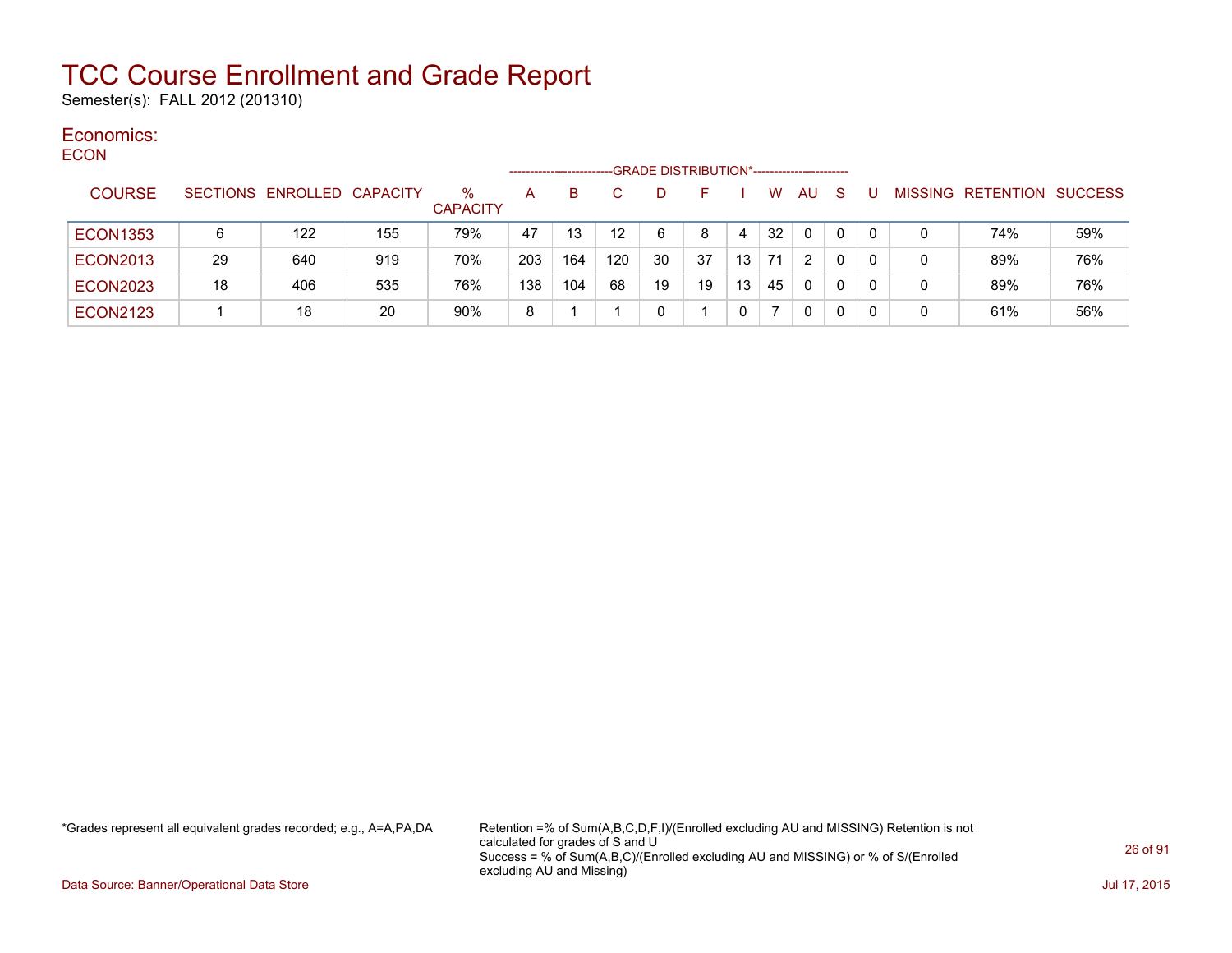Semester(s): FALL 2012 (201310)

### Electronics Technology:

ELET

|                 |                 |                   |                   |                         |   |   | ------------------------GRADE                DISTRIBUTION*---------------------- |   |   |   |              |              |              |              |                |           |                |
|-----------------|-----------------|-------------------|-------------------|-------------------------|---|---|----------------------------------------------------------------------------------|---|---|---|--------------|--------------|--------------|--------------|----------------|-----------|----------------|
| <b>COURSE</b>   | <b>SECTIONS</b> | ENROLLED CAPACITY |                   | $\%$<br><b>CAPACITY</b> | A | B | С                                                                                | D |   |   | W            | AU.          | -S           |              | <b>MISSING</b> | RETENTION | <b>SUCCESS</b> |
| <b>ELET1212</b> | ົ               | 27                | 37                | 73%                     | 9 |   |                                                                                  |   |   |   |              |              | 0            | $\mathbf{0}$ | 0              | 73%       | 65%            |
| <b>ELET1303</b> |                 | 15                | 18                | 83%                     | 8 | 4 |                                                                                  | 0 | 0 | 0 | 2            | $\mathbf{0}$ | $\mathbf{0}$ | $\Omega$     | 0              | 87%       | 87%            |
| <b>ELET1442</b> |                 |                   | $12 \overline{ }$ | 58%                     | 3 | 2 |                                                                                  | 0 | 0 | 0 | 2            | $\mathbf{0}$ | $\Omega$     | $\Omega$     | 0              | 71%       | 71%            |
| <b>ELET1503</b> |                 | 17                | 15                | 113%                    | 9 |   |                                                                                  | 0 | 0 | 0 |              | $\Omega$     | $\mathbf{0}$ | $\mathbf{0}$ | 0              | 94%       | 94%            |
| <b>ELET2244</b> |                 | 16                | 16                | 100%                    | 3 | 5 | 3                                                                                | 4 | 0 | 0 | $\mathbf{0}$ | 1            | $\mathbf{0}$ | $\mathbf{0}$ | 0              | 100%      | 73%            |
| <b>ELET2632</b> |                 | 10                | 10                | 100%                    | 9 |   |                                                                                  | 0 | 0 | 0 | 0            | $\mathbf{0}$ | 0            | $\Omega$     | 0              | 100%      | 100%           |

\*Grades represent all equivalent grades recorded; e.g., A=A,PA,DA Retention =% of Sum(A,B,C,D,F,I)/(Enrolled excluding AU and MISSING) Retention is not calculated for grades of S and U Success = % of Sum(A,B,C)/(Enrolled excluding AU and MISSING) or % of S/(Enrolled excluding AU and Missing)

Data Source: Banner/Operational Data Store Jul 17, 2015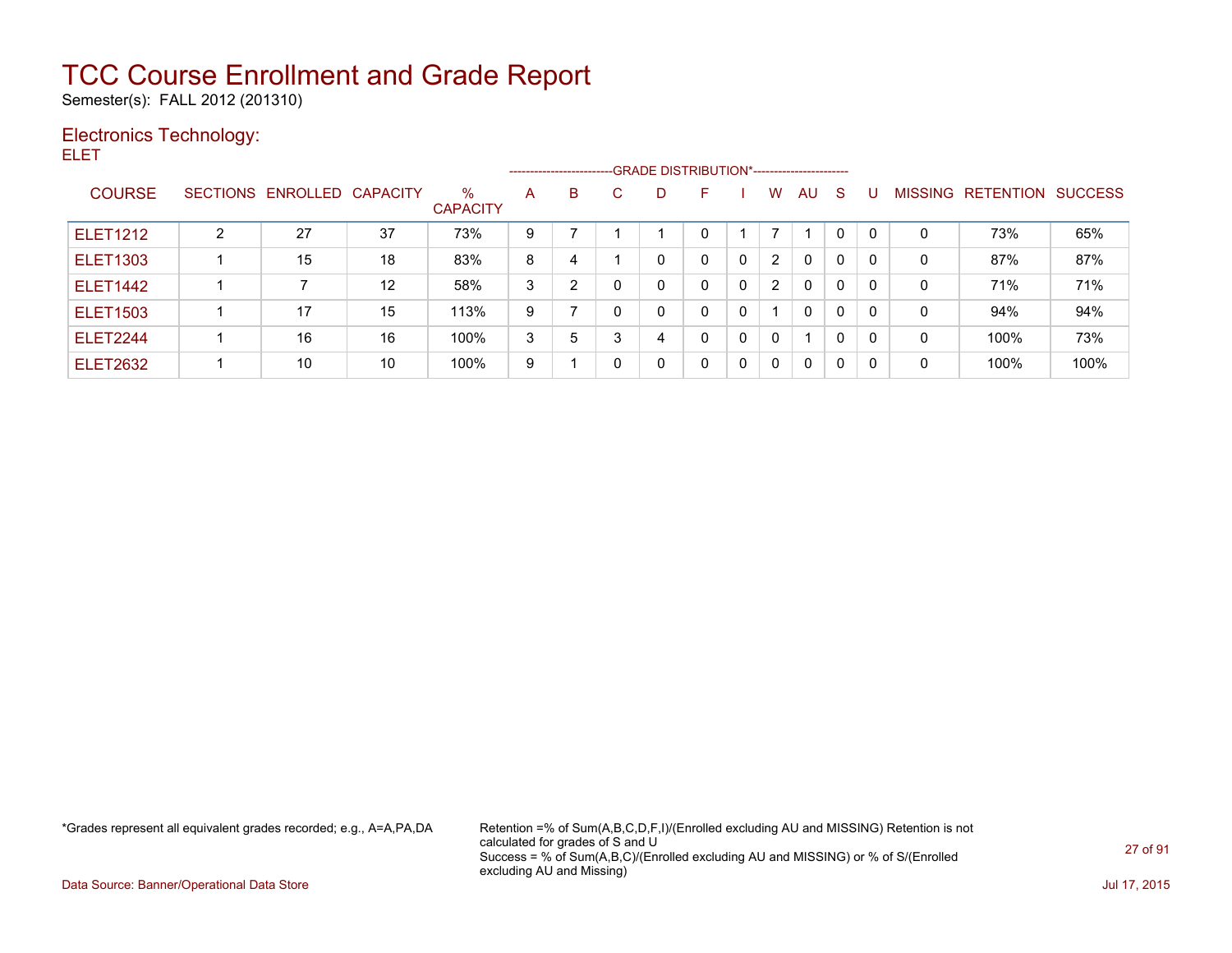Semester(s): FALL 2012 (201310)

#### English: **ENGL**

|                 |                |                            |       |                         |                | ------------------------GRADE                DISTRIBUTION*---------------------- |                |              |              |              |                 |              |              |              |             |                                  |       |
|-----------------|----------------|----------------------------|-------|-------------------------|----------------|----------------------------------------------------------------------------------|----------------|--------------|--------------|--------------|-----------------|--------------|--------------|--------------|-------------|----------------------------------|-------|
| <b>COURSE</b>   |                | SECTIONS ENROLLED CAPACITY |       | $\%$<br><b>CAPACITY</b> | A              | B                                                                                | $\mathsf{C}$   | D            | F            |              | W               | <b>AU</b>    | S            | U            |             | <b>MISSING RETENTION SUCCESS</b> |       |
| <b>ENGL0601</b> | $\overline{2}$ | 3                          | 40    | 8%                      | 0              | 0                                                                                | 0              | $\mathbf{0}$ | $\mathbf{0}$ | 0            | 3               | 0            | 0            | $\mathbf{0}$ | 0           | $0\%$                            | $0\%$ |
| <b>ENGL0611</b> | $\mathbf 1$    | 2                          | 10    | 20%                     | 0              | 0                                                                                | 0              | 0            | 0            | 0            | $\overline{2}$  | 0            | 0            | 0            | 0           | $0\%$                            | $0\%$ |
| <b>ENGL0621</b> | $\mathbf 1$    | 1                          | 10    | 10%                     | $\mathbf 0$    | $\mathbf{0}$                                                                     | $\Omega$       | $\Omega$     | $\Omega$     | 0            |                 | $\Omega$     | $\mathbf{0}$ | $\Omega$     | 0           | $0\%$                            | 0%    |
| <b>ENGL0641</b> | $\mathbf 1$    | 1                          | 10    | 10%                     | 0              | $\mathbf{0}$                                                                     | $\Omega$       | 0            | $\mathbf{0}$ | 0            | 1               | 0            | 0            | 0            | 0           | 0%                               | 0%    |
| <b>ENGL0813</b> | -1             | 1                          | 15    | 7%                      | $\mathbf 0$    | 1                                                                                | $\Omega$       | 0            | $\mathbf{0}$ | 0            | 0               | 0            | $\mathbf{0}$ | 0            | 0           | 100%                             | 100%  |
| <b>ENGL0823</b> | -1             | 1                          | 15    | 7%                      | $\mathbf{0}$   | 0                                                                                | $\Omega$       | 1            | $\mathbf{0}$ | 0            | 0               | 0            | 0            | 0            | 0           | 100%                             | 0%    |
| <b>ENGL0903</b> | 16             | 247                        | 320   | 77%                     | 31             | 49                                                                               | 37             | 19           | 47           | 2            | 62              | $\Omega$     | $\mathbf{0}$ | $\Omega$     | 0           | 75%                              | 47%   |
| <b>ENGL0913</b> | 39             | 720                        | 800   | 90%                     | 222            | 131                                                                              | 115            | 30           | 71           | $\mathbf{0}$ | 151             | $\Omega$     | $\Omega$     | $\Omega$     | 0           | 79%                              | 65%   |
| <b>ENGL0923</b> | 25             | 429                        | 500   | 86%                     | 48             | 79                                                                               | 72             | 34           | 66           | 0            | 130             | $\mathbf{0}$ | $\mathbf{0}$ | 0            | 0           | 70%                              | 46%   |
| <b>ENGL0933</b> | 45             | 811                        | 865   | 94%                     | 150            | 180                                                                              | 173            | 44           | 75           | 4            | 185             | $\mathbf{0}$ | $\mathbf{0}$ | 0            | 0           | 77%                              | 62%   |
| <b>ENGL1003</b> | 69             | 1,305                      | 1,439 | 91%                     | 440            | 257                                                                              | 186            | 76           | 149          | 1            | 196             | $\mathbf{0}$ | $\mathbf{0}$ | $\mathbf{0}$ | 0           | 85%                              | 68%   |
| <b>ENGL1083</b> | 2              | 11                         | 20    | 55%                     | 3              | 4                                                                                | 2              | $\mathbf{0}$ | 0            | 0            | 2               | 0            | $\mathbf{0}$ | 0            | 0           | 82%                              | 82%   |
| <b>ENGL1091</b> | 5              | 80                         | 105   | 76%                     | 60             | 9                                                                                | $\overline{2}$ | 0            | 4            | $\mathbf{0}$ | 5               | 0            | 0            | 0            | 0           | 94%                              | 89%   |
| <b>ENGL1113</b> | 146            | 3,016                      | 3,366 | 90%                     | 835            | 772                                                                              | 490            | 130          | 331          | 3            | 453             | 1            | $\mathbf{0}$ | 0            | $\mathbf 1$ | 85%                              | 70%   |
| <b>ENGL1121</b> | $\overline{2}$ | 5                          | 40    | 12%                     | 2              | $\mathbf{0}$                                                                     | $\Omega$       | $\mathbf{0}$ | $\mathbf{0}$ | $\mathbf{0}$ | $\overline{2}$  | $\mathbf{1}$ | $\mathbf{0}$ | $\mathbf{0}$ | 0           | 50%                              | 50%   |
| <b>ENGL1131</b> | $\overline{2}$ | 4                          | 40    | 10%                     | $\mathbf{1}$   | $\Omega$                                                                         | $\Omega$       | $\mathbf{0}$ | $\mathbf 1$  | $\mathbf{0}$ | $\overline{2}$  | 0            | $\mathbf{0}$ | $\Omega$     | 0           | 50%                              | 25%   |
| <b>ENGL1213</b> | 73             | 1,371                      | 1,669 | 82%                     | 411            | 355                                                                              | 210            | 57           | 107          | 12           | 219             | $\Omega$     | $\Omega$     | $\Omega$     | 0           | 84%                              | 71%   |
| <b>ENGL1691</b> | $\overline{2}$ | 9                          | 40    | 22%                     | 8              | 0                                                                                | 0              | 0            | -1           | 0            | 0               | 0            | $\mathbf{0}$ | 0            | 0           | 100%                             | 89%   |
| <b>ENGL2223</b> | $\mathbf{1}$   | 5                          | 20    | 25%                     | 2              | 2                                                                                | $\Omega$       | $\Omega$     | $\mathbf{0}$ | $\mathbf{0}$ | 1               | 0            | $\mathbf{0}$ | $\mathbf{0}$ | 0           | 80%                              | 80%   |
| <b>ENGL2333</b> | 3              | 40                         | 50    | 80%                     | 17             | 8                                                                                | 4              | 3            | $\mathbf{0}$ | 0            | 8               | 0            | $\Omega$     | $\Omega$     | 0           | 80%                              | 72%   |
| <b>ENGL2343</b> | 3              | 48                         | 60    | 80%                     | 11             | 15                                                                               | 4              | 2            | 3            | 0            | 13              | 0            | 0            | 0            | 0           | 73%                              | 62%   |
| <b>ENGL2383</b> | 3              | 44                         | 60    | 73%                     | $\overline{7}$ | 14                                                                               | 3              | -1           | 9            | $\mathbf{0}$ | 10 <sup>°</sup> | 0            | $\mathbf{0}$ | 0            | 0           | 77%                              | 55%   |

\*Grades represent all equivalent grades recorded; e.g., A=A,PA,DA Retention =% of Sum(A,B,C,D,F,I)/(Enrolled excluding AU and MISSING) Retention is not calculated for grades of S and U Success = % of Sum(A,B,C)/(Enrolled excluding AU and MISSING) or % of S/(Enrolled excluding AU and Missing)

Data Source: Banner/Operational Data Store Jul 17, 2015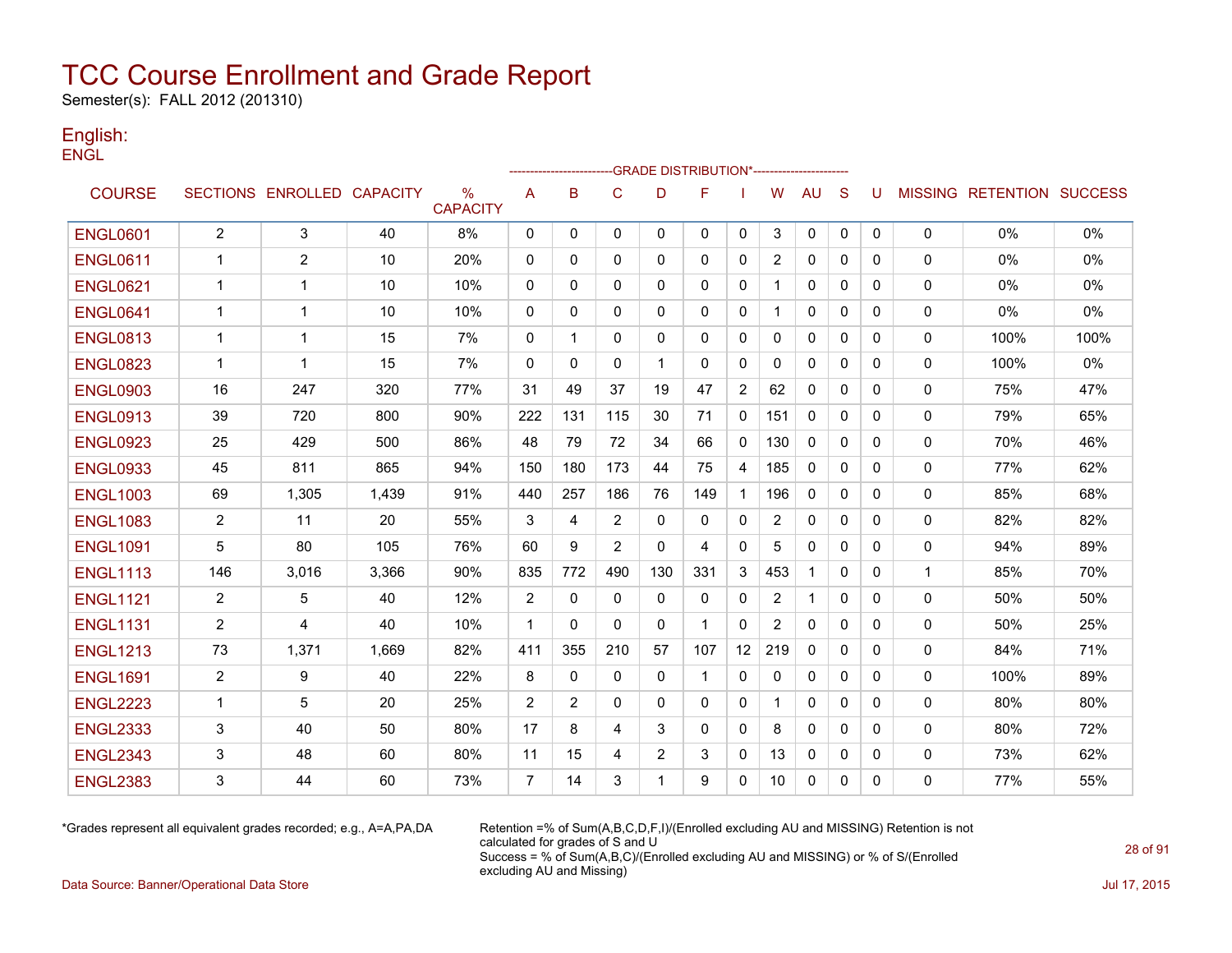Semester(s): FALL 2012 (201310)

#### English: **ENGL**

|                 |                |                            |     |                      |              | ---------------------- |                |                | -GRADE DISTRIBUTION*---------------------- |              |                |              |              |          |                |                  |                |
|-----------------|----------------|----------------------------|-----|----------------------|--------------|------------------------|----------------|----------------|--------------------------------------------|--------------|----------------|--------------|--------------|----------|----------------|------------------|----------------|
| <b>COURSE</b>   |                | SECTIONS ENROLLED CAPACITY |     | %<br><b>CAPACITY</b> | A            | B                      | C              | D              | F                                          |              | W              | AU           | S            | U        | <b>MISSING</b> | <b>RETENTION</b> | <b>SUCCESS</b> |
| <b>ENGL2413</b> | 6              | 105                        | 145 | 72%                  | 27           | 36                     | 19             | 3              | 8                                          | $\mathbf 0$  | 12             | $\mathbf 0$  | 0            | 0        | $\mathbf 0$    | 89%              | 78%            |
| <b>ENGL2443</b> | 1              | 19                         | 20  | 95%                  | 6            | 5                      |                |                |                                            | $\mathbf{0}$ | 5.             | $\mathbf{0}$ | 0            | 0        | 0              | 74%              | 63%            |
| <b>ENGL2453</b> | 1              | 4                          | 6   | 67%                  | 2            | 1                      | $\Omega$       | $\Omega$       | $\mathbf{0}$                               | $\mathbf{0}$ |                | $\mathbf{0}$ | $\mathbf{0}$ | 0        | 0              | 75%              | 75%            |
| <b>ENGL2463</b> | 1              | 20                         | 20  | 100%                 | 5            | $\Omega$               | $\mathbf{0}$   | $\Omega$       | $\Omega$                                   | 0            | $\overline{2}$ | 13           | 0            | 0        | 0              | 71%              | 71%            |
| <b>ENGL2473</b> | 1              | 13                         | 20  | 65%                  | 7            | 0                      |                | $\Omega$       |                                            | $\mathbf{0}$ | 4              | $\mathbf{0}$ | 0            | 0        | 0              | 69%              | 62%            |
| <b>ENGL2493</b> | $\mathbf{1}$   | 8                          | 20  | 40%                  | $\mathbf{0}$ | 3                      |                | $\Omega$       | $\mathbf{0}$                               | $\Omega$     | 3              |              | $\mathbf{0}$ | 0        | 0              | 57%              | 57%            |
| <b>ENGL2543</b> | 2              | 20                         | 40  | 50%                  | 9            | 4                      | 2              | 0              | 2                                          | 0            | 3              | $\mathbf{0}$ | 0            | 0        | 0              | 85%              | 75%            |
| <b>ENGL2653</b> | 1              | 10                         | 20  | 50%                  | 6            | 1                      | $\overline{2}$ | $\Omega$       | $\mathbf{0}$                               | 0            |                | $\mathbf 0$  | $\mathbf{0}$ | 0        | 0              | 90%              | 90%            |
| <b>ENGL2663</b> | 1              | 6                          | 20  | 30%                  | 4            | 1                      | $\Omega$       | $\Omega$       |                                            | $\mathbf 0$  | 0              | $\mathbf 0$  | $\mathbf{0}$ | 0        | $\mathbf 0$    | 100%             | 83%            |
| <b>ENGL2773</b> | $\overline{2}$ | 30                         | 40  | 75%                  | 6            | 6                      | 5              | $\overline{2}$ | 5                                          | 0            | 6              | 0            | $\mathbf{0}$ | 0        | 0              | 80%              | 57%            |
| <b>ENGL2883</b> | 1              | 5                          | 20  | 25%                  | 3            | $\Omega$               | $\Omega$       | $\Omega$       | $\Omega$                                   | $\Omega$     | $\overline{2}$ | $\mathbf{0}$ | $\mathbf{0}$ | 0        | $\mathbf{0}$   | 60%              | 60%            |
| <b>ENGL2991</b> | $\overline{2}$ | 2                          | 30  | 7%                   | 0            | 1                      | $\Omega$       | 0              | $\mathbf{0}$                               | 0            |                | 0            | $\mathbf{0}$ | 0        | 0              | 50%              | 50%            |
| <b>ENGL2993</b> | 1              | 4                          | 20  | 20%                  | 3            | 1                      | $\Omega$       | $\Omega$       | $\mathbf{0}$                               | $\Omega$     | 0              | $\mathbf{0}$ | $\mathbf{0}$ | $\Omega$ | 0              | 100%             | 100%           |

\*Grades represent all equivalent grades recorded; e.g., A=A,PA,DA Retention =% of Sum(A,B,C,D,F,I)/(Enrolled excluding AU and MISSING) Retention is not calculated for grades of S and U Success = % of Sum(A,B,C)/(Enrolled excluding AU and MISSING) or % of S/(Enrolled excluding AU and Missing)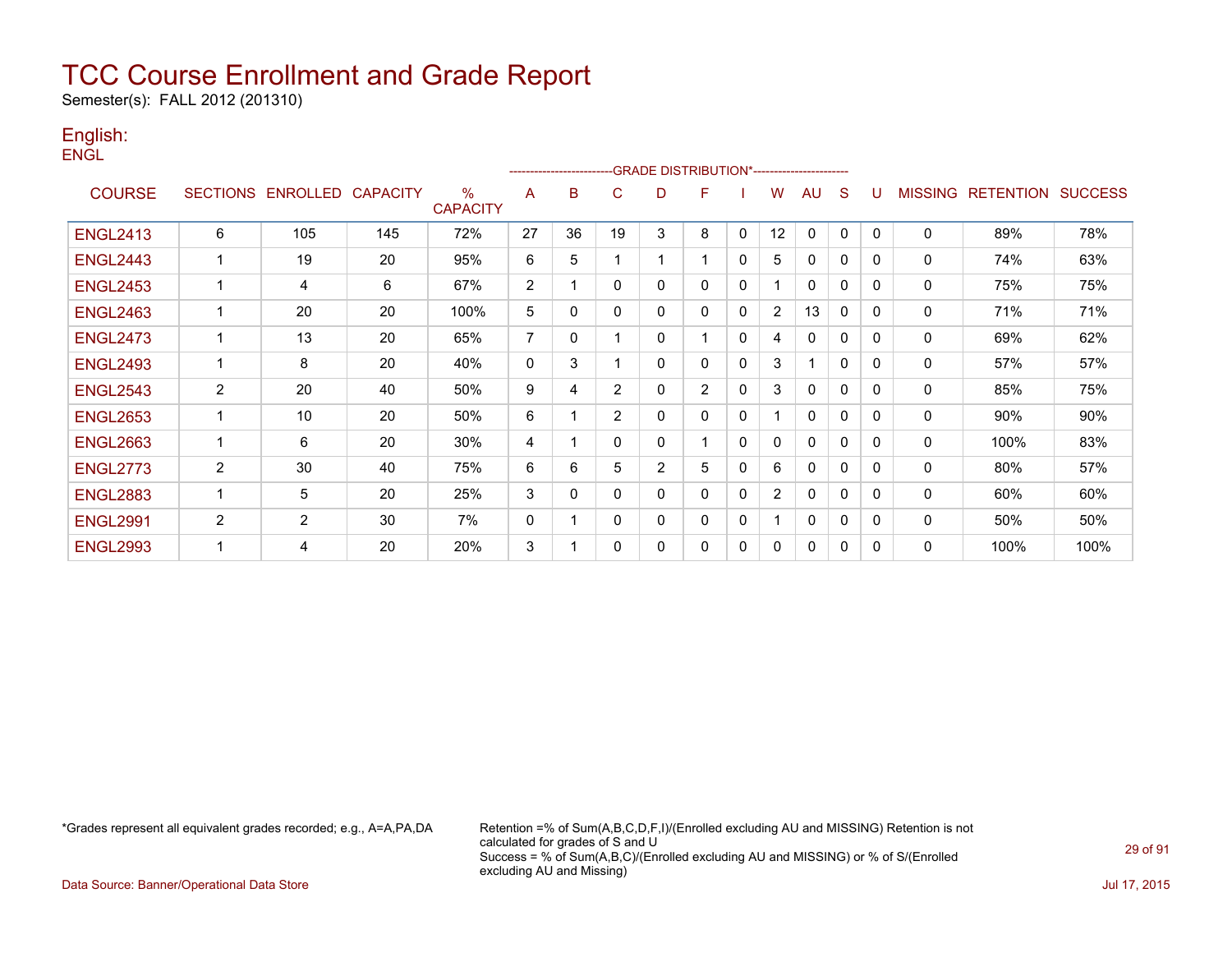Semester(s): FALL 2012 (201310)

### Engineering:

**ENGR** 

|                 |                |                   |                 |                                  |     |              | ------------------------GRADE                DISTRIBUTION*---------------------- |   |   |              |              |              |              |              |                |                  |                |
|-----------------|----------------|-------------------|-----------------|----------------------------------|-----|--------------|----------------------------------------------------------------------------------|---|---|--------------|--------------|--------------|--------------|--------------|----------------|------------------|----------------|
| <b>COURSE</b>   |                | SECTIONS ENROLLED | <b>CAPACITY</b> | $\frac{0}{0}$<br><b>CAPACITY</b> | A   | в            | C.                                                                               | D | F |              | w            | AU           | S            |              | <b>MISSING</b> | <b>RETENTION</b> | <b>SUCCESS</b> |
| <b>ENGR1111</b> | 4              | 117               | 120             | 98%                              | 100 | 5            | 0                                                                                | 0 | 0 | $\mathbf{0}$ | 12           | $\mathbf{0}$ | 0            | $\Omega$     | $\Omega$       | 90%              | 90%            |
| <b>ENGR1132</b> | 3              | 69                | 69              | 100%                             | 37  | 19           | 4                                                                                | 0 | 0 | 0            | 9            | $\mathbf{0}$ | $\mathbf{0}$ | 0            | 0              | 87%              | 87%            |
| <b>ENGR1242</b> | 3              | 59                | 62              | 95%                              | 17  | 24           | 10                                                                               | 0 | 0 | 0            | 8            | 0            | 0            | $\Omega$     | 0              | 86%              | 86%            |
| <b>ENGR1313</b> |                | 17                | 18              | 94%                              | 9   | 6            | 0                                                                                | 0 |   | $\mathbf{0}$ |              | $\mathbf{0}$ | $\mathbf{0}$ | $\Omega$     | 0              | 94%              | 88%            |
| <b>ENGR1363</b> |                | 1                 |                 | 100%                             |     | 0            | 0                                                                                | 0 | 0 | 0            | 0            | 0            | 0            | $\Omega$     | 0              | 100%             | 100%           |
| <b>ENGR1443</b> | $\overline{2}$ | 12                | 30              | 40%                              | 8   | 4            | 0                                                                                | 0 | 0 | 0            | $\mathbf{0}$ | $\mathbf{0}$ | $\mathbf{0}$ | $\mathbf{0}$ | 0              | 100%             | 100%           |
| <b>ENGR2103</b> | 3              | 80                | 80              | 100%                             | 22  | 16           | 13                                                                               | 5 | 3 | 0            | 21           | $\mathbf{0}$ | $\mathbf{0}$ | $\Omega$     | 0              | 74%              | 64%            |
| <b>ENGR2143</b> | $\overline{c}$ | 37                | 60              | 62%                              | 11  | 13           |                                                                                  | 5 | 0 | 0            |              | 0            | $\mathbf{0}$ | $\Omega$     | 0              | 97%              | 84%            |
| <b>ENGR2153</b> |                | 3                 | 15              | 20%                              | 3   | 0            | 0                                                                                | 0 | 0 | 0            | 0            | $\mathbf{0}$ | 0            | $\Omega$     | 0              | 100%             | 100%           |
| <b>ENGR2213</b> | $\overline{c}$ | 48                | 60              | 80%                              | 15  | 15           | 9                                                                                |   |   | 0            | 7            | $\mathbf{0}$ | 0            | $\Omega$     | $\mathbf 0$    | 85%              | 81%            |
| <b>ENGR2462</b> |                | 13                | 20              | 65%                              | 13  | $\mathbf{0}$ | $\Omega$                                                                         | 0 | 0 | $\mathbf 0$  | 0            | $\mathbf{0}$ | $\mathbf{0}$ | $\Omega$     | 0              | 100%             | 100%           |
| <b>ENGR2523</b> | 3              | 41                | 80              | 51%                              | 10  | 12           | 9                                                                                | 3 | 0 | $\mathbf{0}$ | 7            | $\mathbf{0}$ | $\mathbf{0}$ | $\Omega$     | 0              | 83%              | 76%            |
| <b>ENGR2613</b> | 3              | 48                | 48              | 100%                             | 11  | 17           | 6                                                                                | 0 |   |              | 12           | $\mathbf{0}$ | 0            | $\Omega$     | 0              | 75%              | 71%            |

\*Grades represent all equivalent grades recorded; e.g., A=A,PA,DA Retention =% of Sum(A,B,C,D,F,I)/(Enrolled excluding AU and MISSING) Retention is not calculated for grades of S and U Success = % of Sum(A,B,C)/(Enrolled excluding AU and MISSING) or % of S/(Enrolled excluding AU and Missing)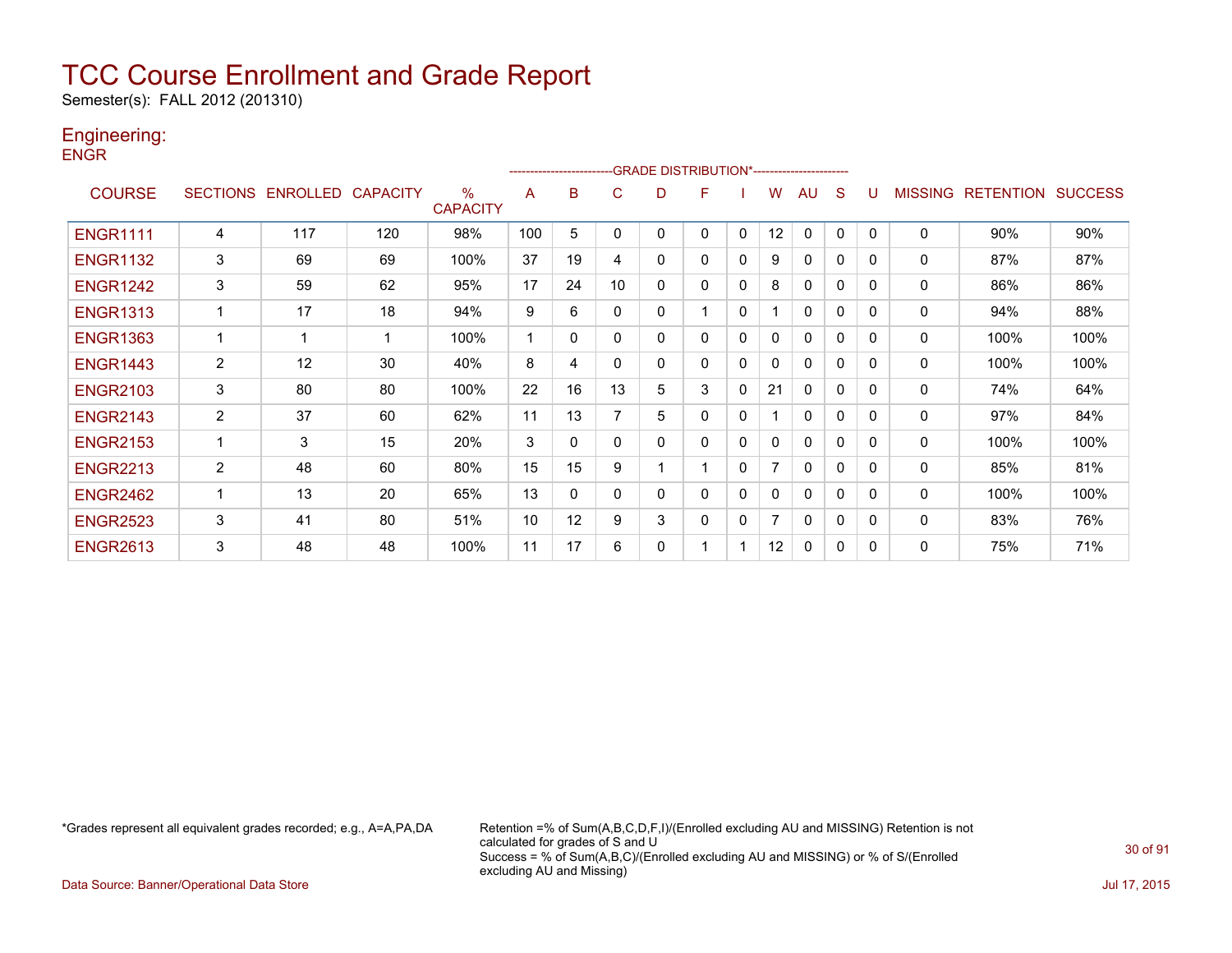Semester(s): FALL 2012 (201310)

#### English as a Second Language: **ESLG**

|                 |                |                   |                 |                                  |                |                |                | -GRADE DISTRIBUTION*---------------------- |   |              |                |              |          |              |                |                  |                |
|-----------------|----------------|-------------------|-----------------|----------------------------------|----------------|----------------|----------------|--------------------------------------------|---|--------------|----------------|--------------|----------|--------------|----------------|------------------|----------------|
| <b>COURSE</b>   |                | SECTIONS ENROLLED | <b>CAPACITY</b> | $\frac{0}{0}$<br><b>CAPACITY</b> | A              | B              | C              | D                                          | F |              | W              | AU           | S        |              | <b>MISSING</b> | <b>RETENTION</b> | <b>SUCCESS</b> |
| <b>ESLG0513</b> | 1              | 14                | 15              | 93%                              | 13             |                | 0              | $\mathbf{0}$                               | 0 | $\mathbf{0}$ | 0              | $\mathbf{0}$ | 0        | $\mathbf{0}$ | $\mathbf{0}$   | 100%             | 100%           |
| <b>ESLG0523</b> | $\mathbf 1$    | 5                 | 5               | 100%                             | 3              | $\overline{2}$ | 0              | 0                                          | 0 | 0            | 0              | $\mathbf{0}$ | 0        | 0            | 0              | 100%             | 100%           |
| <b>ESLG0533</b> | 1              | 9                 | 15              | 60%                              | 7              |                | $\Omega$       | 0                                          | 0 | $\Omega$     | 0              | 1            | 0        | $\Omega$     | $\mathbf{0}$   | 100%             | 100%           |
| <b>ESLG0543</b> | $\mathbf 1$    | 11                | 15              | 73%                              | 4              | 6              |                | $\mathbf{0}$                               | 0 | $\mathbf{0}$ | 0              | $\mathbf{0}$ | $\Omega$ | 0            | 0              | 100%             | 100%           |
| <b>ESLG0553</b> | $\mathbf 1$    | 11                | 15              | 73%                              | 10             | 0              | 0              | $\mathbf{0}$                               | 0 | $\mathbf{0}$ | 1              | $\mathbf{0}$ | $\Omega$ | $\Omega$     | $\mathbf{0}$   | 91%              | 91%            |
| <b>ESLG0623</b> | $\mathbf{1}$   | 13                | 15              | 87%                              | 10             | $\overline{2}$ |                | $\mathbf{0}$                               | 0 | 0            | 0              | $\mathbf{0}$ | 0        | 0            | $\mathbf{0}$   | 100%             | 100%           |
| <b>ESLG0643</b> | 1              | 11                | 15              | 73%                              | 9              | 0              | $\overline{2}$ | 0                                          | 0 | 0            | 0              | 0            | 0        | 0            | $\mathbf{0}$   | 100%             | 100%           |
| <b>ESLG0713</b> | 2              | 24                | 35              | 69%                              | 20             | 3              | 0              | 0                                          | 0 | $\Omega$     | 0              | 1            | $\Omega$ | 0            | $\mathbf{0}$   | 100%             | 100%           |
| <b>ESLG0723</b> | $\overline{2}$ | 19                | 30              | 63%                              | 14             | 4              | 0              |                                            | 0 | $\mathbf{0}$ | 0              | $\mathbf{0}$ | 0        | 0            | 0              | 100%             | 95%            |
| <b>ESLG0733</b> | $\overline{2}$ | 24                | 30              | 80%                              | 13             | 10             |                | 0                                          | 0 | $\Omega$     | 0              | $\mathbf{0}$ | 0        | 0            | $\mathbf{0}$   | 100%             | 100%           |
| <b>ESLG0743</b> | $\mathbf 1$    | 6                 | 15              | 40%                              | 4              | 1              | 1              | 0                                          | 0 | 0            | 0              | $\mathbf{0}$ | 0        | 0            | 0              | 100%             | 100%           |
| <b>ESLG0753</b> | 1              | 15                | 15              | 100%                             | 12             |                |                | $\mathbf{0}$                               | 0 | 0            | 1              | $\mathbf{0}$ | $\Omega$ | 0            | $\mathbf{0}$   | 93%              | 93%            |
| <b>ESLG0823</b> | $\mathbf{1}$   | 14                | 15              | 93%                              | $\overline{7}$ | 3              | 3              |                                            | 0 | $\Omega$     | 0              | $\mathbf{0}$ | $\Omega$ | 0            | $\mathbf 0$    | 100%             | 93%            |
| <b>ESLG0833</b> | $\mathbf{1}$   | 12                | 15              | 80%                              | 9              | 3              | $\Omega$       | $\Omega$                                   | 0 | $\Omega$     | 0              | $\mathbf{0}$ | 0        | $\Omega$     | $\mathbf{0}$   | 100%             | 100%           |
| <b>ESLG0843</b> | $\mathbf{1}$   | 9                 | 15              | 60%                              | 9              | $\Omega$       | 0              | $\mathbf{0}$                               | 0 | 0            | 0              | $\mathbf{0}$ | $\Omega$ | 0            | $\mathbf{0}$   | 100%             | 100%           |
| <b>ESLG0853</b> | $\mathbf 1$    | 11                | 15              | 73%                              | 9              | 0              |                | 0                                          | 0 | 0            | 0              | 1            | 0        | 0            | 0              | 100%             | 100%           |
| <b>ESLG0991</b> | 2              | 13                | 30              | 43%                              | 13             | 0              | 0              | $\mathbf{0}$                               | 0 | 0            | 0              | 0            | $\Omega$ | 0            | $\mathbf 0$    | 100%             | 100%           |
| <b>ESLG0992</b> | 3              | 15                | 45              | 33%                              | 4              | 5              | 4              | 0                                          | 0 | 0            | $\overline{2}$ | 0            | 0        | 0            | $\mathbf{0}$   | 87%              | 87%            |
| <b>ESLG0993</b> | 3              | 31                | 45              | 69%                              | 20             | 7              |                |                                            | 0 | $\Omega$     | 2              | 0            | 0        | 0            | $\mathbf{0}$   | 94%              | 90%            |

\*Grades represent all equivalent grades recorded; e.g., A=A,PA,DA Retention =% of Sum(A,B,C,D,F,I)/(Enrolled excluding AU and MISSING) Retention is not calculated for grades of S and U Success = % of Sum(A,B,C)/(Enrolled excluding AU and MISSING) or % of S/(Enrolled excluding AU and Missing)

Data Source: Banner/Operational Data Store Jul 17, 2015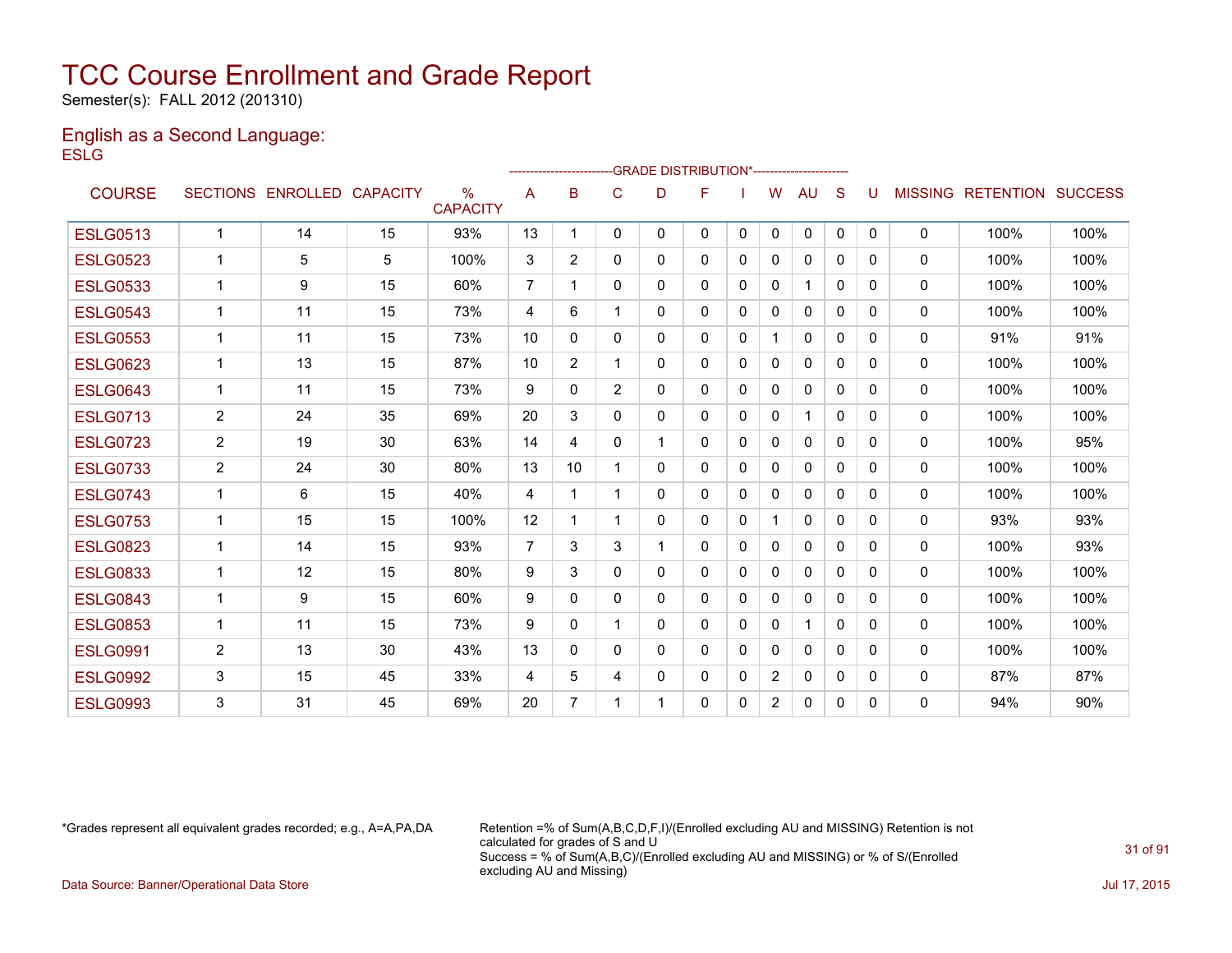Semester(s): FALL 2012 (201310)

### Event Management:

EVNT

|                 |                            |    |                      |              |   | -GRADE DISTRIBUTION*----------------------- |   |   |              |  |                           |     |
|-----------------|----------------------------|----|----------------------|--------------|---|---------------------------------------------|---|---|--------------|--|---------------------------|-----|
| <b>COURSE</b>   | SECTIONS ENROLLED CAPACITY |    | %<br><b>CAPACITY</b> | A            | B | D                                           |   | W | AU           |  | MISSING RETENTION SUCCESS |     |
| <b>EVNT1113</b> | 15                         | 20 | 75%                  | 5            |   |                                             | ຈ |   | $\mathbf{0}$ |  | 87%                       | 53% |
| <b>EVNT2113</b> |                            | 20 | 35%                  | 3            |   |                                             |   |   | 0            |  | 71%                       | 57% |
| <b>EVNT2213</b> | 16                         | 20 | 80%                  | <sub>5</sub> |   |                                             |   |   | 0            |  | 56%                       | 56% |

\*Grades represent all equivalent grades recorded; e.g., A=A,PA,DA Retention =% of Sum(A,B,C,D,F,I)/(Enrolled excluding AU and MISSING) Retention is not calculated for grades of S and U Success = % of Sum(A,B,C)/(Enrolled excluding AU and MISSING) or % of S/(Enrolled excluding AU and Missing)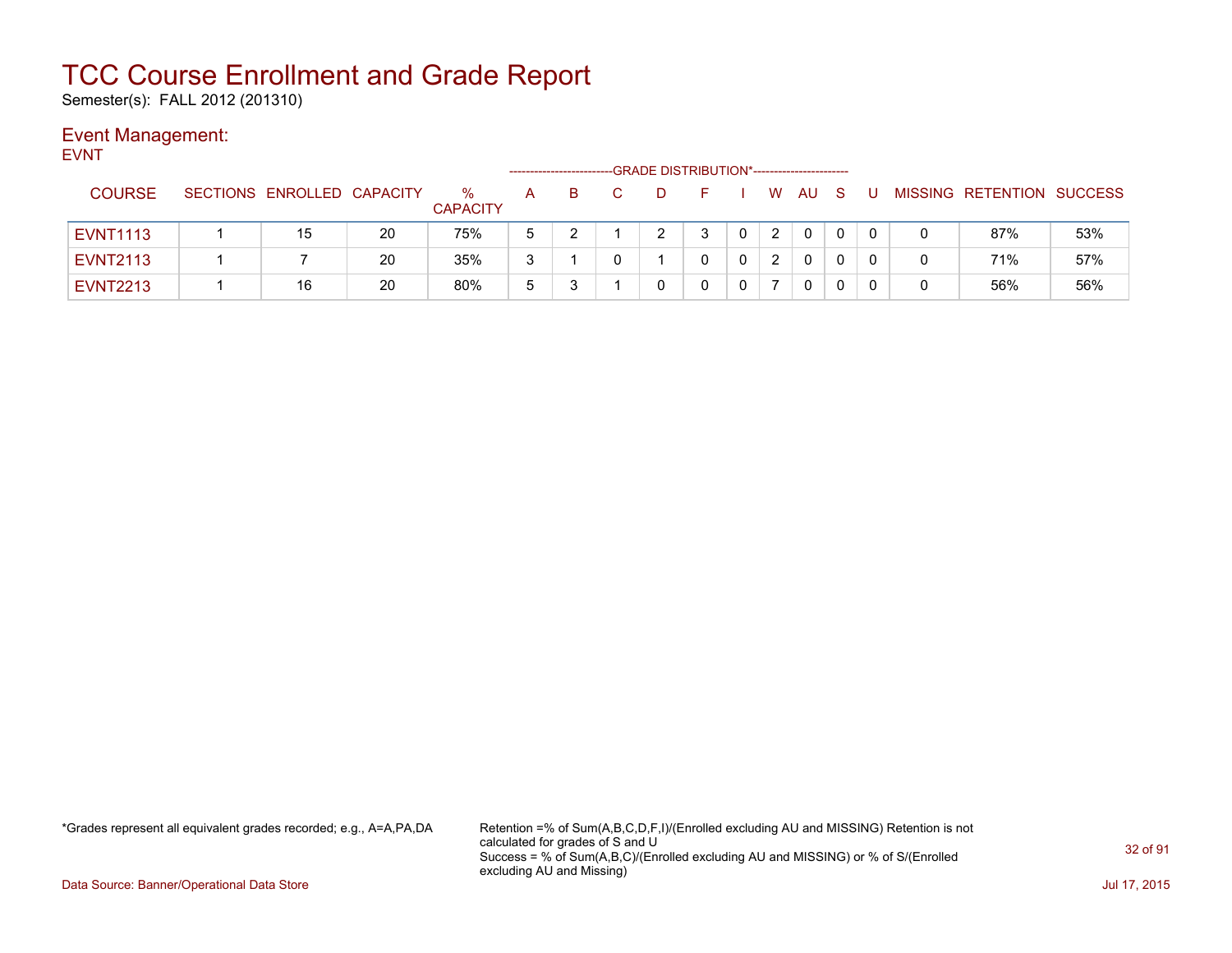Semester(s): FALL 2012 (201310)

#### Fire & Emergency Medical Svcs: FEMS

|                 |              |                            |    |                      |             | ---------------------- |                | -GRADE DISTRIBUTION*---------------------- |              |              |                |              |              |              |             |                                  |      |
|-----------------|--------------|----------------------------|----|----------------------|-------------|------------------------|----------------|--------------------------------------------|--------------|--------------|----------------|--------------|--------------|--------------|-------------|----------------------------------|------|
| <b>COURSE</b>   |              | SECTIONS ENROLLED CAPACITY |    | %<br><b>CAPACITY</b> | A           | B                      | C              | D                                          | F            |              | W              | <b>AU</b>    | S            | U            |             | <b>MISSING RETENTION SUCCESS</b> |      |
| <b>FEMS1513</b> | $\mathbf{1}$ | 29                         | 40 | 72%                  | 4           | 9                      | 8              | $\overline{2}$                             | 3            | $\mathbf{0}$ | 3              | $\mathbf{0}$ | $\mathbf{0}$ | $\mathbf{0}$ | $\mathbf 0$ | 90%                              | 72%  |
| <b>FEMS1523</b> | 1            | 23                         | 40 | 58%                  | 11          | $\Omega$               | 8              | 0                                          | $\mathbf{0}$ | 0            | 4              | $\mathbf{0}$ | $\Omega$     | $\Omega$     | $\mathbf 0$ | 83%                              | 83%  |
| <b>FEMS1533</b> | 1            | 16                         | 20 | 80%                  | 6           | 5                      | 3              | $\mathbf 1$                                |              | $\Omega$     | $\Omega$       | $\mathbf{0}$ | $\Omega$     | $\Omega$     | $\Omega$    | 100%                             | 88%  |
| <b>FEMS1553</b> | 1            | 20                         | 20 | 100%                 | 12          | 7                      | 1              | 0                                          | $\mathbf{0}$ | 0            | $\mathbf{0}$   | $\mathbf{0}$ | $\Omega$     | 0            | 0           | 100%                             | 100% |
| <b>FEMS2113</b> | 1            | 5                          | 20 | 25%                  | 4           | $\mathbf{0}$           | 1              | 0                                          | $\mathbf{0}$ | $\mathbf{0}$ | 0              | $\mathbf{0}$ | $\mathbf{0}$ | $\Omega$     | 0           | 100%                             | 100% |
| <b>FEMS2123</b> | 1            | 11                         | 20 | 55%                  | 9           | $\mathbf{0}$           | $\Omega$       | 0                                          | $\mathbf{0}$ | 0            | $\overline{2}$ | $\mathbf{0}$ | $\Omega$     | $\Omega$     | 0           | 82%                              | 82%  |
| <b>FEMS2133</b> | 1            | 13                         | 20 | 65%                  | 2           | 8                      | $\overline{2}$ | 0                                          | $\mathbf{0}$ | 0            | 1              | $\mathbf{0}$ | $\mathbf{0}$ | 0            | 0           | 92%                              | 92%  |
| <b>FEMS2163</b> | 1            | 17                         | 30 | 57%                  | 15          | $\Omega$               | 0              | 0                                          | $\mathbf{0}$ | 0            | $\overline{2}$ | $\mathbf{0}$ | $\Omega$     | $\Omega$     | 0           | 88%                              | 88%  |
| <b>FEMS2413</b> | 1            | 10                         | 15 | 67%                  | 9           | 1                      | 0              | 0                                          | $\mathbf{0}$ | 0            | $\mathbf{0}$   | $\mathbf{0}$ | $\mathbf{0}$ | 0            | 0           | 100%                             | 100% |
| <b>FEMS2424</b> | 1            | 10                         | 15 | 67%                  | 8           | $\overline{2}$         | $\Omega$       | 0                                          | $\mathbf{0}$ | 0            | $\mathbf{0}$   | $\mathbf{0}$ | $\Omega$     | $\Omega$     | 0           | 100%                             | 100% |
| <b>FEMS2431</b> | 1            | 10                         | 15 | 67%                  | 8           | $\overline{2}$         | 0              | 0                                          | $\mathbf{0}$ | 0            | 0              | $\mathbf{0}$ | $\Omega$     | 0            | 0           | 100%                             | 100% |
| <b>FEMS2513</b> | 1            | 8                          | 15 | 53%                  | 3           | 5                      | $\mathbf{0}$   | 0                                          | $\mathbf{0}$ | $\Omega$     | 0              | $\mathbf{0}$ | $\Omega$     | 0            | 0           | 100%                             | 100% |
| <b>FEMS2521</b> | 1            | 5                          | 15 | 33%                  | 5           | 0                      | 0              | 0                                          | $\mathbf{0}$ | 0            | 0              | $\mathbf{0}$ | $\mathbf{0}$ | 0            | 0           | 100%                             | 100% |
| <b>FEMS2532</b> | 1            | 13                         | 15 | 87%                  | 5           | 8                      | 0              | 0                                          | 0            | 0            | 0              | $\mathbf{0}$ | 0            | 0            | 0           | 100%                             | 100% |
| <b>FEMS2621</b> | 1            | 5                          | 15 | 33%                  | 5           | $\mathbf{0}$           | 0              | 0                                          | $\mathbf{0}$ | 0            | 0              | 0            | $\mathbf{0}$ | 0            | 0           | 100%                             | 100% |
| <b>FEMS2713</b> | 1            | 5                          | 15 | 33%                  | 4           | 1                      | $\Omega$       | 0                                          | $\mathbf{0}$ | 0            | $\mathbf{0}$   | $\mathbf{0}$ | $\mathbf{0}$ | 0            | $\Omega$    | 100%                             | 100% |
| <b>FEMS2724</b> | $\mathbf{1}$ | 5                          | 15 | 33%                  | 5           | $\Omega$               | $\Omega$       | $\Omega$                                   | $\Omega$     | $\Omega$     | $\mathbf{0}$   | $\mathbf{0}$ | $\Omega$     | 0            | $\Omega$    | 100%                             | 100% |
| <b>FEMS2741</b> | 1            | 5                          | 15 | 33%                  | 1           | 4                      | $\Omega$       | 0                                          | $\mathbf{0}$ | 0            | $\mathbf{0}$   | $\mathbf{0}$ | $\Omega$     | $\Omega$     | $\mathbf 0$ | 100%                             | 100% |
| <b>FEMS2821</b> | 1            | 5                          | 15 | 33%                  | 3           | 2                      | $\Omega$       | $\Omega$                                   | $\Omega$     | $\Omega$     | $\mathbf{0}$   | $\Omega$     | $\Omega$     | $\Omega$     | 0           | 100%                             | 100% |
| <b>FEMS2841</b> | 1            | $\mathbf 1$                | 15 | 7%                   | $\mathbf 1$ | $\Omega$               | $\Omega$       | 0                                          | $\Omega$     | 0            | $\mathbf{0}$   | $\Omega$     | $\Omega$     | $\Omega$     | $\mathbf 0$ | 100%                             | 100% |
| <b>FEMS2852</b> | 1            | $\mathbf 1$                | 15 | 7%                   | $\mathbf 1$ | $\mathbf{0}$           | $\mathbf{0}$   | 0                                          | $\mathbf{0}$ | $\Omega$     | $\mathbf{0}$   | $\mathbf{0}$ | $\Omega$     | $\Omega$     | 0           | 100%                             | 100% |
| <b>FEMS2862</b> | 1            | $\overline{1}$             | 15 | 7%                   | $\mathbf 1$ | $\Omega$               | $\Omega$       | $\Omega$                                   | $\Omega$     | $\mathbf{0}$ | $\Omega$       | $\mathbf{0}$ | $\Omega$     | 0            | $\Omega$    | 100%                             | 100% |

\*Grades represent all equivalent grades recorded; e.g., A=A,PA,DA Retention =% of Sum(A,B,C,D,F,I)/(Enrolled excluding AU and MISSING) Retention is not calculated for grades of S and U Success = % of Sum(A,B,C)/(Enrolled excluding AU and MISSING) or % of S/(Enrolled excluding AU and Missing)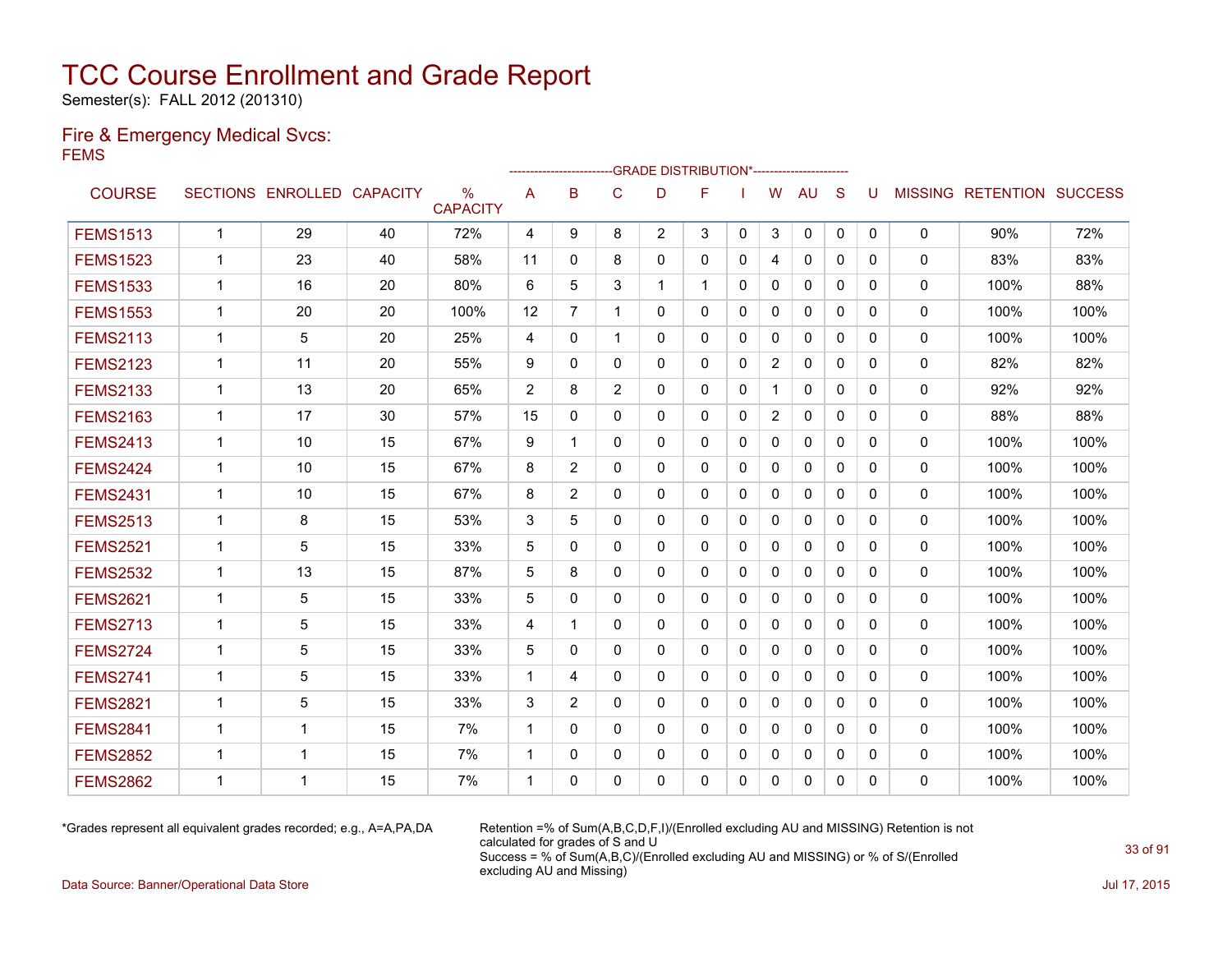Semester(s): FALL 2012 (201310)

#### Fire & Emergency Medical Svcs: FEMS

| –™              |                            |                      |   | -------------------------- | --GRADE DISTRIBUTION*----------------------- |  |    |                |     |   |                           |      |
|-----------------|----------------------------|----------------------|---|----------------------------|----------------------------------------------|--|----|----------------|-----|---|---------------------------|------|
| <b>COURSE</b>   | SECTIONS ENROLLED CAPACITY | %<br><b>CAPACITY</b> | A | B.                         |                                              |  | W. | – AU           | - S | U | MISSING RETENTION SUCCESS |      |
| <b>FEMS2993</b> |                            | 100%                 |   |                            |                                              |  |    | $\overline{0}$ |     |   | 100%                      | 100% |
| <b>FEMS2994</b> |                            | 100%                 |   |                            |                                              |  |    |                |     |   | 100%                      | 100% |

\*Grades represent all equivalent grades recorded; e.g., A=A,PA,DA Retention =% of Sum(A,B,C,D,F,I)/(Enrolled excluding AU and MISSING) Retention is not calculated for grades of S and U Success = % of Sum(A,B,C)/(Enrolled excluding AU and MISSING) or % of S/(Enrolled excluding AU and Missing)

Data Source: Banner/Operational Data Store Jul 17, 2015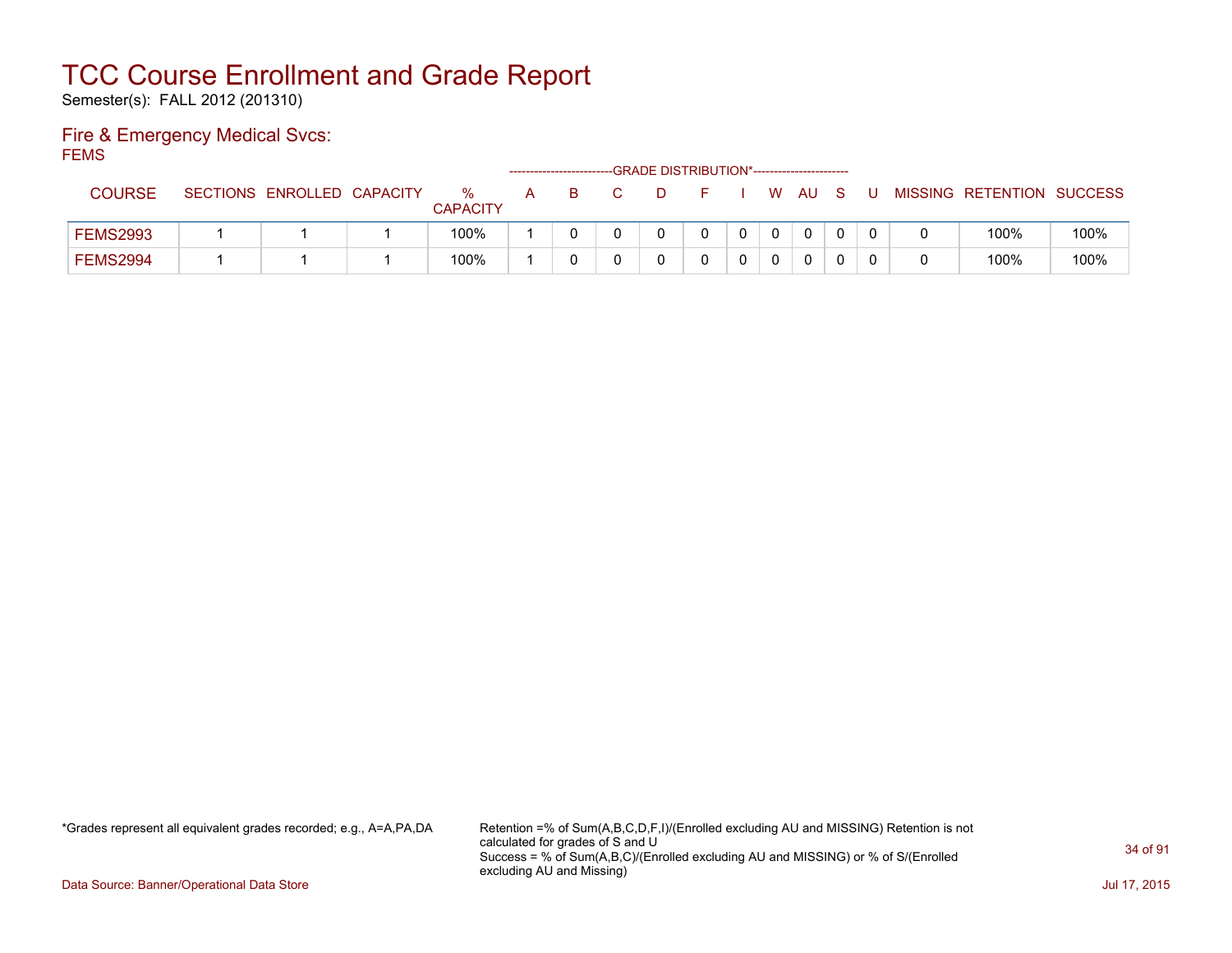Semester(s): FALL 2012 (201310)

#### French: FREN

|                 |   |                            |     |                         |    | ------------------------ |    |   |   |              |                |              |              |              |   |                   |                |
|-----------------|---|----------------------------|-----|-------------------------|----|--------------------------|----|---|---|--------------|----------------|--------------|--------------|--------------|---|-------------------|----------------|
| <b>COURSE</b>   |   | SECTIONS ENROLLED CAPACITY |     | $\%$<br><b>CAPACITY</b> | A  | B                        | C. | D | F |              | w              | AU           | <sub>S</sub> | U            |   | MISSING RETENTION | <b>SUCCESS</b> |
| <b>FREN1001</b> |   |                            | 15  | 47%                     | 2  | 3                        |    | 0 | 0 | 0            | $\overline{2}$ | 0            | $\Omega$     | $\Omega$     | 0 | 71%               | 71%            |
| <b>FREN1103</b> | 5 | 80                         | 106 | 75%                     | 23 | 16                       | 8  | 0 |   | $\mathbf{0}$ | 29             | 3            | $\Omega$     | $\Omega$     | 0 | 62%               | 61%            |
| <b>FREN1213</b> |   | 11                         | 20  | 55%                     | 0  | 2                        |    | 0 | 0 | 0            | 5              | $\mathbf{0}$ | $\mathbf{0}$ | <sup>0</sup> | 0 | 55%               | 55%            |
| <b>FREN1313</b> |   | 8                          | 20  | 40%                     |    | 4                        |    |   | 0 | 0            |                |              | 0            | $\Omega$     | 0 | 86%               | 71%            |
| <b>FREN1413</b> |   | 4                          | 20  | 20%                     | 0  |                          | 2  | 0 | 0 | 0            |                | $\mathbf{0}$ | $\Omega$     | $\Omega$     | 0 | 75%               | 75%            |
| <b>FREN2113</b> |   | 11                         | 20  | 55%                     | 3  | 5                        |    | 0 | 0 | 0            | 3              | $\mathbf{0}$ | $\Omega$     | <sup>0</sup> | 0 | 73%               | 73%            |
| <b>FREN2523</b> |   | 5                          | 20  | 25%                     |    | 3                        | 0  | 0 | 0 | 0            | $\Omega$       |              | $\Omega$     | $\Omega$     | 0 | 100%              | 100%           |

\*Grades represent all equivalent grades recorded; e.g., A=A,PA,DA Retention =% of Sum(A,B,C,D,F,I)/(Enrolled excluding AU and MISSING) Retention is not calculated for grades of S and U Success = % of Sum(A,B,C)/(Enrolled excluding AU and MISSING) or % of S/(Enrolled excluding AU and Missing)

Data Source: Banner/Operational Data Store Jul 17, 2015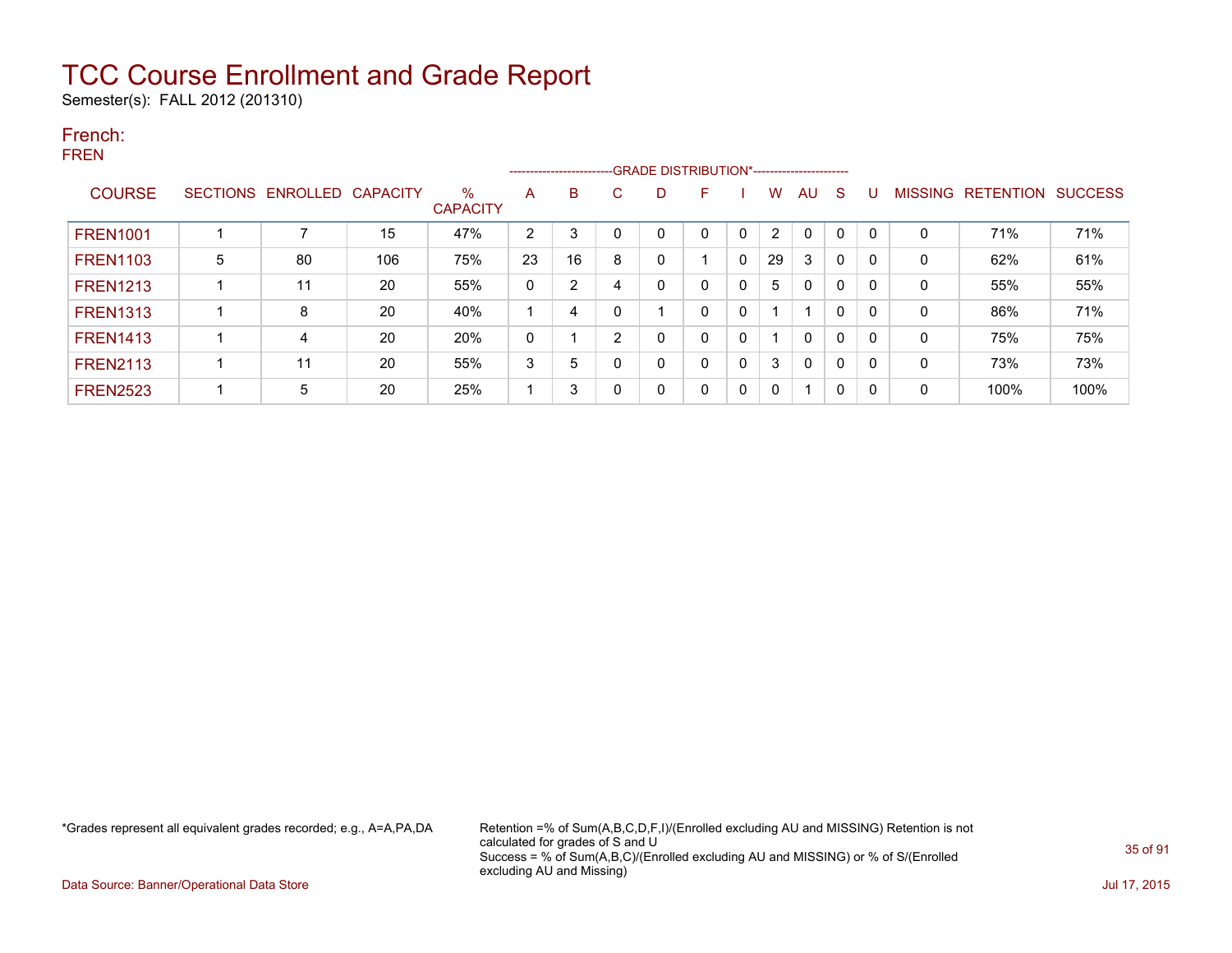Semester(s): FALL 2012 (201310)

### Geography:

GEOG

|                 |                |                            |     |                      |                | ------------------------ |    |    | -GRADE DISTRIBUTION*---------------------- |   |    |                          |              |   |   |                           |      |
|-----------------|----------------|----------------------------|-----|----------------------|----------------|--------------------------|----|----|--------------------------------------------|---|----|--------------------------|--------------|---|---|---------------------------|------|
| <b>COURSE</b>   |                | SECTIONS ENROLLED CAPACITY |     | %<br><b>CAPACITY</b> | A              | B                        | C  | D  | F                                          |   | w  | AU                       | <sub>S</sub> | U |   | MISSING RETENTION SUCCESS |      |
|                 |                |                            |     |                      |                |                          |    |    |                                            |   |    |                          |              |   |   |                           |      |
| GEOG1014        |                | 9                          | 24  | 38%                  | $\overline{2}$ |                          | 3  | 2  |                                            | 0 |    | 0                        | $\Omega$     | 0 | 0 | 89%                       | 67%  |
| GEOG1023        | 3              | 47                         | 75  | 63%                  | 24             | 15                       | 5  |    |                                            | 0 |    | 0                        | $\mathbf{0}$ | 0 | 0 | 98%                       | 94%  |
| GEOG1043        | 17             | 340                        | 445 | 76%                  | 102            | 108                      | 53 | 18 | 22                                         | 0 | 36 | $\overline{\phantom{a}}$ | 0            | 0 | 0 | 89%                       | 78%  |
| GEOG2013        | $\overline{2}$ | 19                         | 42  | 45%                  | 4              | 6                        | 4  |    |                                            | 0 | 3  | $\mathbf{0}$             | $\mathbf{0}$ | 0 | 0 | 84%                       | 74%  |
| GEOG2033        | 4              | 65                         | 100 | 65%                  | 29             | 17                       | 10 | 3  | 2                                          | 0 | 4  | $\mathbf{0}$             | $\mathbf{0}$ | 0 | 0 | 94%                       | 86%  |
| <b>GEOG2153</b> | $\overline{2}$ | 10                         | 16  | 62%                  | 5              |                          |    | 0  | 3                                          | 0 | 0  | 0                        | $\mathbf{0}$ | 0 | 0 | 100%                      | 70%  |
| <b>GEOG2344</b> |                | -1                         | 10  | 10%                  | 0              | 0                        | 0  | 0  | 0                                          | 0 |    | 0                        | $\mathbf{0}$ | 0 | 0 | 0%                        | 0%   |
| GEOG2354        |                | 7                          | 10  | 70%                  | 5              |                          |    | 0  | 0                                          | 0 | 0  | 0                        | $\mathbf{0}$ | 0 | 0 | 100%                      | 100% |

\*Grades represent all equivalent grades recorded; e.g., A=A,PA,DA Retention =% of Sum(A,B,C,D,F,I)/(Enrolled excluding AU and MISSING) Retention is not calculated for grades of S and U Success = % of Sum(A,B,C)/(Enrolled excluding AU and MISSING) or % of S/(Enrolled excluding AU and Missing)

Data Source: Banner/Operational Data Store Jul 17, 2015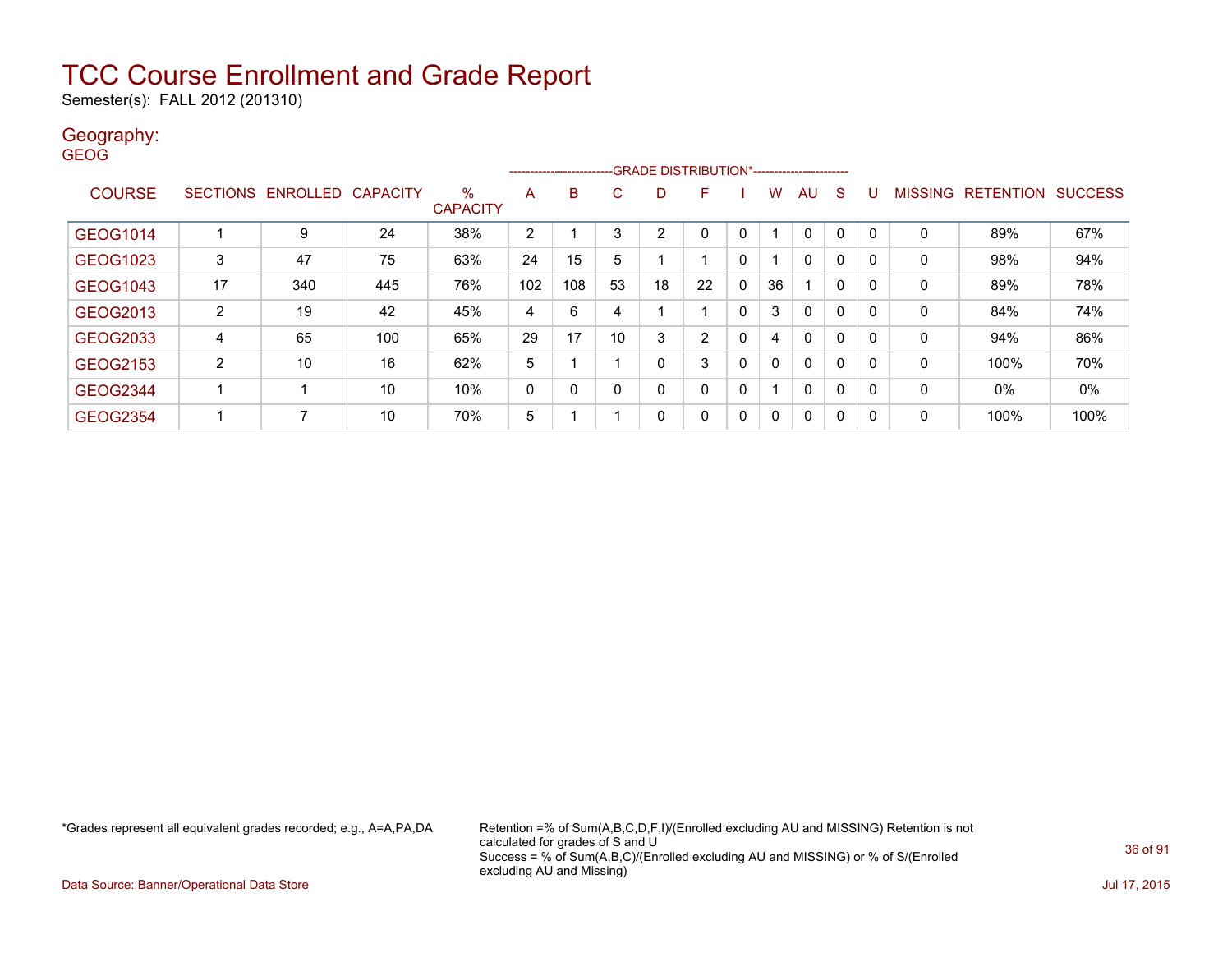Semester(s): FALL 2012 (201310)

### Geology:

| <b>GEOL</b>     |                            |    |                      |    |     |                | -GRADE DISTRIBUTION*----------------------- |   |          |    |              |       |                           |     |
|-----------------|----------------------------|----|----------------------|----|-----|----------------|---------------------------------------------|---|----------|----|--------------|-------|---------------------------|-----|
| <b>COURSE</b>   | SECTIONS ENROLLED CAPACITY |    | %<br><b>CAPACITY</b> | A  | - B | $\overline{C}$ | . D.                                        |   |          |    | I WAUS       | - U - | MISSING RETENTION SUCCESS |     |
| <b>GEOL1014</b> | 65                         | 64 | 102%                 | 34 | 18  |                |                                             |   | $\Omega$ | -9 | $\mathbf{0}$ |       | 86%                       | 85% |
| <b>GEOL1113</b> | 37                         | 44 | 84%                  |    | 13  | 10             |                                             | 4 |          |    |              |       | 92%                       | 76% |

\*Grades represent all equivalent grades recorded; e.g., A=A,PA,DA Retention =% of Sum(A,B,C,D,F,I)/(Enrolled excluding AU and MISSING) Retention is not calculated for grades of S and U Success = % of Sum(A,B,C)/(Enrolled excluding AU and MISSING) or % of S/(Enrolled excluding AU and Missing)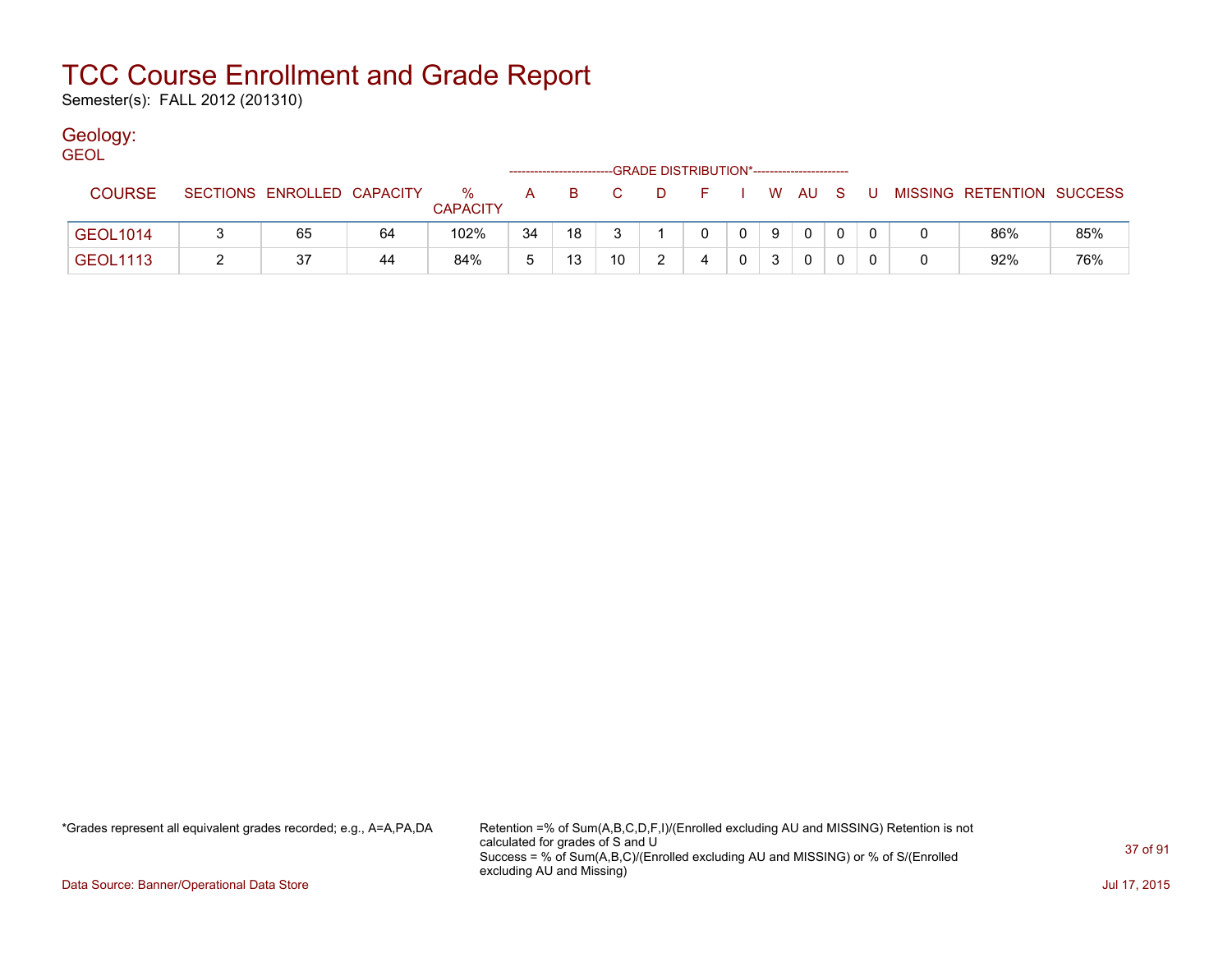Semester(s): FALL 2012 (201310)

### Geographical Information Sys:

GIS

|                |                            |    |                         |   | ----------------------- | -GRADE DISTRIBUTION*----------------------- |   |   |              |              |  |                           |      |
|----------------|----------------------------|----|-------------------------|---|-------------------------|---------------------------------------------|---|---|--------------|--------------|--|---------------------------|------|
| <b>COURSE</b>  | SECTIONS ENROLLED CAPACITY |    | $\%$<br><b>CAPACITY</b> | A | в                       | D                                           |   | W | AU           | <sub>S</sub> |  | MISSING RETENTION SUCCESS |      |
| <b>GIS2344</b> | 9                          | 10 | 90%                     | 3 |                         |                                             | 0 |   | 0            |              |  | 89%                       | 78%  |
| GIS2383        | 4                          | 10 | 40%                     | 4 |                         |                                             | 0 |   | $\mathbf{0}$ |              |  | 100%                      | 100% |
| GIS2393        | 4                          | 10 | 40%                     | 3 |                         |                                             |   | 0 | $\mathbf{0}$ |              |  | 100%                      | 100% |

\*Grades represent all equivalent grades recorded; e.g., A=A,PA,DA Retention =% of Sum(A,B,C,D,F,I)/(Enrolled excluding AU and MISSING) Retention is not calculated for grades of S and U Success = % of Sum(A,B,C)/(Enrolled excluding AU and MISSING) or % of S/(Enrolled excluding AU and Missing)

Data Source: Banner/Operational Data Store Jul 17, 2015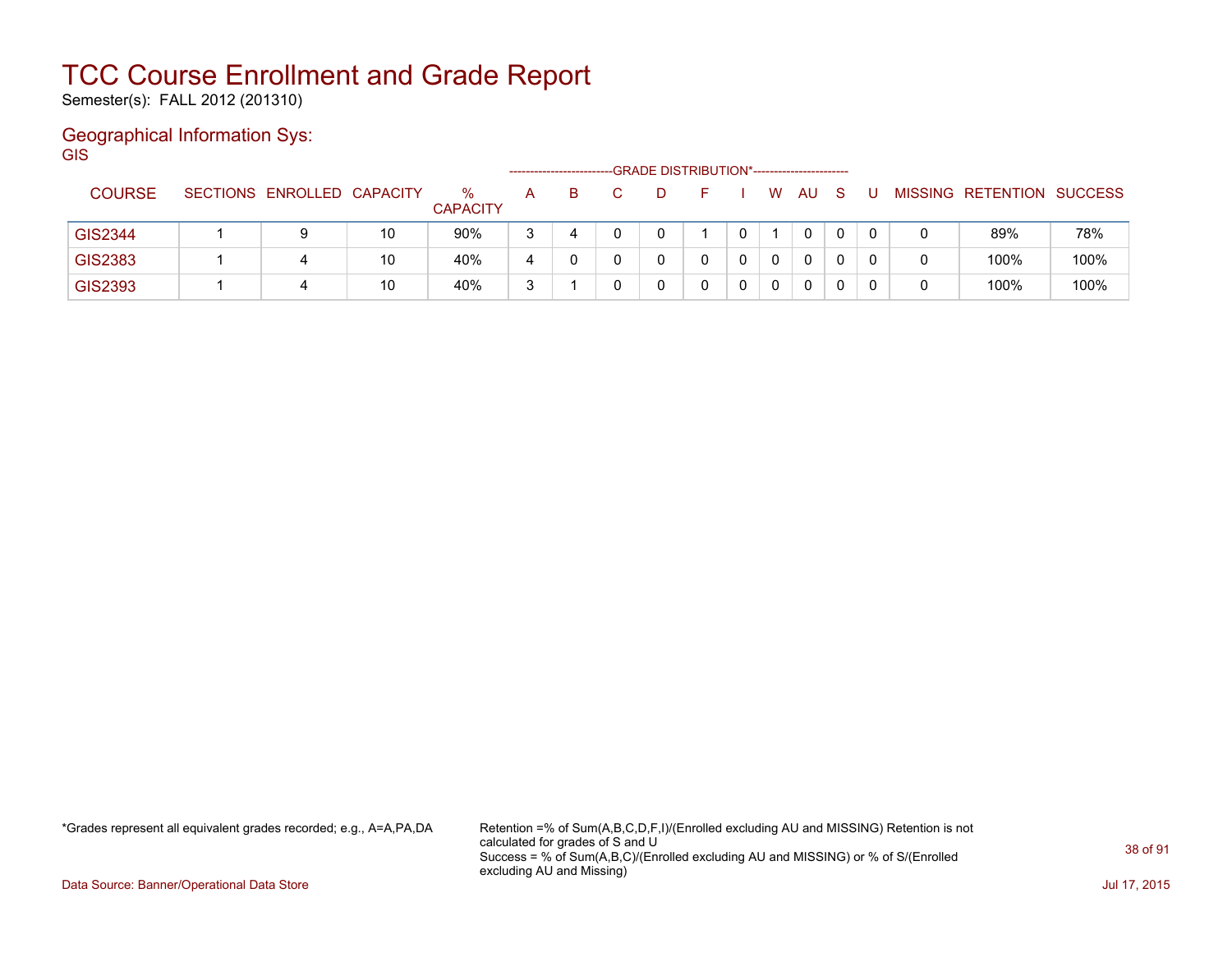Semester(s): FALL 2012 (201310)

### German: GRMN

|                 |                |                            |    |                      |    |   |    |   | ------------------------GRADE DISTRIBUTION*----------------------- |          |          |              |              |   |   |                   |                |
|-----------------|----------------|----------------------------|----|----------------------|----|---|----|---|--------------------------------------------------------------------|----------|----------|--------------|--------------|---|---|-------------------|----------------|
| <b>COURSE</b>   |                | SECTIONS ENROLLED CAPACITY |    | %<br><b>CAPACITY</b> | Α  | B | C. |   | F.                                                                 |          | W        | AU           | <sub>S</sub> | U |   | MISSING RETENTION | <b>SUCCESS</b> |
| <b>GRMN1103</b> | $\overline{2}$ | 24                         | 50 | 48%                  | 16 | 0 | 3  |   | ◠                                                                  | 0        |          |              | 0            | 0 | 0 | 91%               | 83%            |
| <b>GRMN1201</b> |                | 8                          | 25 | 32%                  | 7  |   | 0  |   |                                                                    | 0        | $\Omega$ | 0            | 0            | 0 | 0 | 100%              | 100%           |
| <b>GRMN1213</b> |                | 6                          | 25 | 24%                  | 4  |   | 0  |   |                                                                    | 0        |          | 0            | 0            | 0 | 0 | 83%               | 83%            |
| <b>GRMN1313</b> | 2              | 6                          | 47 | 13%                  | 3  |   | 2  |   |                                                                    | 0        | $\Omega$ | 0            | 0            | 0 | 0 | 100%              | 100%           |
| <b>GRMN1413</b> |                | 4                          | 25 | 16%                  | 2  | 0 | 0  |   |                                                                    | 0        | $\Omega$ |              | 0            | 0 | 0 | 100%              | 67%            |
| <b>GRMN2213</b> |                | 3                          | 25 | 12%                  | 3  | 0 | 0  | 0 |                                                                    | 0        | 0        | $\mathbf{0}$ | 0            | 0 | 0 | 100%              | 100%           |
| <b>GRMN2991</b> |                |                            |    | 100%                 |    | 0 | 0  | 0 |                                                                    | $\Omega$ | $\Omega$ | 0            | 0            | 0 | 0 | 100%              | 100%           |

\*Grades represent all equivalent grades recorded; e.g., A=A,PA,DA Retention =% of Sum(A,B,C,D,F,I)/(Enrolled excluding AU and MISSING) Retention is not calculated for grades of S and U Success = % of Sum(A,B,C)/(Enrolled excluding AU and MISSING) or % of S/(Enrolled excluding AU and Missing)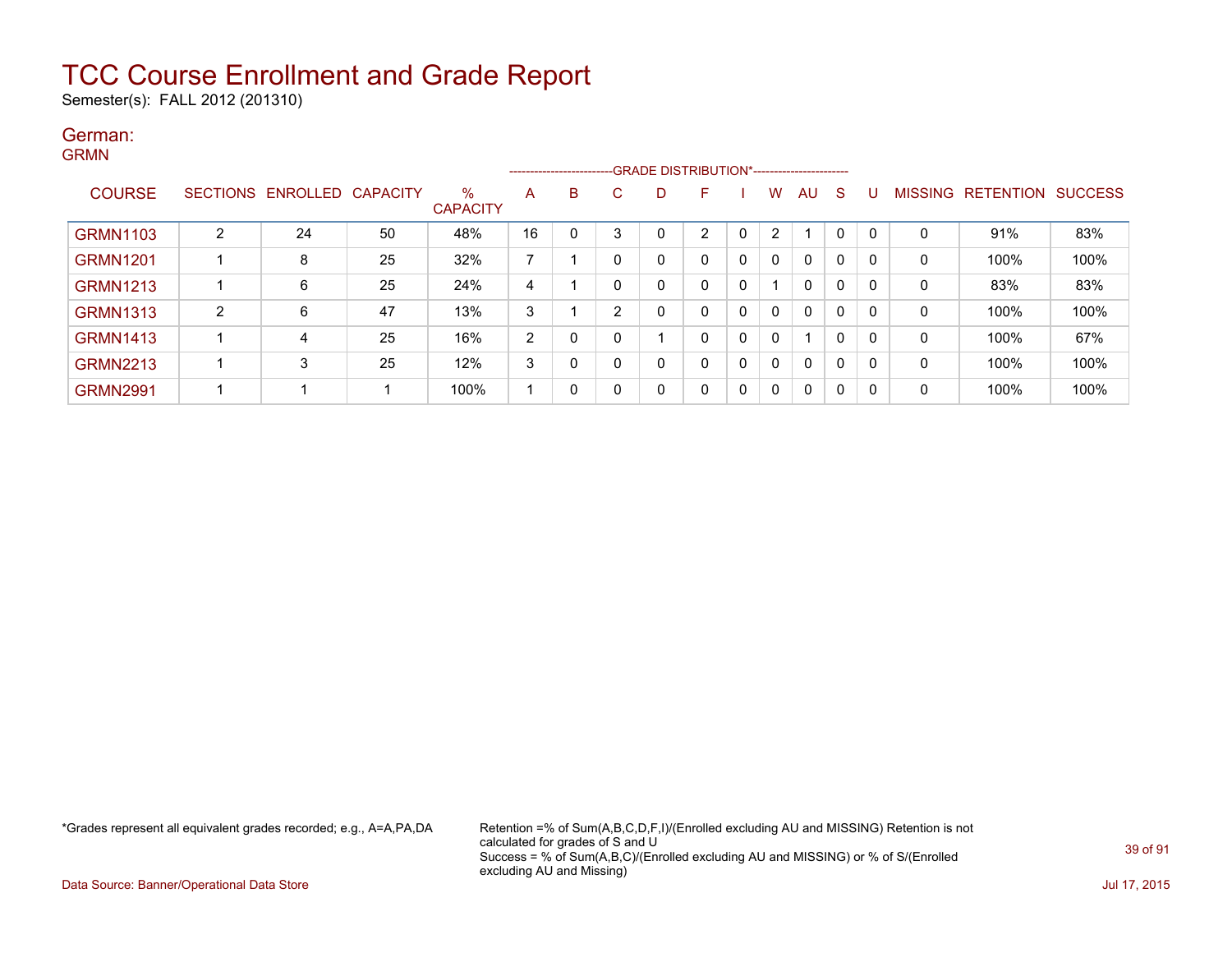Semester(s): FALL 2012 (201310)

### Graphics and Imaging Tech: GRPH

|                 |                            |   |                         |    |   |   |   | --------------------------GRADE DISTRIBUTION*----------------------- |          |   |              |    |          |              |                           |      |
|-----------------|----------------------------|---|-------------------------|----|---|---|---|----------------------------------------------------------------------|----------|---|--------------|----|----------|--------------|---------------------------|------|
| <b>COURSE</b>   | SECTIONS ENROLLED CAPACITY |   | $\%$<br><b>CAPACITY</b> | A  | B | C | D | н                                                                    |          | w | AU.          | -S | U        |              | MISSING RETENTION SUCCESS |      |
| <b>GRPH1014</b> | 14                         | 0 |                         | 11 | 3 |   | 0 | 0                                                                    |          | 0 | 0            | 0  | 0        | 0            | 100%                      | 100% |
| <b>GRPH1233</b> | 4                          | 0 |                         | 3  |   | 0 | 0 | 0                                                                    | $\Omega$ | 0 | 0            | 0  | 0        | $\mathbf{0}$ | 100%                      | 100% |
| <b>GRPH1242</b> | 4                          | 0 |                         | 3  |   | 0 | 0 | 0                                                                    | 0        | 0 | $\mathbf{0}$ | 0  | 0        | 0            | 100%                      | 100% |
| <b>GRPH1334</b> | 3                          | 0 |                         | 3  |   | 0 | 0 | 0                                                                    | $\Omega$ | 0 | $\mathbf{0}$ | 0  | 0        | $\mathbf 0$  | 100%                      | 100% |
| <b>GRPH2014</b> | 4                          | 0 |                         | 3  |   | 0 | 0 | 0                                                                    | $\Omega$ | 0 | $\mathbf{0}$ | 0  | $\Omega$ | 0            | 100%                      | 100% |
| <b>GRPH2022</b> | 4                          | 0 |                         | 3  |   | 0 | 0 | 0                                                                    | $\Omega$ | 0 | $\mathbf{0}$ | 0  | 0        | 0            | 100%                      | 100% |
| <b>GRPH2064</b> | 3                          | 0 |                         | 3  |   | 0 | 0 | 0                                                                    | $\Omega$ | 0 | $\mathbf{0}$ | 0  | 0        | $\Omega$     | 100%                      | 100% |
| <b>GRPH2132</b> | 14                         | 0 |                         | 10 | 4 | 0 | 0 | 0                                                                    | $\Omega$ | 0 | 0            | 0  | 0        | 0            | 100%                      | 100% |

\*Grades represent all equivalent grades recorded; e.g., A=A,PA,DA Retention =% of Sum(A,B,C,D,F,I)/(Enrolled excluding AU and MISSING) Retention is not calculated for grades of S and U Success = % of Sum(A,B,C)/(Enrolled excluding AU and MISSING) or % of S/(Enrolled excluding AU and Missing)

Data Source: Banner/Operational Data Store Jul 17, 2015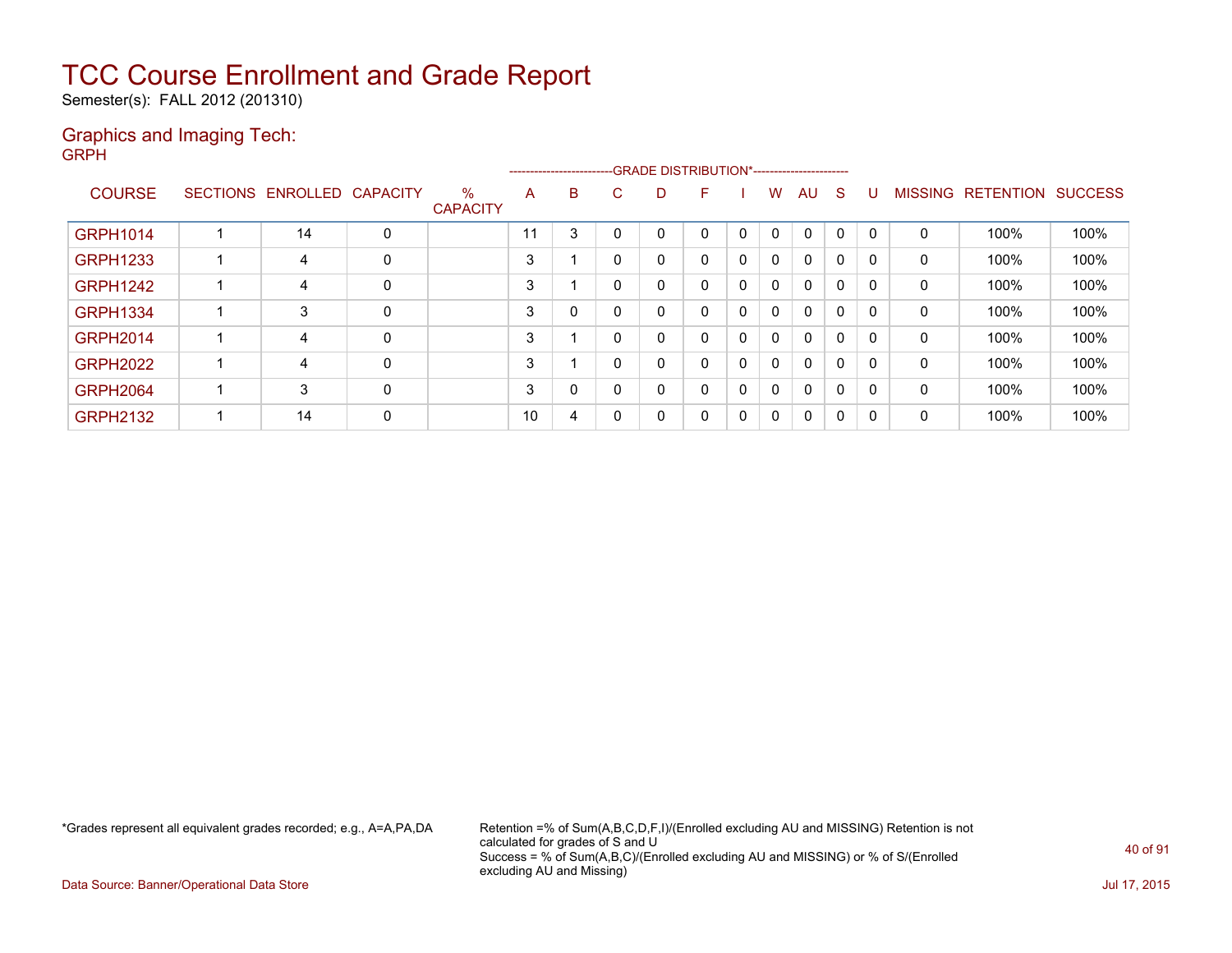Semester(s): FALL 2012 (201310)

### History:

**HIST** 

|                 |    |                            |       |                         |     | ------------------------- |     |     | -GRADE DISTRIBUTION*----------------------- |   |     |              |          |          |         |           |                |
|-----------------|----|----------------------------|-------|-------------------------|-----|---------------------------|-----|-----|---------------------------------------------|---|-----|--------------|----------|----------|---------|-----------|----------------|
| <b>COURSE</b>   |    | SECTIONS ENROLLED CAPACITY |       | $\%$<br><b>CAPACITY</b> | A   | в                         | C   | D   | F                                           |   | W   | <b>AU</b>    | S        | U        | MISSING | RETENTION | <b>SUCCESS</b> |
| <b>HIST1033</b> | 4  | 62                         | 120   | 52%                     | 5   |                           |     | 3   | 10                                          | 0 | 30  | 0            | 0        | 0        | 0       | 52%       | 31%            |
| <b>HIST1053</b> | 6  | 123                        | 180   | 68%                     | 36  | 20                        | 12  | 9   | 11                                          |   | 33  |              | 0        | 0        | 0       | 73%       | 56%            |
| <b>HIST1063</b> | 4  | 44                         | 90    | 49%                     | 13  | 9                         | 3   |     | 8                                           | 0 | 9   |              | 0        | 0        | 0       | 79%       | 58%            |
| <b>HIST1073</b> |    | 14                         | 30    | 47%                     | 5   | 3                         |     | 3   | 0                                           | 0 | 2   | 0            | 0        | 0        | 0       | 86%       | 64%            |
| <b>HIST1483</b> | 41 | 1,013                      | 1,270 | 80%                     | 284 | 238                       | 141 | 75  | 134                                         | 0 | 141 | $\mathbf{0}$ | 0        | $\Omega$ | 0       | 86%       | 65%            |
| <b>HIST1493</b> | 71 | 1,873                      | 2,405 | 78%                     | 503 | 417                       | 296 | 111 | 215                                         | 0 | 327 | 4            | $\Omega$ | 0        | 0       | 83%       | 65%            |
| <b>HIST2043</b> |    | 9                          | 30    | 30%                     | 2   | 3                         | 2   | 0   |                                             | 0 |     | 0            | 0        | 0        | 0       | 89%       | 78%            |
| <b>HIST2333</b> |    | 20                         | 20    | 100%                    | 7   | 7                         | 6   | 0   | 0                                           | 0 |     | 0            | 0        | 0        | 0       | 100%      | 100%           |

\*Grades represent all equivalent grades recorded; e.g., A=A,PA,DA Retention =% of Sum(A,B,C,D,F,I)/(Enrolled excluding AU and MISSING) Retention is not calculated for grades of S and U Success = % of Sum(A,B,C)/(Enrolled excluding AU and MISSING) or % of S/(Enrolled excluding AU and Missing)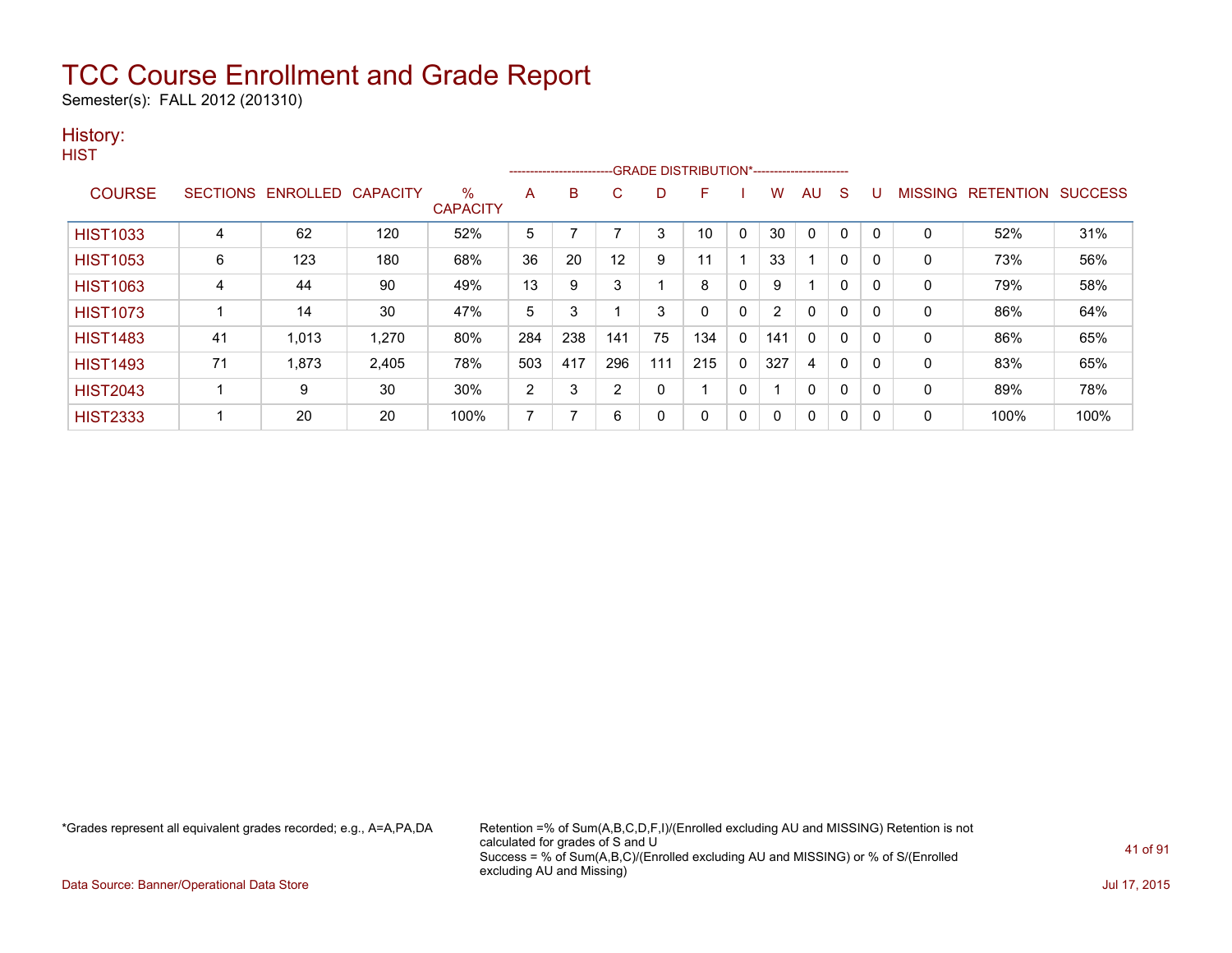Semester(s): FALL 2012 (201310)

### Health Information Technology: **HITC**

|                 |                 |          |                 |                         |    |    |    | --------------------------GRADE DISTRIBUTION*----------------------- |   |              |                      |              |              |          |                |                  |                |
|-----------------|-----------------|----------|-----------------|-------------------------|----|----|----|----------------------------------------------------------------------|---|--------------|----------------------|--------------|--------------|----------|----------------|------------------|----------------|
| <b>COURSE</b>   | <b>SECTIONS</b> | ENROLLED | <b>CAPACITY</b> | $\%$<br><b>CAPACITY</b> | A  | B  | C  | D                                                                    | F |              | W                    | AU           | <sub>S</sub> |          | <b>MISSING</b> | <b>RETENTION</b> | <b>SUCCESS</b> |
| <b>HITC1113</b> | 3               | 38       | 46              | 83%                     | 10 | 16 | 8  |                                                                      |   |              | 3                    |              | 0            |          | 0              | 92%              | 89%            |
| <b>HITC1131</b> | 3               | 37       | 46              | 80%                     | 29 | 6  | 0  | 0                                                                    | 0 | $\mathbf{0}$ | $\overline{2}$       | $\mathbf{0}$ | 0            | $\Omega$ | 0              | 95%              | 95%            |
| <b>HITC1223</b> |                 | 6        | 18              | 33%                     | 5  |    |    | 0                                                                    | 0 | 0            | $\mathbf{0}$         | $\mathbf{0}$ | $\mathbf 0$  |          | 0              | 100%             | 100%           |
| <b>HITC1242</b> | 3               | 36       | 46              | 78%                     | 15 | 13 |    | 0                                                                    | 0 | 0            |                      | $\mathbf{0}$ | 0            |          | 0              | 97%              | 97%            |
| <b>HITC1333</b> | 2               | 24       | 36              | 67%                     | 9  | 12 | 2  |                                                                      | 0 | $\mathbf{0}$ | 0                    | $\mathbf{0}$ | 0            |          | 0              | 100%             | 96%            |
| <b>HITC1363</b> | 2               | 24       | 36              | 67%                     | 3  | 8  | 11 | 0                                                                    |   | $\mathbf{0}$ | 0                    | 1            | 0            |          | 0              | 100%             | 96%            |
| <b>HITC2153</b> | 3               | 27       | 46              | 59%                     | 9  | 8  | 6  | $\overline{2}$                                                       | 0 | 0            | $\mathbf{2}^{\circ}$ | 0            | $\mathbf 0$  |          | 0              | 93%              | 85%            |
| <b>HITC2213</b> | 2               | 24       | 33              | 73%                     | 18 | 4  |    | 0                                                                    | 0 | 0            |                      | 0            | 0            |          | 0              | 96%              | 96%            |

\*Grades represent all equivalent grades recorded; e.g., A=A,PA,DA Retention =% of Sum(A,B,C,D,F,I)/(Enrolled excluding AU and MISSING) Retention is not calculated for grades of S and U Success = % of Sum(A,B,C)/(Enrolled excluding AU and MISSING) or % of S/(Enrolled excluding AU and Missing)

Data Source: Banner/Operational Data Store Jul 17, 2015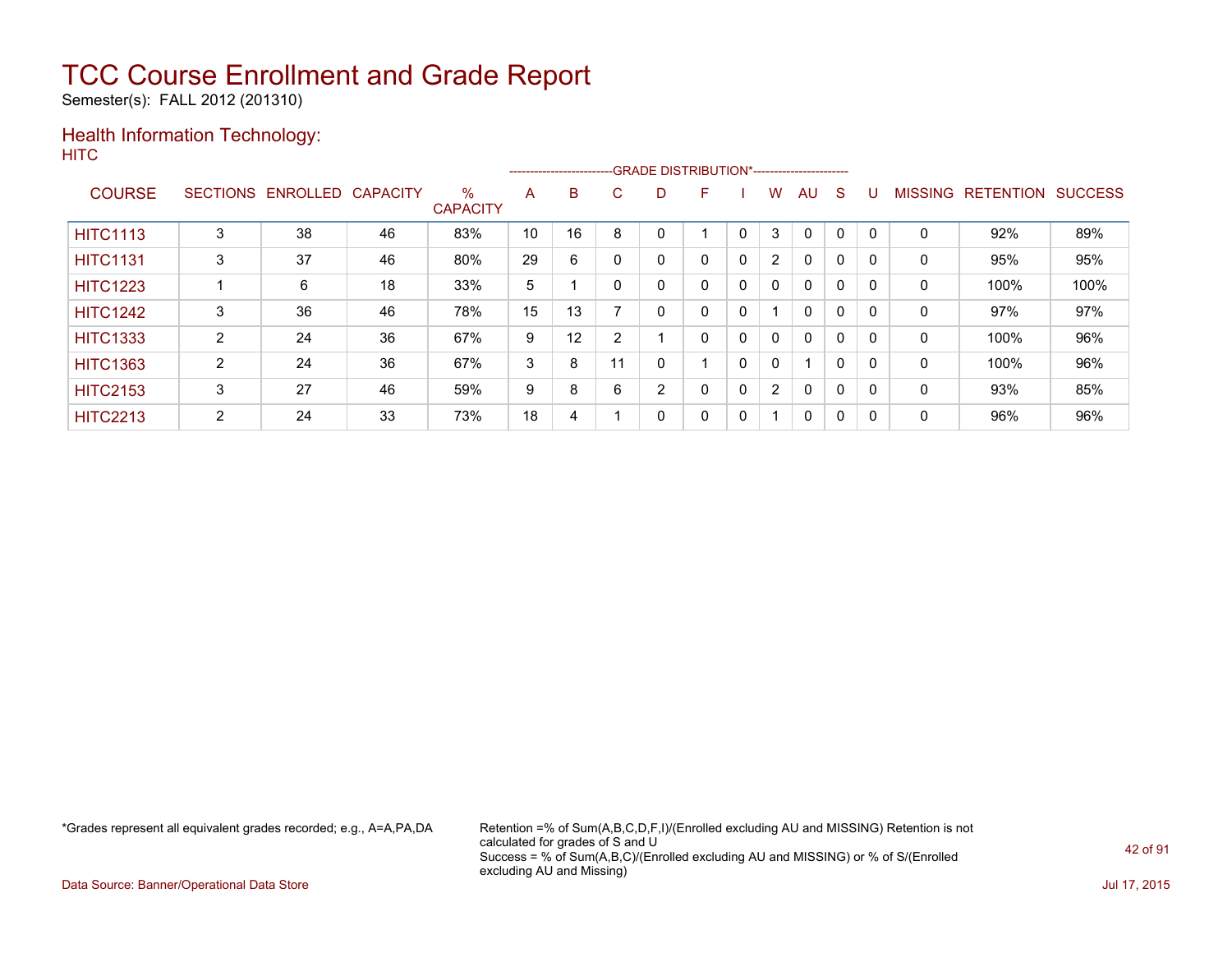Semester(s): FALL 2012 (201310)

### Horticulture Technology:

**HORT** 

|                 |                 |          |                 |                         |                |   |   |   | -----------------------GRADE DISTRIBUTION*----------------------- |              |   |              |          |          |                |                  |                |
|-----------------|-----------------|----------|-----------------|-------------------------|----------------|---|---|---|-------------------------------------------------------------------|--------------|---|--------------|----------|----------|----------------|------------------|----------------|
| <b>COURSE</b>   | <b>SECTIONS</b> | ENROLLED | <b>CAPACITY</b> | $\%$<br><b>CAPACITY</b> | A              | B | Ü | D | F                                                                 |              | W | AU           | S        |          | <b>MISSING</b> | <b>RETENTION</b> | <b>SUCCESS</b> |
| <b>HORT1303</b> | 2               | 11       | 40              | 28%                     | 3              |   |   | 0 | 0                                                                 | $\mathbf{0}$ | 0 | $\mathbf 0$  | $\Omega$ | $\Omega$ | $\Omega$       | 100%             | 100%           |
| <b>HORT1313</b> |                 | 11       | 20              | 55%                     | 5              | 5 |   | 0 | 0                                                                 | 0            | 0 | $\mathbf{0}$ | $\Omega$ | 0        | $\mathbf{0}$   | 100%             | 100%           |
| <b>HORT1343</b> |                 | 16       | 20              | 80%                     | $\overline{ }$ | 5 | ົ |   | 0                                                                 | 0            |   | $\mathbf{0}$ | $\Omega$ |          | 0              | 94%              | 88%            |
| <b>HORT1363</b> |                 | 9        | 20              | 45%                     | $\overline{ }$ |   |   | 0 | 0                                                                 | 0            | 0 | $\mathbf{0}$ | $\Omega$ | 0        | 0              | 100%             | 100%           |
| <b>HORT1381</b> |                 | 4        | 20              | 20%                     | 3              |   | 0 | 0 | 0                                                                 | $\Omega$     | 0 | $\mathbf{0}$ | $\Omega$ | $\Omega$ | 0              | 100%             | 100%           |
| <b>HORT2251</b> |                 |          | 10              | 10%                     |                |   |   | 0 | 0                                                                 | 0            | 0 | $\Omega$     | 0        |          | 0              | 100%             | 100%           |
| <b>HORT2353</b> |                 | 12       | 20              | 60%                     | 8              | 4 |   | 0 | 0                                                                 | 0            | 0 | $\mathbf{0}$ | $\Omega$ | $\Omega$ | $\mathbf{0}$   | 100%             | 100%           |
| <b>HORT2413</b> |                 | 16       | 20              | 80%                     | 8              | 6 |   |   | 0                                                                 | 0            |   | $\mathbf{0}$ | $\Omega$ | $\Omega$ | $\mathbf{0}$   | 94%              | 88%            |
| <b>HORT2433</b> |                 |          | 15              | 47%                     | 6              |   |   | 0 | $\Omega$                                                          | 0            | 0 | $\mathbf{0}$ | 0        |          | 0              | 100%             | 100%           |

\*Grades represent all equivalent grades recorded; e.g., A=A,PA,DA Retention =% of Sum(A,B,C,D,F,I)/(Enrolled excluding AU and MISSING) Retention is not calculated for grades of S and U Success = % of Sum(A,B,C)/(Enrolled excluding AU and MISSING) or % of S/(Enrolled excluding AU and Missing)

Data Source: Banner/Operational Data Store Jul 17, 2015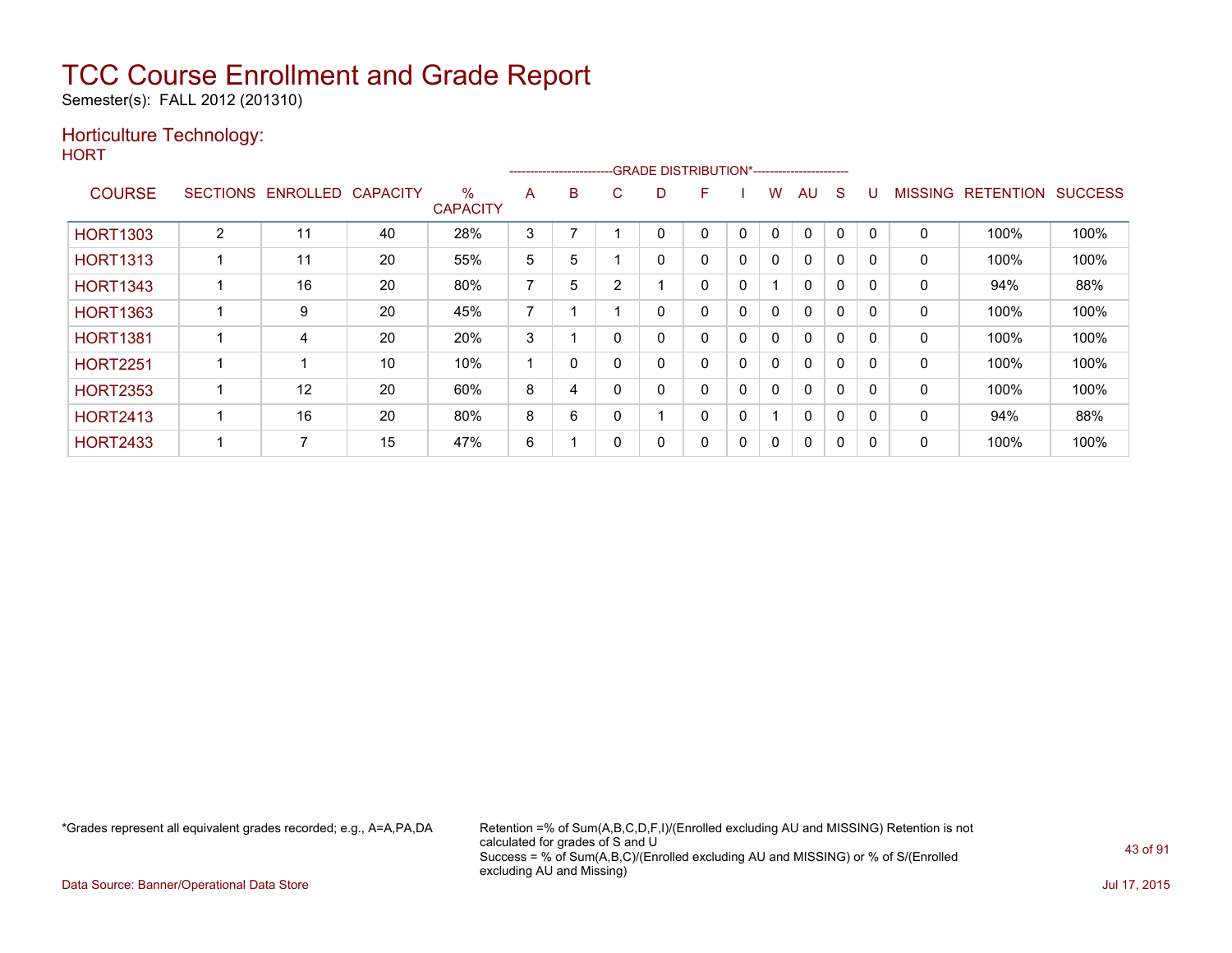Semester(s): FALL 2012 (201310)

#### Human Resources: **HRES**

| .               |                            |    |                         | ------------------- |    | -GRADE DISTRIBUTION*----------------------- |  |          |           |              |    |   |                           |     |
|-----------------|----------------------------|----|-------------------------|---------------------|----|---------------------------------------------|--|----------|-----------|--------------|----|---|---------------------------|-----|
| <b>COURSE</b>   | SECTIONS ENROLLED CAPACITY |    | $\%$<br><b>CAPACITY</b> | A                   | B. |                                             |  | W        | <b>AU</b> | <sub>S</sub> |    |   | MISSING RETENTION SUCCESS |     |
| <b>HRES1313</b> | 28                         | 40 | 70%                     | 27                  |    |                                             |  |          | 0         |              |    | 0 | 96%                       | 96% |
| <b>HRES1333</b> | 17                         | 40 | 42%                     | 11                  | 5  |                                             |  | $\Omega$ | 0         | 0            | -0 | 0 | 100%                      | 94% |
| <b>HRES2313</b> | 20                         | 25 | 80%                     | 6                   | 8  |                                             |  |          | 0         | 0            | -0 | 0 | 95%                       | 95% |
| <b>HRES2343</b> | 26                         | 40 | 65%                     | 25                  |    |                                             |  |          | 0         |              |    | 0 | 96%                       | 96% |

\*Grades represent all equivalent grades recorded; e.g., A=A,PA,DA Retention =% of Sum(A,B,C,D,F,I)/(Enrolled excluding AU and MISSING) Retention is not calculated for grades of S and U Success = % of Sum(A,B,C)/(Enrolled excluding AU and MISSING) or % of S/(Enrolled excluding AU and Missing)

Data Source: Banner/Operational Data Store Jul 17, 2015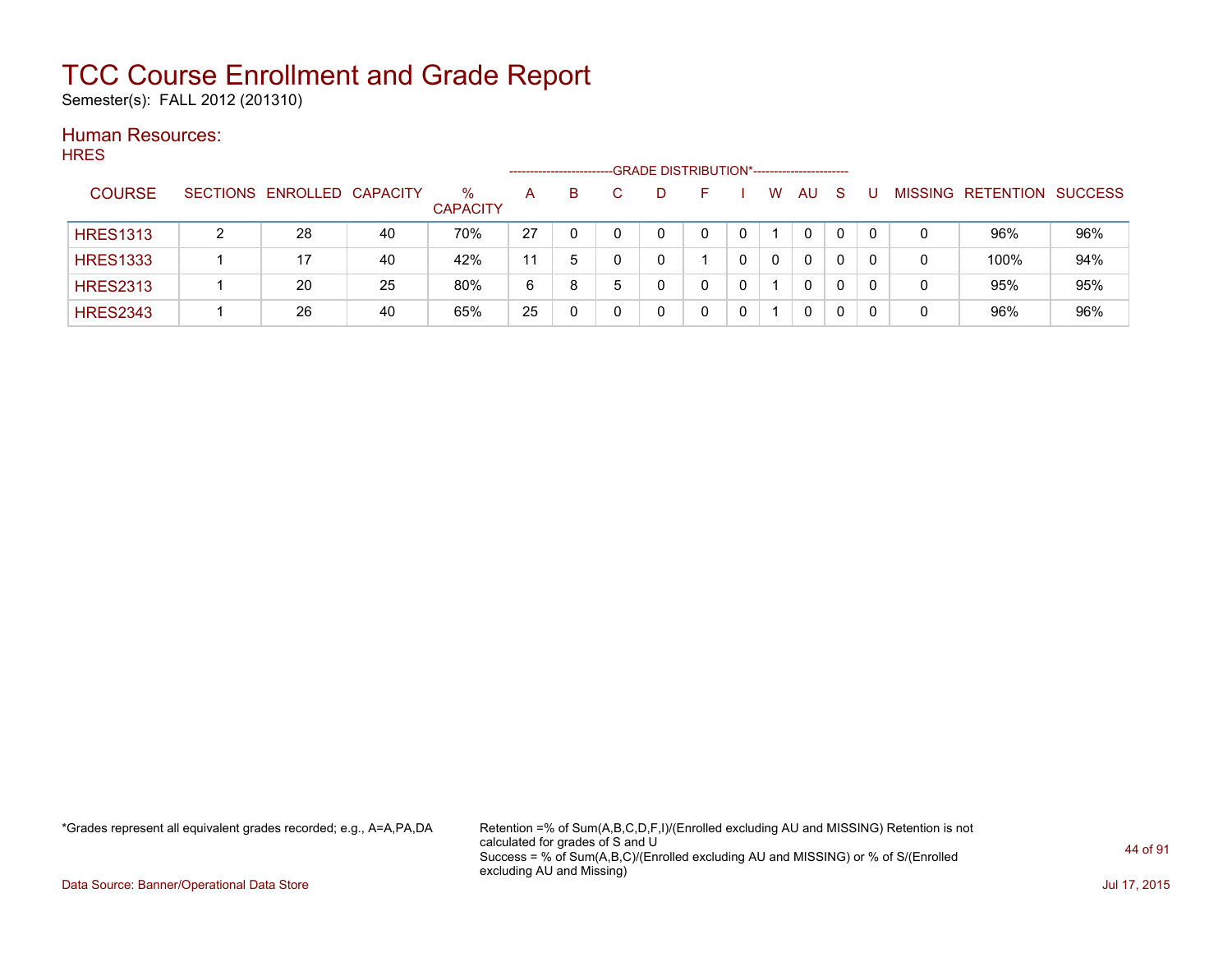Semester(s): FALL 2012 (201310)

### Human Services:

**HSVC** 

|                 |                 |          |                 |                      |    |                |                |                | ------------------------GRADE                DISTRIBUTION*---------------------- |          |                |              |   |              |                |                  |                |
|-----------------|-----------------|----------|-----------------|----------------------|----|----------------|----------------|----------------|----------------------------------------------------------------------------------|----------|----------------|--------------|---|--------------|----------------|------------------|----------------|
| <b>COURSE</b>   | <b>SECTIONS</b> | ENROLLED | <b>CAPACITY</b> | %<br><b>CAPACITY</b> | A  | B              | С              | D              | F                                                                                |          | W              | AU           | S |              | <b>MISSING</b> | <b>RETENTION</b> | <b>SUCCESS</b> |
| <b>HSVC1042</b> | $\overline{2}$  | 26       | 20              | 130%                 | 26 | 0              | 0              | 0              | 0                                                                                | 0        | $\mathbf{0}$   | $\Omega$     | 0 | $\mathbf{0}$ | 0              | 100%             | 100%           |
| <b>HSVC1113</b> | 4               | 72       | 115             | 63%                  | 43 | 9              | 3              | 3              | 3                                                                                | 0        | 11             | $\Omega$     | 0 | 0            | 0              | 85%              | 76%            |
| <b>HSVC1213</b> | $\overline{2}$  | 46       | 60              | 77%                  | 32 | 5              | 3              | 0              | $\overline{2}$                                                                   | 0        | 4              | $\mathbf{0}$ | 0 | 0            | 0              | 91%              | 87%            |
| <b>HSVC1313</b> | 2               | 25       | 60              | 42%                  | 16 | $\overline{2}$ | $\overline{2}$ |                | 3                                                                                | 0        |                | 0            | 0 | 0            | 0              | 96%              | 80%            |
| <b>HSVC1413</b> |                 | 14       | 20              | 70%                  | 4  | 5              |                | 0              | $\overline{2}$                                                                   | $\Omega$ | $\overline{2}$ | $\mathbf{0}$ | 0 | $\Omega$     | $\mathbf{0}$   | 86%              | 71%            |
| <b>HSVC1423</b> |                 | 15       | 20              | 75%                  | 5  | $\overline{2}$ | $\overline{2}$ | 0              | 3                                                                                |          | 2              | 0            | 0 | $\Omega$     | 0              | 87%              | 60%            |
| <b>HSVC2023</b> | $\overline{2}$  | 39       | 60              | 65%                  | 15 | 12             | 3              | $\overline{2}$ | $\overline{2}$                                                                   | 0        | 5              | $\Omega$     | 0 | 0            | $\mathbf 0$    | 87%              | 77%            |
| <b>HSVC2053</b> | $\overline{2}$  | 34       | 50              | 68%                  | 19 | 8              |                | 3              | 0                                                                                | 0        | 3              | 0            | 0 | 0            | 0              | 91%              | 82%            |
| <b>HSVC2073</b> |                 | 12       | 30              | 40%                  | 6  | 3              | 3              | 0              | $\Omega$                                                                         | 0        | 0              | $\mathbf{0}$ | 0 | 0            | $\mathbf 0$    | 100%             | 100%           |
| <b>HSVC2113</b> |                 | 9        | 20              | 45%                  | 7  | $\Omega$       | 0              | 0              | 0                                                                                |          |                | $\mathbf{0}$ | 0 | $\Omega$     | 0              | 89%              | 78%            |
| <b>HSVC2153</b> |                 | 3        | 5               | 60%                  | 3  | 0              | 0              | 0              | 0                                                                                | 0        | 0              | $\mathbf{0}$ | 0 | $\mathbf{0}$ | 0              | 100%             | 100%           |
| <b>HSVC2163</b> |                 |          | $\overline{2}$  | 50%                  | 1  | 0              | 0              | 0              | 0                                                                                | 0        | 0              | $\mathbf{0}$ | 0 | $\Omega$     | 0              | 100%             | 100%           |
| <b>HSVC2413</b> | 1               | 3        | 20              | 15%                  | 1  | 0              |                | 1              | 0                                                                                | 0        | 0              | 0            | 0 | $\Omega$     | 0              | 100%             | 67%            |
| <b>HSVC2991</b> |                 | 11       | 20              | 55%                  | 10 | 0              | 0              | 0              | 0                                                                                | 0        |                | $\Omega$     | 0 | 0            | $\mathbf{0}$   | 91%              | 91%            |

\*Grades represent all equivalent grades recorded; e.g., A=A,PA,DA Retention =% of Sum(A,B,C,D,F,I)/(Enrolled excluding AU and MISSING) Retention is not calculated for grades of S and U Success = % of Sum(A,B,C)/(Enrolled excluding AU and MISSING) or % of S/(Enrolled excluding AU and Missing)

Data Source: Banner/Operational Data Store Jul 17, 2015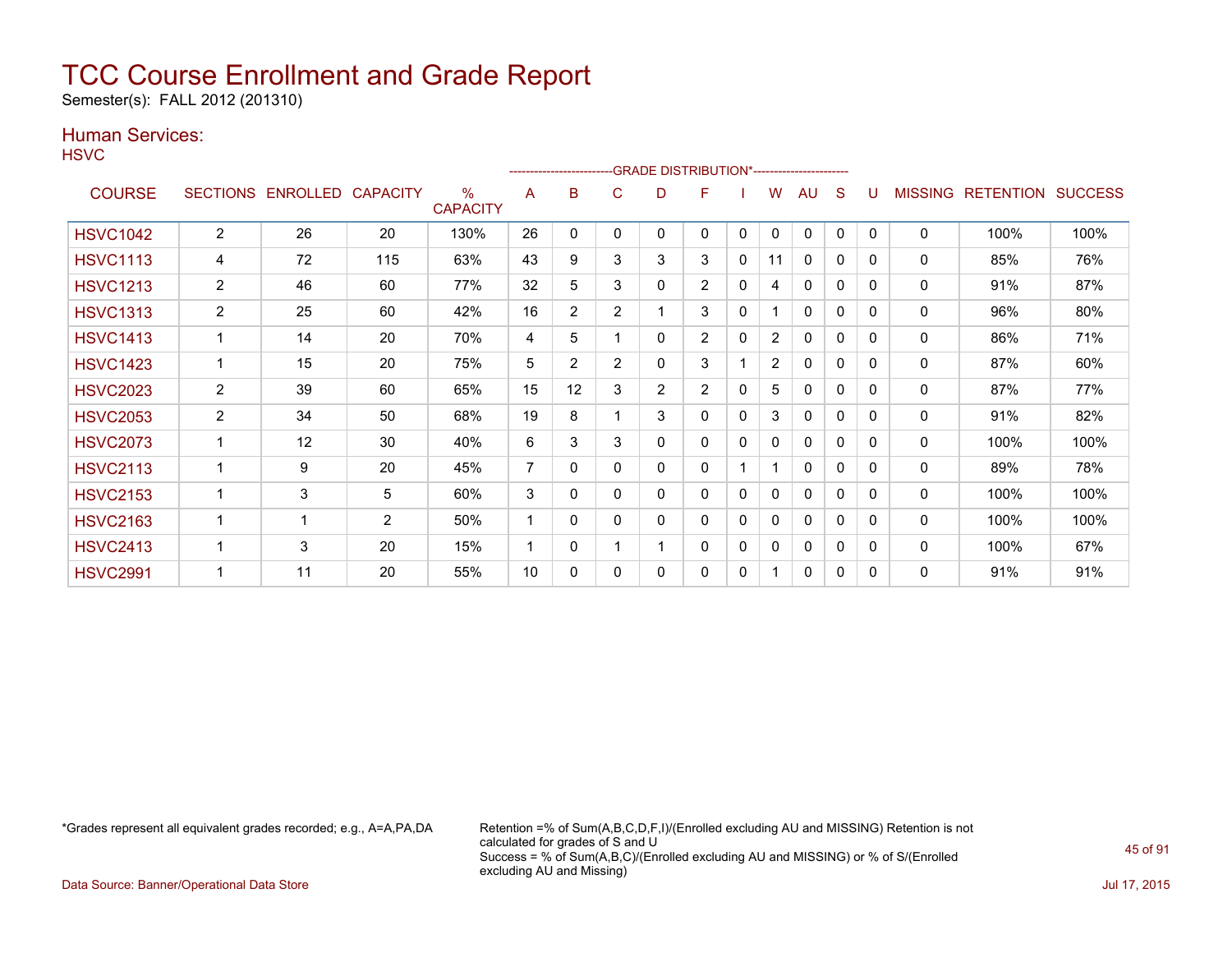Semester(s): FALL 2012 (201310)

### Humanities:

|                 |                |                            |       |                      |                | ---------------------- |     |             | --GRADE DISTRIBUTION*------------------------ |                |     |              |              |          |                |                  |                |
|-----------------|----------------|----------------------------|-------|----------------------|----------------|------------------------|-----|-------------|-----------------------------------------------|----------------|-----|--------------|--------------|----------|----------------|------------------|----------------|
| <b>COURSE</b>   |                | SECTIONS ENROLLED CAPACITY |       | ℅<br><b>CAPACITY</b> | A              | в                      | C   | D           | F                                             |                | w   | AU           | S            |          | <b>MISSING</b> | <b>RETENTION</b> | <b>SUCCESS</b> |
| <b>HUMN2113</b> | 48             | 1,115                      | 1,317 | 85%                  | 407            | 246                    | 141 | 73          | 104                                           | $\overline{2}$ | 142 | $\Omega$     | $\Omega$     | 0        | $\Omega$       | 87%              | 71%            |
| <b>HUMN2223</b> | 21             | 423                        | 550   | 77%                  | 205            | 92                     | 50  | 10          | 17                                            |                | 48  | 0            | 0            | 0        | 0              | 89%              | 82%            |
| <b>HUMN2323</b> | $\overline{2}$ | 59                         | 60    | 98%                  | 48             | 5                      | 3   | $\mathbf 0$ | $\Omega$                                      | $\Omega$       | 3   | $\Omega$     | $\Omega$     | $\Omega$ | $\mathbf{0}$   | 95%              | 95%            |
| <b>HUMN2333</b> | $\overline{2}$ | 44                         | 60    | 73%                  | 10             | 15                     | 4   |             |                                               | 0              |     | 0            | 0            | 0        | 0              | 84%              | 66%            |
| <b>HUMN2443</b> | 3              | 100                        | 130   | 77%                  | 32             | 21                     | 15  | 3           | 13                                            | 0              | 16  | 0            | 0            | 0        | 0              | 84%              | 68%            |
| <b>HUMN2553</b> | 1              | 19                         | 20    | 95%                  | 7              |                        |     |             |                                               |                |     | 0            | $\Omega$     |          | 0              | 95%              | 47%            |
| <b>HUMN2613</b> | 1              | 18                         | 20    | 90%                  | 7              | 5                      | 2   | 0           | 0                                             | 0              | 4   | $\mathbf{0}$ | 0            | 0        | $\mathbf{0}$   | 78%              | 78%            |
| <b>HUMN2663</b> | 3              | 109                        | 110   | 99%                  | 50             | 25                     | ⇁   | 4           | 12                                            |                | 10  | $\Omega$     | $\mathbf{0}$ | 0        | 0              | 91%              | 75%            |
| <b>HUMN2773</b> | 1              | 11                         | 20    | 55%                  | 8              |                        | 0   | 0           | 0                                             |                |     | 0            | $\Omega$     | 0        | 0              | 91%              | 82%            |
| <b>HUMN2883</b> | 1              | 7                          | 20    | 35%                  | $\overline{2}$ | 3                      |     | $\Omega$    | $\Omega$                                      | 0              |     | $\mathbf{0}$ | $\Omega$     | $\Omega$ | $\mathbf{0}$   | 86%              | 86%            |
| <b>HUMN2993</b> | 1              |                            | 5     | 20%                  |                | 0                      | 0   | 0           | 0                                             | 0              | 0   | $\mathbf{0}$ | 0            | $\Omega$ | $\mathbf{0}$   | 100%             | 100%           |

\*Grades represent all equivalent grades recorded; e.g., A=A,PA,DA Retention =% of Sum(A,B,C,D,F,I)/(Enrolled excluding AU and MISSING) Retention is not calculated for grades of S and U Success = % of Sum(A,B,C)/(Enrolled excluding AU and MISSING) or % of S/(Enrolled excluding AU and Missing)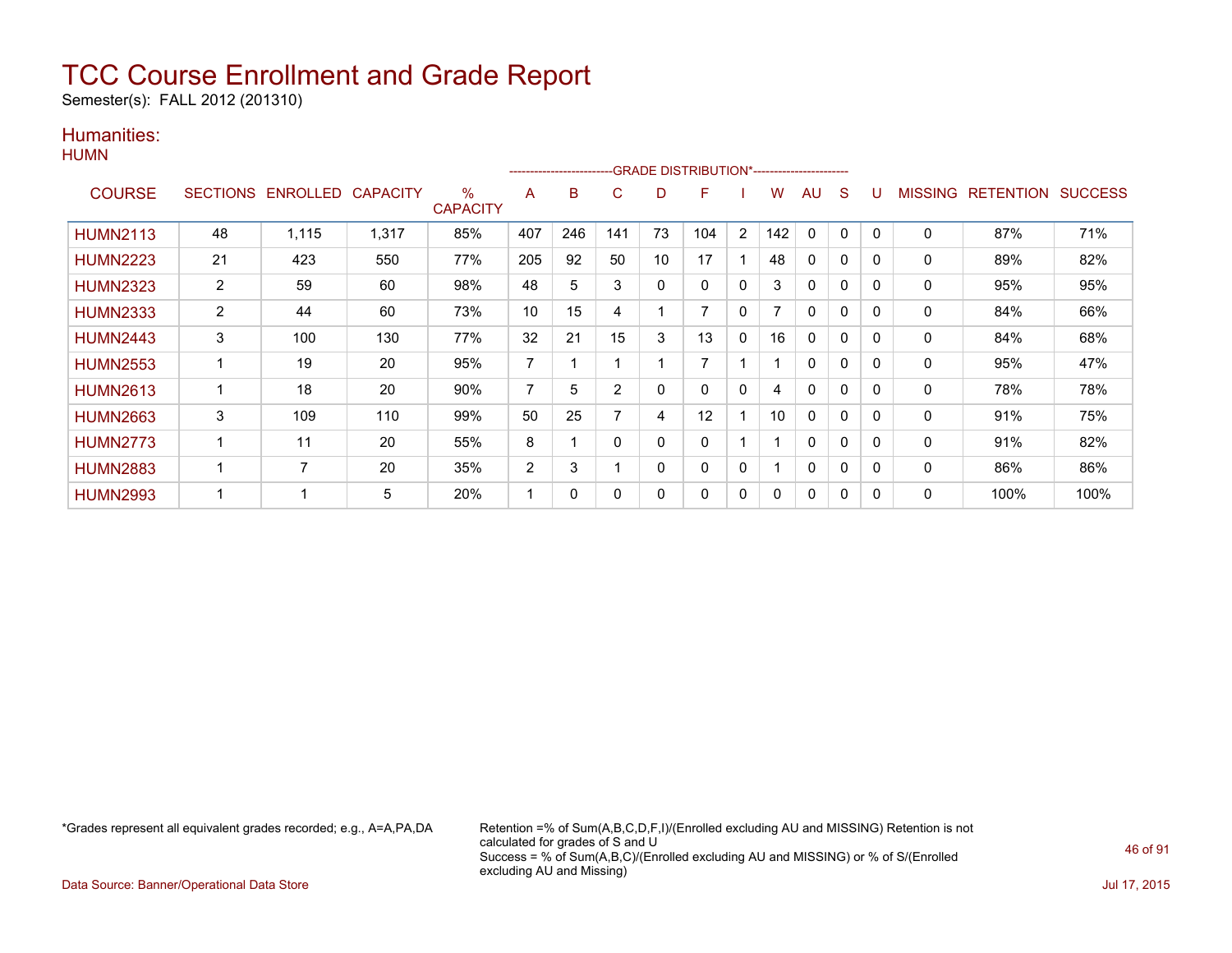Semester(s): FALL 2012 (201310)

### Interpreter Education:

INED

|                 |                 |                 |                 |                         |                | ------------------------ |   |   | -GRADE DISTRIBUTION*----------------------- |   |                |              |          |              |                |                  |                |
|-----------------|-----------------|-----------------|-----------------|-------------------------|----------------|--------------------------|---|---|---------------------------------------------|---|----------------|--------------|----------|--------------|----------------|------------------|----------------|
| <b>COURSE</b>   | <b>SECTIONS</b> | <b>ENROLLED</b> | <b>CAPACITY</b> | $\%$<br><b>CAPACITY</b> | A              | B                        | С | D | F                                           |   | W              | AU           | S        | U            | <b>MISSING</b> | <b>RETENTION</b> | <b>SUCCESS</b> |
| <b>INED1363</b> |                 | 78              | 110             | 71%                     | 31             | 24                       | 6 | 0 | 9                                           |   | 8              | 0            | 0        | 0            | 0              | 90%              | 78%            |
| <b>INED1373</b> | $\overline{2}$  | 28              | 30              | 93%                     | 5              | 12                       | 9 | 0 |                                             | 0 |                | 0            | 0        | 0            | 0              | 96%              | 93%            |
| <b>INED1413</b> | $\overline{2}$  | 26              | 30              | 87%                     | 8              |                          | 5 |   | $\overline{2}$                              | 0 | 3              | $\Omega$     | 0        | 0            | 0              | 88%              | 77%            |
| <b>INED1423</b> |                 | 15              | 15              | 100%                    | 0              | 4                        | 2 | 3 | 3                                           | 0 | 3              | $\mathbf{0}$ | $\Omega$ | $\mathbf{0}$ | $\mathbf{0}$   | 80%              | 40%            |
| <b>INED2213</b> |                 | 10              | 15              | 67%                     | $\mathbf{0}$   | 6                        |   |   | 0                                           | 0 | $\overline{2}$ | $\mathbf{0}$ | $\Omega$ | $\mathbf{0}$ | $\mathbf{0}$   | 80%              | 70%            |
| <b>INED2393</b> |                 | 12              | 15              | 80%                     | 6              | 3                        |   |   | 1                                           | 0 |                | $\mathbf{0}$ | $\Omega$ | $\Omega$     | 0              | 92%              | 75%            |
| <b>INED2414</b> |                 | 16              | 15              | 107%                    | 3              | 10                       | 2 | 0 | 0                                           | 0 |                | $\mathbf{0}$ | $\Omega$ | 0            | $\mathbf{0}$   | 94%              | 94%            |
| <b>INED2524</b> |                 | ⇁               | 15              | 47%                     | 5              |                          |   | 0 | 0                                           | 0 |                | $\mathbf{0}$ | 0        | 0            | $\mathbf{0}$   | 86%              | 86%            |
| <b>INED2613</b> |                 | 8               | 15              | 53%                     | 2              | 4                        |   | 0 | 0                                           | 0 | 0              |              | 0        | 0            | 0              | 100%             | 100%           |
| <b>INED2643</b> |                 |                 | 15              | 47%                     | $\overline{ }$ | 0                        |   | 0 | 0                                           | 0 | 0              | 0            | 0        | 0            | 0              | 100%             | 100%           |

\*Grades represent all equivalent grades recorded; e.g., A=A,PA,DA Retention =% of Sum(A,B,C,D,F,I)/(Enrolled excluding AU and MISSING) Retention is not calculated for grades of S and U Success = % of Sum(A,B,C)/(Enrolled excluding AU and MISSING) or % of S/(Enrolled excluding AU and Missing)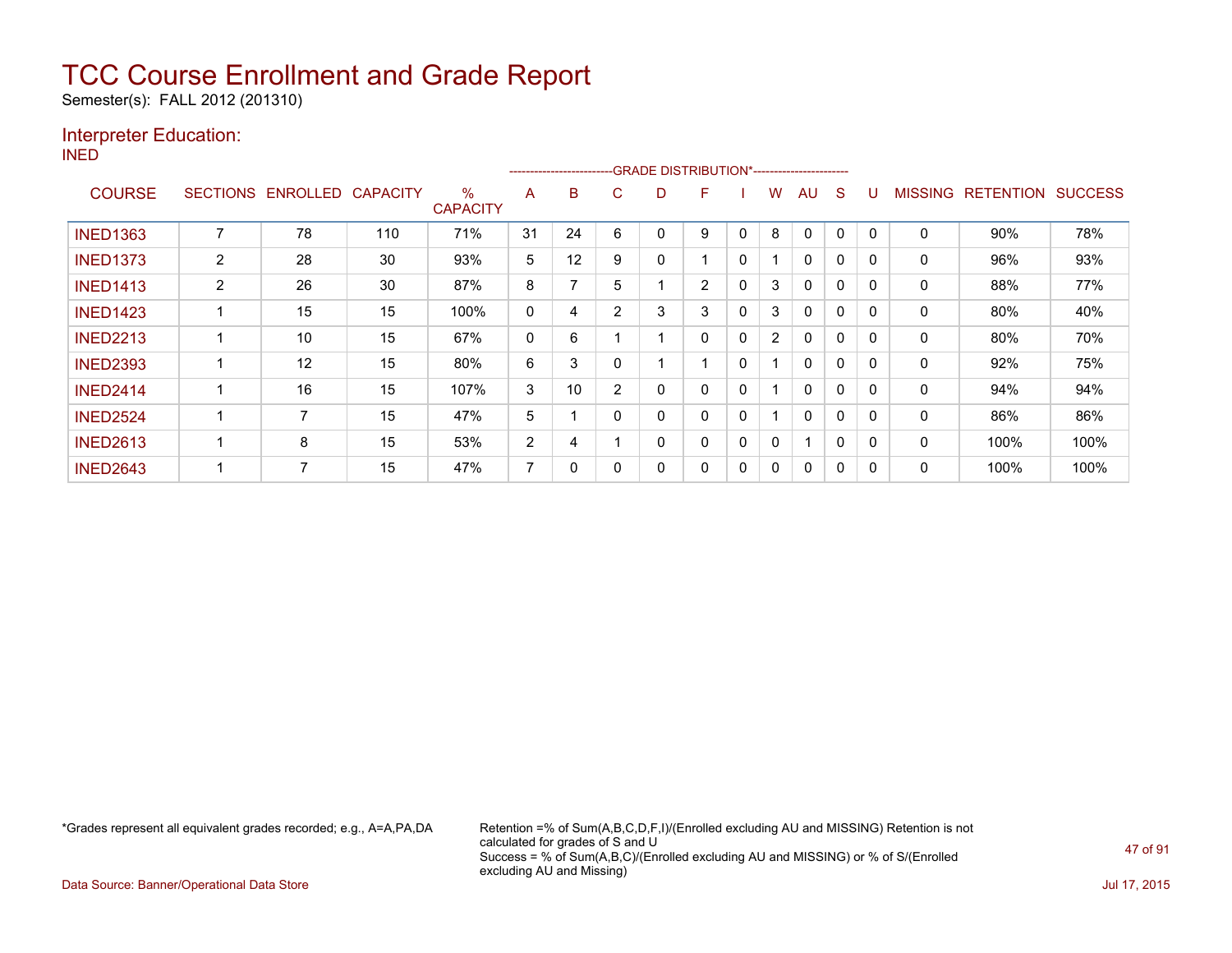Semester(s): FALL 2012 (201310)

### Interior Design:

INTD

|                 |   |                   |                 |                         |    |                |                | -------------------------GRADE                DISTRIBUTION*---------------------- |   |   |                |              |              |              |                |                  |                |
|-----------------|---|-------------------|-----------------|-------------------------|----|----------------|----------------|-----------------------------------------------------------------------------------|---|---|----------------|--------------|--------------|--------------|----------------|------------------|----------------|
| <b>COURSE</b>   |   | SECTIONS ENROLLED | <b>CAPACITY</b> | $\%$<br><b>CAPACITY</b> | A  | B              | C              | D                                                                                 | F |   | w              | AU           | S            |              | <b>MISSING</b> | <b>RETENTION</b> | <b>SUCCESS</b> |
| <b>INTD1313</b> | 2 | 25                | 30              | 83%                     | 14 | 6              |                | 2                                                                                 |   | 0 | 2              | 0            | 0            |              | 0              | 92%              | 80%            |
| <b>INTD1353</b> |   | 13                | 15              | 87%                     | 5  | 6              | 0              | 0                                                                                 | 0 | 0 | $\overline{2}$ | 0            | $\Omega$     | $\mathbf{0}$ | 0              | 85%              | 85%            |
| <b>INTD1383</b> |   | 9                 | 15              | 60%                     | 5  | 3              |                | 0                                                                                 | 0 | 0 | $\mathbf{0}$   | $\mathbf{0}$ | $\Omega$     | $\Omega$     | 0              | 100%             | 100%           |
| <b>INTD1413</b> |   | 16                | 40              | 40%                     | 7  | 5              |                | 2                                                                                 |   | 0 |                | $\mathbf{0}$ | $\mathbf{0}$ | $\Omega$     | 0              | 94%              | 75%            |
| <b>INTD1453</b> |   | 15                | 15              | 100%                    | 10 | $\overline{2}$ |                | 0                                                                                 |   | 0 |                | 0            | $\mathbf{0}$ | $\Omega$     | 0              | 93%              | 87%            |
| <b>INTD1463</b> |   | 13                | 15              | 87%                     | 8  | $\overline{2}$ |                |                                                                                   |   | 0 | 0              | $\mathbf{0}$ | 0            |              | 0              | 100%             | 85%            |
| <b>INTD2313</b> |   | 18                | 20              | 90%                     | 6  | 9              | $\overline{2}$ | 0                                                                                 |   | 0 | 0              | $\mathbf{0}$ | 0            | $\Omega$     | 0              | 100%             | 94%            |
| <b>INTD2323</b> |   | 12                | 15              | 80%                     | 5  |                | 3              |                                                                                   | 0 |   |                | $\mathbf{0}$ | $\Omega$     |              | 0              | 92%              | 75%            |
| <b>INTD2383</b> |   | 11                | 15              | 73%                     | 5  | 3              |                | 0                                                                                 |   |   | $\mathbf{0}$   | $\mathbf{0}$ | $\Omega$     | $\Omega$     | 0              | 100%             | 82%            |
| <b>INTD2403</b> |   | 7                 | 20              | 35%                     | 7  | $\Omega$       |                | 0                                                                                 | 0 | 0 | $\mathbf{0}$   | $\mathbf{0}$ | $\Omega$     | $\Omega$     | $\mathbf{0}$   | 100%             | 100%           |
| <b>INTD2993</b> |   | 12                | 15              | 80%                     | 7  | 2              | $\overline{2}$ | 0                                                                                 | 0 | 0 |                | $\mathbf{0}$ | 0            |              | 0              | 92%              | 92%            |

\*Grades represent all equivalent grades recorded; e.g., A=A,PA,DA Retention =% of Sum(A,B,C,D,F,I)/(Enrolled excluding AU and MISSING) Retention is not calculated for grades of S and U Success = % of Sum(A,B,C)/(Enrolled excluding AU and MISSING) or % of S/(Enrolled excluding AU and Missing)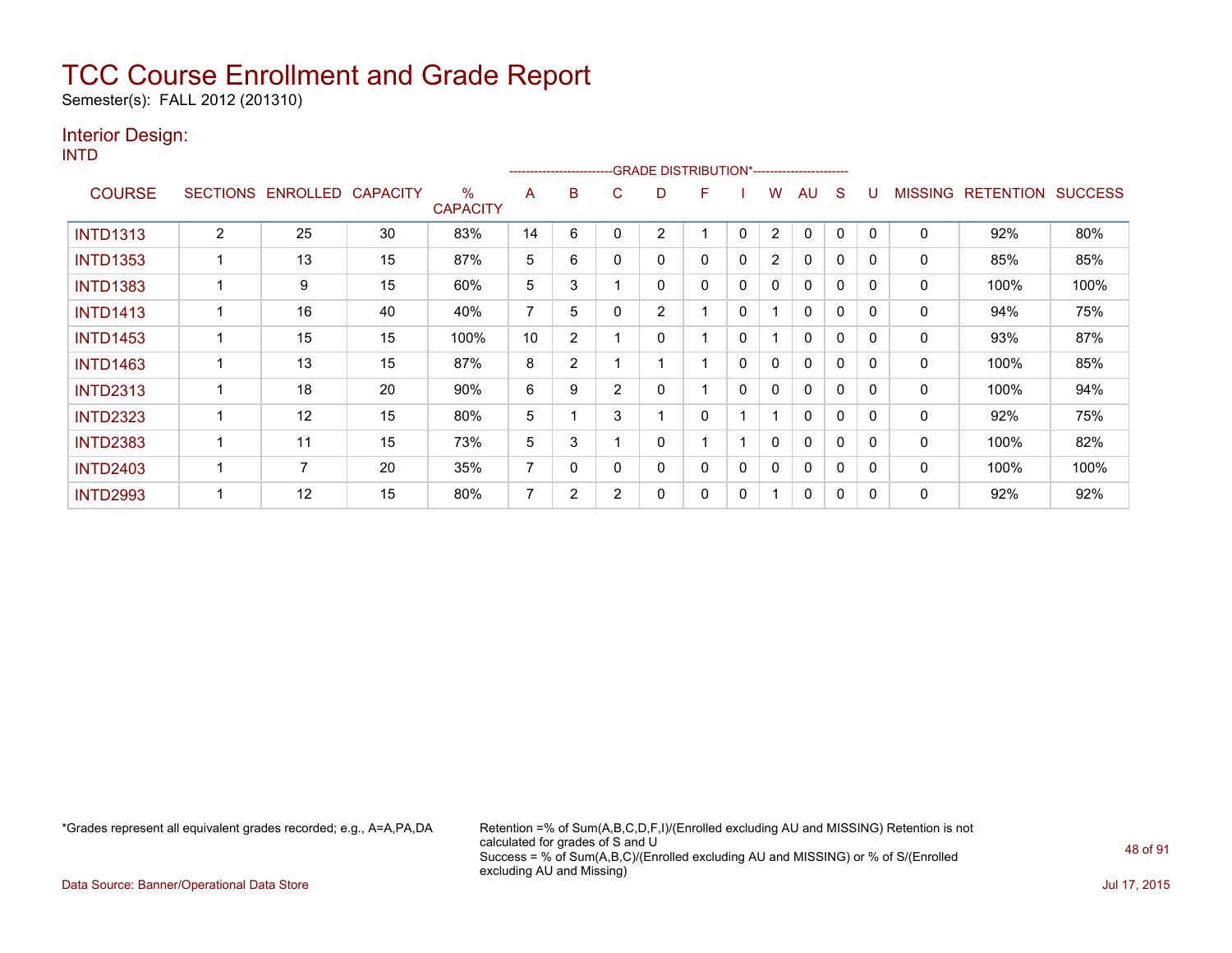Semester(s): FALL 2012 (201310)

### Italian:

|--|

|                 |   |                            |    |                         |                | --------------------- | -GRADE DISTRIBUTION*----------------------- |    |   |    |              |   |   |                   |                |
|-----------------|---|----------------------------|----|-------------------------|----------------|-----------------------|---------------------------------------------|----|---|----|--------------|---|---|-------------------|----------------|
| <b>COURSE</b>   |   | SECTIONS ENROLLED CAPACITY |    | $\%$<br><b>CAPACITY</b> | A              | B.                    |                                             | н. | w | AU | S            |   |   | MISSING RETENTION | <b>SUCCESS</b> |
| <b>ITAL1103</b> |   | 17                         | 20 | 85%                     | 10             | 5                     |                                             |    |   |    | $\mathbf{0}$ | 0 | 0 | 94%               | 94%            |
| <b>ITAL1213</b> |   |                            |    | 100%                    |                | 0                     |                                             |    | 0 | 0  | 0            | 0 | 0 | 100%              | 100%           |
| <b>ITAL1313</b> |   | 16                         | 20 | 80%                     | 10             | າ                     |                                             | ∩  | 0 | 4  | 0            | 0 | 0 | 100%              | 100%           |
| <b>ITAL2533</b> |   | 8                          | 20 | 40%                     | $\overline{2}$ |                       |                                             |    |   | 6  | 0            | 0 | 0 | 100%              | 100%           |
| <b>ITAL2993</b> | റ | 6                          | 30 | 20%                     | റ              | 0                     |                                             |    |   | 4  | 0            |   | 0 | 100%              | 100%           |

\*Grades represent all equivalent grades recorded; e.g., A=A,PA,DA Retention =% of Sum(A,B,C,D,F,I)/(Enrolled excluding AU and MISSING) Retention is not calculated for grades of S and U Success = % of Sum(A,B,C)/(Enrolled excluding AU and MISSING) or % of S/(Enrolled excluding AU and Missing)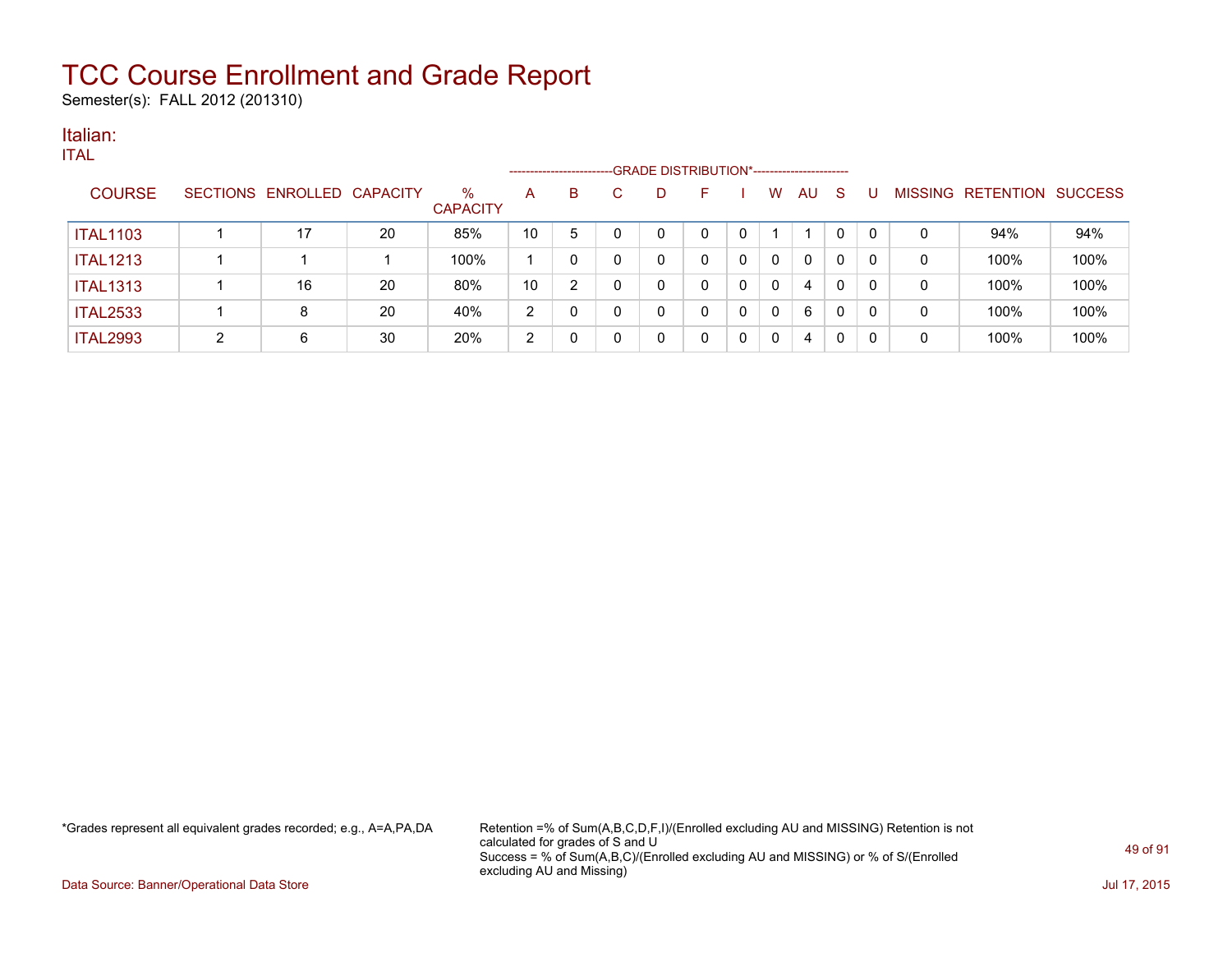Semester(s): FALL 2012 (201310)

### Information Tech Convergence: **ITCV**

|                 |                            |    |                         | --------------------- |   |   | -GRADE DISTRIBUTION*---------------------- |   |   |                |    |              |          |                |                  |                |
|-----------------|----------------------------|----|-------------------------|-----------------------|---|---|--------------------------------------------|---|---|----------------|----|--------------|----------|----------------|------------------|----------------|
| <b>COURSE</b>   | SECTIONS ENROLLED CAPACITY |    | $\%$<br><b>CAPACITY</b> | A                     | B |   | D                                          |   |   | w              | AU | <sub>S</sub> |          | <b>MISSING</b> | <b>RETENTION</b> | <b>SUCCESS</b> |
| <b>ITCV2023</b> | 9                          | 16 | 56%                     | 4                     |   |   | 0                                          | 0 | 0 |                | 0  | $\Omega$     | $\Omega$ | 0              | 89%              | 89%            |
| <b>ITCV2033</b> | 15                         | 16 | 94%                     | 5                     | 4 | ົ | 0                                          | 3 | 0 |                | 0  | 0            | 0        | 0              | 93%              | 73%            |
| <b>ITCV2063</b> |                            | 10 | 30%                     |                       |   |   | 0                                          |   | 0 | $\mathbf{0}$   | 0  | $\Omega$     | $\Omega$ | 0              | 100%             | 67%            |
| <b>ITCV2203</b> | 8                          | 20 | 40%                     | 3                     |   |   |                                            | 0 | 0 | $\overline{2}$ |    | 0            | 0        | 0              | 71%              | 57%            |
| <b>ITCV2293</b> | 6                          | 16 | 38%                     | 5                     |   |   | 0                                          | 0 | 0 | $\mathbf{0}$   | 0  | 0            | 0        | 0              | 100%             | 100%           |

\*Grades represent all equivalent grades recorded; e.g., A=A,PA,DA Retention =% of Sum(A,B,C,D,F,I)/(Enrolled excluding AU and MISSING) Retention is not calculated for grades of S and U Success = % of Sum(A,B,C)/(Enrolled excluding AU and MISSING) or % of S/(Enrolled excluding AU and Missing)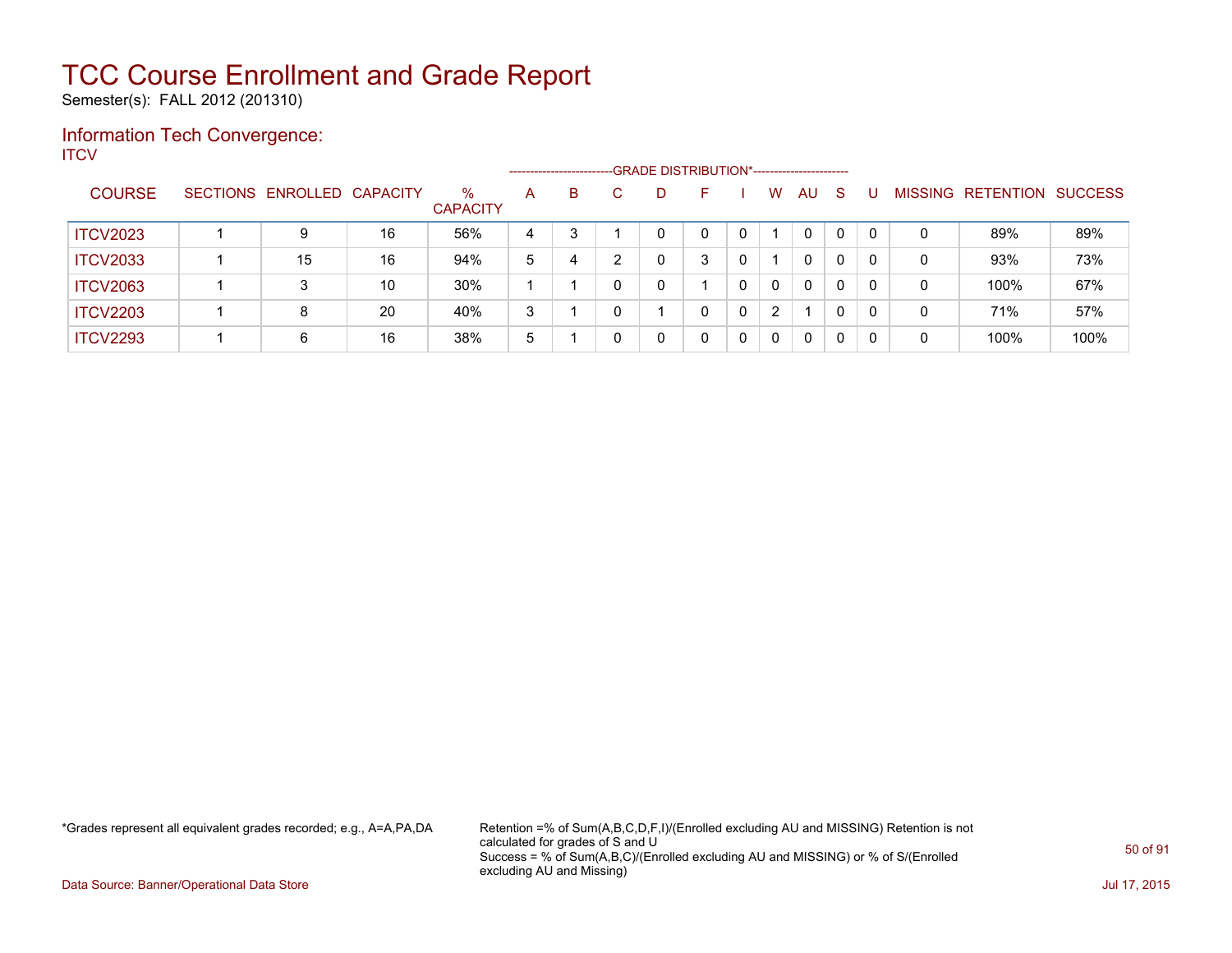Semester(s): FALL 2012 (201310)

### Japanese:

**JAPN** 

|                 |   |                            |    |                         |                |   |   |                | --------------------------GRADE DISTRIBUTION*----------------------- |   |                |              |          |          |                |                          |      |
|-----------------|---|----------------------------|----|-------------------------|----------------|---|---|----------------|----------------------------------------------------------------------|---|----------------|--------------|----------|----------|----------------|--------------------------|------|
| <b>COURSE</b>   |   | SECTIONS ENROLLED CAPACITY |    | $\%$<br><b>CAPACITY</b> | A              | B | С | D              | ۳                                                                    |   | W              | AU.          | -S       |          | <b>MISSING</b> | <b>RETENTION SUCCESS</b> |      |
| <b>JAPN1103</b> | 4 | 44                         | 65 | 68%                     | 20             | 6 | 5 | 2              | 4                                                                    |   |                | $\Omega$     | 0        | $\Omega$ | 0              | 84%                      | 70%  |
| <b>JAPN1213</b> |   | 8                          | 20 | 40%                     | 4              |   |   |                | 0                                                                    | 0 | $\overline{2}$ | $\Omega$     | 0        | $\Omega$ | 0              | 75%                      | 62%  |
| <b>JAPN1313</b> | 3 | 26                         | 45 | 58%                     | 13             |   | 5 | $\overline{2}$ | 0                                                                    | 0 | $\overline{2}$ | $\Omega$     | 0        | 0        | 0              | 92%                      | 85%  |
| <b>JAPN2113</b> |   | 4                          | 25 | 16%                     | 0              |   | 3 | 0              | $\Omega$                                                             | 0 | $\mathbf{0}$   | $\mathbf{0}$ | $\Omega$ | $\Omega$ | 0              | 100%                     | 100% |
| <b>JAPN2213</b> | 2 | 11                         | 25 | 44%                     | 4              | ົ |   | 0              | 0                                                                    | 0 |                | $\Omega$     | 0        | $\Omega$ | 0              | 91%                      | 91%  |
| <b>JAPN2992</b> |   | C                          | 2  | 100%                    | $\overline{2}$ |   |   | 0              | $\mathbf{0}$                                                         | 0 | 0              | $\mathbf{0}$ | $\Omega$ | 0        | 0              | 100%                     | 100% |

\*Grades represent all equivalent grades recorded; e.g., A=A,PA,DA Retention =% of Sum(A,B,C,D,F,I)/(Enrolled excluding AU and MISSING) Retention is not calculated for grades of S and U Success = % of Sum(A,B,C)/(Enrolled excluding AU and MISSING) or % of S/(Enrolled excluding AU and Missing)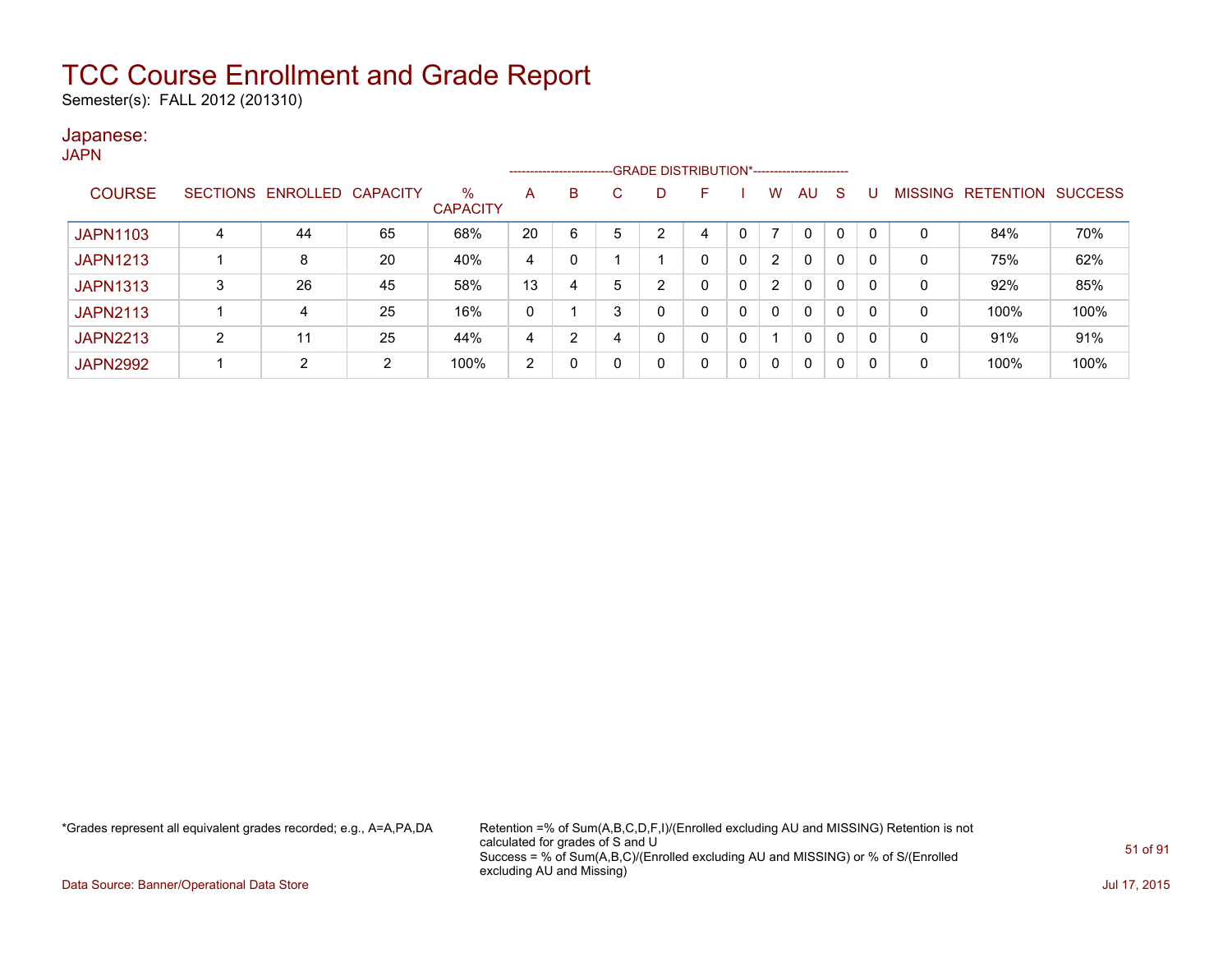Semester(s): FALL 2012 (201310)

### Journalism Mass Communications: JRMC

|                 |                |                   |                 |                                  |                | ----------------- |                | -GRADE DISTRIBUTION*---------------------- |   |              |                |              |              |              |                |                          |      |
|-----------------|----------------|-------------------|-----------------|----------------------------------|----------------|-------------------|----------------|--------------------------------------------|---|--------------|----------------|--------------|--------------|--------------|----------------|--------------------------|------|
| <b>COURSE</b>   |                | SECTIONS ENROLLED | <b>CAPACITY</b> | $\frac{0}{0}$<br><b>CAPACITY</b> | A              | B                 | C              | D                                          | F |              | W              | AU           | S            |              | <b>MISSING</b> | <b>RETENTION SUCCESS</b> |      |
| <b>JRMC1013</b> | 3              | 44                | 60              | 73%                              | 15             | 13                | 5              | $\overline{1}$                             | 1 | -1           | $\overline{7}$ | 1            | $\mathbf{0}$ | $\mathbf{0}$ | 0              | 84%                      | 77%  |
| <b>JRMC1103</b> | $\overline{2}$ | 16                | 30              | 53%                              | $\overline{7}$ | 4                 | $\overline{2}$ | 0                                          | 0 | 0            | 3              | 0            | $\Omega$     | 0            | 0              | 81%                      | 81%  |
| <b>JRMC1113</b> | $\overline{c}$ | 20                | 30              | 67%                              | 13             | 4                 | 0              | 0                                          | 1 | 0            | 2              | 0            | $\Omega$     | 0            | $\mathbf{0}$   | 90%                      | 85%  |
| <b>JRMC1123</b> | $\mathbf{1}$   | 13                | 15              | 87%                              | 10             | 0                 | 0              | 0                                          | 0 | 0            | 3              | 0            | $\Omega$     | 0            | 0              | 77%                      | 77%  |
| <b>JRMC1613</b> | $\overline{2}$ | $\overline{7}$    | 16              | 44%                              | 3              | $\overline{2}$    | 0              | 1                                          | 0 | 0            | 1              | 0            | 0            | 0            | $\mathbf{0}$   | 86%                      | 71%  |
| <b>JRMC2013</b> | $\overline{2}$ | 17                | 35              | 49%                              | 11             | $\overline{2}$    | 0              |                                            | 0 | $\Omega$     | 3              | 0            | $\Omega$     | $\Omega$     | 0              | 82%                      | 76%  |
| <b>JRMC2023</b> | 1              | 9                 | 15              | 60%                              | 3              | 0                 | 0              |                                            | 1 | 0            | 3              | 1            | $\Omega$     | 0            | 0              | 62%                      | 38%  |
| <b>JRMC2183</b> | $\overline{2}$ | 20                | 35              | 57%                              | $\overline{7}$ | 6                 | 4              |                                            | 1 | 0            | 1              | $\mathbf{0}$ | $\Omega$     | 0            | 0              | 95%                      | 85%  |
| <b>JRMC2263</b> |                | 4                 | 5               | 80%                              | 4              | 0                 | 0              | 0                                          | 0 | 0            | $\mathbf{0}$   | $\mathbf{0}$ | 0            | 0            | 0              | 100%                     | 100% |
| <b>JRMC2273</b> |                | 5                 | 5               | 100%                             | 5              | 0                 | 0              | 0                                          | 0 | 0            | 0              | 0            | $\Omega$     | 0            | $\mathbf{0}$   | 100%                     | 100% |
| <b>JRMC2373</b> |                | 1                 | 1               | 100%                             | 0              |                   | 0              | 0                                          | 0 | 0            | 0              | 0            | $\Omega$     | $\Omega$     | 0              | 100%                     | 100% |
| <b>JRMC2433</b> | 1              | $\overline{7}$    | 15              | 47%                              | 4              | $\overline{2}$    | 0              | 0                                          | 1 | 0            | 0              | 0            | $\Omega$     | 0            | 0              | 100%                     | 86%  |
| <b>JRMC2513</b> |                | 4                 | 20              | 20%                              | 3              |                   | 0              | 0                                          | 0 | $\Omega$     | 0              | 0            | $\Omega$     | 0            | 0              | 100%                     | 100% |
| <b>JRMC2523</b> | $\mathbf 1$    | 5                 | 20              | 25%                              | 5              | 0                 | 0              | 0                                          | 0 | 0            | 0              | 0            | $\Omega$     | 0            | 0              | 100%                     | 100% |
| <b>JRMC2573</b> | $\mathbf{1}$   | 1                 | 5               | 20%                              | 1              | 0                 | 0              | 0                                          | 0 | $\mathbf{0}$ | 0              | 0            | $\Omega$     | 0            | 0              | 100%                     | 100% |
| <b>JRMC2623</b> |                | 3                 | 8               | 38%                              | 2              |                   | 0              | 0                                          | 0 | $\mathbf{0}$ | 0              | 0            | $\Omega$     | 0            | 0              | 100%                     | 100% |
| <b>JRMC2853</b> | 3              | 9                 | 12              | 75%                              | 4              |                   | 0              |                                            | 0 | 0            | 3              | 0            | $\Omega$     | 0            | $\mathbf{0}$   | 67%                      | 56%  |
| <b>JRMC2973</b> |                | $\overline{2}$    | 20              | 10%                              | 2              | 0                 | 0              | 0                                          | 0 | 0            | 0              | 0            | 0            | 0            | $\mathbf{0}$   | 100%                     | 100% |

\*Grades represent all equivalent grades recorded; e.g., A=A,PA,DA Retention =% of Sum(A,B,C,D,F,I)/(Enrolled excluding AU and MISSING) Retention is not calculated for grades of S and U Success = % of Sum(A,B,C)/(Enrolled excluding AU and MISSING) or % of S/(Enrolled excluding AU and Missing)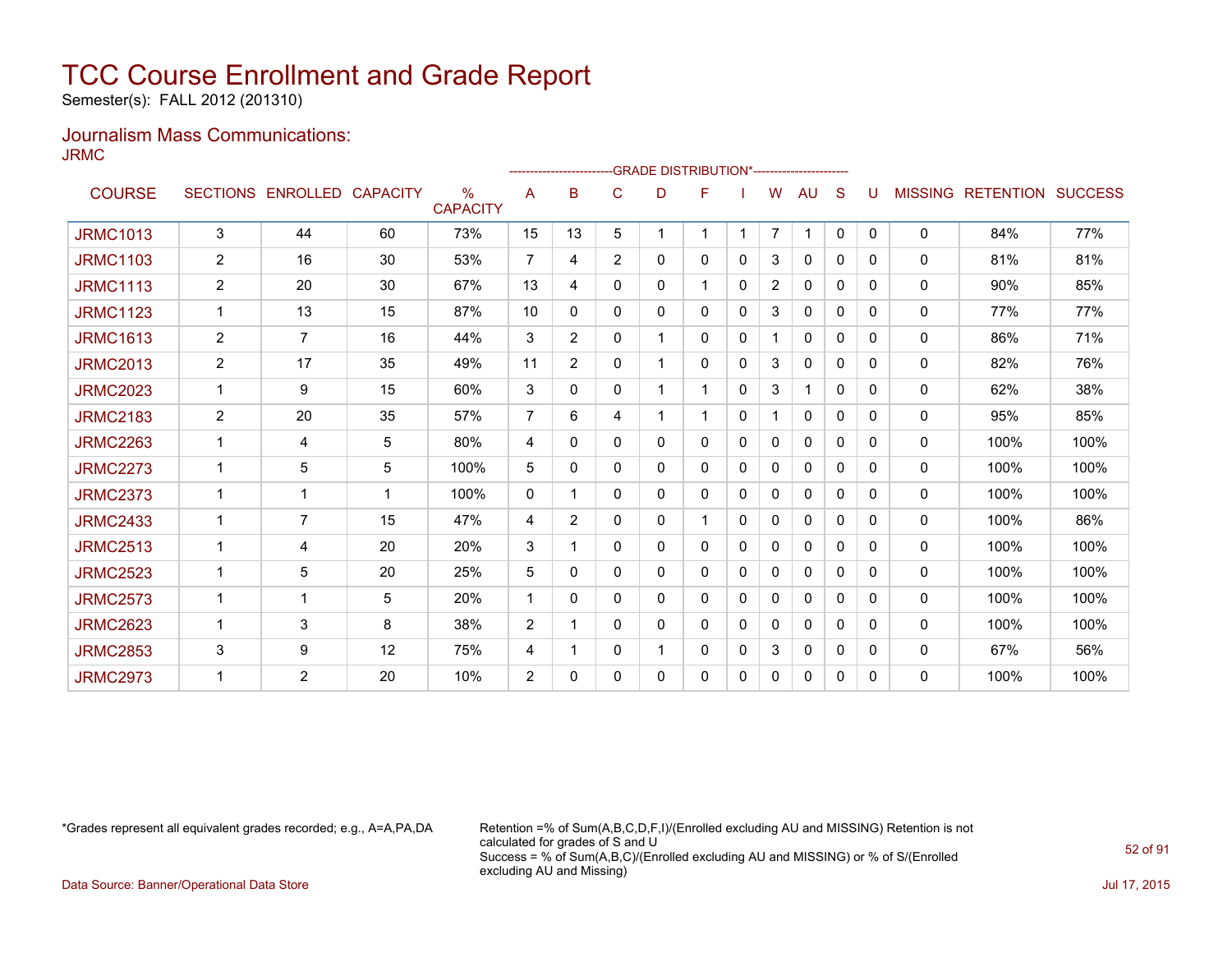Semester(s): FALL 2012 (201310)

### Latin:

| LATN            |                            |    |                      |    |     |    |                                              |          |   |          |          |    |                           |     |
|-----------------|----------------------------|----|----------------------|----|-----|----|----------------------------------------------|----------|---|----------|----------|----|---------------------------|-----|
|                 |                            |    |                      |    |     |    | --GRADE DISTRIBUTION*----------------------- |          |   |          |          |    |                           |     |
| <b>COURSE</b>   | SECTIONS ENROLLED CAPACITY |    | %<br><b>CAPACITY</b> | A  | - B | D. | FIWAUS                                       |          |   |          |          | -U | MISSING RETENTION SUCCESS |     |
| <b>LATN1103</b> | 20                         | 20 | 100%                 | 16 |     |    | $\mathbf{0}$                                 | $\Omega$ | 4 | $\Omega$ | $\Omega$ |    | 80%                       | 80% |
| <b>LATN1213</b> | 19                         | 20 | 95%                  | 17 |     |    |                                              |          |   |          |          |    | 95%                       | 95% |

\*Grades represent all equivalent grades recorded; e.g., A=A,PA,DA Retention =% of Sum(A,B,C,D,F,I)/(Enrolled excluding AU and MISSING) Retention is not calculated for grades of S and U Success = % of Sum(A,B,C)/(Enrolled excluding AU and MISSING) or % of S/(Enrolled excluding AU and Missing)

Data Source: Banner/Operational Data Store Jul 17, 2015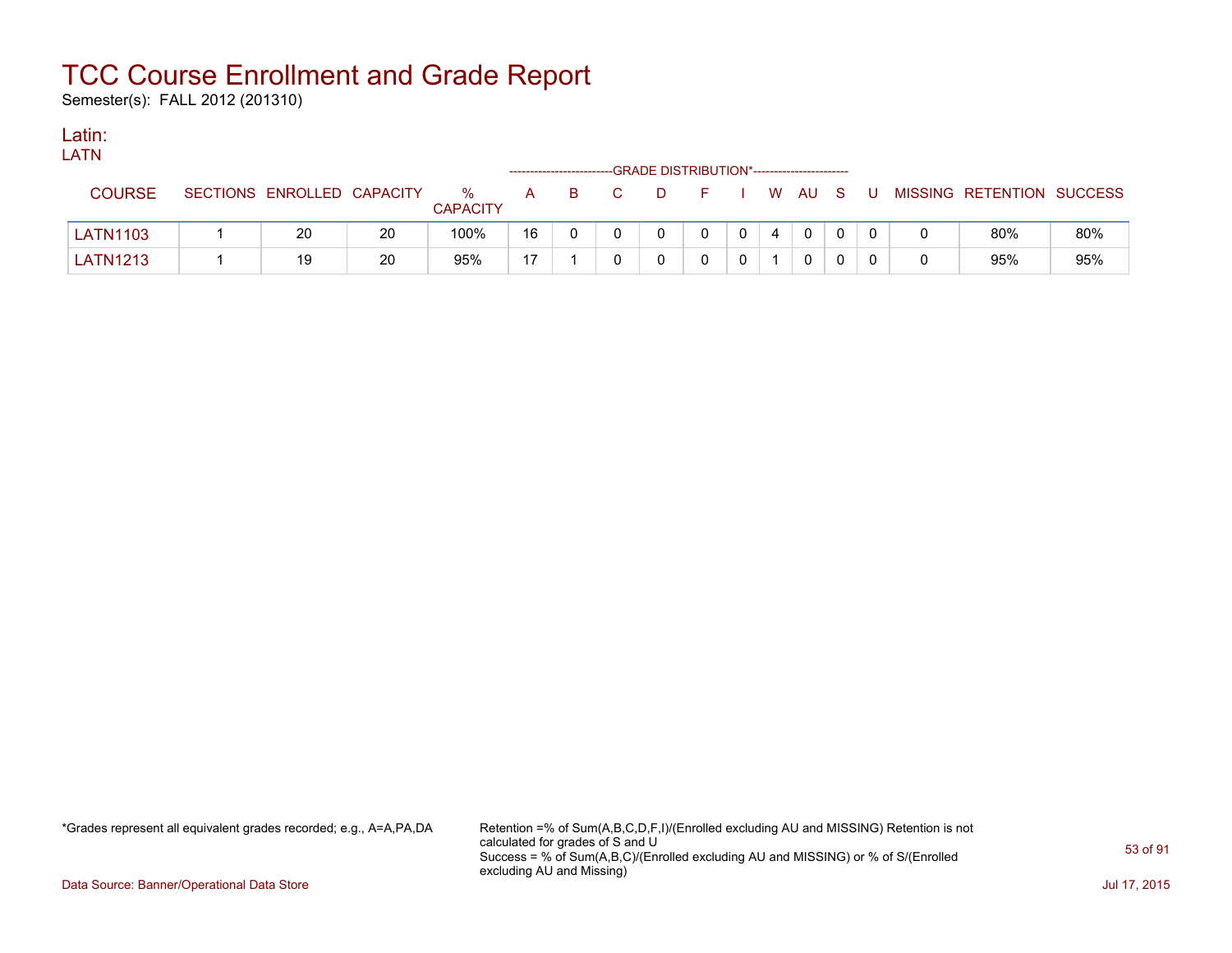Semester(s): FALL 2012 (201310)

### Mathematics:

MATH

|                 |                 |                            |       |                         |              |              |                |                | -GRADE DISTRIBUTION*----------------------- |                |                |              |              |   |              |                           |      |
|-----------------|-----------------|----------------------------|-------|-------------------------|--------------|--------------|----------------|----------------|---------------------------------------------|----------------|----------------|--------------|--------------|---|--------------|---------------------------|------|
| <b>COURSE</b>   |                 | SECTIONS ENROLLED CAPACITY |       | $\%$<br><b>CAPACITY</b> | A            | B            | C              | D              | F                                           |                | W              | AU           | S            | U |              | MISSING RETENTION SUCCESS |      |
| <b>MATH0003</b> | 58              | 1.067                      | 1.241 | 86%                     | 214          | 190          | 146            | 84             | 188                                         | $\mathbf{1}$   | 244            | $\mathbf 0$  | $\mathbf{0}$ | 0 | 0            | 77%                       | 52%  |
| <b>MATH0013</b> | 53              | 1,001                      | 1,120 | 89%                     | 173          | 174          | 167            | 68             | 211                                         | $\mathbf{0}$   | 208            | $\mathbf{0}$ | $\Omega$     | 0 | $\mathbf{0}$ | 79%                       | 51%  |
| <b>MATH0055</b> | 21              | 343                        | 440   | 78%                     | 82           | 65           | 45             | 27             | 53                                          | 3              | 68             | $\mathbf{0}$ | $\mathbf{0}$ | 0 | $\mathbf{0}$ | 80%                       | 56%  |
| <b>MATH0105</b> | 31              | 610                        | 660   | 92%                     | 82           | 106          | 110            | 58             | 147                                         | 3              | 101            | 3            | $\Omega$     | 0 | 0            | 83%                       | 49%  |
| <b>MATH0123</b> | 55              | 987                        | 1,139 | 87%                     | 203          | 162          | 175            | 88             | 196                                         | $\mathbf{0}$   | 163            | $\Omega$     | $\Omega$     | 0 | 0            | 83%                       | 55%  |
| <b>MATH0822</b> | $\mathbf 1$     | -1                         | 5     | 20%                     | $\mathbf{0}$ | 1            | $\Omega$       | $\Omega$       | $\Omega$                                    | $\mathbf{0}$   | 0              | $\mathbf{0}$ | $\Omega$     | 0 | $\mathbf{0}$ | 100%                      | 100% |
| <b>MATH1454</b> | $\overline{2}$  | 13                         | 40    | 32%                     | 4            | 2            | $\Omega$       | 2              | 2                                           | $\mathbf{0}$   | 3              | $\Omega$     | $\Omega$     | 0 | $\mathbf{0}$ | 77%                       | 46%  |
| <b>MATH1473</b> | 10 <sup>1</sup> | 157                        | 252   | 62%                     | 22           | 33           | 33             | 13             | 26                                          | $\mathbf{0}$   | 30             | $\Omega$     | $\Omega$     | 0 | $\mathbf{0}$ | 81%                       | 56%  |
| <b>MATH1483</b> | $\mathbf{1}$    | 17                         | 20    | 85%                     | $\Omega$     | 7            | 3              | $\mathbf 1$    | $\Omega$                                    | $\mathbf{0}$   | 6              | $\Omega$     | $\Omega$     | 0 | $\mathbf{0}$ | 65%                       | 59%  |
| <b>MATH1513</b> | 76              | 1.889                      | 2,229 | 85%                     | 399          | 393          | 345            | 123            | 236                                         | $\mathbf 1$    | 390            | 2            | $\Omega$     | 0 | $\mathbf{0}$ | 79%                       | 60%  |
| <b>MATH1613</b> | 14              | 220                        | 394   | 56%                     | 41           | 46           | 35             | 13             | 20                                          | $\mathbf 1$    | 63             | $\mathbf{1}$ | $\mathbf{0}$ | 0 | $\mathbf{0}$ | 71%                       | 56%  |
| <b>MATH1715</b> | 4               | 94                         | 120   | 78%                     | 20           | 26           | $\overline{7}$ | 6              | 13                                          | $\mathbf{0}$   | 22             | 0            | 0            | 0 | $\mathbf{0}$ | 77%                       | 56%  |
| <b>MATH2114</b> | 13              | 231                        | 280   | 82%                     | 74           | 41           | 27             | $\overline{7}$ | 25                                          | $\mathbf{0}$   | 56             | $\mathbf{1}$ | $\Omega$     | 0 | 0            | 76%                       | 62%  |
| <b>MATH2124</b> | 8               | 122                        | 176   | 69%                     | 28           | 30           | 22             | 4              | 11                                          | $\mathbf{0}$   | 26             | $\mathbf 1$  | $\Omega$     | 0 | 0            | 79%                       | 66%  |
| <b>MATH2134</b> | 6               | 113                        | 128   | 88%                     | 35           | 21           | 22             | 5              | 6                                           | $\mathbf{0}$   | 22             | 2            | $\mathbf{0}$ | 0 | 0            | 80%                       | 70%  |
| <b>MATH2193</b> | 27              | 632                        | 790   | 80%                     | 210          | 124          | 105            | 31             | 63                                          | $\overline{2}$ | 96             |              | $\Omega$     | 0 | 0            | 85%                       | 70%  |
| <b>MATH2423</b> | $\overline{2}$  | 19                         | 40    | 48%                     | 9            | 3            | 3              | -1             | $\overline{2}$                              | $\mathbf{0}$   | 1              | 0            | $\Omega$     | 0 | 0            | 95%                       | 79%  |
| <b>MATH2513</b> | 1               | 8                          | 20    | 40%                     | 3            | $\mathbf{1}$ | $\Omega$       | 2              | $\Omega$                                    | $\mathbf{0}$   | $\overline{2}$ | $\Omega$     | $\Omega$     | 0 | 0            | 75%                       | 50%  |
| <b>MATH2523</b> | 9               | 214                        | 312   | 69%                     | 36           | 49           | 38             | 22             | 22                                          | $\mathbf{0}$   | 47             | $\Omega$     | $\Omega$     | 0 | $\mathbf{0}$ | 78%                       | 57%  |
| <b>MATH2553</b> | $\overline{2}$  | 21                         | 40    | 52%                     | 8            | -1           | $\Omega$       | 1              | 5                                           | $\mathbf{0}$   | 6              | $\mathbf{0}$ | $\Omega$     | 0 | 0            | 71%                       | 43%  |
| <b>MATH2613</b> | 5               | 60                         | 128   | 47%                     | 23           | 18           | 9              | 1              | 7                                           | 0              |                | 1            | 0            | 0 | $\Omega$     | 98%                       | 85%  |

\*Grades represent all equivalent grades recorded; e.g., A=A,PA,DA Retention =% of Sum(A,B,C,D,F,I)/(Enrolled excluding AU and MISSING) Retention is not calculated for grades of S and U Success = % of Sum(A,B,C)/(Enrolled excluding AU and MISSING) or % of S/(Enrolled excluding AU and Missing) Data Source: Banner/Operational Data Store Jul 17, 2015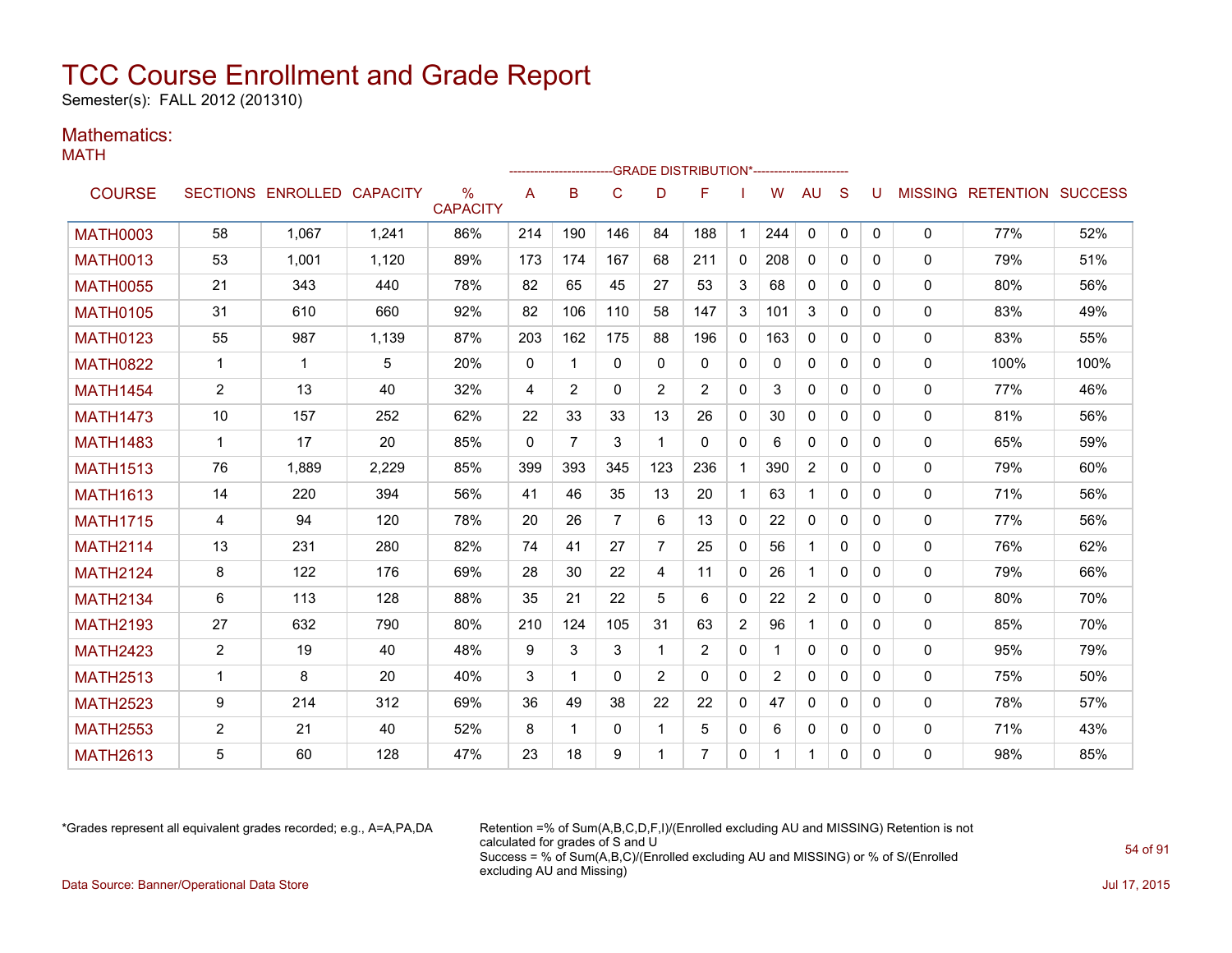Semester(s): FALL 2012 (201310)

### Medical Assistant:

|--|

|                 |                            |    |                      |   |   | --GRADE DISTRIBUTION*----------------------- |   |   |    |   |   |                           |     |
|-----------------|----------------------------|----|----------------------|---|---|----------------------------------------------|---|---|----|---|---|---------------------------|-----|
| <b>COURSE</b>   | SECTIONS ENROLLED CAPACITY |    | ℅<br><b>CAPACITY</b> | A | B |                                              |   | W | AU | S | U | MISSING RETENTION SUCCESS |     |
| <b>MDAS1315</b> | 9                          | 10 | 90%                  | 5 |   |                                              | 0 |   |    |   |   | 89%                       | 89% |
| <b>MDAS1343</b> | 9                          | 10 | 90%                  |   |   |                                              |   |   |    |   |   | 89%                       | 89% |
| <b>MDAS2234</b> | 12                         | 20 | 60%                  | 4 | b |                                              | 0 |   |    |   |   | 92%                       | 92% |

\*Grades represent all equivalent grades recorded; e.g., A=A,PA,DA Retention =% of Sum(A,B,C,D,F,I)/(Enrolled excluding AU and MISSING) Retention is not calculated for grades of S and U Success = % of Sum(A,B,C)/(Enrolled excluding AU and MISSING) or % of S/(Enrolled excluding AU and Missing)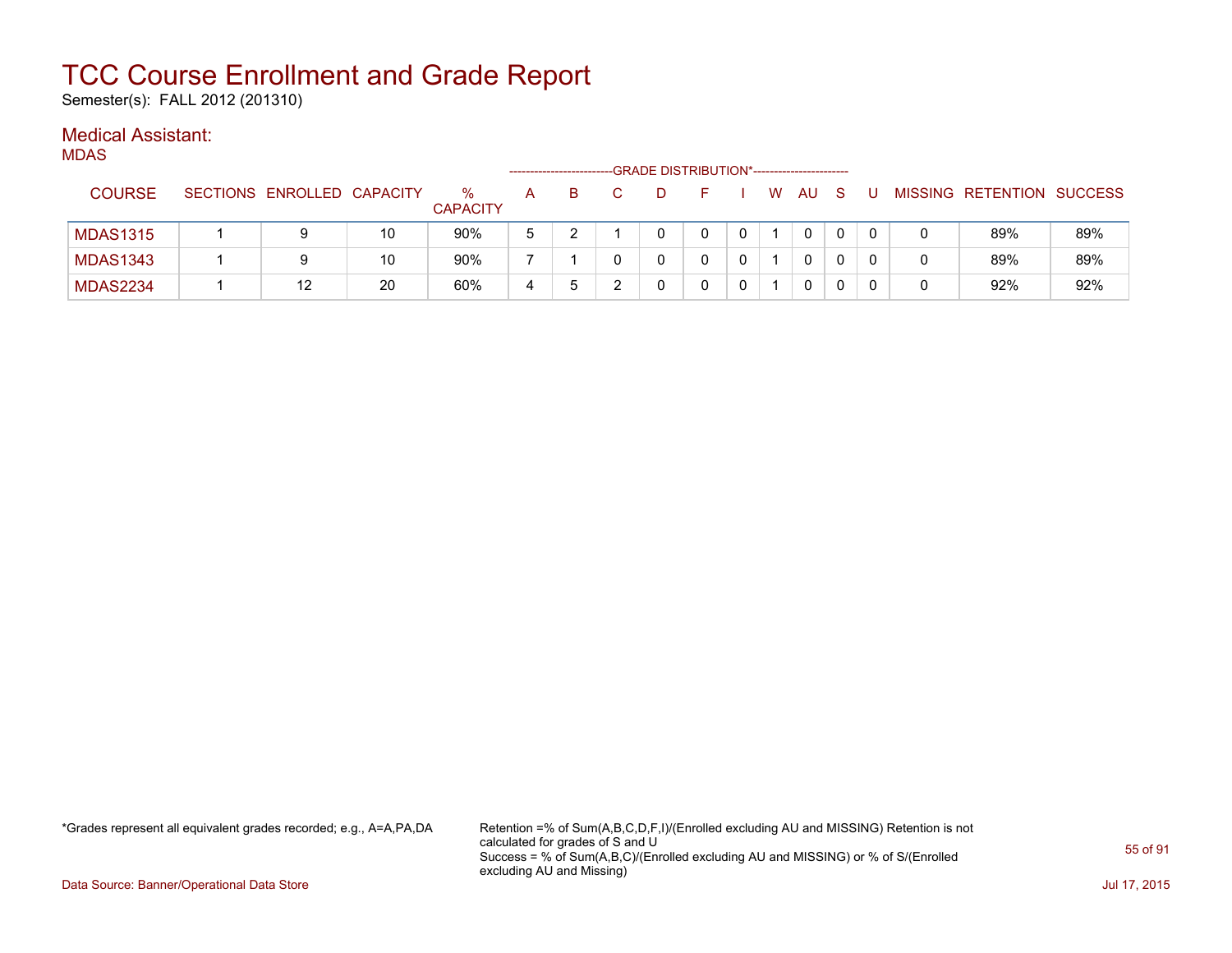Semester(s): FALL 2012 (201310)

### Medical Laboratory Technology: MDLT

|                 |   |                   |          |                      |    |              |    | ------------------------GRADE                DISTRIBUTION*---------------------- |   |              |                      |              |   |          |                |                  |                |
|-----------------|---|-------------------|----------|----------------------|----|--------------|----|----------------------------------------------------------------------------------|---|--------------|----------------------|--------------|---|----------|----------------|------------------|----------------|
| <b>COURSE</b>   |   | SECTIONS ENROLLED | CAPACITY | %<br><b>CAPACITY</b> | A  | B            | C. | D                                                                                | F |              | W                    | AU           | S |          | <b>MISSING</b> | <b>RETENTION</b> | <b>SUCCESS</b> |
| <b>MDLT1203</b> |   | 28                | 28       | 100%                 | 14 | 8            |    |                                                                                  | 0 |              | $\overline{2}$       | $\mathbf 0$  | 0 | - 0      | 0              | 93%              | 89%            |
| <b>MDLT1212</b> | 2 | 27                | 29       | 93%                  | 8  |              |    | 2                                                                                |   | 0            | $\overline{2}$       | $\mathbf{0}$ | 0 | $\Omega$ | 0              | 93%              | 81%            |
| <b>MDLT1222</b> | 3 | 28                | 28       | 100%                 | 22 | 3            |    | 0                                                                                | 0 | $\mathbf{0}$ | 3                    | $\mathbf{0}$ | 0 |          | 0              | 89%              | 89%            |
| <b>MDLT2305</b> |   | 14                | 14       | 100%                 | 4  | 5            |    |                                                                                  | 0 | $\mathbf{0}$ | $\overline{2}$       | $\mathbf{0}$ | 0 | $\Omega$ | 0              | 86%              | 79%            |
| MDLT2344        |   | 14                | 14       | 100%                 | 3  | 6            | ົ  |                                                                                  | 0 | $\mathbf{0}$ | $\overline{2}$       | $\mathbf{0}$ | 0 | - 0      | 0              | 86%              | 79%            |
| MDLT2426        |   | 14                | 14       | 100%                 | 5  | 4            |    | 0                                                                                | 0 |              | $\overline{2}$       | $\mathbf{0}$ | 0 | $\Omega$ | 0              | 86%              | 79%            |
| <b>MDLT2991</b> |   | 14                | 14       | 100%                 | 12 | $\mathbf{0}$ |    | 0                                                                                | 0 | $\mathbf{0}$ | $\mathbf{2}^{\circ}$ | $\mathbf{0}$ | 0 | 0        | 0              | 86%              | 86%            |

\*Grades represent all equivalent grades recorded; e.g., A=A,PA,DA Retention =% of Sum(A,B,C,D,F,I)/(Enrolled excluding AU and MISSING) Retention is not calculated for grades of S and U Success = % of Sum(A,B,C)/(Enrolled excluding AU and MISSING) or % of S/(Enrolled excluding AU and Missing)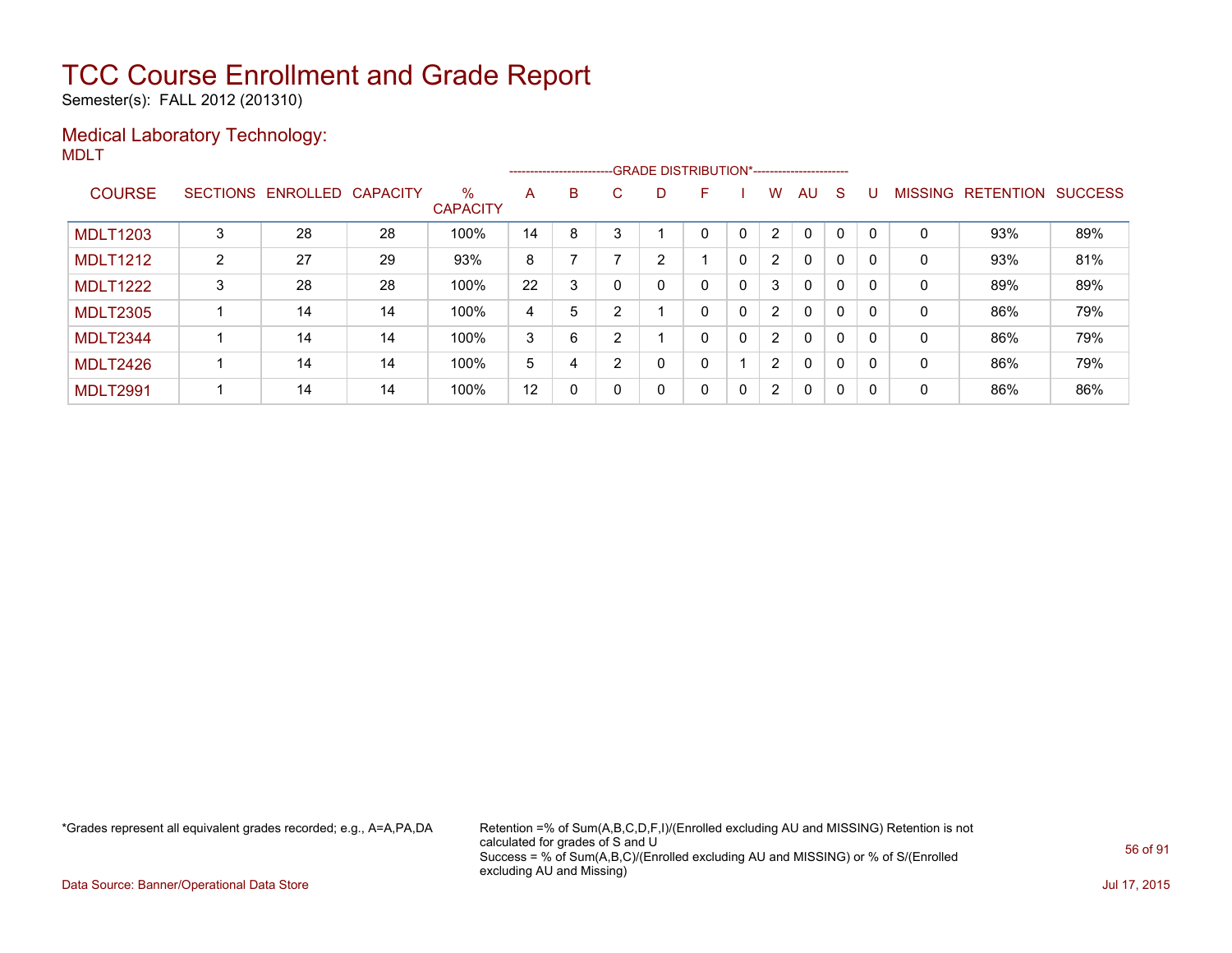Semester(s): FALL 2012 (201310)

### Medical Transcription:

MDTR

|                 |                            |    |                      |   |     | ------------------------GRADE DISTRIBUTION*----------------------- |         |  |  |       |                           |     |
|-----------------|----------------------------|----|----------------------|---|-----|--------------------------------------------------------------------|---------|--|--|-------|---------------------------|-----|
| COURSE          | SECTIONS ENROLLED CAPACITY |    | %<br><b>CAPACITY</b> | A | B C |                                                                    | DFIWAUS |  |  | - U - | MISSING RETENTION SUCCESS |     |
| <b>MDTR2305</b> |                            | 10 | 30%                  |   |     |                                                                    |         |  |  |       | 67%                       | 67% |

\*Grades represent all equivalent grades recorded; e.g., A=A,PA,DA Retention =% of Sum(A,B,C,D,F,I)/(Enrolled excluding AU and MISSING) Retention is not calculated for grades of S and U Success = % of Sum(A,B,C)/(Enrolled excluding AU and MISSING) or % of S/(Enrolled excluding AU and Missing)

Data Source: Banner/Operational Data Store Jul 17, 2015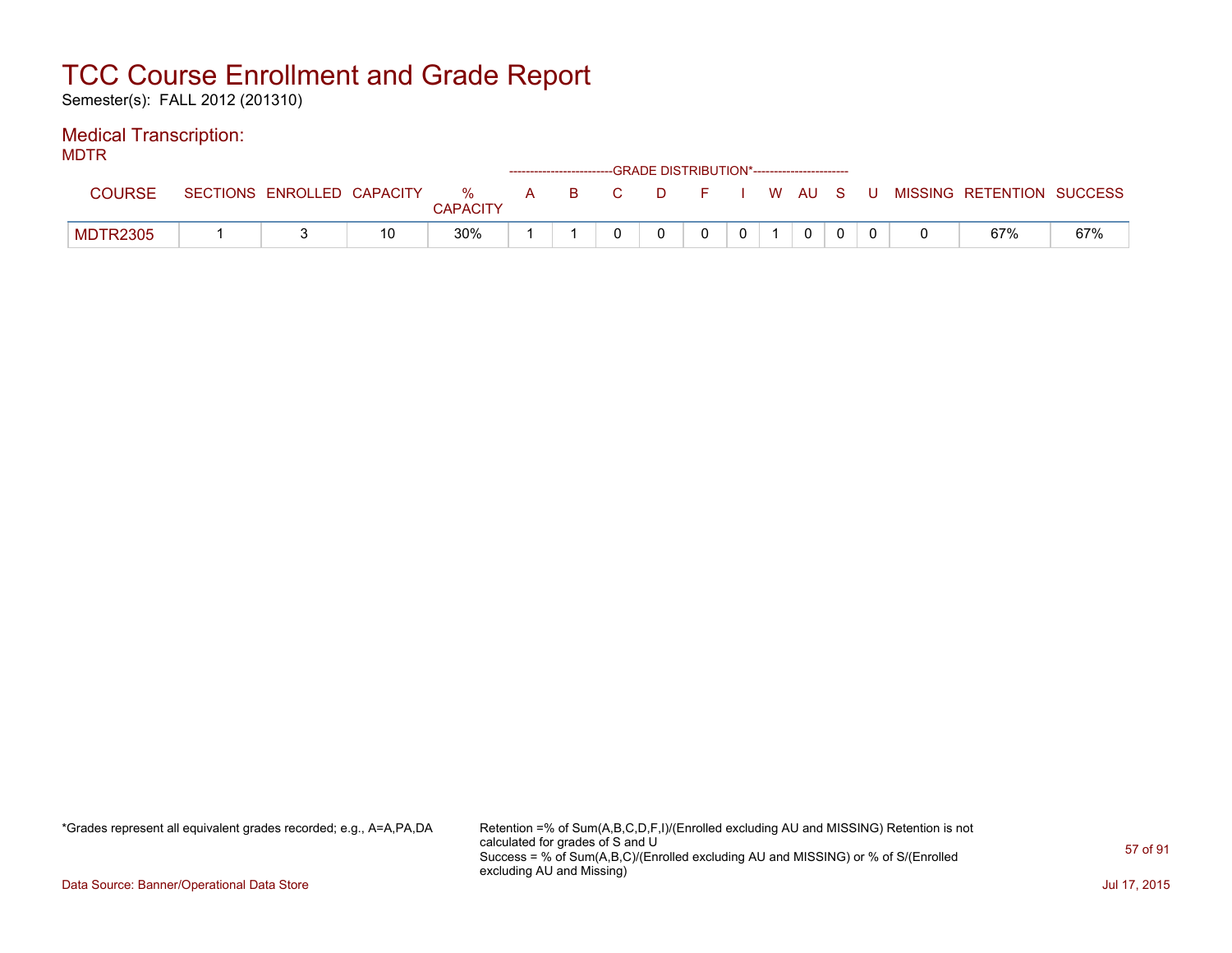Semester(s): FALL 2012 (201310)

#### Management: MGMT

|                 |   |                            |     |                         |     |    |    |   | ------------------------GRADE DISTRIBUTION*----------------------- |   |          |              |   |          |                |                          |      |
|-----------------|---|----------------------------|-----|-------------------------|-----|----|----|---|--------------------------------------------------------------------|---|----------|--------------|---|----------|----------------|--------------------------|------|
| <b>COURSE</b>   |   | SECTIONS ENROLLED CAPACITY |     | $\%$<br><b>CAPACITY</b> | A   | B  | C  | D | F                                                                  |   | W        | AU           | S |          | <b>MISSING</b> | <b>RETENTION SUCCESS</b> |      |
| <b>MGMT1353</b> |   | 30                         | 40  | 75%                     | 16  |    |    | 0 | 10                                                                 |   |          | $\mathbf{0}$ | 0 |          | 0              | 97%                      | 60%  |
| <b>MGMT2103</b> |   | 2                          | 10  | 20%                     | 2   |    |    | 0 | 0                                                                  | 0 | $\Omega$ | $\mathbf{0}$ | 0 |          | 0              | 100%                     | 100% |
| <b>MGMT2123</b> | 2 | 28                         | 60  | 47%                     | 14  |    |    |   | 5                                                                  | 0 | 4        | $\mathbf{0}$ | 0 | 0        | 0              | 86%                      | 64%  |
| <b>MGMT2323</b> |   | 21                         | 40  | 52%                     | 6   | 5  |    | 0 | 0                                                                  | 0 | 7        | $\mathbf{0}$ | 0 | $\Omega$ | 0              | 67%                      | 67%  |
| <b>MGMT2363</b> | 9 | 246                        | 293 | 84%                     | 123 | 42 | 29 | 8 | 19                                                                 |   | 23       |              | 0 |          | 0              | 91%                      | 79%  |
| <b>MGMT2453</b> |   | $12 \overline{ }$          | 20  | 60%                     | 3   | 5  | ົ  | 0 | 0                                                                  | 0 | 2        | 0            | 0 | -0       | 0              | 83%                      | 83%  |

\*Grades represent all equivalent grades recorded; e.g., A=A,PA,DA Retention =% of Sum(A,B,C,D,F,I)/(Enrolled excluding AU and MISSING) Retention is not calculated for grades of S and U Success = % of Sum(A,B,C)/(Enrolled excluding AU and MISSING) or % of S/(Enrolled excluding AU and Missing)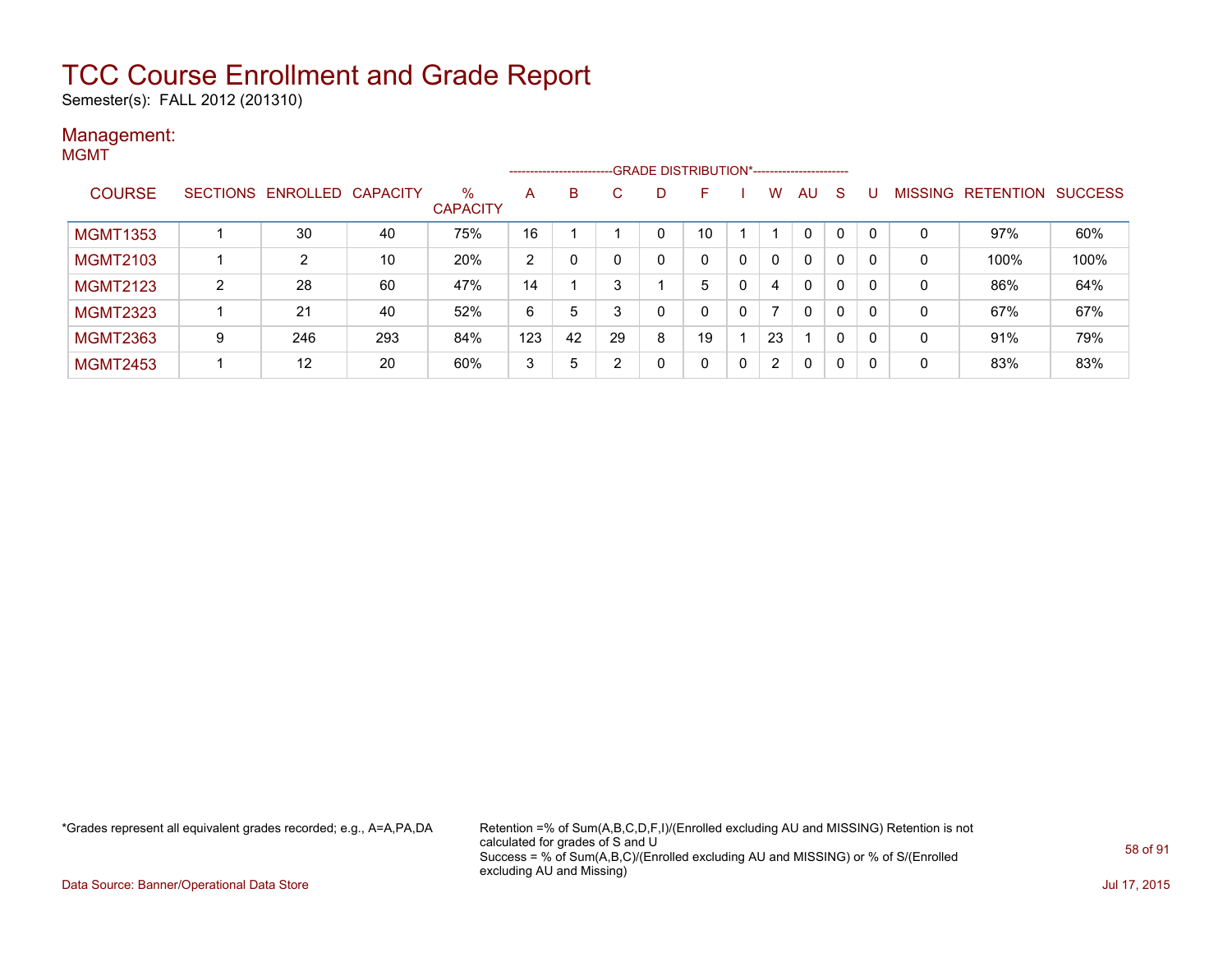Semester(s): FALL 2012 (201310)

#### **Military Sciences:** MILS

| .                |   |                            |    |                         |                | -------------------- |   |    |   |   |    |   |          |   |                   |                |
|------------------|---|----------------------------|----|-------------------------|----------------|----------------------|---|----|---|---|----|---|----------|---|-------------------|----------------|
| <b>COURSE</b>    |   | SECTIONS ENROLLED CAPACITY |    | $\%$<br><b>CAPACITY</b> | A              | B                    | D | F. |   | W | AU | S |          |   | MISSING RETENTION | <b>SUCCESS</b> |
| <b>MILS1011</b>  |   | 5                          | 20 | 25%                     | $\overline{2}$ |                      |   |    |   |   | 0  | 0 | $\Omega$ | 0 | 80%               | 60%            |
| <b>MILS1011L</b> | 2 | 5                          | 40 | 12%                     |                |                      |   |    |   |   | 0  | 4 | 0        | 0 |                   | 80%            |
| <b>MILS1081</b>  |   | 5                          | 20 | 25%                     | 2              |                      |   |    |   |   | 0  | 0 | 0        | 0 | 80%               | 60%            |
| <b>MILS2012</b>  |   | 2                          | 20 | 10%                     | 2              |                      |   |    | 0 | 0 | 0  | 0 | 0        | 0 | 100%              | 100%           |
| <b>MILS2012L</b> |   | っ                          | 20 | 10%                     |                |                      |   |    |   |   | 0  | 2 | 0        | 0 |                   | 100%           |

\*Grades represent all equivalent grades recorded; e.g., A=A,PA,DA Retention =% of Sum(A,B,C,D,F,I)/(Enrolled excluding AU and MISSING) Retention is not calculated for grades of S and U Success = % of Sum(A,B,C)/(Enrolled excluding AU and MISSING) or % of S/(Enrolled excluding AU and Missing)

Data Source: Banner/Operational Data Store Jul 17, 2015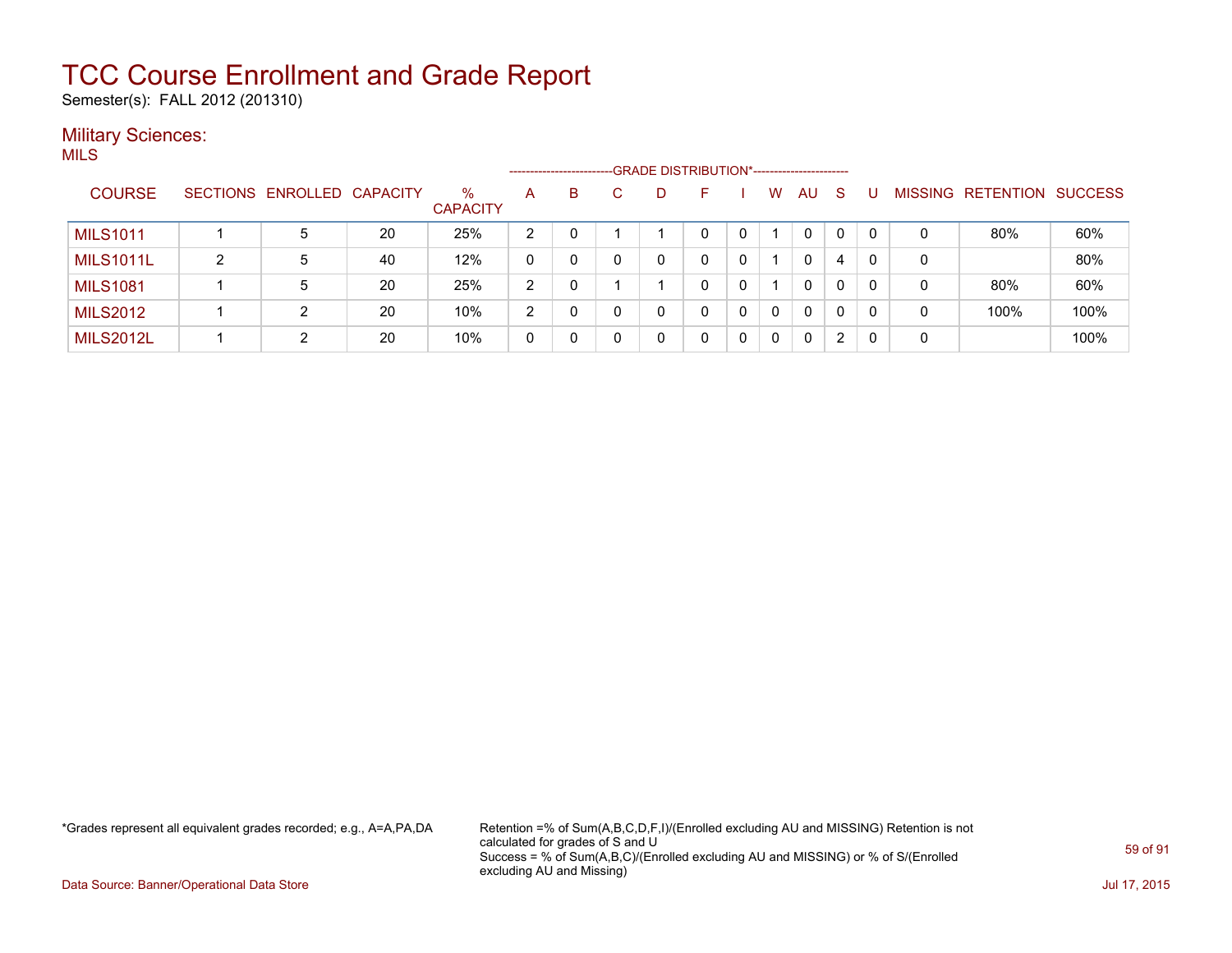Semester(s): FALL 2012 (201310)

### Marketing:

**MKTG** 

|                 |                 |                 |          |                         |    | ------------------------- |    |   | -- GRADE DISTRIBUTION*------------------------ |              |                |              |              |              |                |                  |                |
|-----------------|-----------------|-----------------|----------|-------------------------|----|---------------------------|----|---|------------------------------------------------|--------------|----------------|--------------|--------------|--------------|----------------|------------------|----------------|
| <b>COURSE</b>   | <b>SECTIONS</b> | <b>ENROLLED</b> | CAPACITY | $\%$<br><b>CAPACITY</b> | A  | B                         | С  | D | F                                              |              | w              | AU           | S            |              | <b>MISSING</b> | <b>RETENTION</b> | <b>SUCCESS</b> |
| <b>MKTG1313</b> |                 | 15              | 21       | 71%                     | 4  | 4                         | 2  |   |                                                | 0            | 3              | 0            | 0            |              | 0              | 80%              | 67%            |
| <b>MKTG1393</b> | 2               | 9               | 15       | 60%                     | 2  |                           |    | 0 |                                                | 0            | 4              | 0            | $\mathbf{0}$ | $\Omega$     | 0              | 56%              | 44%            |
| <b>MKTG1403</b> |                 | 4               | 10       | 40%                     | 4  | $\Omega$                  | 0  | 0 | 0                                              | 0            | $\mathbf{0}$   | $\mathbf{0}$ | $\mathbf 0$  | $\Omega$     | 0              | 100%             | 100%           |
| <b>MKTG1423</b> |                 | 5               | 10       | 50%                     | 5  | 0                         | 0  | 0 | 0                                              | 0            | $\Omega$       | $\mathbf{0}$ | $\mathbf{0}$ | $\Omega$     | 0              | 100%             | 100%           |
| <b>MKTG1433</b> |                 | 3               | 10       | 30%                     | 3  | 0                         | 0  | 0 | 0                                              | 0            | 0              | $\mathbf{0}$ | $\mathbf{0}$ | $\Omega$     | 0              | 100%             | 100%           |
| <b>MKTG1443</b> |                 | 4               | 10       | 40%                     |    |                           |    | 0 |                                                | 0            | 0              | 0            | 0            | $\Omega$     | 0              | 100%             | 75%            |
| <b>MKTG2343</b> | $\overline{2}$  | 36              | 40       | 90%                     | 19 | 5.                        |    |   | 3                                              | 0            | 4              | $\mathbf{0}$ | 0            | <sup>0</sup> | 0              | 89%              | 78%            |
| <b>MKTG2363</b> |                 | 8               | 20       | 40%                     | 4  | 0                         |    | 0 | 0                                              | 0            | 3              | $\mathbf{0}$ | $\Omega$     | $\Omega$     | 0              | 62%              | 62%            |
| <b>MKTG2393</b> |                 | 10              | 20       | 50%                     | 7  |                           |    | 0 |                                                | $\Omega$     | 0              | $\mathbf{0}$ | $\mathbf{0}$ | $\Omega$     | 0              | 100%             | 90%            |
| <b>MKTG2423</b> | 5               | 135             | 140      | 96%                     | 45 | 38                        | 23 | 7 | 14                                             | 0            | $\overline{7}$ | 1            | $\Omega$     | $\Omega$     | $\mathbf{0}$   | 95%              | 79%            |
| <b>MKTG2993</b> |                 | 3               | 10       | 30%                     | 3  | 0                         |    | 0 | 0                                              | $\mathbf{0}$ | 0              | $\mathbf{0}$ | 0            |              | 0              | 100%             | 100%           |

\*Grades represent all equivalent grades recorded; e.g., A=A,PA,DA Retention =% of Sum(A,B,C,D,F,I)/(Enrolled excluding AU and MISSING) Retention is not calculated for grades of S and U Success = % of Sum(A,B,C)/(Enrolled excluding AU and MISSING) or % of S/(Enrolled excluding AU and Missing)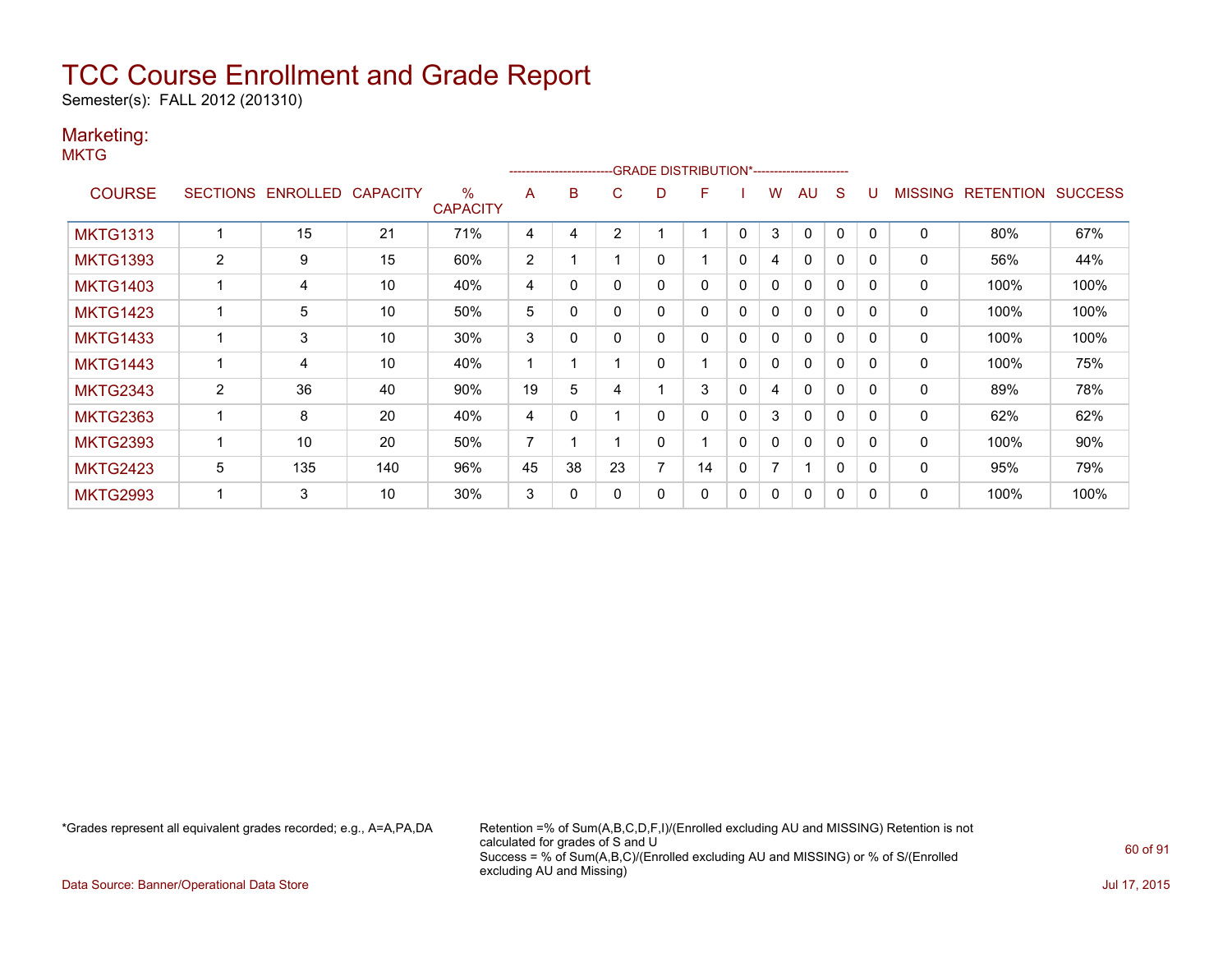Semester(s): FALL 2012 (201310)

#### Music: **MUSC**

|                 |                |                            |     |                                  |                |                |              | -GRADE DISTRIBUTION*---------------------- |                |              |                |                |              |          |              |                                  |      |
|-----------------|----------------|----------------------------|-----|----------------------------------|----------------|----------------|--------------|--------------------------------------------|----------------|--------------|----------------|----------------|--------------|----------|--------------|----------------------------------|------|
| <b>COURSE</b>   |                | SECTIONS ENROLLED CAPACITY |     | $\frac{0}{0}$<br><b>CAPACITY</b> | Α              | B              | $\mathsf C$  | D                                          | F              |              | W              | <b>AU</b>      | S            | U        |              | <b>MISSING RETENTION SUCCESS</b> |      |
| <b>MUSC1002</b> | $\overline{2}$ | 37                         | 54  | 69%                              | 16             | 5              | 3            | 1                                          | 9              | $\mathbf{0}$ | 3              | $\mathbf 0$    | 0            | 0        | 0            | 92%                              | 65%  |
| <b>MUSC1013</b> | $\overline{2}$ | 20                         | 48  | 42%                              | 11             | 4              | $\mathbf{0}$ | 1                                          | 3              | $\mathbf{0}$ |                | $\mathbf{0}$   | $\mathbf{0}$ | 0        | $\mathbf{0}$ | 95%                              | 75%  |
| <b>MUSC1030</b> | $\mathbf 1$    | 59                         | 150 | 39%                              | 0              | 0              | 0            | 0                                          | 0              | 0            | 14             | 0              | 29           | 16       | 0            |                                  | 49%  |
| <b>MUSC1053</b> | 3              | 35                         | 48  | 73%                              | 16             | 8              | 3            | 0                                          | $\overline{2}$ | $\mathbf{0}$ | 6              | 0              | $\Omega$     | 0        | 0            | 83%                              | 77%  |
| <b>MUSC1062</b> | $\overline{c}$ | 18                         | 24  | 75%                              | 8              | 5              | 1            | 0                                          | $\overline{2}$ | $\mathbf{0}$ | 2              | 0              | 0            | 0        | 0            | 89%                              | 78%  |
| <b>MUSC1113</b> | 6              | 104                        | 153 | 68%                              | 47             | 19             | 19           | 4                                          | 3              | $\mathbf{0}$ | 12             | $\mathbf{0}$   | $\mathbf{0}$ | 0        | $\mathbf{0}$ | 88%                              | 82%  |
| <b>MUSC1142</b> | $\mathbf{1}$   | 6                          | 10  | 60%                              | 5              | $\mathbf 0$    | $\mathbf 0$  | 0                                          | 0              | $\mathbf{0}$ | 0              | $\mathbf{1}$   | $\mathbf{0}$ | 0        | 0            | 100%                             | 100% |
| <b>MUSC1153</b> | $\mathbf{1}$   | 9                          | 20  | 45%                              | $\mathbf{1}$   | 3              | $\Omega$     | 2                                          | $\Omega$       | $\mathbf{0}$ | $\overline{2}$ | $\mathbf{1}$   | $\mathbf{0}$ | 0        | 0            | 75%                              | 50%  |
| <b>MUSC1171</b> | $\overline{2}$ | 14                         | 32  | 44%                              | 8              | 1              | 1            | 0                                          | $\mathbf{0}$   | $\mathbf{0}$ | 4              | $\Omega$       | $\mathbf{0}$ | $\Omega$ | 0            | 71%                              | 71%  |
| <b>MUSC1191</b> | 17             | 52                         | 170 | 31%                              | 39             | 2              | $\Omega$     | $\Omega$                                   | 0              | $\mathbf{0}$ | 9              | $\overline{c}$ | $\mathbf{0}$ | $\Omega$ | 0            | 82%                              | 82%  |
| <b>MUSC1192</b> | 15             | 43                         | 151 | 28%                              | 35             | 2              | 1            | 0                                          | 0              | 0            | 2              | 3              | $\mathbf{0}$ | 0        | 0            | 95%                              | 95%  |
| <b>MUSC1201</b> | $\overline{c}$ | 3                          | 20  | 15%                              | $\overline{2}$ | 0              | $\mathbf{0}$ | 0                                          | 0              | $\mathbf{0}$ |                | 0              | $\mathbf{0}$ | 0        | 0            | 67%                              | 67%  |
| <b>MUSC1202</b> | 4              | 10                         | 40  | 25%                              | 8              | 1              | $\mathbf{0}$ | 0                                          | 0              | $\mathbf{0}$ | 1              | 0              | $\mathbf{0}$ | 0        | 0            | 90%                              | 90%  |
| <b>MUSC1241</b> | $\mathbf 1$    | $\mathbf{1}$               | 10  | 10%                              | $\mathbf 1$    | 0              | $\mathbf{0}$ | 0                                          | 0              | 0            | 0              | $\mathbf{0}$   | $\mathbf{0}$ | 0        | $\mathbf{0}$ | 100%                             | 100% |
| <b>MUSC1242</b> | 3              | 17                         | 32  | 53%                              | 13             | $\overline{2}$ | $\mathbf{1}$ | $\Omega$                                   | $\mathbf{0}$   | $\mathbf{0}$ | 1              | $\Omega$       | $\mathbf{0}$ | 0        | 0            | 94%                              | 94%  |
| <b>MUSC1251</b> | $\overline{2}$ | $\overline{2}$             | 20  | 10%                              | 0              | 1              | 0            | 0                                          | 1              | 0            | 0              | 0              | $\mathbf{0}$ | 0        | 0            | 100%                             | 50%  |
| <b>MUSC1252</b> | 3              | 9                          | 30  | 30%                              | 6              | 1              | $\Omega$     | $\Omega$                                   | 0              | $\mathbf{0}$ | $\overline{2}$ | $\Omega$       | $\mathbf{0}$ | $\Omega$ | 0            | 78%                              | 78%  |
| <b>MUSC1312</b> | $\mathbf 1$    | 6                          | 10  | 60%                              | 5              | $\Omega$       | $\Omega$     | 0                                          | $\mathbf{0}$   | $\mathbf{0}$ |                | $\mathbf{0}$   | $\mathbf{0}$ | $\Omega$ | 0            | 83%                              | 83%  |
| <b>MUSC1322</b> | $\mathbf 1$    | 2                          | 10  | 20%                              | 2              | $\Omega$       | $\mathbf{0}$ | 0                                          | 0              | 0            | 0              | 0              | $\mathbf{0}$ | 0        | $\mathbf{0}$ | 100%                             | 100% |
| <b>MUSC1332</b> | $\mathbf 1$    | $\mathbf 1$                | 10  | 10%                              | $\mathbf 1$    | 0              | $\mathbf{0}$ | 0                                          | 0              | $\mathbf{0}$ | 0              | $\mathbf{0}$   | $\mathbf{0}$ | 0        | $\mathbf{0}$ | 100%                             | 100% |
| <b>MUSC1342</b> | $\mathbf 1$    | $\mathbf{1}$               | 10  | 10%                              | 0              | 0              | 0            | 0                                          | 1              | 0            | 0              | 0              | 0            | 0        | 0            | 100%                             | 0%   |
| <b>MUSC1352</b> | 1              | 2                          | 10  | 20%                              | $\overline{2}$ | 0              | 0            | 0                                          | 0              | $\Omega$     | 0              | 0              | $\Omega$     | 0        | $\Omega$     | 100%                             | 100% |

\*Grades represent all equivalent grades recorded; e.g., A=A,PA,DA Retention =% of Sum(A,B,C,D,F,I)/(Enrolled excluding AU and MISSING) Retention is not calculated for grades of S and U Success = % of Sum(A,B,C)/(Enrolled excluding AU and MISSING) or % of S/(Enrolled excluding AU and Missing)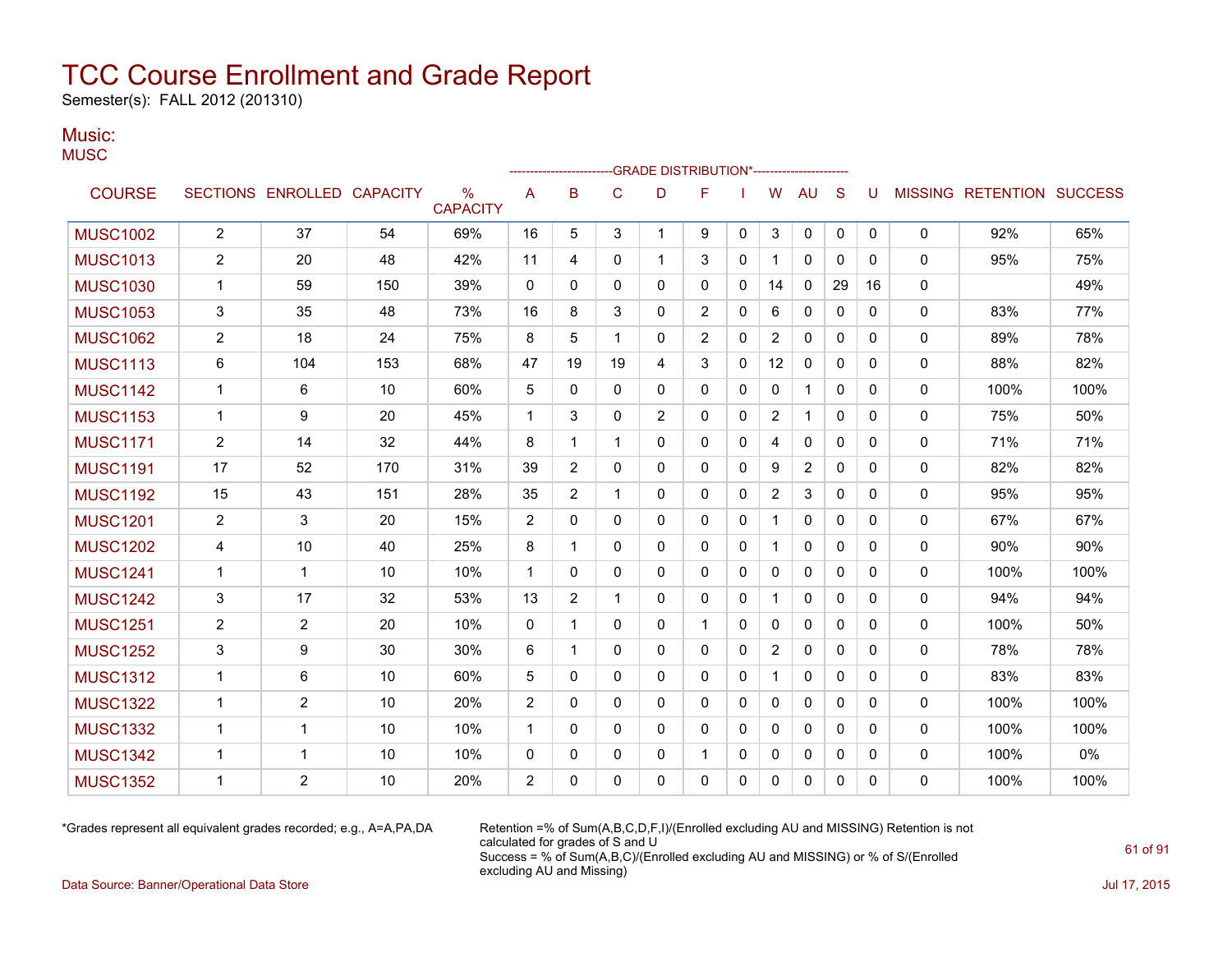Semester(s): FALL 2012 (201310)

#### Music: **MUSC**

|                 |                |                            |                |                      |              |             |                | -GRADE DISTRIBUTION*---------------------- |                |              |                |              |              |              |              |                                  |      |
|-----------------|----------------|----------------------------|----------------|----------------------|--------------|-------------|----------------|--------------------------------------------|----------------|--------------|----------------|--------------|--------------|--------------|--------------|----------------------------------|------|
| <b>COURSE</b>   |                | SECTIONS ENROLLED CAPACITY |                | %<br><b>CAPACITY</b> | A            | B           | $\mathsf{C}$   | D                                          | F              |              | W              | <b>AU</b>    | S            | U            |              | <b>MISSING RETENTION SUCCESS</b> |      |
| <b>MUSC1371</b> | $\mathbf{1}$   | $\mathbf{1}$               | 10             | 10%                  | $\mathbf{1}$ | 0           | $\mathbf{0}$   | $\mathbf{0}$                               | 0              | 0            | 0              | 0            | 0            | 0            | $\mathbf 0$  | 100%                             | 100% |
| <b>MUSC1372</b> | 1              | $\overline{2}$             | 10             | 20%                  | 1            | 1           | 0              | 0                                          | 0              | 0            | 0              | 0            | 0            | 0            | 0            | 100%                             | 100% |
| <b>MUSC1382</b> | 1              | 3                          | 10             | 30%                  | 2            | $\Omega$    | $\mathbf{0}$   | $\mathbf{0}$                               | 0              | 0            | 1              | 0            | $\Omega$     | 0            | 0            | 67%                              | 67%  |
| <b>MUSC1412</b> | 2              | 4                          | 20             | 20%                  | 3            | 1           | $\mathbf{0}$   | 0                                          | 0              | 0            | 0              | 0            | 0            | 0            | 0            | 100%                             | 100% |
| <b>MUSC1432</b> | 1              | 2                          | 10             | 20%                  | 2            | 0           | 0              | $\mathbf{0}$                               | 0              | 0            | 0              | 0            | 0            | 0            | 0            | 100%                             | 100% |
| <b>MUSC1442</b> | 1              | 1                          | 10             | 10%                  | 1            | 0           | $\mathbf{0}$   | 0                                          | 0              | 0            | 0              | 0            | 0            | $\Omega$     | $\mathbf{0}$ | 100%                             | 100% |
| <b>MUSC1452</b> | 1              | 1                          | 10             | 10%                  | 1            | 0           | 0              | 0                                          | 0              | 0            | 0              | 0            | 0            | 0            | $\mathbf{0}$ | 100%                             | 100% |
| <b>MUSC1492</b> | 1              | $\overline{2}$             | 10             | 20%                  | $\mathbf 1$  | $\Omega$    | 1              | $\mathbf{0}$                               | 0              | $\mathbf{0}$ | 0              | $\mathbf{0}$ | $\mathbf{0}$ | $\mathbf{0}$ | 0            | 100%                             | 100% |
| <b>MUSC1541</b> | 1              | 14                         | 30             | 47%                  | 10           | 3           | 0              | 0                                          | 0              | 0            | 1              | 0            | 0            | $\mathbf{0}$ | 0            | 93%                              | 93%  |
| <b>MUSC1551</b> | 1              | 41                         | 50             | 82%                  | 30           | 1           | $\mathbf{0}$   | $\mathbf{0}$                               | 0              | 0            | 8              | 2            | 0            | $\mathbf{0}$ | $\mathbf{0}$ | 79%                              | 79%  |
| <b>MUSC1612</b> | 8              | 44                         | 55             | 80%                  | 21           | 4           | $\overline{2}$ | $\mathbf{0}$                               | 5              | 0            | 12             | $\mathbf{0}$ | 0            | $\Omega$     | $\mathbf{0}$ | 73%                              | 61%  |
| <b>MUSC1622</b> | 6              | 11                         | 13             | 85%                  | 6            | -1          | 1              | $\mathbf{0}$                               | 1              | 0            | $\mathbf 1$    | $\mathbf 1$  | $\Omega$     | $\Omega$     | 0            | 90%                              | 80%  |
| <b>MUSC1632</b> | 7              | 14                         | 14             | 100%                 | 7            | $\mathbf 1$ | 3              | $\Omega$                                   | 0              | $\mathbf{0}$ | 2              | $\mathbf 1$  | $\Omega$     | 0            | $\mathbf{0}$ | 85%                              | 85%  |
| <b>MUSC1642</b> | 6              | 6                          | $\overline{7}$ | 86%                  | 4            | $\mathbf 0$ | $\mathbf{0}$   | $\mathbf{0}$                               | 1              | 0            | 1              | 0            | $\mathbf{0}$ | 0            | 0            | 83%                              | 67%  |
| <b>MUSC1651</b> | 1              | 52                         | 70             | 74%                  | 49           | $\Omega$    | $\mathbf{0}$   | $\mathbf{0}$                               | $\overline{2}$ | 0            | $\mathbf{0}$   | 1            | 0            | $\mathbf{0}$ | $\mathbf{0}$ | 100%                             | 96%  |
| <b>MUSC1661</b> | 1              | 19                         | 25             | 76%                  | 18           | -1          | $\mathbf{0}$   | 0                                          | 0              | 0            | 0              | 0            | 0            | $\Omega$     | $\mathbf{0}$ | 100%                             | 100% |
| <b>MUSC1721</b> | $\mathbf 1$    | 4                          | 5              | 80%                  | 4            | $\Omega$    | $\mathbf{0}$   | $\mathbf{0}$                               | 0              | 0            | $\mathbf{0}$   | $\mathbf{0}$ | $\Omega$     | $\Omega$     | $\mathbf{0}$ | 100%                             | 100% |
| <b>MUSC1731</b> | $\mathbf 1$    | 3                          | 5              | 60%                  | 3            | $\Omega$    | $\Omega$       | $\mathbf{0}$                               | 0              | $\mathbf{0}$ | 0              | 0            | $\mathbf{0}$ | $\Omega$     | $\mathbf{0}$ | 100%                             | 100% |
| <b>MUSC1781</b> | $\mathbf 1$    | 4                          | 5              | 80%                  | 4            | $\Omega$    | $\Omega$       | $\mathbf{0}$                               | 0              | 0            | $\mathbf{0}$   | $\mathbf{0}$ | $\Omega$     | $\Omega$     | $\mathbf{0}$ | 100%                             | 100% |
| <b>MUSC1791</b> | 1              | $\overline{7}$             | 10             | 70%                  | 6            | -1          | $\Omega$       | $\mathbf{0}$                               | 0              | 0            | $\mathbf{0}$   | $\mathbf{0}$ | $\Omega$     | $\Omega$     | $\Omega$     | 100%                             | 100% |
| <b>MUSC2013</b> | 1              | 16                         | 30             | 53%                  | 5            | 6           | 1              | $\overline{2}$                             | 0              | 0            | $\overline{2}$ | 0            | 0            | $\Omega$     | 0            | 88%                              | 75%  |
| <b>MUSC2062</b> | $\overline{2}$ | 18                         | 24             | 75%                  | 5            | 9           | $\overline{2}$ | $\Omega$                                   | 1              | $\Omega$     | 1              | $\mathbf{0}$ | $\Omega$     | $\Omega$     | $\Omega$     | 94%                              | 89%  |

\*Grades represent all equivalent grades recorded; e.g., A=A,PA,DA Retention =% of Sum(A,B,C,D,F,I)/(Enrolled excluding AU and MISSING) Retention is not calculated for grades of S and U Success = % of Sum(A,B,C)/(Enrolled excluding AU and MISSING) or % of S/(Enrolled excluding AU and Missing)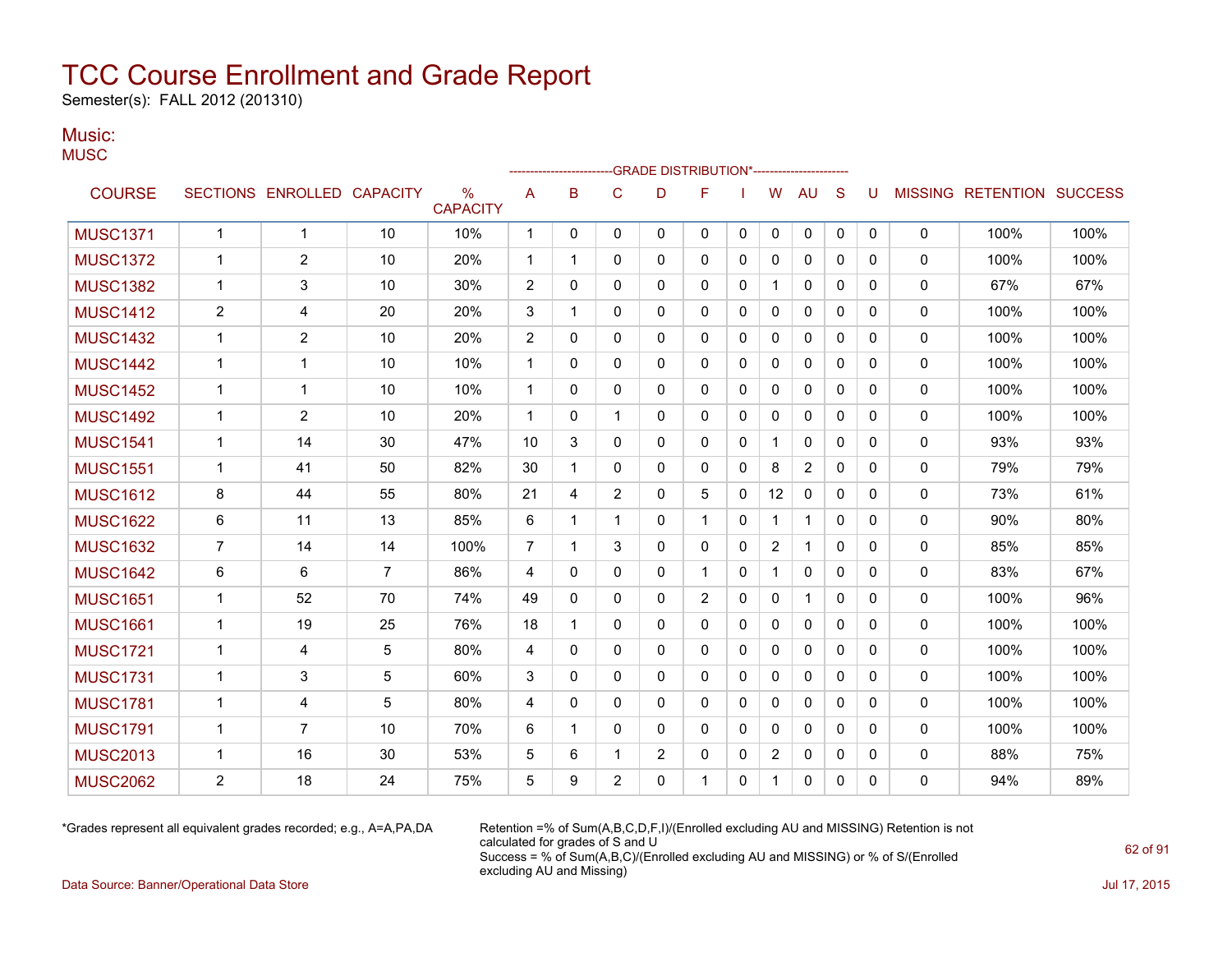Semester(s): FALL 2012 (201310)

### Music: **MUSC**

|                 |   |                            |    |                      |    |                |    |   | ------------------------GRADE DISTRIBUTION*----------------------- |              |          |    |              |   |   |                   |                |
|-----------------|---|----------------------------|----|----------------------|----|----------------|----|---|--------------------------------------------------------------------|--------------|----------|----|--------------|---|---|-------------------|----------------|
| <b>COURSE</b>   |   | SECTIONS ENROLLED CAPACITY |    | ℅<br><b>CAPACITY</b> | Α  | B              | C. |   | F.                                                                 |              | W        | AU | <sub>S</sub> | U |   | MISSING RETENTION | <b>SUCCESS</b> |
| <b>MUSC2072</b> |   |                            |    | 100%                 |    | 0              | 0  |   |                                                                    |              | $\Omega$ | 0  | 0            | 0 | 0 | 100%              | 100%           |
| <b>MUSC2161</b> |   | 8                          | 30 | 27%                  | 5  | 0              | 0  | 0 |                                                                    | $\mathbf{0}$ | 0        | 3  | 0            | 0 | 0 | 100%              | 100%           |
| <b>MUSC2181</b> |   | 10                         | 20 | 50%                  | 7  | $\overline{2}$ |    | 0 |                                                                    | 0            | $\Omega$ | 0  | 0            | 0 | 0 | 100%              | 100%           |
| <b>MUSC2202</b> |   | 4                          | 10 | 40%                  | 4  | 0              | 0  |   |                                                                    | $\mathbf{0}$ | $\Omega$ | 0  | 0            | 0 | 0 | 100%              | 100%           |
| <b>MUSC2223</b> |   | 2                          | 8  | 25%                  | 2  | 0              | 0  | 0 |                                                                    | 0            | $\Omega$ | 0  | 0            | 0 | 0 | 100%              | 100%           |
| <b>MUSC2242</b> | 2 | 4                          | 20 | 20%                  | 4  | 0              | 0  | 0 | n                                                                  | 0            | $\Omega$ | 0  | 0            | 0 | 0 | 100%              | 100%           |
| <b>MUSC2993</b> |   | 4                          | 5  | 80%                  | -1 | 0              |    | 0 |                                                                    | 0            |          | 0  | 0            | 0 | 0 | 75%               | 50%            |

\*Grades represent all equivalent grades recorded; e.g., A=A,PA,DA Retention =% of Sum(A,B,C,D,F,I)/(Enrolled excluding AU and MISSING) Retention is not calculated for grades of S and U Success = % of Sum(A,B,C)/(Enrolled excluding AU and MISSING) or % of S/(Enrolled excluding AU and Missing)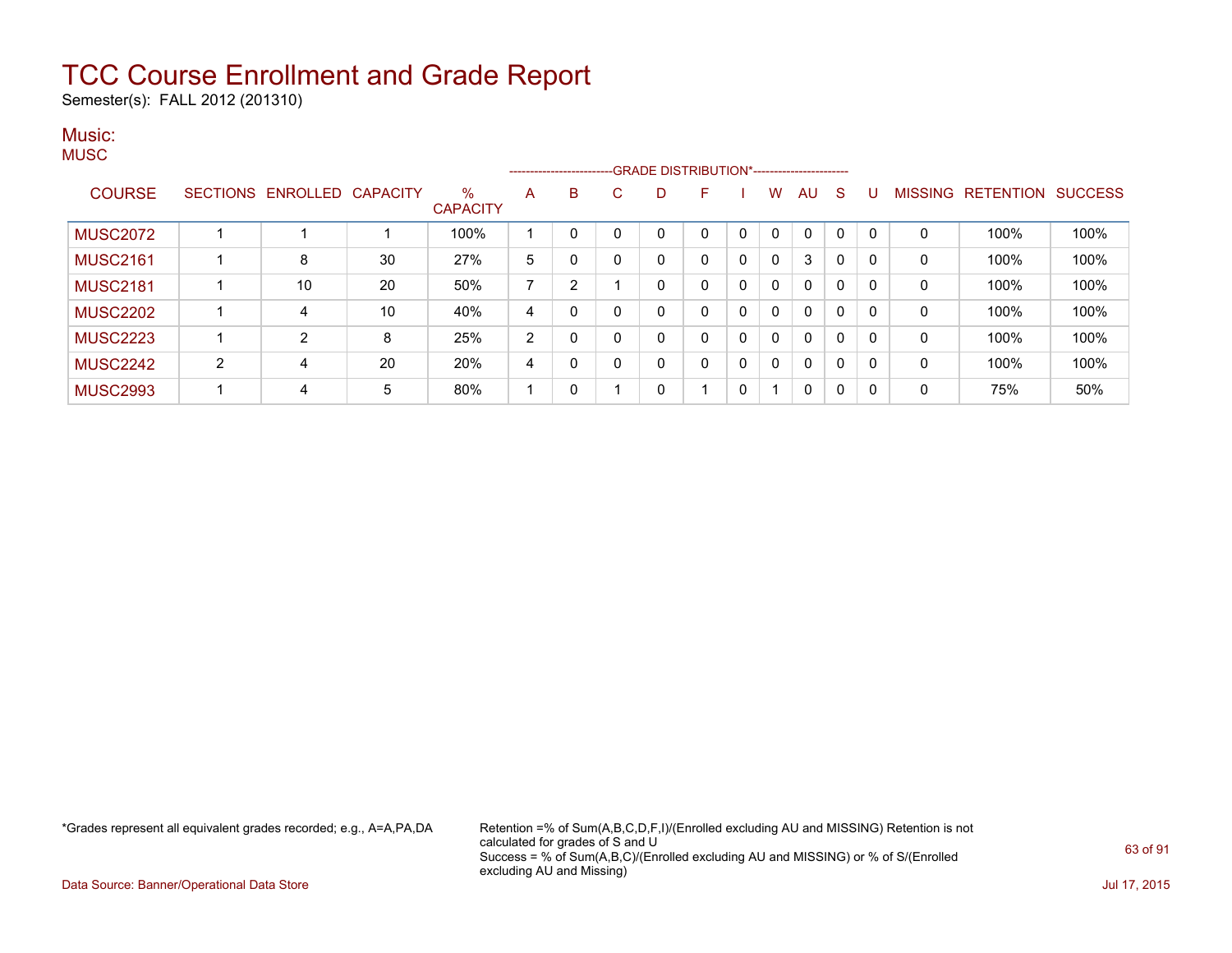Semester(s): FALL 2012 (201310)

### Native American Studies:

NAMS

|                 |                 |                   |    |                      |    |   | -GRADE DISTRIBUTION*----------------------- |  |      |  |                           |     |
|-----------------|-----------------|-------------------|----|----------------------|----|---|---------------------------------------------|--|------|--|---------------------------|-----|
| <b>COURSE</b>   | <b>SECTIONS</b> | ENROLLED CAPACITY |    | %<br><b>CAPACITY</b> | A  | B |                                             |  | W AU |  | MISSING RETENTION SUCCESS |     |
| <b>NAMS1113</b> |                 |                   | 25 | 36%                  |    |   |                                             |  |      |  | 89%                       | 78% |
| <b>NAMS2113</b> |                 | 16                | 30 | 53%                  | 13 |   |                                             |  |      |  | 94%                       | 88% |

\*Grades represent all equivalent grades recorded; e.g., A=A,PA,DA Retention =% of Sum(A,B,C,D,F,I)/(Enrolled excluding AU and MISSING) Retention is not calculated for grades of S and U Success = % of Sum(A,B,C)/(Enrolled excluding AU and MISSING) or % of S/(Enrolled excluding AU and Missing)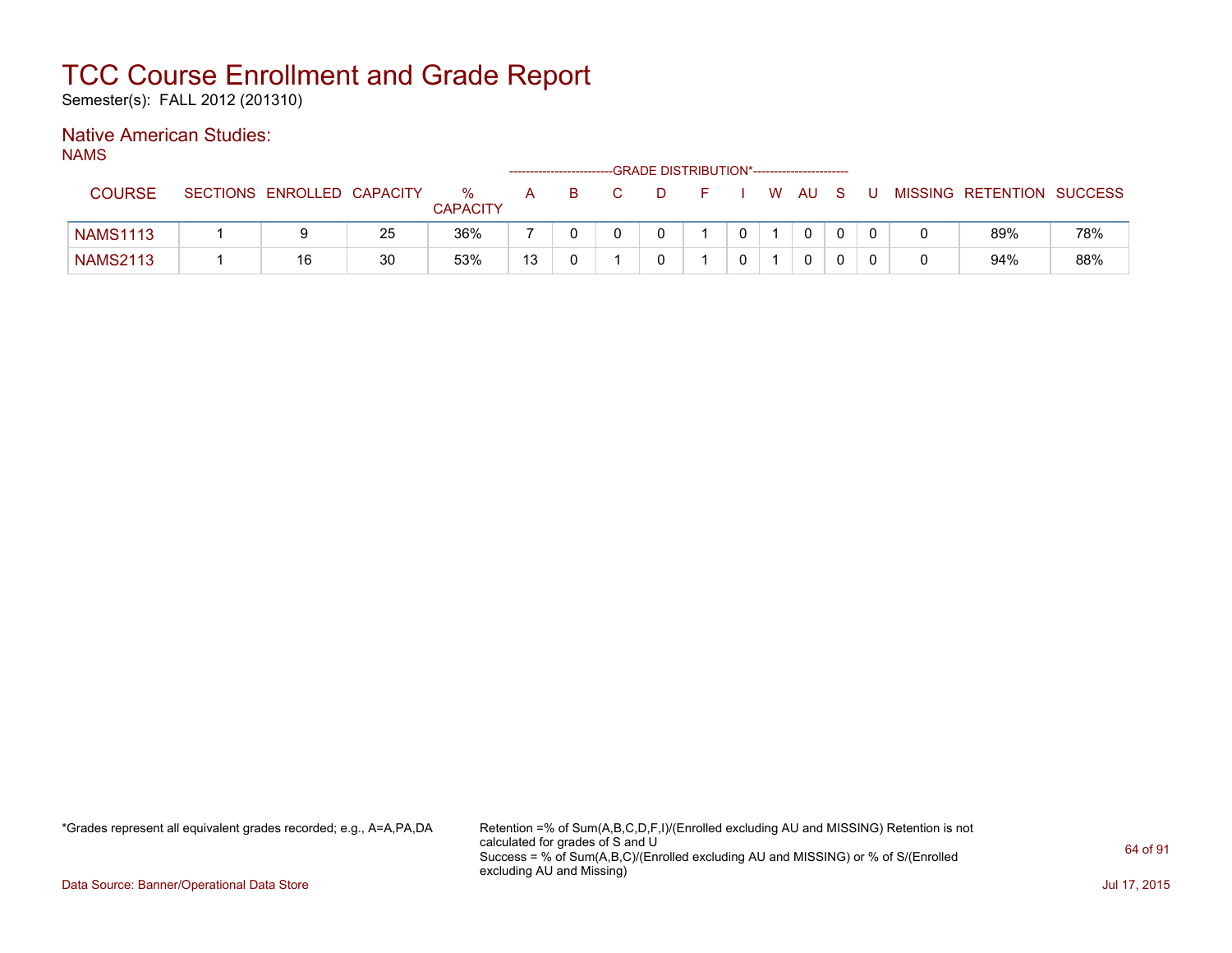Semester(s): FALL 2012 (201310)

#### Nanotechnology: NANT

| IVAIV I         |                            |                      |     |    |        | ------------------------GRADE DISTRIBUTION*----------------------- |   |          |  |                                        |     |
|-----------------|----------------------------|----------------------|-----|----|--------|--------------------------------------------------------------------|---|----------|--|----------------------------------------|-----|
| <b>COURSE</b>   | SECTIONS ENROLLED CAPACITY | %<br><b>CAPACITY</b> | A B | C. | $\Box$ |                                                                    |   |          |  | F I W AU S U MISSING RETENTION SUCCESS |     |
| <b>NANT2632</b> |                            | 100%                 |     |    |        | 0                                                                  | 0 | $\Omega$ |  | 67%                                    | 67% |

\*Grades represent all equivalent grades recorded; e.g., A=A,PA,DA Retention =% of Sum(A,B,C,D,F,I)/(Enrolled excluding AU and MISSING) Retention is not calculated for grades of S and U Success = % of Sum(A,B,C)/(Enrolled excluding AU and MISSING) or % of S/(Enrolled excluding AU and Missing)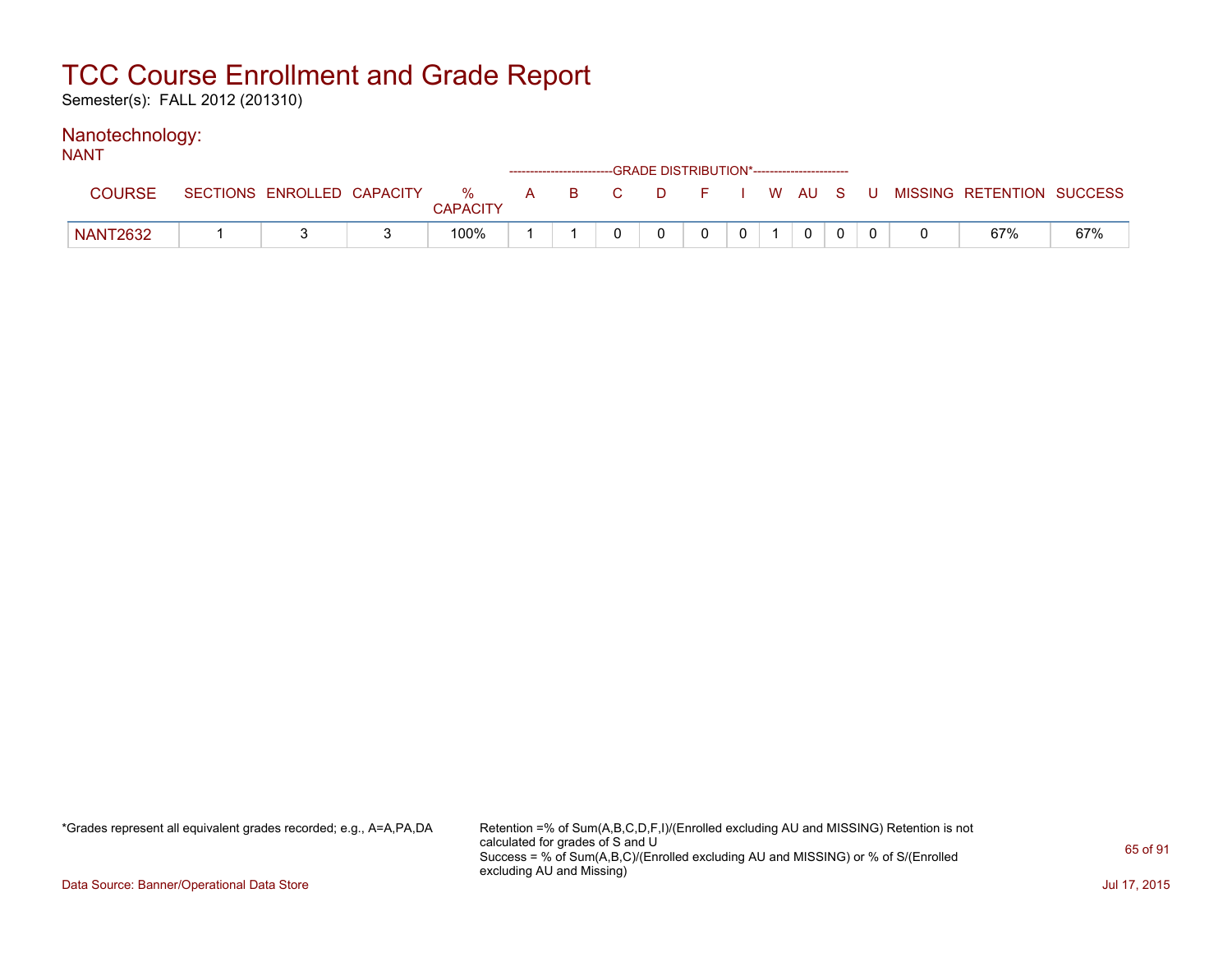Semester(s): FALL 2012 (201310)

#### Numerical Control Mach Tech: NCMT

| .               |                            |    |                      |   | ------------------------GRADE DISTRIBUTION*----------------------- |  |                |          |              |  |                                          |      |
|-----------------|----------------------------|----|----------------------|---|--------------------------------------------------------------------|--|----------------|----------|--------------|--|------------------------------------------|------|
| <b>COURSE</b>   | SECTIONS ENROLLED CAPACITY |    | %<br><b>CAPACITY</b> |   | A B C                                                              |  |                |          |              |  | D F I W AU S U MISSING RETENTION SUCCESS |      |
| <b>NCMT1212</b> |                            | 20 | 25%                  | ᅭ |                                                                    |  | 0 <sup>1</sup> | $\Omega$ | $\mathbf{0}$ |  | 100%                                     | 100% |

\*Grades represent all equivalent grades recorded; e.g., A=A,PA,DA Retention =% of Sum(A,B,C,D,F,I)/(Enrolled excluding AU and MISSING) Retention is not calculated for grades of S and U Success = % of Sum(A,B,C)/(Enrolled excluding AU and MISSING) or % of S/(Enrolled excluding AU and Missing)

Data Source: Banner/Operational Data Store Jul 17, 2015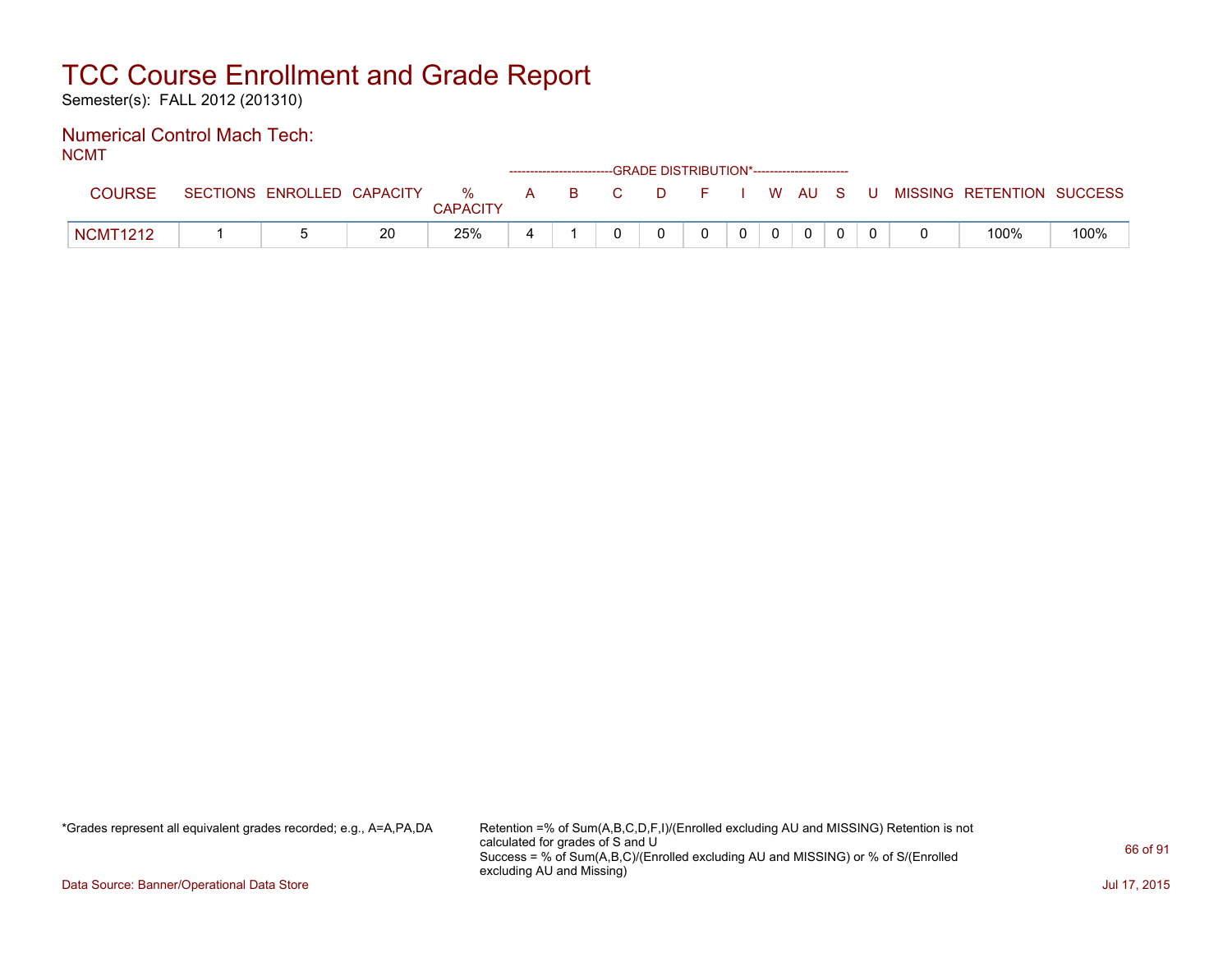Semester(s): FALL 2012 (201310)

### Nursing:

NURS

|                  |                |                            |     |                                  |             |                |                | -GRADE DISTRIBUTION*---------------------- |                |              |                |              |              |   |              |                                  |      |
|------------------|----------------|----------------------------|-----|----------------------------------|-------------|----------------|----------------|--------------------------------------------|----------------|--------------|----------------|--------------|--------------|---|--------------|----------------------------------|------|
| <b>COURSE</b>    |                | SECTIONS ENROLLED CAPACITY |     | $\frac{0}{0}$<br><b>CAPACITY</b> | A           | B              | C              | D                                          | F              |              | W              | <b>AU</b>    | S            | U |              | <b>MISSING RETENTION SUCCESS</b> |      |
| <b>NURS1003</b>  | $\mathbf{1}$   | 6                          | 20  | 30%                              | 4           | $\mathbf{0}$   | 0              | 0                                          | 0              | 0            | $\overline{2}$ | 0            | 0            | 0 | 0            | 67%                              | 67%  |
| <b>NURS1013</b>  | $\mathbf{1}$   | 15                         | 30  | 50%                              | 10          | 3              | $\overline{2}$ | $\Omega$                                   | $\Omega$       | $\Omega$     | $\mathbf{0}$   | $\mathbf{0}$ | $\Omega$     | 0 | $\mathbf{0}$ | 100%                             | 100% |
| <b>NURS1023</b>  | $\mathbf{1}$   | 22                         | 20  | 110%                             | 13          | 6              | $\Omega$       | 0                                          | $\mathbf{0}$   | 0            | 3              | 0            | $\mathbf{0}$ | 0 | 0            | 86%                              | 86%  |
| <b>NURS1033</b>  | 1              | 8                          | 20  | 40%                              | 8           | 0              | $\mathbf{0}$   | 0                                          | $\mathbf{0}$   | 0            | 0              | 0            | $\mathbf{0}$ | 0 | 0            | 100%                             | 100% |
| <b>NURS1043</b>  | 1              | 19                         | 20  | 95%                              | 5           | $\overline{7}$ | 1              | 0                                          | 3              | 0            | 3              | 0            | 0            | 0 | 0            | 84%                              | 68%  |
| <b>NURS1133</b>  | 5              | 68                         | 75  | 91%                              | 49          | 14             | $\overline{2}$ | 0                                          | 2              | 0            | $\mathbf{1}$   | $\mathbf{0}$ | $\Omega$     | 0 | 0            | 99%                              | 96%  |
| <b>NURS1142</b>  | $\mathbf{1}$   | 14                         | 16  | 88%                              | 13          | $\mathbf 1$    | $\mathbf 0$    | 0                                          | 0              | 0            | 0              | 0            | $\mathbf{0}$ | 0 | 0            | 100%                             | 100% |
| <b>NURS1207</b>  | $\overline{2}$ | 36                         | 50  | 72%                              | 2           | 14             | $\overline{7}$ | 3                                          | $\mathbf{0}$   | 0            | 9              | $\mathbf{1}$ | $\Omega$     | 0 | 0            | 74%                              | 66%  |
| <b>NURS1363</b>  | $\mathbf{1}$   | 4                          | 20  | 20%                              | $\mathbf 1$ | 2              | $\mathbf{0}$   | $\mathbf 1$                                | $\Omega$       | $\mathbf{0}$ | $\Omega$       | $\mathbf{0}$ | $\Omega$     | 0 | 0            | 100%                             | 75%  |
| <b>NURS1393</b>  | $\mathbf{1}$   | 40                         | 45  | 89%                              | 4           | 26             | 5              | $\overline{2}$                             | $\mathbf{0}$   | $\Omega$     | 3              | $\mathbf{0}$ | $\Omega$     | 0 | 0            | 92%                              | 88%  |
| <b>NURS1401</b>  | 3              | 72                         | 90  | 80%                              | 35          | 26             | $\mathbf{0}$   | 0                                          |                | $\Omega$     | 10             | $\mathbf{0}$ | $\mathbf{0}$ | 0 | 0            | 86%                              | 85%  |
| <b>NURS1421</b>  | $\mathbf{1}$   | 22                         | 25  | 88%                              | 22          | 0              | 0              | 0                                          | $\mathbf{0}$   | $\mathbf{0}$ | $\mathbf{0}$   | $\mathbf{0}$ | $\mathbf{0}$ | 0 | $\mathbf{0}$ | 100%                             | 100% |
| <b>NURS1431</b>  | $\mathbf{1}$   | 41                         | 90  | 46%                              | 15          | 20             | 4              | 0                                          | 1              | 0            |                | $\mathbf{0}$ | $\Omega$     | 0 | 0            | 98%                              | 95%  |
| <b>NURS1446</b>  | $\mathbf{1}$   | 84                         | 90  | 93%                              | 9           | 50             | 3              | 5                                          | $\mathbf{0}$   | 0            | 17             | $\mathbf{0}$ | $\mathbf{0}$ | 0 | 0            | 80%                              | 74%  |
| <b>NURS1446L</b> | 4              | 84                         | 92  | 91%                              | $\Omega$    | $\Omega$       | $\mathbf{0}$   | 0                                          | $\mathbf{0}$   | $\mathbf{0}$ | $\mathbf{0}$   | 0            | $\Omega$     | 0 | 84           |                                  |      |
| <b>NURS1457</b>  | $\mathbf{1}$   | 59                         | 78  | 76%                              | 11          | 39             | $\mathbf 0$    | 6                                          | 1              | $\Omega$     | $\overline{2}$ | $\mathbf{0}$ | $\Omega$     | 0 | $\mathbf{0}$ | 97%                              | 85%  |
| <b>NURS2303</b>  | $\mathbf{1}$   | 41                         | 40  | 102%                             | 24          | 10             | 3              | $\mathbf 1$                                | $\overline{2}$ | $\Omega$     | $\mathbf 1$    | $\mathbf{0}$ | $\Omega$     | 0 | 0            | 98%                              | 90%  |
| <b>NURS2403</b>  | $\mathbf 1$    | 47                         | 50  | 94%                              | 31          | 9              | $\overline{c}$ | 1                                          | $\mathbf{0}$   | -1           | 3              | $\mathbf{0}$ | $\Omega$     | 0 | 0            | 94%                              | 89%  |
| <b>NURS2423</b>  | 4              | 83                         | 110 | 75%                              | 30          | 45             | 5              | 0                                          | $\mathbf{0}$   | 0            | 3              | $\mathbf{0}$ | $\mathbf{0}$ | 0 | 0            | 96%                              | 96%  |
| <b>NURS2433</b>  | 3              | 81                         | 105 | 77%                              | 32          | 39             | 5              | 3                                          |                | $\mathbf{0}$ |                | $\mathbf{0}$ | $\Omega$     | 0 | 0            | 99%                              | 94%  |
| <b>NURS2453</b>  | $\overline{c}$ | 58                         | 60  | 97%                              | 16          | 35             | 4              | 1                                          | 0              | 0            | $\overline{2}$ | 0            | $\mathbf{0}$ | 0 | 0            | 97%                              | 95%  |
| <b>NURS2512</b>  | $\overline{2}$ | 70                         | 100 | 70%                              | 20          | 45             | 1              | 4                                          | $\mathbf{0}$   | 0            | 0              | $\mathbf{0}$ | 0            | 0 | 0            | 100%                             | 94%  |

\*Grades represent all equivalent grades recorded; e.g., A=A,PA,DA Retention =% of Sum(A,B,C,D,F,I)/(Enrolled excluding AU and MISSING) Retention is not calculated for grades of S and U Success = % of Sum(A,B,C)/(Enrolled excluding AU and MISSING) or % of S/(Enrolled excluding AU and Missing)

Data Source: Banner/Operational Data Store Jul 17, 2015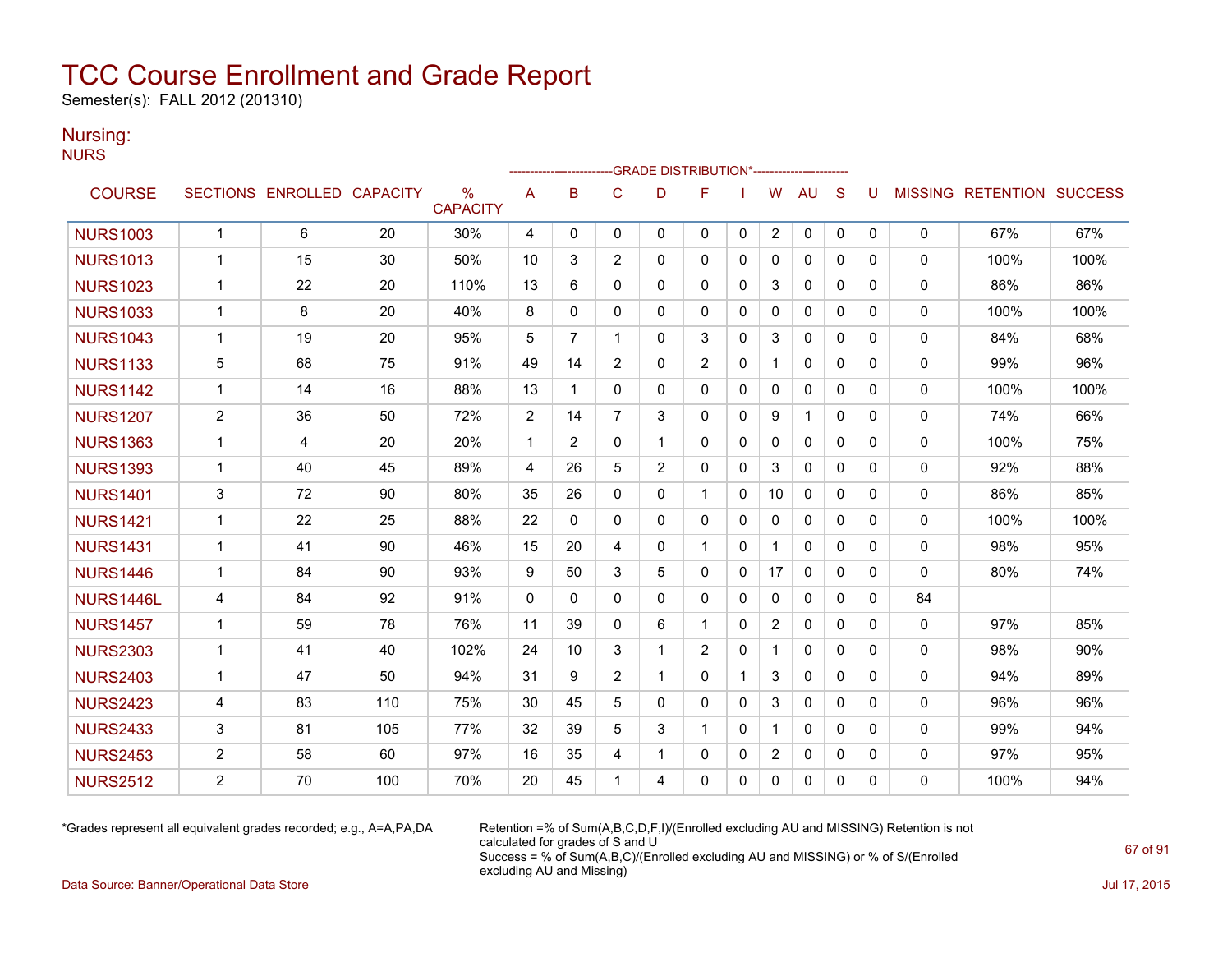Semester(s): FALL 2012 (201310)

### Nursing:

| <b>NURS</b>     |   |                            |     |                 |                     |    |                                             |  |              |    |    |   |   |                   |                |
|-----------------|---|----------------------------|-----|-----------------|---------------------|----|---------------------------------------------|--|--------------|----|----|---|---|-------------------|----------------|
|                 |   |                            |     |                 | ------------------- |    | -GRADE DISTRIBUTION*----------------------- |  |              |    |    |   |   |                   |                |
| <b>COURSE</b>   |   | SECTIONS ENROLLED CAPACITY |     | $\%$            | A                   | B. |                                             |  | W            | AU | -S | U |   | MISSING RETENTION | <b>SUCCESS</b> |
|                 |   |                            |     | <b>CAPACITY</b> |                     |    |                                             |  |              |    |    |   |   |                   |                |
| <b>NURS2543</b> |   | 48                         | 92  | 52%             | 16                  | 28 |                                             |  |              | 0  | 0  |   |   | 98%               | 98%            |
| <b>NURS2564</b> | ົ | 70                         | 110 | 64%             | 21                  | 44 |                                             |  | 2            | 0  | 0  |   |   | 97%               | 96%            |
| <b>NURS2991</b> |   |                            | 10  | 70%             | 0                   |    |                                             |  | $\mathbf{0}$ | 0  |    |   | 0 |                   | 100%           |
| <b>NURS2992</b> | 5 | 85                         | 156 | 54%             | 62                  |    |                                             |  | 13           | 0  | 0  |   |   | 85%               | 84%            |

\*Grades represent all equivalent grades recorded; e.g., A=A,PA,DA Retention =% of Sum(A,B,C,D,F,I)/(Enrolled excluding AU and MISSING) Retention is not calculated for grades of S and U Success = % of Sum(A,B,C)/(Enrolled excluding AU and MISSING) or % of S/(Enrolled excluding AU and Missing)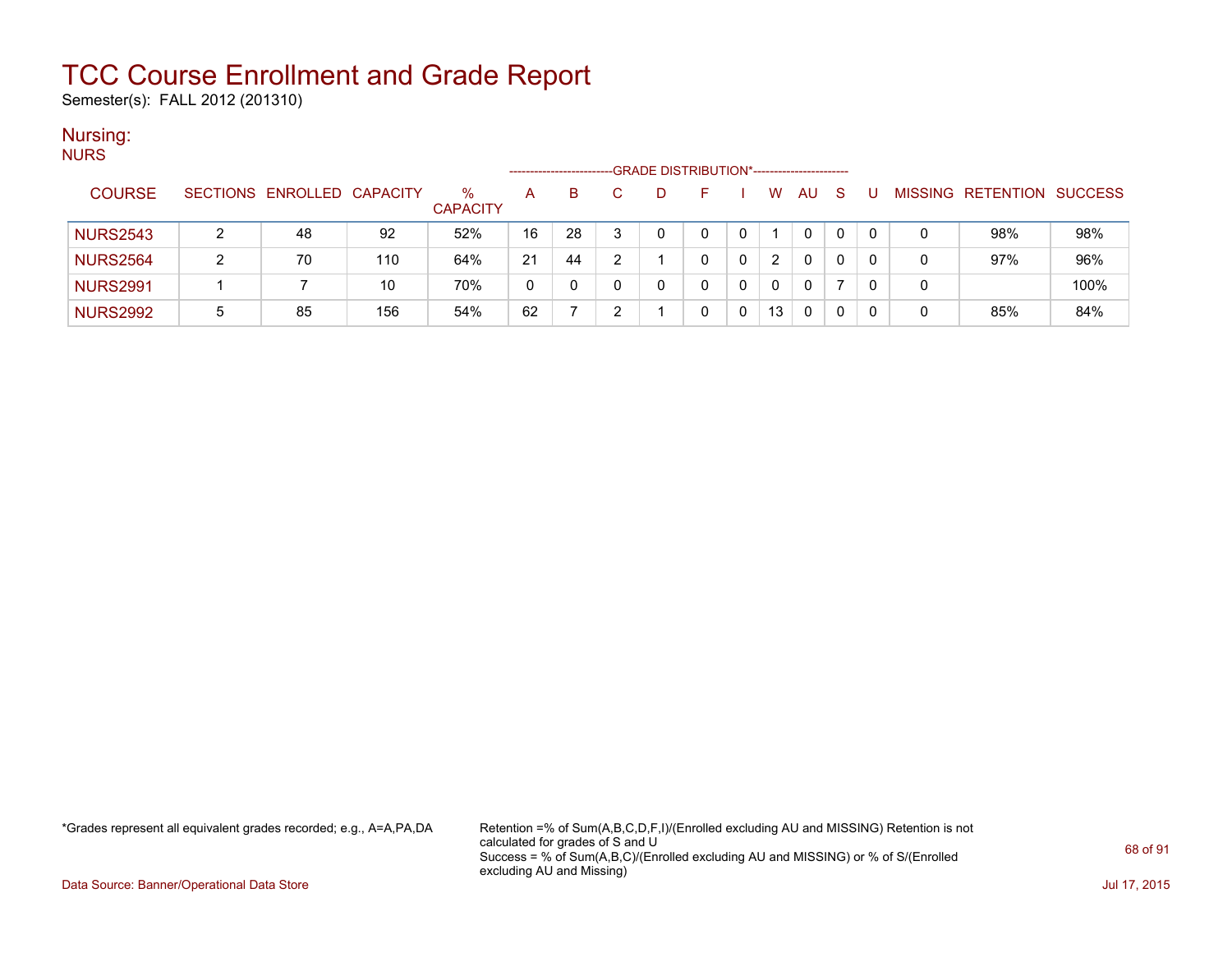Semester(s): FALL 2012 (201310)

### Occupational Therapy Assistant: OCTA<sup>'</sup>

|                 |   |                   |                 |                         |                |              | -------------------------GRADE DISTRIBUTION*----------------------- |    |   |              |                |              |              |          |                |                  |                |
|-----------------|---|-------------------|-----------------|-------------------------|----------------|--------------|---------------------------------------------------------------------|----|---|--------------|----------------|--------------|--------------|----------|----------------|------------------|----------------|
| <b>COURSE</b>   |   | SECTIONS ENROLLED | <b>CAPACITY</b> | $\%$<br><b>CAPACITY</b> | A              | B            | C.                                                                  | D. | F |              | W              | AU.          | <sub>S</sub> |          | <b>MISSING</b> | <b>RETENTION</b> | <b>SUCCESS</b> |
| <b>OCTA1203</b> |   | 25                | 25              | 100%                    | 14             | 6            |                                                                     |    | 0 |              | 3              | $\Omega$     | 0            |          | 0              | 88%              | 88%            |
| <b>OCTA1303</b> |   | 21                | 20              | 105%                    | 12             | 8            |                                                                     | 0  | 0 | 0            | 0              | $\mathbf{0}$ | 0            |          | 0              | 100%             | 100%           |
| <b>OCTA1352</b> |   | 20                | 20              | 100%                    | 8              |              |                                                                     | 0  | 0 | 0            | $\overline{2}$ | $\mathbf{0}$ | $\Omega$     |          | 0              | $90\%$           | 90%            |
| <b>OCTA1363</b> | 2 | 23                | 20              | 115%                    | $\overline{ }$ | 6            | 8                                                                   |    | 0 | 0            |                | $\mathbf{0}$ | 0            |          | 0              | 96%              | 91%            |
| OCTA2203        |   | 15                | 20              | 75%                     | 14             |              |                                                                     |    | 0 | 0            | 0              | $\mathbf{0}$ | $\Omega$     | $\Omega$ | 0              | 100%             | 100%           |
| <b>OCTA2233</b> |   | 16                | 20              | 80%                     | 11             | 5            |                                                                     | 0  | 0 | 0            | 0              | $\mathbf{0}$ | 0            | $\Omega$ | 0              | 100%             | 100%           |
| OCTA2263        |   | 16                | 20              | 80%                     | 13             | 3            |                                                                     | 0  | 0 | $\mathbf{0}$ | $\mathbf{0}$   | $\mathbf{0}$ | 0            |          | 0              | 100%             | 100%           |
| OCTA2992        |   |                   |                 | 100%                    |                | $\mathbf{0}$ |                                                                     | 0  | 0 | 0            | $\Omega$       | $\mathbf{0}$ | 0            | $\Omega$ | 0              | 100%             | 100%           |

\*Grades represent all equivalent grades recorded; e.g., A=A,PA,DA Retention =% of Sum(A,B,C,D,F,I)/(Enrolled excluding AU and MISSING) Retention is not calculated for grades of S and U Success = % of Sum(A,B,C)/(Enrolled excluding AU and MISSING) or % of S/(Enrolled excluding AU and Missing)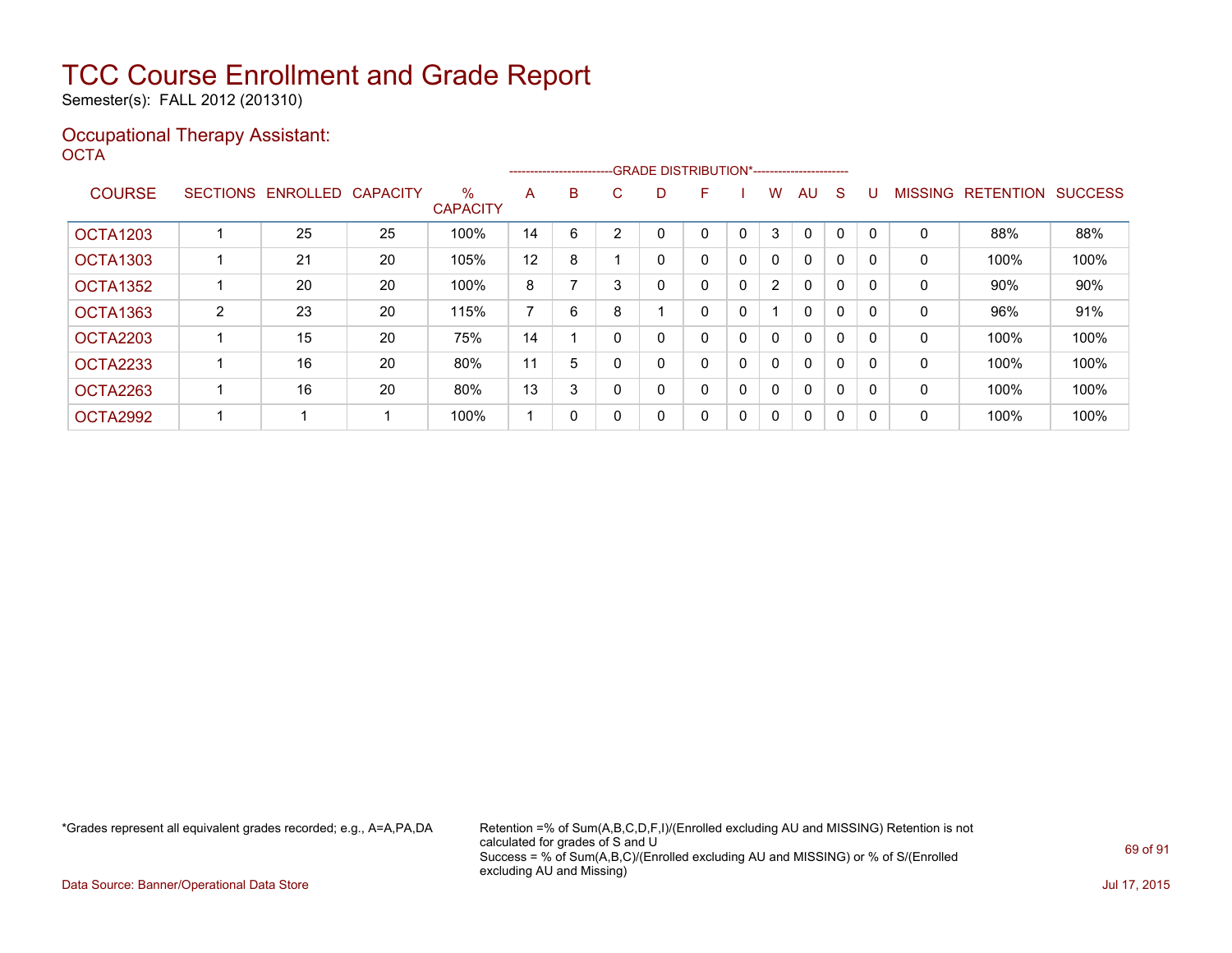Semester(s): FALL 2012 (201310)

### Physical Education:

PHED

|                 |                | -- GRADE DISTRIBUTION*-----------------------<br> |     |                                  |                |                |                |                |                |              |                |                |              |          |              |                                  |      |
|-----------------|----------------|---------------------------------------------------|-----|----------------------------------|----------------|----------------|----------------|----------------|----------------|--------------|----------------|----------------|--------------|----------|--------------|----------------------------------|------|
| <b>COURSE</b>   |                | SECTIONS ENROLLED CAPACITY                        |     | $\frac{0}{0}$<br><b>CAPACITY</b> | Α              | B              | C              | D              | F              |              | W              | <b>AU</b>      | S            | U        |              | <b>MISSING RETENTION SUCCESS</b> |      |
| <b>PHED1002</b> | $\mathbf{1}$   | 3                                                 | 20  | 15%                              | 3              | $\mathbf{0}$   | 0              | 0              | 0              | $\mathbf{0}$ | 0              | 0              | 0            | 0        | 0            | 100%                             | 100% |
| <b>PHED1092</b> | $\mathbf{1}$   | 8                                                 | 20  | 40%                              | 4              | 1              | 3              | $\Omega$       | $\Omega$       | $\Omega$     | $\mathbf{0}$   | $\Omega$       | $\Omega$     | 0        | $\mathbf{0}$ | 100%                             | 100% |
| <b>PHED1113</b> | 4              | 69                                                | 84  | 82%                              | 27             | 18             | $\overline{7}$ | $\overline{2}$ | 13             | 0            | $\overline{2}$ | $\mathbf{0}$   | $\mathbf{0}$ | 0        | 0            | 97%                              | 75%  |
| <b>PHED1143</b> | 1              | 16                                                | 40  | 40%                              | 3              | 2              | 5              | $\overline{2}$ | 3              | 0            |                | 0              | $\mathbf{0}$ | 0        | 0            | 94%                              | 62%  |
| <b>PHED1252</b> | 4              | 28                                                | 49  | 57%                              | 18             | 3              | 3              | 1              | 0              | 0            | 3              | 0              | 0            | 0        | 0            | 89%                              | 86%  |
| <b>PHED1302</b> | $\mathbf{1}$   | $\mathbf 1$                                       | 10  | 10%                              | $\mathbf{1}$   | $\Omega$       | $\mathbf{0}$   | $\Omega$       | $\mathbf{0}$   | 0            | $\mathbf{0}$   | $\mathbf{0}$   | $\Omega$     | 0        | $\mathbf{0}$ | 100%                             | 100% |
| <b>PHED1341</b> | $\overline{2}$ | 21                                                | 24  | 88%                              | 17             | 0              | 0              | 0              | $\mathbf{0}$   | 0            | 4              | $\mathbf{0}$   | $\mathbf{0}$ | 0        | 0            | 81%                              | 81%  |
| <b>PHED1401</b> | $\mathbf 1$    | 8                                                 | 20  | 40%                              | $\overline{7}$ | 1              | $\mathbf{0}$   | 0              | $\mathbf{0}$   | $\mathbf{0}$ | $\mathbf{0}$   | $\mathbf{0}$   | $\Omega$     | 0        | 0            | 100%                             | 100% |
| <b>PHED1412</b> | 4              | 46                                                | 63  | 73%                              | 23             | $\overline{7}$ | 3              | 1              | $\mathbf{0}$   | $\Omega$     | 12             | $\Omega$       | $\Omega$     | 0        | $\Omega$     | 74%                              | 72%  |
| <b>PHED1552</b> | $\mathbf{1}$   | $\overline{2}$                                    | 12  | 17%                              | $\mathbf 1$    | $\Omega$       | 1              | $\Omega$       | $\mathbf{0}$   | $\Omega$     | 0              | $\mathbf{0}$   | $\Omega$     | $\Omega$ | 0            | 100%                             | 100% |
| <b>PHED1652</b> | 5              | 29                                                | 59  | 49%                              | 19             | $\overline{2}$ | 1              | $\Omega$       | $\overline{2}$ | 0            | 5              | 0              | $\mathbf{0}$ | 0        | 0            | 83%                              | 76%  |
| <b>PHED2111</b> | $\mathbf{1}$   | 30                                                | 40  | 75%                              | 16             | 3              | 1              | 0              | $\mathbf{0}$   | 0            | 10             | $\mathbf{0}$   | $\mathbf{0}$ | 0        | $\mathbf{0}$ | 67%                              | 67%  |
| <b>PHED2142</b> | 1              | 1                                                 | 15  | 7%                               | $\Omega$       | $\Omega$       | 1              | 0              | $\mathbf{0}$   | $\mathbf{0}$ | $\mathbf{0}$   | $\mathbf{0}$   | $\Omega$     | 0        | 0            | 100%                             | 100% |
| <b>PHED2212</b> | $\overline{7}$ | 127                                               | 158 | 80%                              | 102            | 11             | 4              | $\overline{2}$ | $\mathbf{0}$   | 0            | 8              | 0              | $\mathbf{0}$ | 0        | 0            | 94%                              | 92%  |
| <b>PHED2252</b> | $\mathbf{1}$   | $\overline{2}$                                    | 12  | 17%                              | $\mathbf{1}$   | $\Omega$       | $\mathbf{0}$   | 0              | $\mathbf{0}$   | 0            |                | $\mathbf{0}$   | $\Omega$     | 0        | 0            | 50%                              | 50%  |
| <b>PHED2263</b> | $\mathbf{1}$   | 38                                                | 40  | 95%                              | 13             | 12             | 3              | 4              | 3              | $\Omega$     | 3              | $\mathbf{0}$   | $\Omega$     | $\Omega$ | $\mathbf{0}$ | 92%                              | 74%  |
| <b>PHED2312</b> | 3              | 29                                                | 37  | 78%                              | 22             | 2              | $\mathbf{0}$   | 0              | 2              | 0            | 3              | $\mathbf{0}$   | $\Omega$     | 0        | $\mathbf{0}$ | 90%                              | 83%  |
| <b>PHED2322</b> | 3              | 37                                                | 47  | 79%                              | 30             | 1              | $\mathbf 1$    | 0              | -1             | 0            | $\overline{2}$ | $\overline{2}$ | $\mathbf{0}$ | 0        | 0            | 94%                              | 91%  |
| <b>PHED2332</b> | $\mathbf{1}$   | 15                                                | 15  | 100%                             | 7              | $\overline{2}$ | 1              | 0              | $\mathbf{0}$   | 0            | 5              | $\mathbf{0}$   | $\mathbf{0}$ | 0        | 0            | 67%                              | 67%  |
| <b>PHED2422</b> | 1              | 5                                                 | 12  | 42%                              | 3              | 0              | $\mathbf{0}$   | $\Omega$       | $\Omega$       | 0            | $\overline{2}$ | $\mathbf{0}$   | $\Omega$     | 0        | 0            | 60%                              | 60%  |
| <b>PHED2432</b> | $\mathbf 1$    | 2                                                 | 12  | 17%                              | 2              | 0              | 0              | 0              | 0              | 0            | 0              | 0              | $\mathbf{0}$ | 0        | 0            | 100%                             | 100% |
| <b>PHED2513</b> | $\mathbf 1$    | $\overline{2}$                                    | 10  | 20%                              | 1              | 1              | 0              | 0              | $\Omega$       | 0            | 0              | $\mathbf{0}$   | 0            | 0        | 0            | 100%                             | 100% |

\*Grades represent all equivalent grades recorded; e.g., A=A,PA,DA Retention =% of Sum(A,B,C,D,F,I)/(Enrolled excluding AU and MISSING) Retention is not calculated for grades of S and U Success = % of Sum(A,B,C)/(Enrolled excluding AU and MISSING) or % of S/(Enrolled excluding AU and Missing)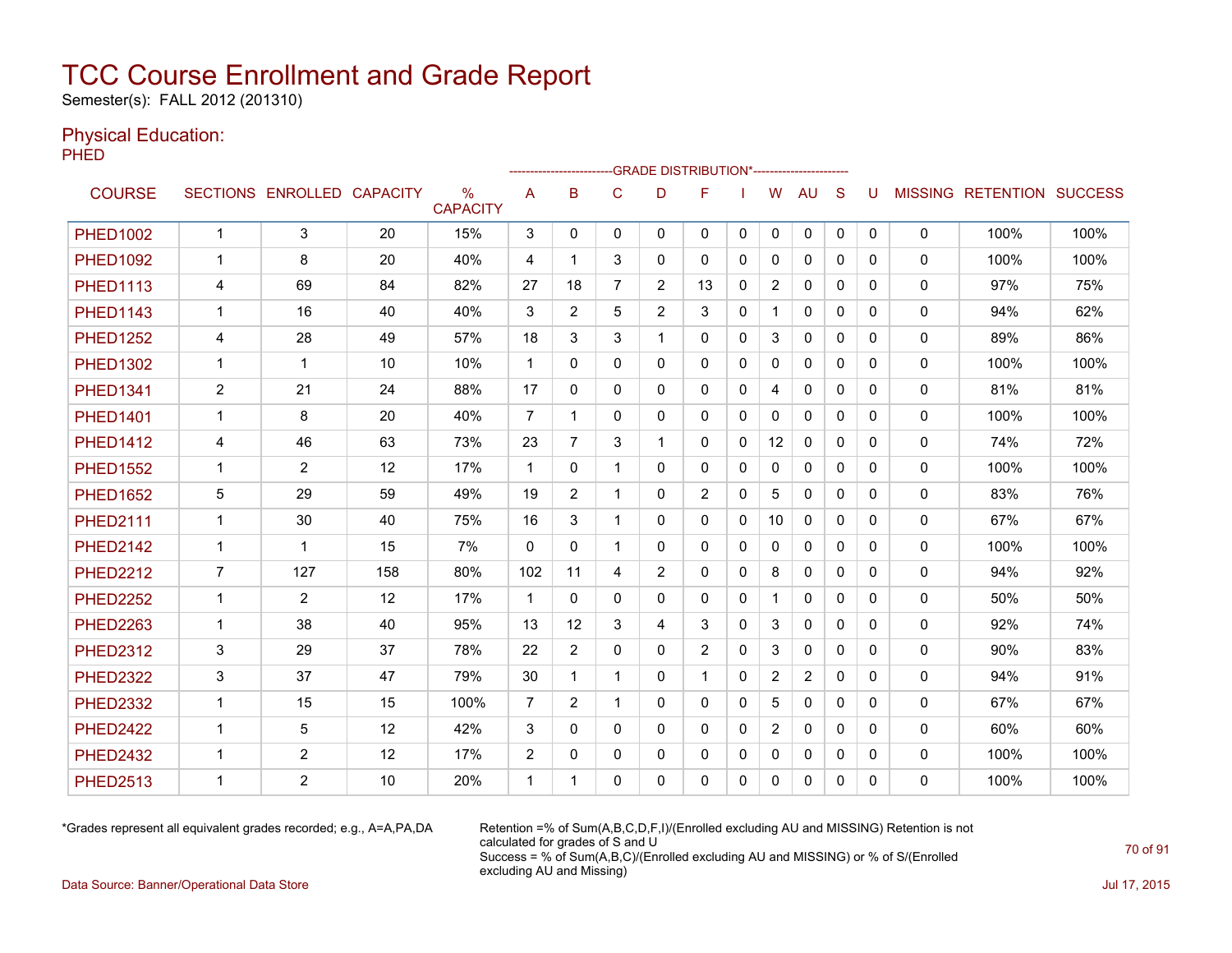Semester(s): FALL 2012 (201310)

### Physical Education:

PHED

|                 | -GRADE DISTRIBUTION*-----------------------<br>------------------------- |                            |     |                         |    |   |   |   |   |  |    |          |    |  |                |           |                |
|-----------------|--------------------------------------------------------------------------|----------------------------|-----|-------------------------|----|---|---|---|---|--|----|----------|----|--|----------------|-----------|----------------|
| <b>COURSE</b>   |                                                                          | SECTIONS ENROLLED CAPACITY |     | $\%$<br><b>CAPACITY</b> | A  | B |   | D | ⊢ |  | W  | AU       | -S |  | <b>MISSING</b> | RETENTION | <b>SUCCESS</b> |
| <b>PHED2603</b> |                                                                          | 21                         | 20  | 105%                    | 14 | 6 |   |   |   |  |    | 0        | 0  |  |                | 95%       | 95%            |
| <b>PHED2653</b> |                                                                          | 17                         | 20  | 85%                     | 8  | 6 |   |   |   |  |    | 0        | 0  |  | 0              | 94%       | 88%            |
| <b>PHED2662</b> |                                                                          |                            | 20  | 35%                     |    |   |   |   |   |  | 0  | $\Omega$ | 0  |  |                | 100%      | 100%           |
| <b>PHED2991</b> |                                                                          | 13                         | 20  | 65%                     |    | 3 |   | ◠ |   |  | 0  | 0        | 0  |  | 0              | 100%      | 77%            |
| <b>PHED2992</b> |                                                                          | 68                         | 117 | 58%                     | 31 | 9 | 4 | ⌒ |   |  | 18 | 0        |    |  |                | 74%       | 65%            |

\*Grades represent all equivalent grades recorded; e.g., A=A,PA,DA Retention =% of Sum(A,B,C,D,F,I)/(Enrolled excluding AU and MISSING) Retention is not calculated for grades of S and U Success = % of Sum(A,B,C)/(Enrolled excluding AU and MISSING) or % of S/(Enrolled excluding AU and Missing)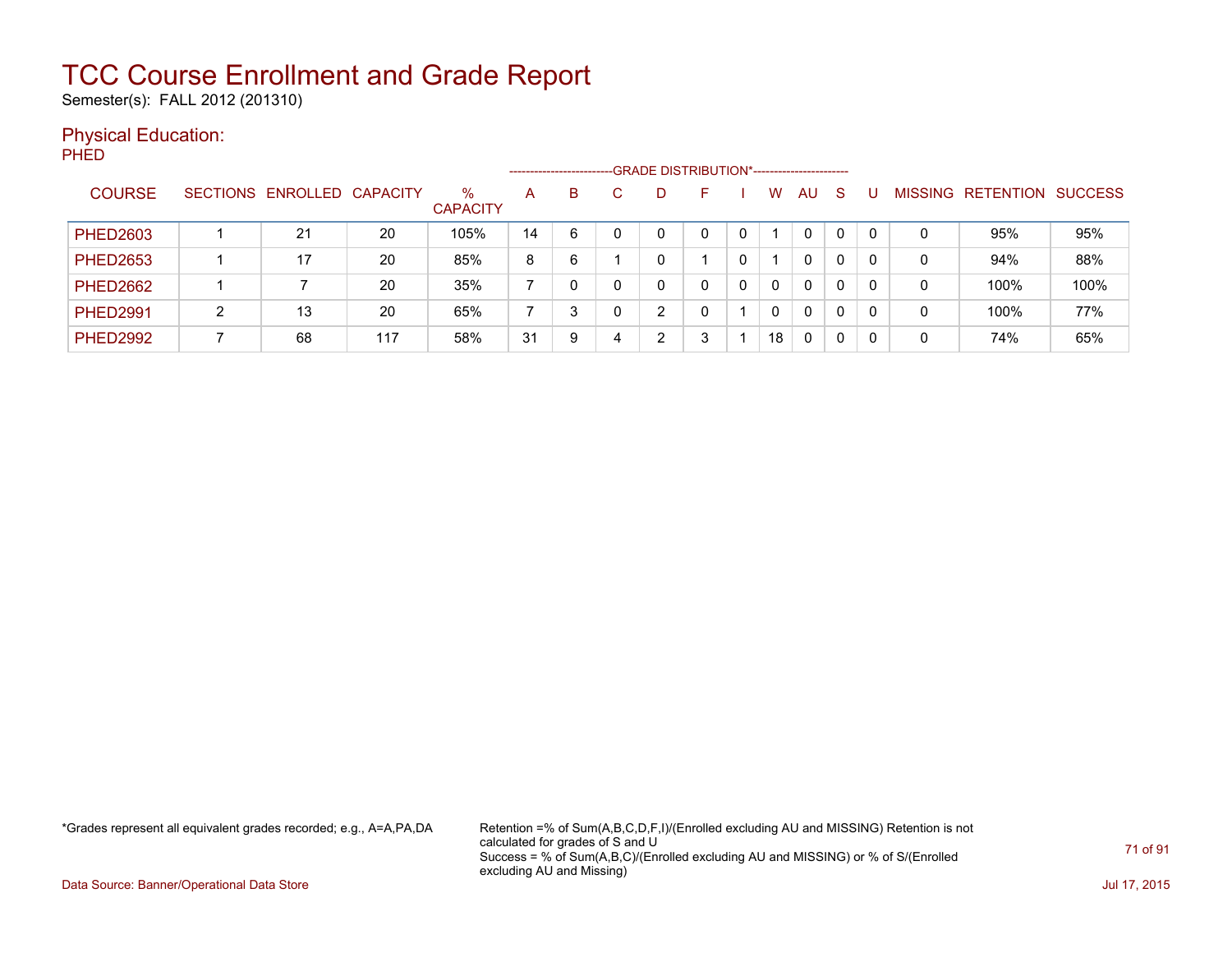Semester(s): FALL 2012 (201310)

### Philosophy:

PHIL

|                 |                 |          |                 |                         | --------------------------GRADE DISTRIBUTION*----------------------- |                |    |    |    |   |              |              |          |          |                |                  |                |
|-----------------|-----------------|----------|-----------------|-------------------------|----------------------------------------------------------------------|----------------|----|----|----|---|--------------|--------------|----------|----------|----------------|------------------|----------------|
| <b>COURSE</b>   | <b>SECTIONS</b> | ENROLLED | <b>CAPACITY</b> | $\%$<br><b>CAPACITY</b> | A                                                                    | B              | C. | D  | F  |   | w            | AU           | S        |          | <b>MISSING</b> | <b>RETENTION</b> | <b>SUCCESS</b> |
| <b>PHIL1113</b> | 15              | 304      | 515             | 59%                     | 98                                                                   | 52             | 45 | 17 | 35 |   | 56           | $\Omega$     |          | $\Omega$ | 0              | 82%              | 64%            |
| <b>PHIL1143</b> | 5               | 64       | 160             | 40%                     | 37                                                                   | 8              |    | 2  | 6  | 0 | 4            | $\Omega$     | 0        | $\Omega$ | 0              | 94%              | 81%            |
| <b>PHIL1213</b> | C               | 19       | 120             | 16%                     | 5                                                                    | 4              | 3  |    | 2  | 0 | 4            | $\Omega$     | $\Omega$ | 0        | 0              | 79%              | 63%            |
| <b>PHIL1223</b> |                 | 4        | 20              | 20%                     | 3                                                                    |                |    | 0  | 0  | 0 | $\mathbf{0}$ | $\mathbf{0}$ | 0        | 0        | 0              | 100%             | 100%           |
| <b>PHIL2113</b> |                 | 10       | 20              | 50%                     | 5                                                                    | 2              |    | 0  | 0  | 0 | 3            | $\mathbf{0}$ | $\Omega$ | 0        | 0              | 70%              | 70%            |
| <b>PHIL2133</b> | 2               | 17       | 34              | 50%                     | 12                                                                   | $\overline{2}$ | 2  | 0  |    | 0 | $\mathbf{0}$ | $\Omega$     | $\Omega$ | $\Omega$ | $\mathbf 0$    | 100%             | 94%            |
| <b>PHIL2153</b> | 2               | 43       | 60              | 72%                     | 4                                                                    | 9              |    | 2  | 3  | 0 | 18           | $\mathbf{0}$ | $\Omega$ | $\Omega$ | 0              | 58%              | 47%            |

\*Grades represent all equivalent grades recorded; e.g., A=A,PA,DA Retention =% of Sum(A,B,C,D,F,I)/(Enrolled excluding AU and MISSING) Retention is not calculated for grades of S and U Success = % of Sum(A,B,C)/(Enrolled excluding AU and MISSING) or % of S/(Enrolled excluding AU and Missing)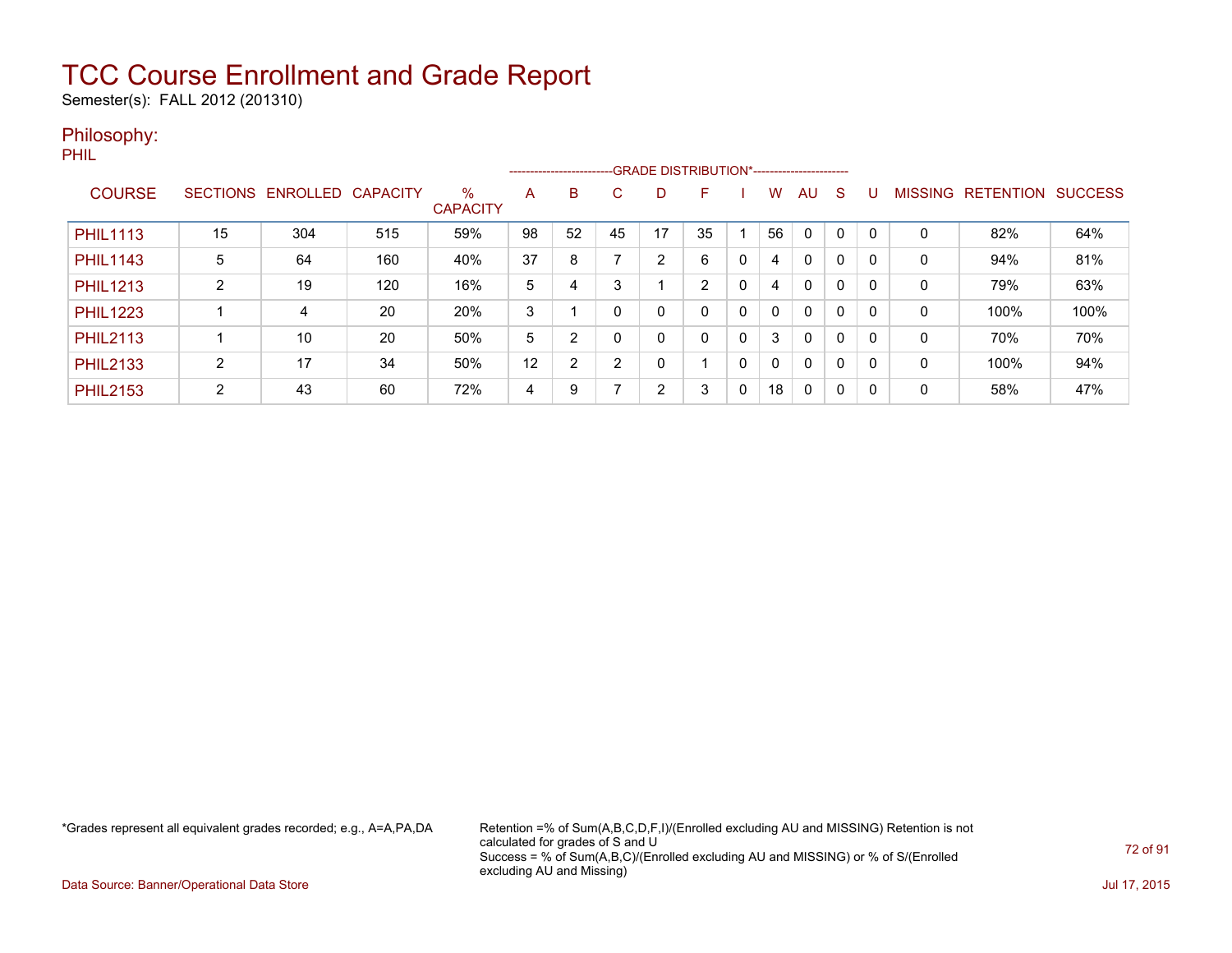Semester(s): FALL 2012 (201310)

### Pharmacy Technology:

PHMT

|                 |                            |    |                      |    | ---------------------- | -GRADE DISTRIBUTION*----------------------- |  |   |    |   |  |                           |     |
|-----------------|----------------------------|----|----------------------|----|------------------------|---------------------------------------------|--|---|----|---|--|---------------------------|-----|
| <b>COURSE</b>   | SECTIONS ENROLLED CAPACITY |    | %<br><b>CAPACITY</b> | A  |                        |                                             |  | W | AU |   |  | MISSING RETENTION SUCCESS |     |
| <b>PHMT1318</b> | 14                         | 18 | 78%                  | 10 |                        |                                             |  |   | 0  |   |  | 93%                       | 93% |
| <b>PHMT1414</b> | 14                         | 16 | 88%                  | 11 |                        |                                             |  |   | 0  |   |  | 93%                       | 79% |
| <b>PHMT1524</b> | 14                         | 18 | 78%                  | 11 |                        |                                             |  |   | 0  | 0 |  | 93%                       | 93% |

\*Grades represent all equivalent grades recorded; e.g., A=A,PA,DA Retention =% of Sum(A,B,C,D,F,I)/(Enrolled excluding AU and MISSING) Retention is not calculated for grades of S and U Success = % of Sum(A,B,C)/(Enrolled excluding AU and MISSING) or % of S/(Enrolled excluding AU and Missing)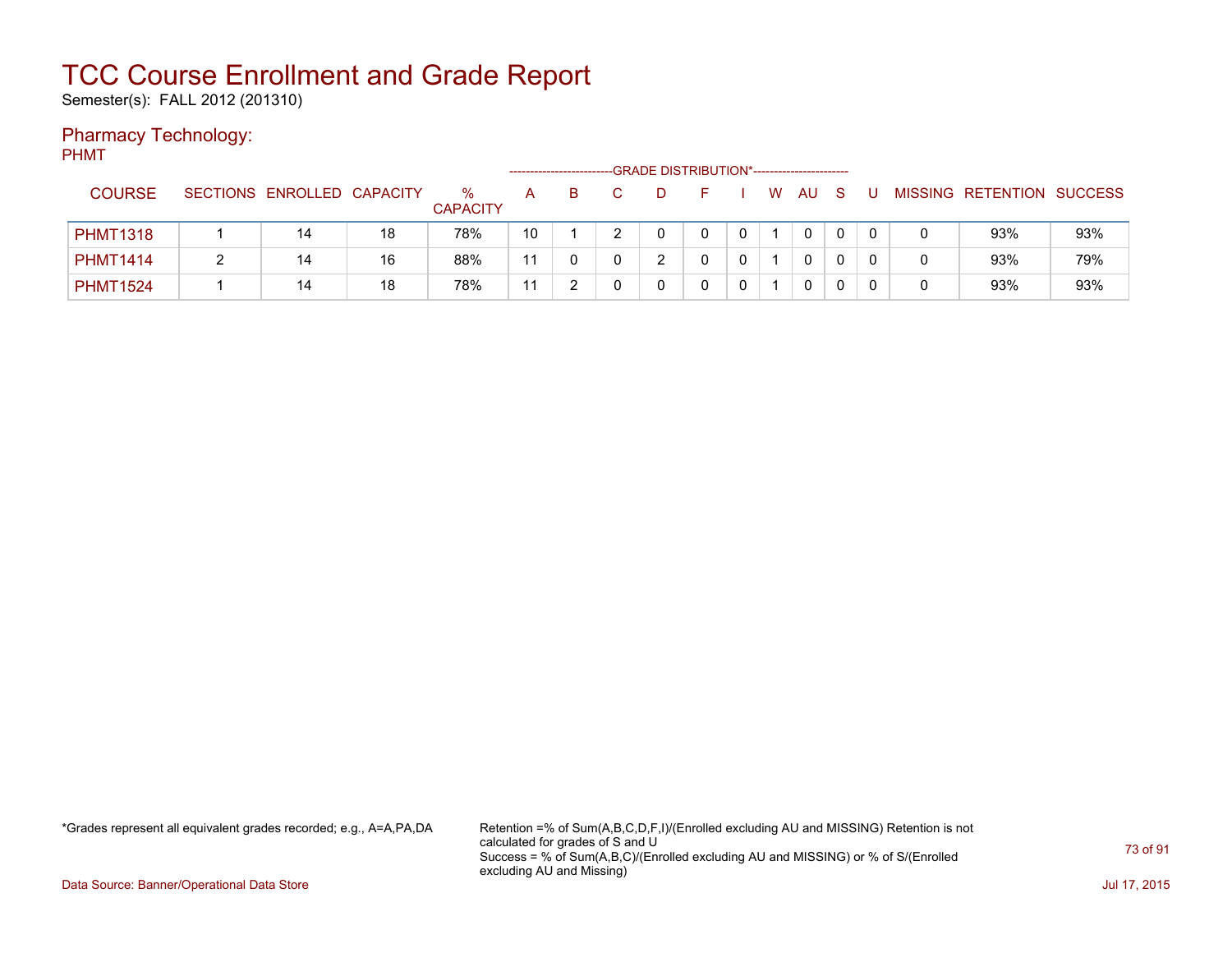Semester(s): FALL 2012 (201310)

#### Physical Science:

PH<sub>SC</sub>

|                 |    |                            |     |                      |    |    |    | -GRADE DISTRIBUTION*----------------------- |    |    |          |  |                           |     |
|-----------------|----|----------------------------|-----|----------------------|----|----|----|---------------------------------------------|----|----|----------|--|---------------------------|-----|
| <b>COURSE</b>   |    | SECTIONS ENROLLED CAPACITY |     | %<br><b>CAPACITY</b> | А  |    |    |                                             |    | W  | AU       |  | MISSING RETENTION SUCCESS |     |
| <b>PHSC1114</b> | 17 | 244                        | 380 | 64%                  | 67 | 67 | 47 | 24                                          | 18 | 21 | $\Omega$ |  | 91%                       | 74% |
| <b>PHSC2131</b> |    | b                          | 20  | 25%                  | 4  |    |    |                                             |    |    | 0        |  | 80%                       | 80% |
| <b>PHSC2151</b> |    |                            | 20  | 85%                  | າ  |    |    |                                             |    |    | 0        |  | 100%                      | 71% |

\*Grades represent all equivalent grades recorded; e.g., A=A,PA,DA Retention =% of Sum(A,B,C,D,F,I)/(Enrolled excluding AU and MISSING) Retention is not calculated for grades of S and U Success = % of Sum(A,B,C)/(Enrolled excluding AU and MISSING) or % of S/(Enrolled excluding AU and Missing)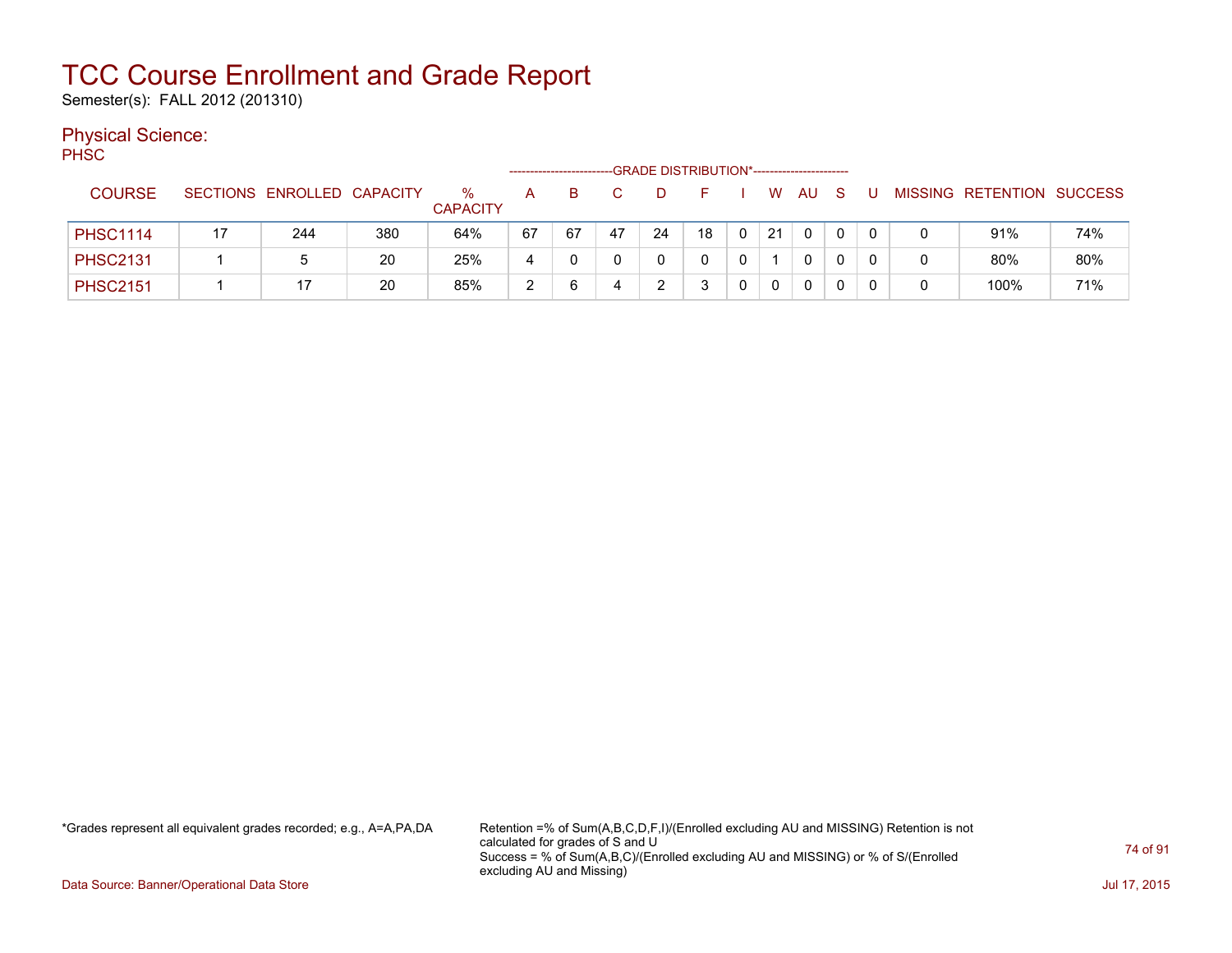Semester(s): FALL 2012 (201310)

#### Physical Therapist Assistant: PHTA

|                 |   |                   |                 |                         |    |    |        | ------------------------GRADE                DISTRIBUTION*---------------------- |   |              |              |              |              |          |                |                  |                |
|-----------------|---|-------------------|-----------------|-------------------------|----|----|--------|----------------------------------------------------------------------------------|---|--------------|--------------|--------------|--------------|----------|----------------|------------------|----------------|
| <b>COURSE</b>   |   | SECTIONS ENROLLED | <b>CAPACITY</b> | $\%$<br><b>CAPACITY</b> | A  | B  | C.     | D                                                                                | F |              | w            | AU           | <sub>S</sub> |          | <b>MISSING</b> | <b>RETENTION</b> | <b>SUCCESS</b> |
| <b>PHTA1203</b> | 3 | 33                | 44              | 75%                     | 10 | 15 | ◠      |                                                                                  | 0 | 0            | 6            | $\Omega$     | 0            | $\Omega$ | 0              | 82%              | 82%            |
| <b>PHTA1242</b> |   | 33                | 36              | 92%                     | 24 | 8  |        | 0                                                                                | 0 | 0            |              | 0            | $\Omega$     |          | 0              | 97%              | 97%            |
| <b>PHTA1303</b> | 3 | 33                | 47              | 70%                     | 19 | 10 | 3      | 0                                                                                | 0 | $\mathbf{0}$ |              | $\mathbf{0}$ | $\Omega$     |          | 0              | 97%              | 97%            |
| <b>PHTA2332</b> | 3 | 33                | 39              | 85%                     | 25 | 5  | $\sim$ | 0                                                                                | 0 | 0            |              | $\mathbf{0}$ | $\Omega$     | $\Omega$ | 0              | 97%              | 97%            |
| <b>PHTA2343</b> | 3 | 33                | 38              | 87%                     | 6  | 20 |        | 0                                                                                | 0 | 0            | 0            | $\mathbf{0}$ | 0            |          | 0              | 100%             | 100%           |
| <b>PHTA2373</b> | 3 | 33                | 39              | 85%                     | 8  | 24 |        |                                                                                  | 0 | $\mathbf{0}$ | $\mathbf{0}$ | $\mathbf{0}$ | 0            |          | 0              | 100%             | 97%            |
| <b>PHTA2442</b> |   | 33                | 35              | 94%                     | 33 | 0  |        | 0                                                                                | 0 | 0            | $\mathbf{0}$ | $\mathbf{0}$ | $\Omega$     | $\Omega$ | 0              | 100%             | 100%           |
| <b>PHTA2543</b> |   | 33                | 35              | 94%                     | 9  | 17 | 6      |                                                                                  | 0 | 0            | 0            | $\mathbf{0}$ | 0            |          | 0              | 100%             | 97%            |
| <b>PHTA2991</b> |   | 2                 | 2               | 100%                    |    | 0  |        |                                                                                  | 0 | 0            |              | $\mathbf{0}$ | 0            | 0        | 0              | 50%              | 50%            |

\*Grades represent all equivalent grades recorded; e.g., A=A,PA,DA Retention =% of Sum(A,B,C,D,F,I)/(Enrolled excluding AU and MISSING) Retention is not calculated for grades of S and U Success = % of Sum(A,B,C)/(Enrolled excluding AU and MISSING) or % of S/(Enrolled excluding AU and Missing)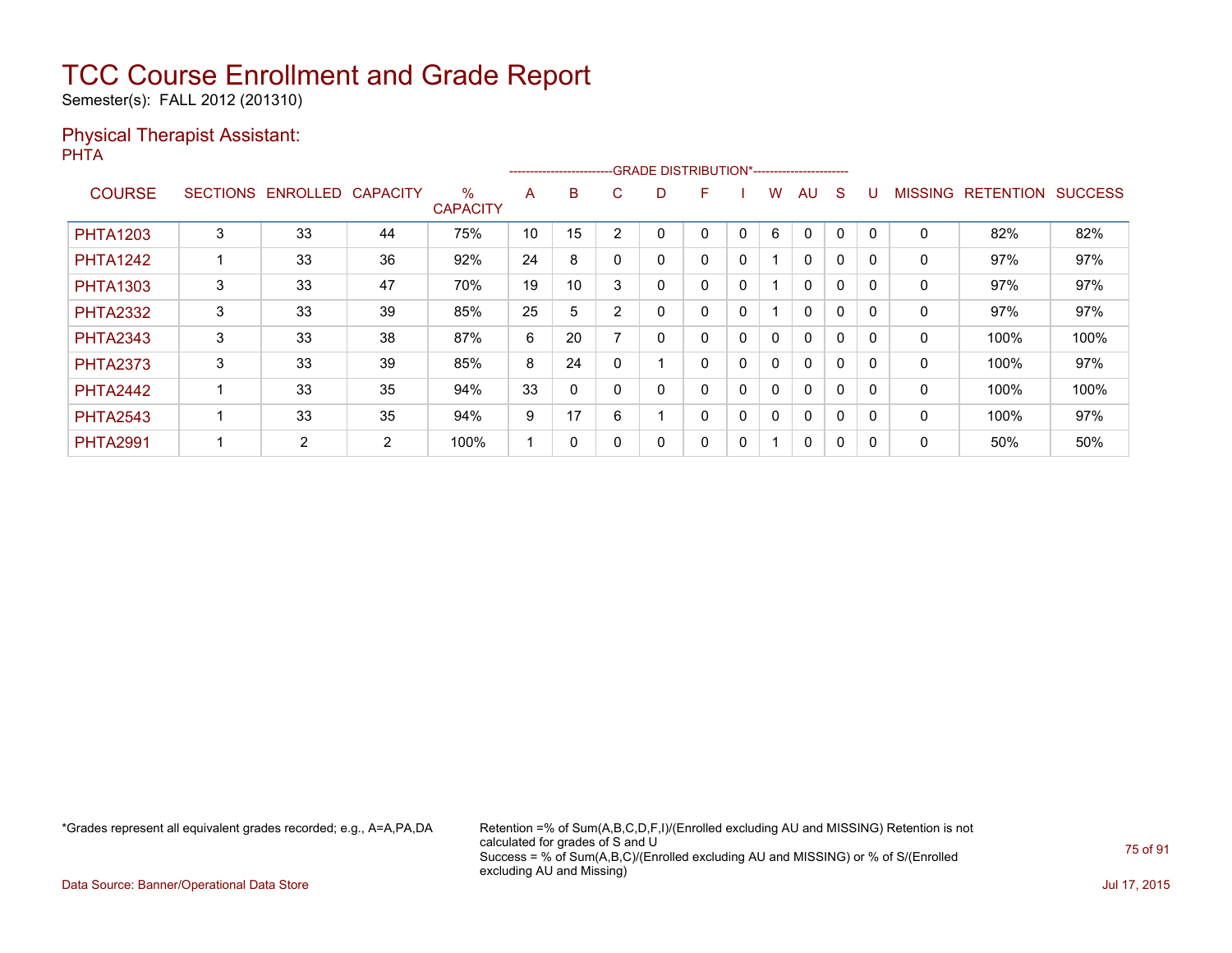Semester(s): FALL 2012 (201310)

#### Physics:

**PHYS** 

|                 |    |                            |     |                         |    |    |    |   | ------------------------GRADE DISTRIBUTION*----------------------- |   |    |              |   |          |   |                   |                |
|-----------------|----|----------------------------|-----|-------------------------|----|----|----|---|--------------------------------------------------------------------|---|----|--------------|---|----------|---|-------------------|----------------|
| <b>COURSE</b>   |    | SECTIONS ENROLLED CAPACITY |     | $\%$<br><b>CAPACITY</b> | A  | B  |    |   | F                                                                  |   | w  | AU           | S |          |   | MISSING RETENTION | <b>SUCCESS</b> |
| <b>PHYS1003</b> |    | 8                          | 20  | 40%                     | 5  |    |    |   | 0                                                                  |   |    | $\mathbf{0}$ | 0 |          | 0 | 88%               | 88%            |
| <b>PHYS1014</b> |    | 21                         | 20  | 105%                    | 6  | 4  |    | ົ | ົ                                                                  | 0 | 4  | 0            | 0 | 0        | 0 | 81%               | 62%            |
| <b>PHYS1114</b> | 11 | 188                        | 264 | 71%                     | 94 | 43 | 17 |   | 5                                                                  | 2 | 20 | $\mathbf{0}$ | 0 | 0        | 0 | 89%               | 82%            |
| <b>PHYS1214</b> | 3  | 49                         | 63  | 78%                     | 14 | 11 | 10 | 4 | 3                                                                  | 0 |    | $\mathbf{0}$ | 0 | 0        | 0 | 86%               | 71%            |
| <b>PHYS2034</b> | 3  | 78                         | 70  | 111%                    | 20 | 24 | 12 | 4 | 0                                                                  | 0 | 18 | 0            | 0 | $\Omega$ | 0 | 77%               | 72%            |
| <b>PHYS2124</b> | C. | 47                         | 47  | 100%                    | 20 | 16 | 9  | ົ | 0                                                                  | 0 | 0  | 0            | 0 |          | 0 | 100%              | 96%            |

\*Grades represent all equivalent grades recorded; e.g., A=A,PA,DA Retention =% of Sum(A,B,C,D,F,I)/(Enrolled excluding AU and MISSING) Retention is not calculated for grades of S and U Success = % of Sum(A,B,C)/(Enrolled excluding AU and MISSING) or % of S/(Enrolled excluding AU and Missing)

Data Source: Banner/Operational Data Store Jul 17, 2015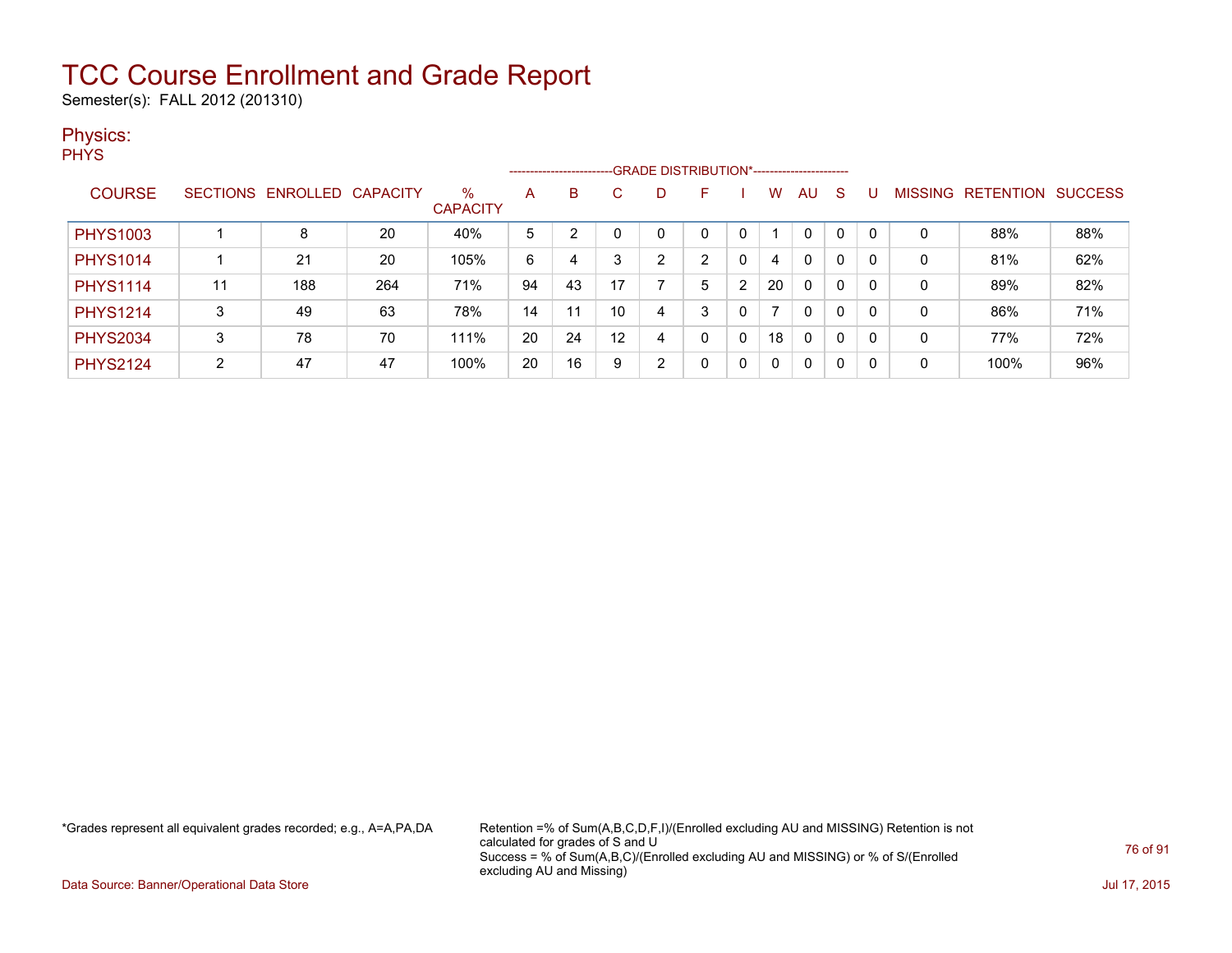Semester(s): FALL 2012 (201310)

#### Paralegal:

PLGL

|                 |                 |          |                 |                         |    |   |    | ------------------------GRADE DISTRIBUTION*----------------------- |   |   |                |              |             |              |                |                  |                |
|-----------------|-----------------|----------|-----------------|-------------------------|----|---|----|--------------------------------------------------------------------|---|---|----------------|--------------|-------------|--------------|----------------|------------------|----------------|
| <b>COURSE</b>   | <b>SECTIONS</b> | ENROLLED | <b>CAPACITY</b> | $\%$<br><b>CAPACITY</b> | A  | B | C. | D                                                                  | F |   | w              | AU           | S           |              | <b>MISSING</b> | <b>RETENTION</b> | <b>SUCCESS</b> |
| <b>PLGL1213</b> | C               | 39       | 45              | 87%                     | 17 |   |    | 0                                                                  | 5 |   | 6              | $\mathbf 0$  | $\mathbf 0$ |              | 0              | 85%              | 72%            |
| <b>PLGL1313</b> |                 | 19       | 30              | 63%                     | 9  | 2 | 5  |                                                                    | 0 | 0 | $\overline{2}$ | 0            | $\mathbf 0$ | <sup>0</sup> | 0              | 89%              | 84%            |
| <b>PLGL2303</b> |                 | 13       | 20              | 65%                     | 5  | 6 |    | 0                                                                  |   | 0 | $\mathbf{0}$   | 0            | $\mathbf 0$ | $\mathsf{C}$ | 0              | 100%             | 92%            |
| <b>PLGL2333</b> |                 | 18       | 18              | 100%                    | 4  | 5 | 6  | 0                                                                  | 2 | 0 |                | 0            | $\mathbf 0$ |              | 0              | 94%              | 83%            |
| <b>PLGL2343</b> |                 | 11       | 15              | 73%                     | 3  | 3 |    |                                                                    | 3 | 0 |                | $\mathbf{0}$ | $\mathbf 0$ | <sup>0</sup> | 0              | 91%              | 55%            |
| <b>PLGL2353</b> |                 |          | 25              | 28%                     |    | 4 |    |                                                                    | 0 |   | 0              | $\mathbf{0}$ | $\mathbf 0$ | $\Omega$     | 0              | 100%             | 71%            |
| <b>PLGL2363</b> |                 | 10       | 25              | 40%                     | 3  | 2 | 4  |                                                                    | 0 | 0 | 0              | 0            | 0           |              | 0              | 100%             | 90%            |
| <b>PLGL2493</b> |                 | 14       | 20              | 70%                     | 12 | 2 |    | 0                                                                  | 0 | 0 | $\Omega$       | 0            | 0           | -0           | 0              | 100%             | 100%           |

\*Grades represent all equivalent grades recorded; e.g., A=A,PA,DA Retention =% of Sum(A,B,C,D,F,I)/(Enrolled excluding AU and MISSING) Retention is not calculated for grades of S and U Success = % of Sum(A,B,C)/(Enrolled excluding AU and MISSING) or % of S/(Enrolled excluding AU and Missing)

Data Source: Banner/Operational Data Store Jul 17, 2015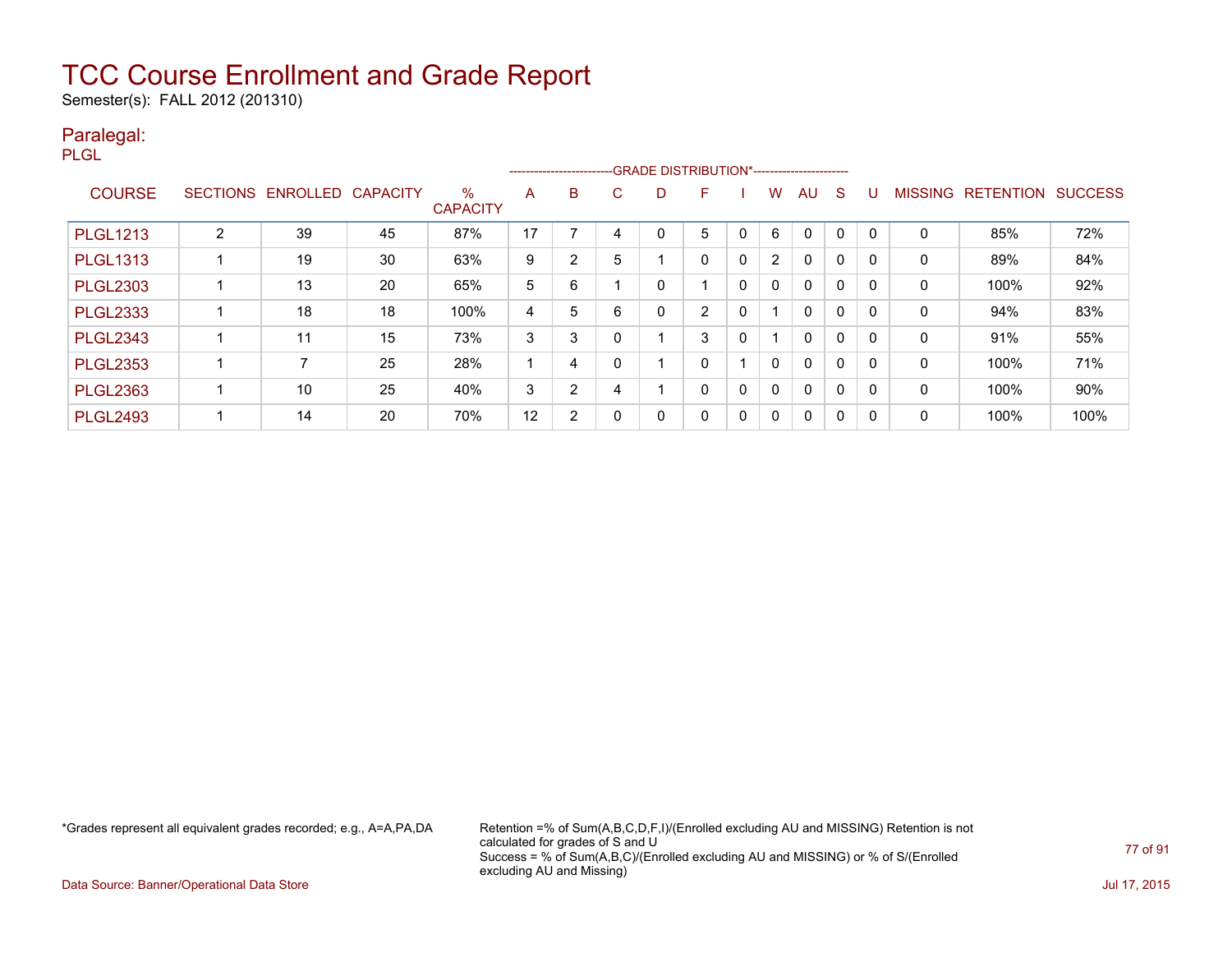Semester(s): FALL 2012 (201310)

#### Political Science:

**POLS** 

|                 |    |                            |       |                      |     |     |     | -GRADE DISTRIBUTION*----------------------- |     |          |     |              |              |   |   |                           |     |
|-----------------|----|----------------------------|-------|----------------------|-----|-----|-----|---------------------------------------------|-----|----------|-----|--------------|--------------|---|---|---------------------------|-----|
| <b>COURSE</b>   |    | SECTIONS ENROLLED CAPACITY |       | ℅<br><b>CAPACITY</b> | A   | в   |     |                                             |     |          | W   | AU           | S            | U |   | MISSING RETENTION SUCCESS |     |
| <b>POLS1113</b> | 86 | 2,367                      | 2,876 | 82%                  | 920 | 510 | 308 | 135                                         | 239 | $\Omega$ | 254 |              | $\mathbf{0}$ |   |   | 89%                       | 73% |
| <b>POLS2153</b> |    | 12                         | 20    | 60%                  | 3   | ົ   |     |                                             |     |          |     | $\mathbf{0}$ |              |   | 0 | 92%                       | 58% |
| <b>POLS2203</b> |    | 17                         | 20    | 85%                  |     |     |     |                                             |     | 0        | 4   | $\Omega$     |              |   | 0 | 76%                       | 65% |

\*Grades represent all equivalent grades recorded; e.g., A=A,PA,DA Retention =% of Sum(A,B,C,D,F,I)/(Enrolled excluding AU and MISSING) Retention is not calculated for grades of S and U Success = % of Sum(A,B,C)/(Enrolled excluding AU and MISSING) or % of S/(Enrolled excluding AU and Missing)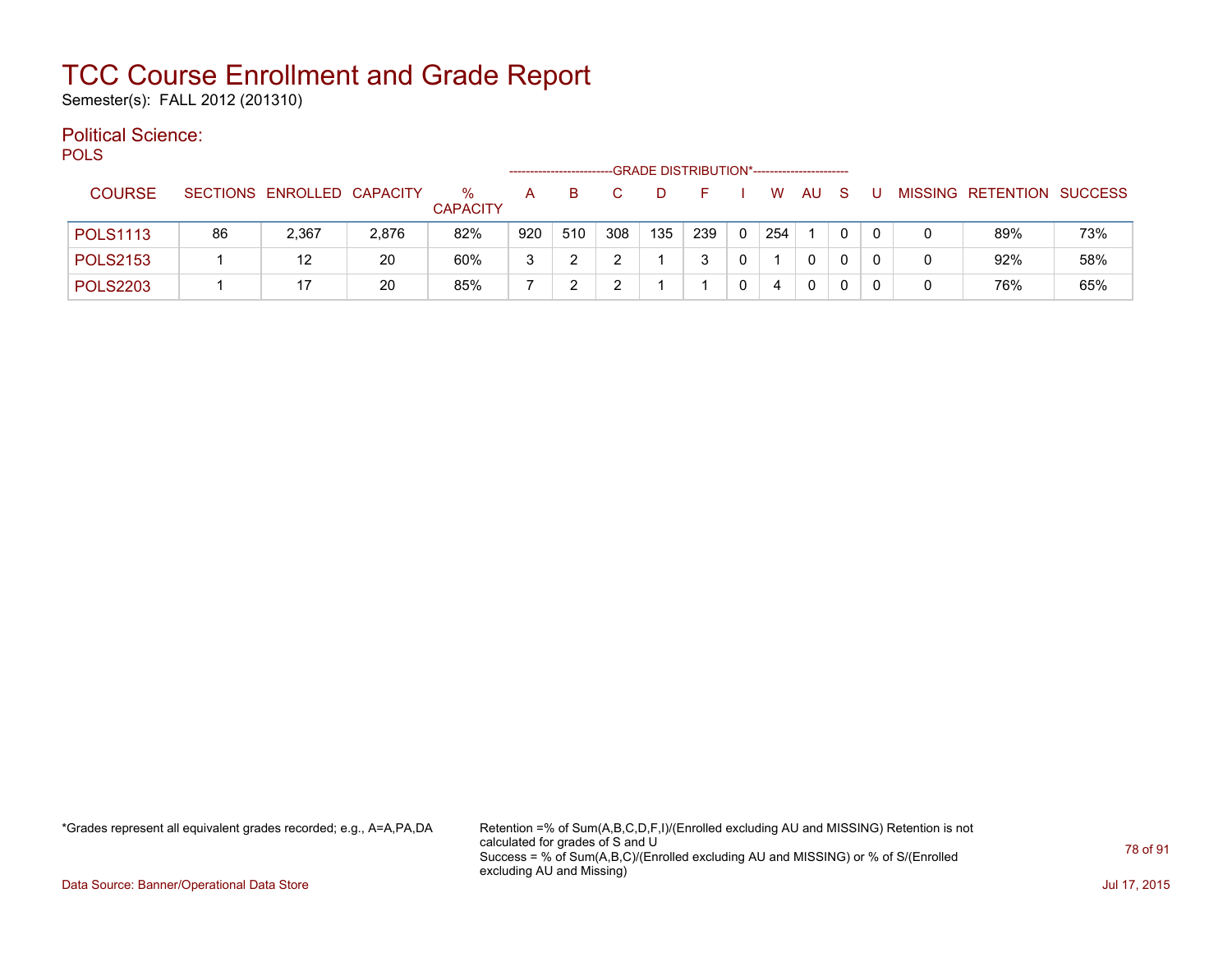Semester(s): FALL 2012 (201310)

#### Process Technology:

PRCT

|                 |                            |    |                      |   | ------------------------- | -GRADE DISTRIBUTION*---------------------- |             |          |        |  |                           |      |
|-----------------|----------------------------|----|----------------------|---|---------------------------|--------------------------------------------|-------------|----------|--------|--|---------------------------|------|
| <b>COURSE</b>   | SECTIONS ENROLLED CAPACITY |    | %<br><b>CAPACITY</b> | A | <b>B</b>                  | D.                                         |             |          | W AU S |  | MISSING RETENTION SUCCESS |      |
| <b>PRCT1134</b> |                            | 20 | 25%                  |   |                           |                                            | $\mathbf 0$ | $\Omega$ |        |  | 100%                      | 100% |
| <b>PRCT2224</b> |                            | 20 | 25%                  | 3 | ⌒                         |                                            |             |          |        |  | 100%                      | 100% |

\*Grades represent all equivalent grades recorded; e.g., A=A,PA,DA Retention =% of Sum(A,B,C,D,F,I)/(Enrolled excluding AU and MISSING) Retention is not calculated for grades of S and U Success = % of Sum(A,B,C)/(Enrolled excluding AU and MISSING) or % of S/(Enrolled excluding AU and Missing)

Data Source: Banner/Operational Data Store Jul 17, 2015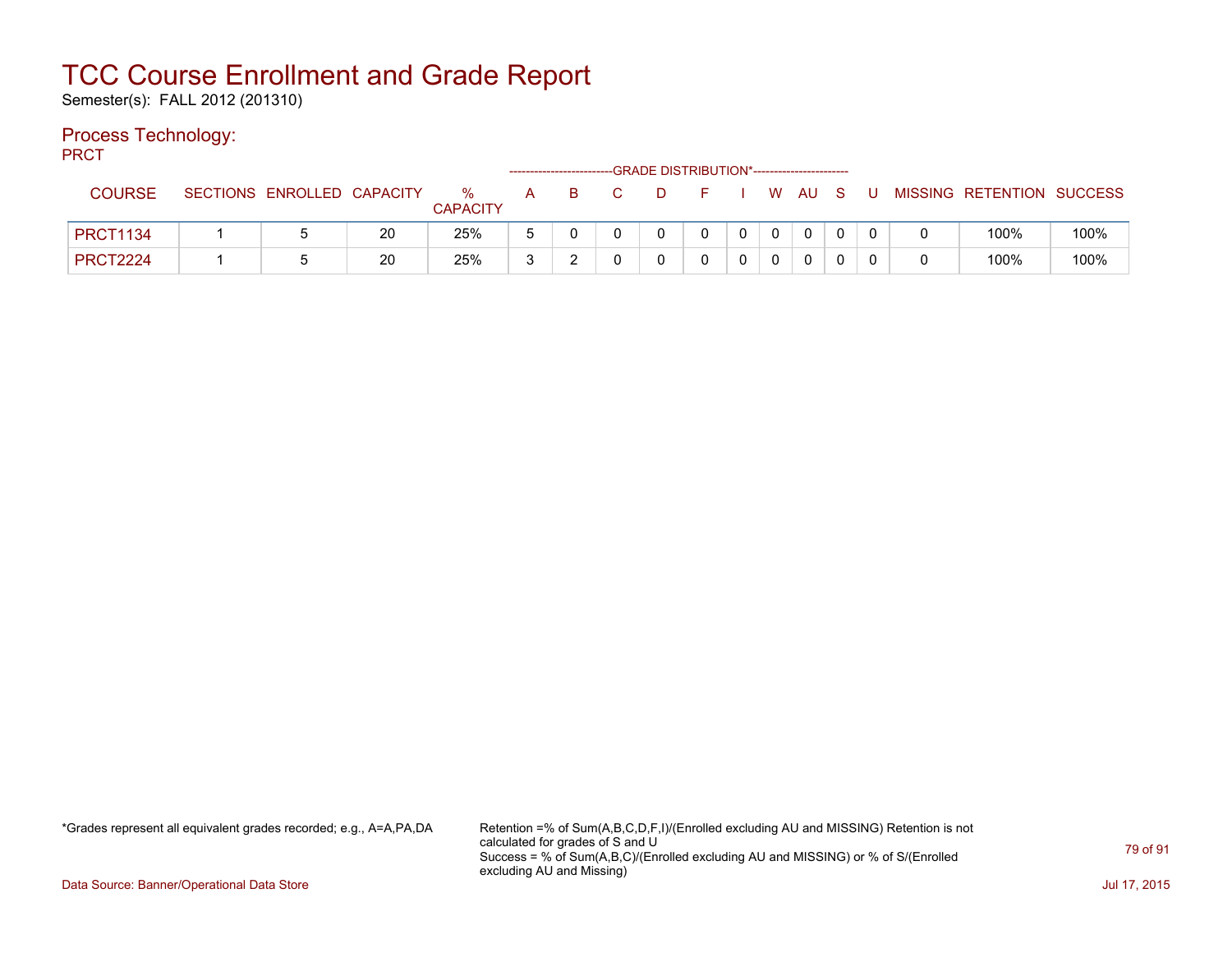Semester(s): FALL 2012 (201310)

#### Psychology:

PSYC

|                 |                 |                   |       |                      |     | ------------------------ |          | -GRADE DISTRIBUTION*---------------------- |                |              |     |              |          |          |                |                          |      |
|-----------------|-----------------|-------------------|-------|----------------------|-----|--------------------------|----------|--------------------------------------------|----------------|--------------|-----|--------------|----------|----------|----------------|--------------------------|------|
| <b>COURSE</b>   | <b>SECTIONS</b> | ENROLLED CAPACITY |       | %<br><b>CAPACITY</b> | A   | B                        | C        | D                                          | F              |              | W   | AU           | S        |          | <b>MISSING</b> | <b>RETENTION SUCCESS</b> |      |
| <b>PSYC1113</b> | 77              | 1,984             | 2,290 | 87%                  | 693 | 432                      | 311      | 107                                        | 169            |              | 269 | 2            | $\Omega$ | $\Omega$ | $\Omega$       | 86%                      | 72%  |
| <b>PSYC1313</b> | 8               | 137               | 220   | 62%                  | 50  | 39                       | 19       | 7                                          | 10             | 0            | 12  | $\Omega$     | $\Omega$ | $\Omega$ | 0              | 91%                      | 79%  |
| <b>PSYC2023</b> | 25              | 604               | 800   | 76%                  | 273 | 140                      | 67       | 26                                         | 29             |              | 68  | $\Omega$     | 0        | $\Omega$ | 0              | 89%                      | 79%  |
| <b>PSYC2053</b> | 3               | 46                | 46    | 100%                 | 19  | 13                       | 6        |                                            | 3              | 0            | 4   | $\Omega$     | 0        | $\Omega$ | 0              | 91%                      | 83%  |
| <b>PSYC2133</b> |                 | 9                 | 15    | 60%                  | 8   |                          | $\Omega$ | 0                                          | $\Omega$       | 0            | 0   | $\mathbf{0}$ | 0        | $\Omega$ | 0              | 100%                     | 100% |
| <b>PSYC2193</b> | 3               | 77                | 85    | 91%                  | 45  | 18                       |          | 0                                          | $\overline{2}$ | $\mathbf{0}$ | 10  | 1            | $\Omega$ | $\Omega$ | 0              | 87%                      | 84%  |
| <b>PSYC2213</b> |                 | 12                | 15    | 80%                  | 5   | 4                        | 0        |                                            | $\overline{2}$ | $\mathbf{0}$ | 0   | $\mathbf{0}$ | 0        | 0        | $\Omega$       | 100%                     | 75%  |
| <b>PSYC2223</b> | $\overline{2}$  | 36                | 40    | 90%                  | 19  | 3                        | 3        | 3                                          | 4              | $\mathbf{0}$ | 4   | $\mathbf{0}$ | $\Omega$ | $\Omega$ | $\mathbf{0}$   | 89%                      | 69%  |
| <b>PSYC2423</b> | 3               | 82                | 90    | 91%                  | 28  | 23                       | 8        | 6                                          | 9              | $\mathbf{0}$ | 8   | $\mathbf{0}$ | 0        | 0        | $\Omega$       | 90%                      | 72%  |
| <b>PSYC2523</b> | 3               | 55                | 80    | 69%                  | 20  | 11                       | 9        | 4                                          | 7              | $\mathbf{0}$ | 4   | $\mathbf{0}$ | 0        | $\Omega$ | $\mathbf{0}$   | 93%                      | 73%  |
| <b>PSYC2533</b> |                 | 39                | 40    | 98%                  | 3   | 10                       | 9        | 8                                          | 3              | 0            | 6   | $\Omega$     | 0        | 0        | 0              | 85%                      | 56%  |
| <b>PSYC2713</b> |                 | 10                | 10    | 100%                 | 0   | 2                        |          | 0                                          | 0              | 0            |     | 0            | 0        | $\Omega$ | $\mathbf 0$    | 30%                      | 30%  |
| <b>PSYC2813</b> | 6               | 94                | 105   | 90%                  | 22  | 29                       | 10       | 5                                          | 8              | 0            | 20  | 0            | 0        | 0        | 0              | 79%                      | 65%  |

\*Grades represent all equivalent grades recorded; e.g., A=A,PA,DA Retention =% of Sum(A,B,C,D,F,I)/(Enrolled excluding AU and MISSING) Retention is not calculated for grades of S and U Success = % of Sum(A,B,C)/(Enrolled excluding AU and MISSING) or % of S/(Enrolled excluding AU and Missing)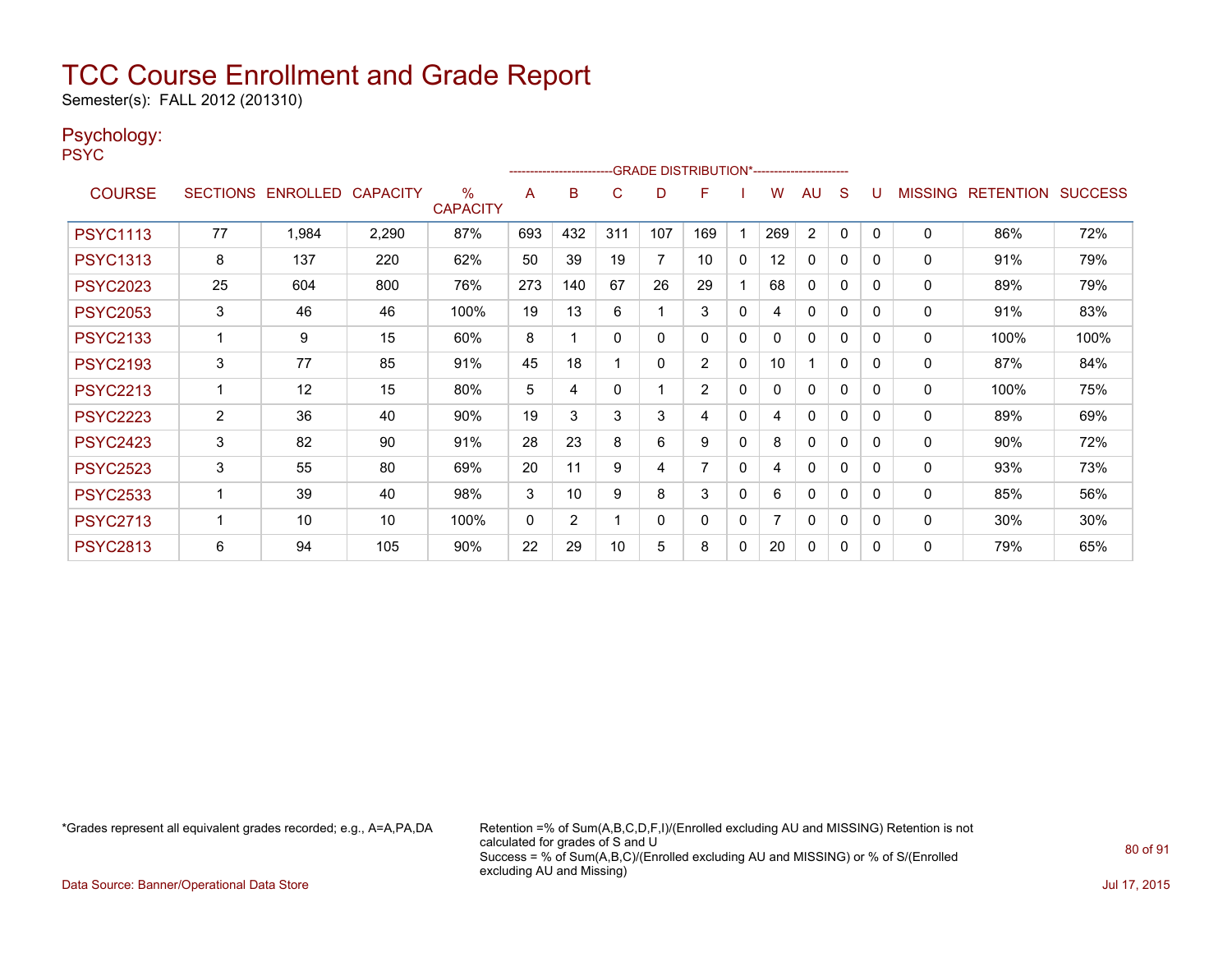Semester(s): FALL 2012 (201310)

#### Quality Control Technology: **QCTT**

|                 |                 |                   |    |                         |    |    |          | ------------------------GRADE                DISTRIBUTION*---------------------- |   |   |                |              |   |          |                |                  |                |
|-----------------|-----------------|-------------------|----|-------------------------|----|----|----------|----------------------------------------------------------------------------------|---|---|----------------|--------------|---|----------|----------------|------------------|----------------|
| <b>COURSE</b>   | <b>SECTIONS</b> | ENROLLED CAPACITY |    | $\%$<br><b>CAPACITY</b> | A  | B  | C.       | D                                                                                | F |   | w              | AU           | S |          | <b>MISSING</b> | <b>RETENTION</b> | <b>SUCCESS</b> |
| <b>QCTT1223</b> | $\overline{2}$  | 37                | 40 | 92%                     | 15 | 10 | 4        |                                                                                  |   |   |                | $\mathbf{0}$ | 0 |          | 0              | 81%              | 78%            |
| QCTT1313        |                 | 20                | 20 | 100%                    | 9  | 8  |          |                                                                                  | 0 | 0 | $\overline{2}$ | $\mathbf{0}$ | 0 |          | 0              | 90%              | 90%            |
| QCTT1443        | $\overline{2}$  | 14                | 30 | 47%                     | 9  | 3  |          |                                                                                  | 0 | 0 | 2              | $\mathbf{0}$ | 0 | $\Omega$ | 0              | 86%              | 86%            |
| QCTT2153        |                 | 5                 | 15 | 33%                     | 4  | 0  |          |                                                                                  | 0 | 0 |                | $\mathbf{0}$ | 0 | $\Omega$ | 0              | 80%              | 80%            |
| QCTT2343        |                 |                   |    | 100%                    |    | 0  |          |                                                                                  | 0 | 0 | $\mathbf{0}$   | $\mathbf{0}$ | 0 | $\Omega$ | 0              | 100%             | 100%           |
| <b>QCTT2383</b> |                 | 10                | 15 | 67%                     | 10 | 0  |          |                                                                                  | 0 | 0 | $\Omega$       | $\mathbf{0}$ | 0 | $\Omega$ | $\mathbf 0$    | 100%             | 100%           |
| <b>QCTT2423</b> |                 | 2                 |    | 200%                    | 2  | 0  | $\Omega$ | 0                                                                                | 0 | 0 | $\overline{0}$ | $\mathbf{0}$ | 0 | $\Omega$ | 0              | 100%             | 100%           |

\*Grades represent all equivalent grades recorded; e.g., A=A,PA,DA Retention =% of Sum(A,B,C,D,F,I)/(Enrolled excluding AU and MISSING) Retention is not calculated for grades of S and U Success = % of Sum(A,B,C)/(Enrolled excluding AU and MISSING) or % of S/(Enrolled excluding AU and Missing)

Data Source: Banner/Operational Data Store Jul 17, 2015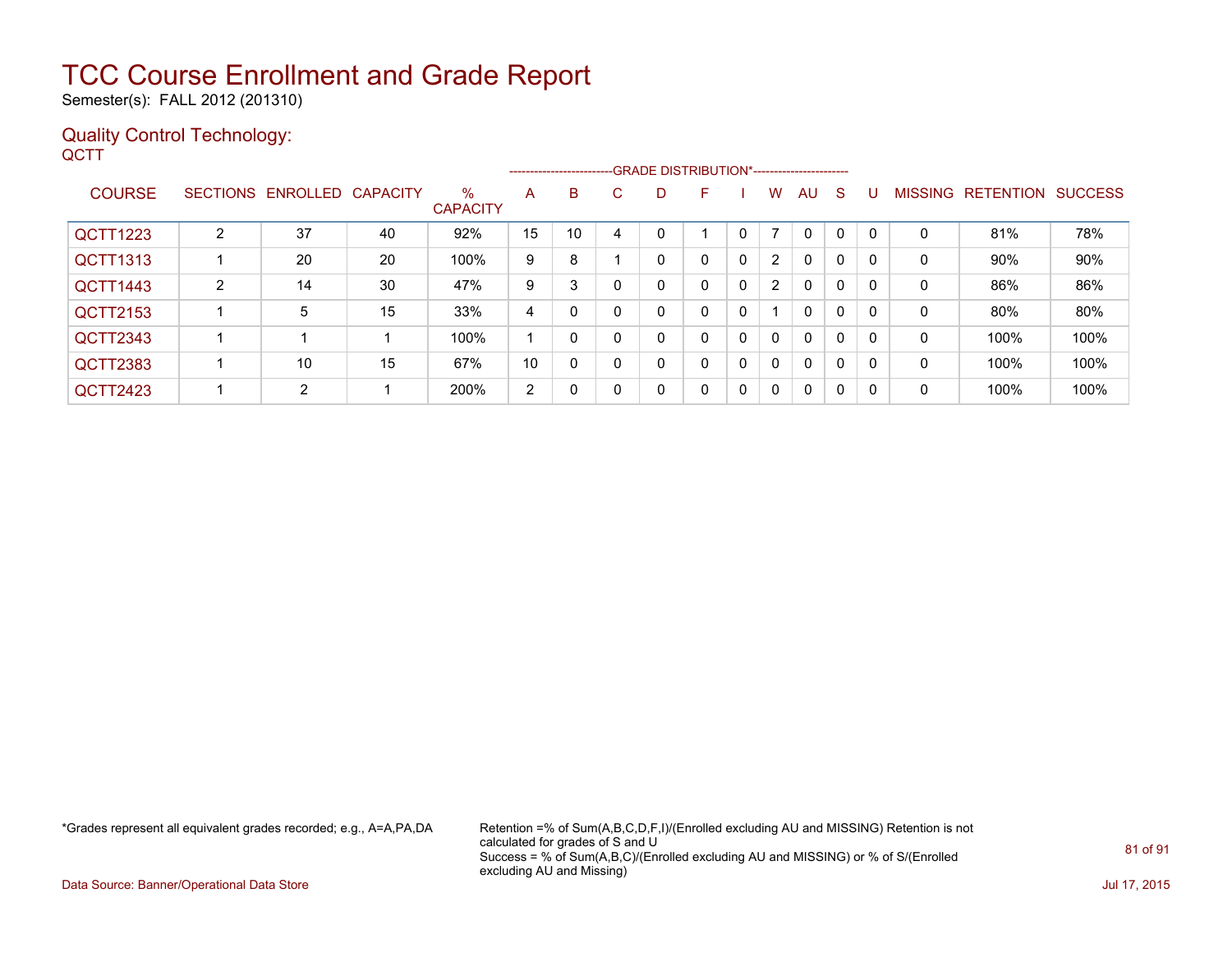Semester(s): FALL 2012 (201310)

#### Radiography:

RADT

|                 |        |                            |    |                         |                |    |    |    | ------------------------GRADE DISTRIBUTION*----------------------- |   |              |              |              |          |                |                  |                |
|-----------------|--------|----------------------------|----|-------------------------|----------------|----|----|----|--------------------------------------------------------------------|---|--------------|--------------|--------------|----------|----------------|------------------|----------------|
| <b>COURSE</b>   |        | SECTIONS ENROLLED CAPACITY |    | $\%$<br><b>CAPACITY</b> | A              | B  | C. | D. | F                                                                  |   | W            | AU           | <sub>S</sub> |          | <b>MISSING</b> | <b>RETENTION</b> | <b>SUCCESS</b> |
| <b>RADT1313</b> | 3      | 26                         | 36 | 72%                     | 15             | 9  |    |    | C                                                                  |   | $\mathbf{0}$ | $\mathbf{0}$ | $\Omega$     |          | 0              | 100%             | 92%            |
| <b>RADT1324</b> | 3      | 26                         | 36 | 72%                     | 18             | 6  |    |    | $\overline{2}$                                                     | 0 | $\mathbf{0}$ | $\mathbf{0}$ | 0            |          | 0              | 100%             | 92%            |
| <b>RADT1372</b> | 2      | 26                         | 26 | 100%                    | 6              | 13 | 5  |    |                                                                    |   |              | $\mathbf{0}$ | 0            |          | 0              | 96%              | 92%            |
| <b>RADT2301</b> |        | 15                         | 0  |                         | 14             |    |    |    | 0                                                                  | 0 | $\mathbf{0}$ | $\mathbf{0}$ | 0            |          | 0              | 100%             | 100%           |
| <b>RADT2336</b> | C<br>∠ | 22                         | 33 | 67%                     | 17             | 3  |    |    | 0                                                                  | 0 | 0            | $\mathbf{0}$ | 0            |          | 0              | 100%             | 100%           |
| <b>RADT2343</b> | ົ      | 22                         | 35 | 63%                     | $\overline{ }$ | 11 | 4  |    | 0                                                                  | 0 | $\mathbf{0}$ | $\mathbf{0}$ | 0            | $\Omega$ | 0              | 100%             | 100%           |
| <b>RADT2383</b> |        | 22                         | 35 | 63%                     | 5              | 10 |    |    | 0                                                                  | 0 | $\mathbf 0$  | 0            | 0            | $\Omega$ | 0              | 100%             | 100%           |

\*Grades represent all equivalent grades recorded; e.g., A=A,PA,DA Retention =% of Sum(A,B,C,D,F,I)/(Enrolled excluding AU and MISSING) Retention is not calculated for grades of S and U Success = % of Sum(A,B,C)/(Enrolled excluding AU and MISSING) or % of S/(Enrolled excluding AU and Missing)

Data Source: Banner/Operational Data Store Jul 17, 2015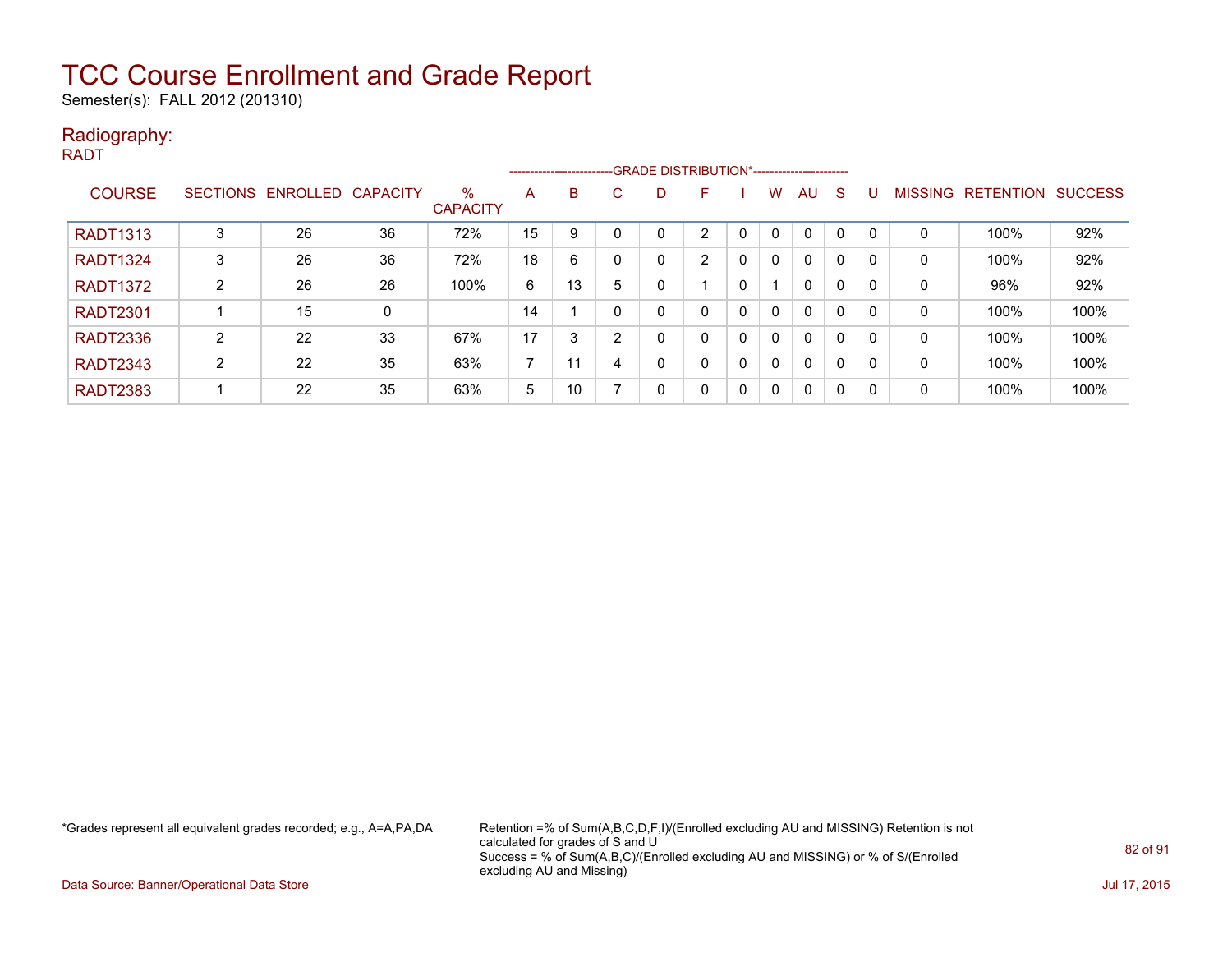Semester(s): FALL 2012 (201310)

#### Religious Studies:

RELG

|                 |                 |                   |     |                         |    | ------------------------ |   | --GRADE DISTRIBUTION*----------------------- |   |   |          |              |              |     |                |                  |                |
|-----------------|-----------------|-------------------|-----|-------------------------|----|--------------------------|---|----------------------------------------------|---|---|----------|--------------|--------------|-----|----------------|------------------|----------------|
| <b>COURSE</b>   | <b>SECTIONS</b> | ENROLLED CAPACITY |     | $\%$<br><b>CAPACITY</b> | A  | B                        | C | D                                            | F |   | W        | AU           | <sub>S</sub> |     | <b>MISSING</b> | <b>RETENTION</b> | <b>SUCCESS</b> |
| <b>RELG1113</b> | ົ               | 36                | 70  | 51%                     | 10 | 10                       |   |                                              | 8 | 0 | 6        | $\mathbf{0}$ | 0            |     | 0              | 83%              | 58%            |
| <b>RELG1213</b> | າ<br>∠          | 22                | 120 | 18%                     | 6  | 4                        | 3 | 0                                            | 5 | 0 | 4        | $\mathbf{0}$ | 0            | 0   | 0              | 82%              | 59%            |
| <b>RELG1223</b> | ົ               | 23                | 30  | 77%                     | 8  | 8                        | 3 |                                              | 3 | 0 | $\Omega$ | $\mathbf{0}$ | 0            | -0  | 0              | 100%             | 83%            |
| <b>RELG2113</b> | 3               | 49                | 115 | 43%                     | 13 | 6                        |   | 2                                            |   | 0 | 20       | $\mathbf{0}$ | $\mathbf{0}$ | -0  | 0              | 59%              | 53%            |
| <b>RELG2123</b> | 3               | 63                | 105 | 60%                     | 21 | 15                       | 6 | 3                                            | 4 | 0 | 14       | 0            | 0            | - C | 0              | 78%              | 67%            |
| <b>RELG2173</b> | $\mathcal{D}$   | 27                | 33  | 82%                     | 18 | 4                        | ົ | 0                                            |   | 0 |          |              | $\mathbf{0}$ | -0  | 0              | 96%              | 92%            |

\*Grades represent all equivalent grades recorded; e.g., A=A,PA,DA Retention =% of Sum(A,B,C,D,F,I)/(Enrolled excluding AU and MISSING) Retention is not calculated for grades of S and U Success = % of Sum(A,B,C)/(Enrolled excluding AU and MISSING) or % of S/(Enrolled excluding AU and Missing)

Data Source: Banner/Operational Data Store Jul 17, 2015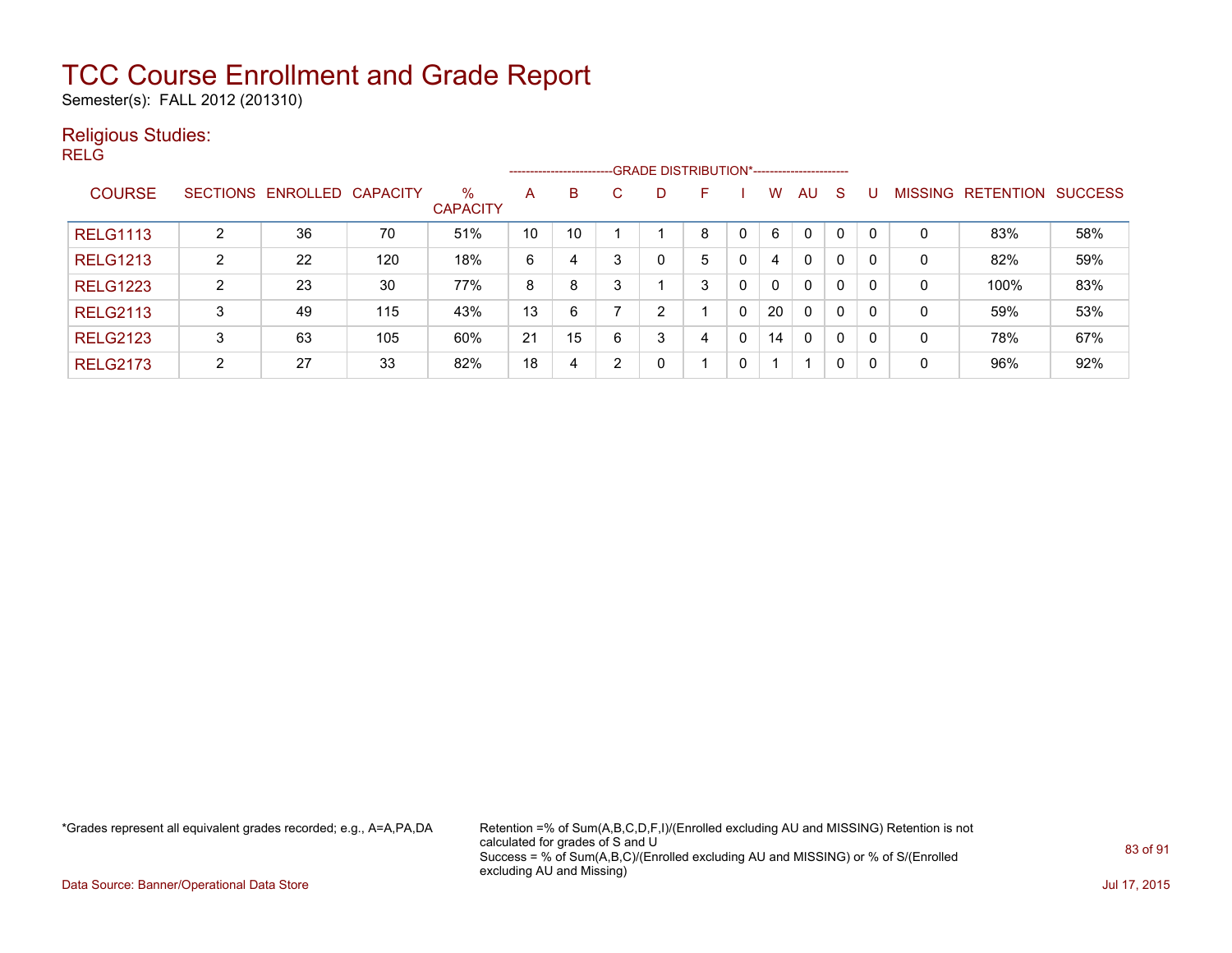Semester(s): FALL 2012 (201310)

#### Respiratory Care:

RESP

|                 |                 |                 |                 |                         |                          |                |   | -----------------------GRADE DISTRIBUTION*----------------------- |   |   |   |          |          |          |                |                  |                |
|-----------------|-----------------|-----------------|-----------------|-------------------------|--------------------------|----------------|---|-------------------------------------------------------------------|---|---|---|----------|----------|----------|----------------|------------------|----------------|
| <b>COURSE</b>   | <b>SECTIONS</b> | <b>ENROLLED</b> | <b>CAPACITY</b> | $\%$<br><b>CAPACITY</b> | A                        | B              | U | D                                                                 | F |   | w | AU       | S        |          | <b>MISSING</b> | <b>RETENTION</b> | <b>SUCCESS</b> |
| <b>RESP1213</b> |                 | 21              | 25              | 84%                     | 15                       | 6              |   | 0                                                                 | 0 | 0 | 0 | $\Omega$ | $\Omega$ | $\Omega$ | $\Omega$       | 100%             | 100%           |
| <b>RESP1233</b> |                 | 19              | 25              | 76%                     | 12                       | 6              |   | 0                                                                 | 0 | 0 |   | $\Omega$ | $\Omega$ | 0        | 0              | 95%              | 95%            |
| <b>RESP1242</b> |                 | 19              | 25              | 76%                     | $\overline{\phantom{a}}$ | 8              | 3 | 0                                                                 | 0 | 0 |   | $\Omega$ | $\Omega$ | 0        | 0              | 95%              | 95%            |
| <b>RESP1251</b> |                 | 18              | 20              | 90%                     | 16                       | $\overline{2}$ |   | 0                                                                 | 0 | 0 | 0 | $\Omega$ | $\Omega$ | 0        | 0              | 100%             | 100%           |
| <b>RESP1313</b> |                 | 19              | 25              | 76%                     | 6                        | 9              | 3 | 0                                                                 | 0 | 0 |   | $\Omega$ | $\Omega$ | 0        | 0              | 95%              | 95%            |
| <b>RESP1354</b> |                 | 19              | 25              | 76%                     | 10                       | 6              | 2 | 0                                                                 | 0 | 0 |   | $\Omega$ | 0        | 0        | 0              | 95%              | 95%            |
| <b>RESP1511</b> | $\overline{2}$  | 19              | 26              | 73%                     | 18                       | $\Omega$       |   | 0                                                                 | 0 | 0 |   | $\Omega$ | $\Omega$ | 0        | 0              | 95%              | 95%            |
| <b>RESP2204</b> | 3               | 22              | 22              | 100%                    | 17                       | 4              |   | 0                                                                 | 0 | 0 | 0 | $\Omega$ | $\Omega$ | $\Omega$ | 0              | 100%             | 100%           |
| <b>RESP2324</b> |                 | 21              | 25              | 84%                     | 11                       | 9              |   | 0                                                                 | 0 | 0 | 0 | $\Omega$ | 0        | 0        | 0              | 100%             | 100%           |

\*Grades represent all equivalent grades recorded; e.g., A=A,PA,DA Retention =% of Sum(A,B,C,D,F,I)/(Enrolled excluding AU and MISSING) Retention is not calculated for grades of S and U Success = % of Sum(A,B,C)/(Enrolled excluding AU and MISSING) or % of S/(Enrolled excluding AU and Missing)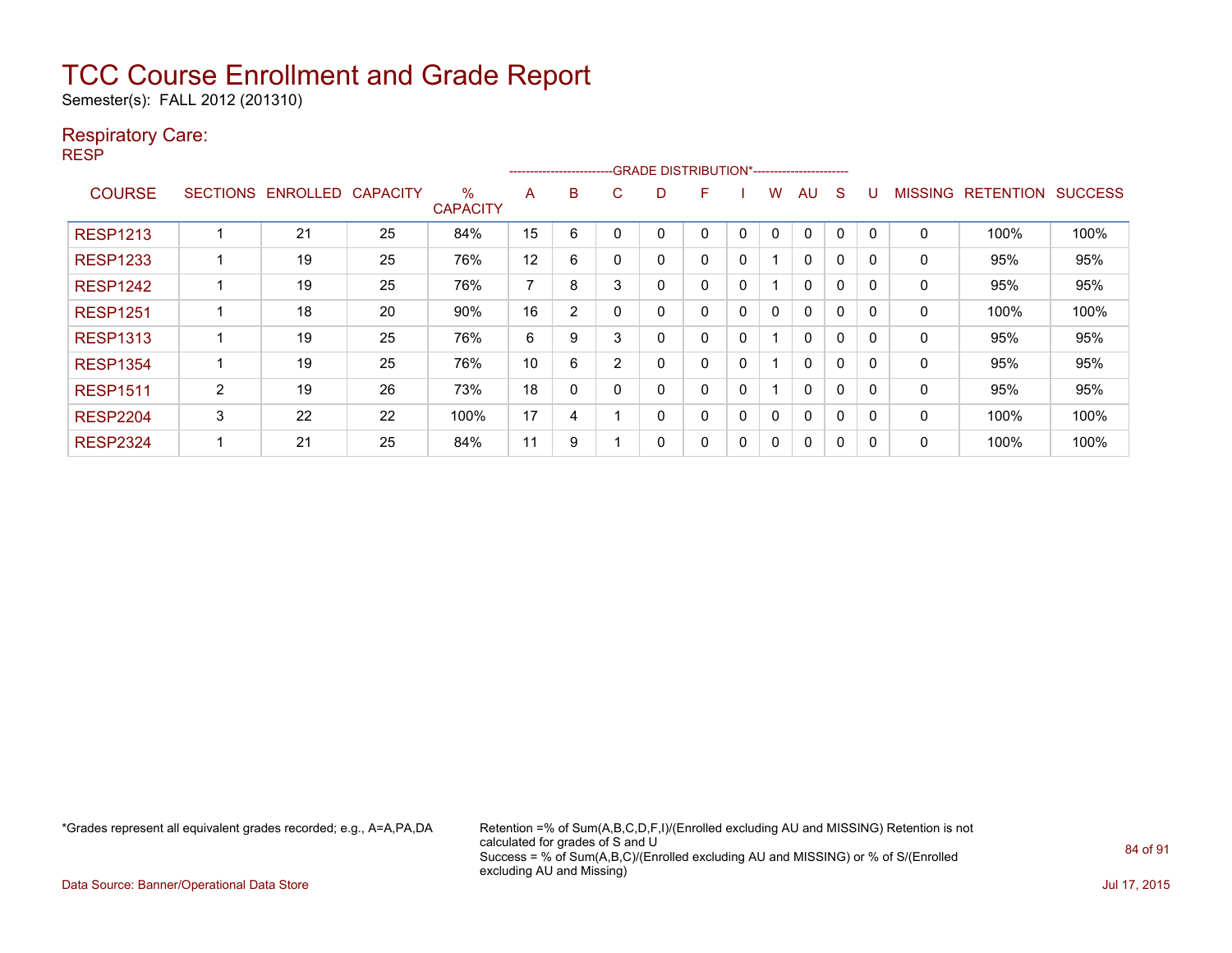Semester(s): FALL 2012 (201310)

### Russian:

| <b>RUSS</b><br>-GRADE DISTRIBUTION*-----------------------<br>------------------------ |                 |  |                            |    |                         |              |    |  |        |            |  |  |   |     |                           |     |
|----------------------------------------------------------------------------------------|-----------------|--|----------------------------|----|-------------------------|--------------|----|--|--------|------------|--|--|---|-----|---------------------------|-----|
|                                                                                        | <b>COURSE</b>   |  | SECTIONS ENROLLED CAPACITY |    | $\%$<br><b>CAPACITY</b> | $\mathsf{A}$ | B. |  | $\Box$ | F I W AU S |  |  |   | - U | MISSING RETENTION SUCCESS |     |
|                                                                                        | <b>RUSS1103</b> |  |                            | 20 | 45%                     | 6            |    |  |        | $\Omega$   |  |  | 0 |     | 89%                       | 89% |
|                                                                                        | <b>RUSS1213</b> |  |                            | 20 | 20%                     |              |    |  |        |            |  |  | 0 |     | 75%                       | 75% |

\*Grades represent all equivalent grades recorded; e.g., A=A,PA,DA Retention =% of Sum(A,B,C,D,F,I)/(Enrolled excluding AU and MISSING) Retention is not calculated for grades of S and U Success = % of Sum(A,B,C)/(Enrolled excluding AU and MISSING) or % of S/(Enrolled excluding AU and Missing)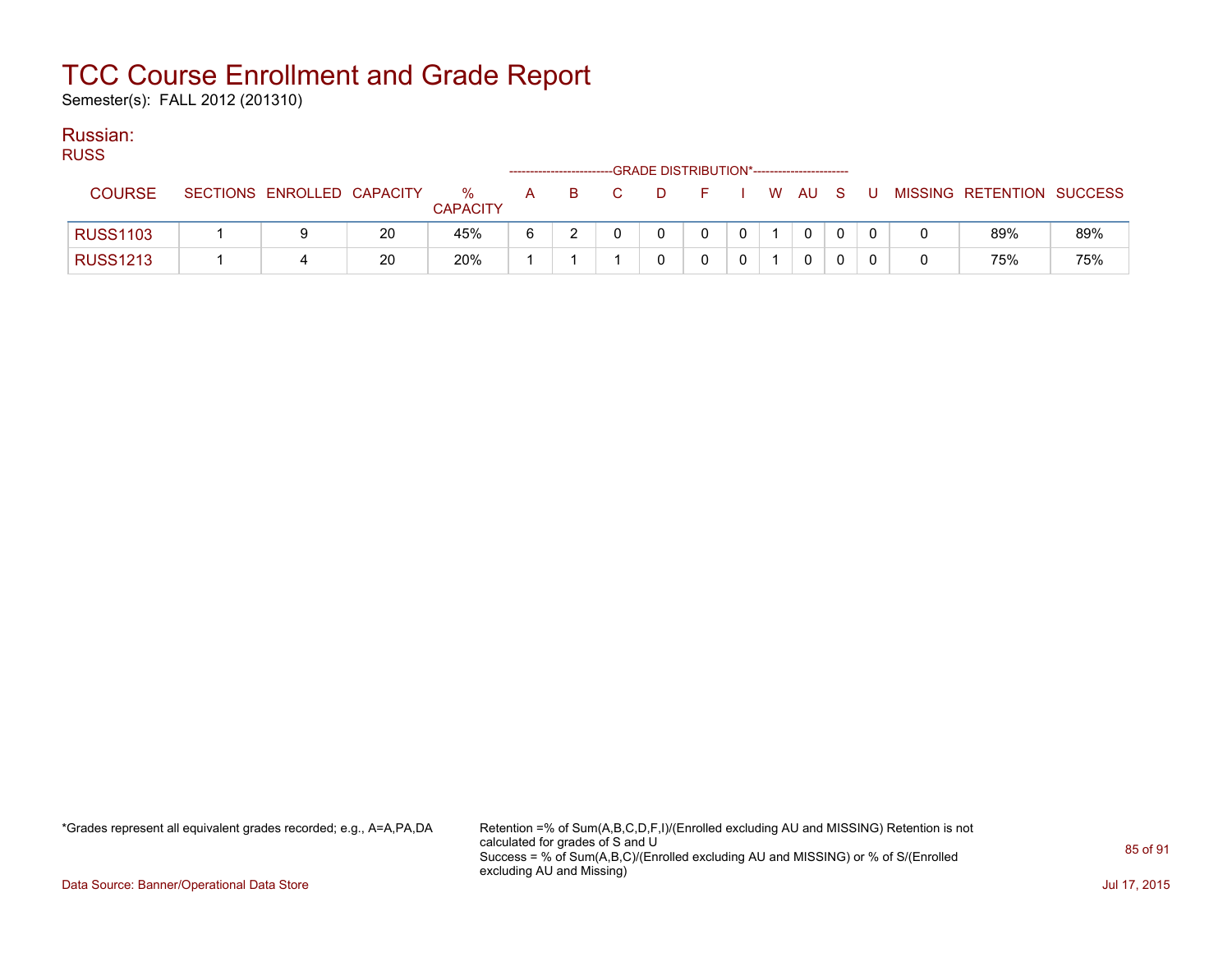Semester(s): FALL 2012 (201310)

#### Sociology:

**SOCI** 

| -------------------------GRADE                DISTRIBUTION*--------------------- |                |                   |                 |                         |                |                |    |                |    |              |    |              |              |          |                |                  |                |
|----------------------------------------------------------------------------------|----------------|-------------------|-----------------|-------------------------|----------------|----------------|----|----------------|----|--------------|----|--------------|--------------|----------|----------------|------------------|----------------|
| <b>COURSE</b>                                                                    |                | SECTIONS ENROLLED | <b>CAPACITY</b> | $\%$<br><b>CAPACITY</b> | A              | B              | C  | D              | F  |              | w  | AU           | S            |          | <b>MISSING</b> | <b>RETENTION</b> | <b>SUCCESS</b> |
| <b>SOCI1113</b>                                                                  | 28             | 640               | 865             | 74%                     | 347            | 132            | 60 | 12             | 13 | 4            | 72 | $\mathbf{0}$ | 0            | $\Omega$ | $\mathbf 0$    | 89%              | 84%            |
| SOCI1133                                                                         |                | 8                 | 10              | 80%                     | 5              | 0              | 0  | 0              | 0  | 0            | 3  | $\mathbf{0}$ | 0            | $\Omega$ | 0              | 62%              | 62%            |
| <b>SOCI2013</b>                                                                  |                | 31                | 40              | 78%                     | 6              | 15             | 3  |                | 5  | $\mathbf{0}$ |    | $\mathbf{0}$ | $\mathbf{0}$ | $\Omega$ | 0              | 97%              | 77%            |
| <b>SOCI2043</b>                                                                  |                | 20                | 20              | 100%                    | 3              | 7              | 4  | 2              |    | $\mathbf{0}$ | 3  | $\mathbf{0}$ | 0            | $\Omega$ | 0              | 85%              | 70%            |
| <b>SOCI2053</b>                                                                  | 3              | 14                | 29              | 48%                     |                | $\overline{2}$ | 2  |                | 4  | 0            | 4  | $\mathbf{0}$ | 0            | $\Omega$ | 0              | 71%              | 36%            |
| <b>SOCI2113</b>                                                                  | $\overline{2}$ | 34                | 40              | 85%                     | 6              | 10             | 4  | $\overline{2}$ | 5  | 0            | 7  | $\mathbf{0}$ | 0            | $\Omega$ | 0              | 79%              | 59%            |
| <b>SOCI2123</b>                                                                  | $\overline{c}$ | 57                | 65              | 88%                     | 21             | 12             |    |                | 8  |              | 7  | $\mathbf{0}$ | $\mathbf{0}$ | 0        | $\mathbf 0$    | 88%              | 70%            |
| <b>SOCI2143</b>                                                                  |                | 8                 | 20              | 40%                     | 4              |                | 3  | 0              | 0  | 0            | 0  | $\mathbf{0}$ | $\mathbf{0}$ | $\Omega$ | 0              | 100%             | 100%           |
| <b>SOCI2173</b>                                                                  | $\overline{2}$ | 14                | 22              | 64%                     | $\overline{7}$ | $\overline{2}$ |    | 0              | 0  | $\mathbf{0}$ | 4  | $\mathbf{0}$ | $\mathbf{0}$ | $\Omega$ | $\mathbf 0$    | 71%              | 71%            |
| <b>SOCI2223</b>                                                                  | 2              | 4                 | 20              | 20%                     | $\overline{2}$ | $\overline{2}$ |    | 0              | 0  | 0            | 0  | $\mathbf{0}$ | $\mathbf{0}$ | $\Omega$ | 0              | 100%             | 100%           |
| <b>SOCI2713</b>                                                                  |                | 10                | 10              | 100%                    |                |                | 2  | 2              | 0  | 0            | 4  | $\mathbf{0}$ | 0            | $\Omega$ | 0              | 60%              | 40%            |
| <b>SOCI2813</b>                                                                  | 6              | 48                | 75              | 64%                     | 12             | 14             | 8  | 0              |    | 0            | 13 | $\mathbf{0}$ | 0            | $\Omega$ | 0              | 73%              | 71%            |

\*Grades represent all equivalent grades recorded; e.g., A=A,PA,DA Retention =% of Sum(A,B,C,D,F,I)/(Enrolled excluding AU and MISSING) Retention is not calculated for grades of S and U Success = % of Sum(A,B,C)/(Enrolled excluding AU and MISSING) or % of S/(Enrolled excluding AU and Missing)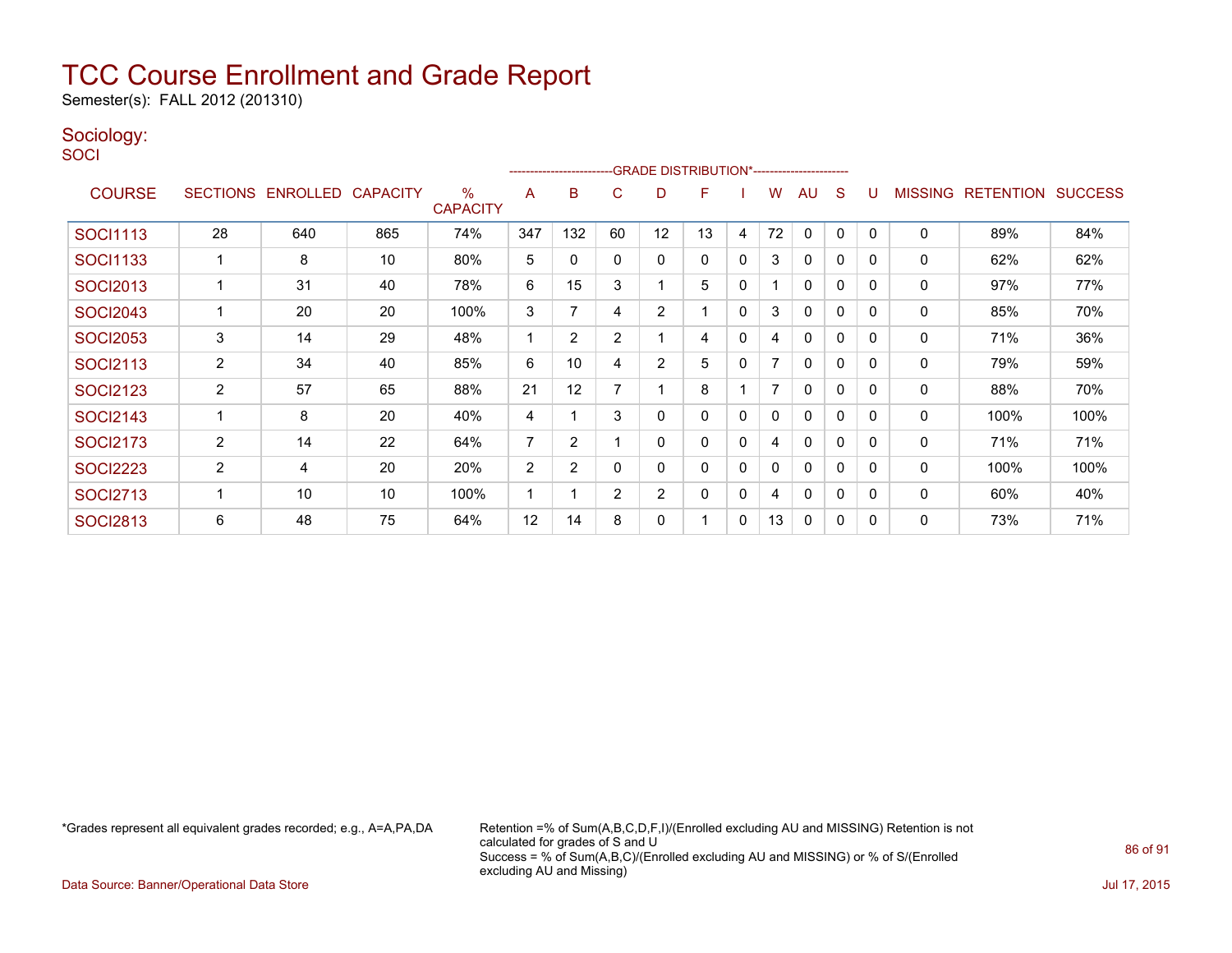Semester(s): FALL 2012 (201310)

#### Spanish:

SPAN

|                 |                 |                   |     |                                  |                | ---------------------- |                |                | -GRADE DISTRIBUTION*---------------------- |                |                |                |              |          |                |                  |                |
|-----------------|-----------------|-------------------|-----|----------------------------------|----------------|------------------------|----------------|----------------|--------------------------------------------|----------------|----------------|----------------|--------------|----------|----------------|------------------|----------------|
| <b>COURSE</b>   | <b>SECTIONS</b> | ENROLLED CAPACITY |     | $\frac{0}{0}$<br><b>CAPACITY</b> | A              | B                      | C              | D              | F                                          |                | W              | AU             | S            |          | <b>MISSING</b> | <b>RETENTION</b> | <b>SUCCESS</b> |
| <b>SPAN1001</b> |                 | 6                 | 15  | 40%                              | 4              | $\Omega$               | $\Omega$       | 0              | 0                                          | $\mathbf{0}$   | $\overline{2}$ | $\mathbf{0}$   | $\mathbf{0}$ | $\Omega$ | 0              | 67%              | 67%            |
| <b>SPAN1003</b> | $\overline{2}$  | 20                | 45  | 44%                              | 19             |                        | 0              | 0              | 0                                          | 0              | $\mathbf{0}$   | $\Omega$       | 0            | $\Omega$ | 0              | 100%             | 100%           |
| <b>SPAN1103</b> | 25              | 378               | 576 | 66%                              | 173            | 88                     | 40             | 11             | 13                                         | 0              | 50             | 3              | 0            | 0        | 0              | 87%              | 80%            |
| <b>SPAN1213</b> | 10              | 128               | 220 | 58%                              | 57             | 23                     | 14             | $\overline{2}$ | 8                                          | $\overline{2}$ | 22             | $\mathbf{0}$   | 0            | 0        | $\Omega$       | 83%              | 73%            |
| <b>SPAN1313</b> | 4               | 43                | 85  | 51%                              | 23             | 8                      | 4              | 0              |                                            | 0              | 5              | $\overline{2}$ | 0            | $\Omega$ | 0              | 88%              | 85%            |
| <b>SPAN1413</b> | 2               | 13                | 40  | 32%                              | 9              | $\overline{2}$         | $\mathbf{0}$   | 0              | 0                                          | $\mathbf{0}$   | $\overline{2}$ | 0              | 0            | 0        | 0              | 85%              | 85%            |
| <b>SPAN2113</b> | 1               | 9                 | 20  | 45%                              | 4              | 3                      |                | 0              | 0                                          | 0              | 0              | 1              | 0            | 0        | 0              | 100%             | 100%           |
| <b>SPAN2213</b> |                 | 14                | 20  | 70%                              | 3              | $\overline{2}$         | $\overline{2}$ |                |                                            | 0              | 4              |                | 0            | $\Omega$ | 0              | 69%              | 54%            |
| <b>SPAN2413</b> | 1               | 12                | 20  | 60%                              | 9              |                        | 0              | 0              | 0                                          | 0              | $\overline{2}$ | $\mathbf{0}$   | 0            | 0        | 0              | 83%              | 83%            |
| <b>SPAN2453</b> |                 | $\overline{7}$    | 20  | 35%                              | $\overline{7}$ | $\Omega$               | $\Omega$       | 0              | 0                                          | $\mathbf 0$    | $\Omega$       | $\Omega$       | $\Omega$     | 0        | 0              | 100%             | 100%           |
| <b>SPAN2463</b> |                 | 6                 | 20  | 30%                              | 6              | 0                      | $\Omega$       | 0              | 0                                          | $\mathbf 0$    | $\mathbf{0}$   | $\Omega$       | 0            | $\Omega$ | 0              | 100%             | 100%           |
| <b>SPAN2473</b> | $\overline{2}$  | 13                | 40  | 32%                              | 12             | 0                      | $\mathbf{0}$   | 0              | 0                                          | 0              |                | $\mathbf{0}$   | 0            | 0        | 0              | 92%              | 92%            |
| <b>SPAN2523</b> |                 | 8                 | 20  | 40%                              | $\overline{2}$ | 3                      | $\Omega$       | 0              | 0                                          | $\mathbf{0}$   | 3              | $\Omega$       | 0            | 0        | $\Omega$       | 62%              | 62%            |
| <b>SPAN2663</b> |                 | 6                 | 20  | 30%                              | 5              | 0                      | 0              | 0              | 0                                          | 0              |                | $\Omega$       | 0            | 0        | 0              | 83%              | 83%            |
| <b>SPAN2993</b> |                 | 5                 | 15  | 33%                              | 5              | 0                      | 0              | 0              | 0                                          | 0              | 0              | $\mathbf{0}$   | 0            | 0        | 0              | 100%             | 100%           |

\*Grades represent all equivalent grades recorded; e.g., A=A,PA,DA Retention =% of Sum(A,B,C,D,F,I)/(Enrolled excluding AU and MISSING) Retention is not calculated for grades of S and U Success = % of Sum(A,B,C)/(Enrolled excluding AU and MISSING) or % of S/(Enrolled excluding AU and Missing)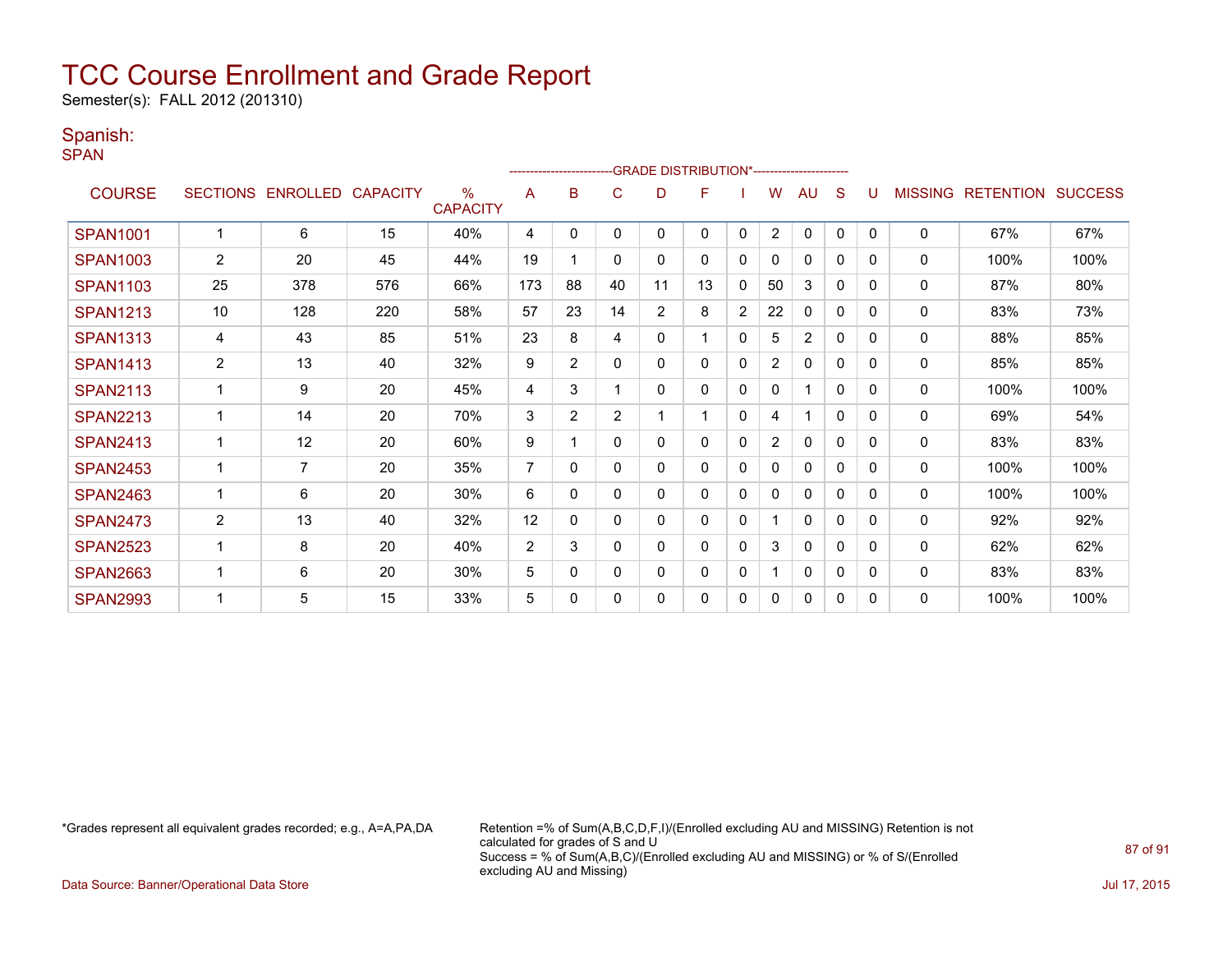Semester(s): FALL 2012 (201310)

#### Speech:

SPCH

|                 | ------------------------GRADE DISTRIBUTION*----------------------- |                            |       |                         |     |     |     |    |    |   |     |              |   |          |                |                  |                |
|-----------------|--------------------------------------------------------------------|----------------------------|-------|-------------------------|-----|-----|-----|----|----|---|-----|--------------|---|----------|----------------|------------------|----------------|
| <b>COURSE</b>   |                                                                    | SECTIONS ENROLLED CAPACITY |       | $\%$<br><b>CAPACITY</b> | A   | B   | C   | D  | F  |   | w   | AU           | S |          | <b>MISSING</b> | <b>RETENTION</b> | <b>SUCCESS</b> |
| <b>SPCH1113</b> | 53                                                                 | 997                        | 1.388 | 72%                     | 405 | 241 | 103 | 29 | 86 | 4 | 129 | $\mathbf{0}$ | 0 | $\Omega$ | 0              | 87%              | 75%            |
| <b>SPCH2053</b> | 3                                                                  | 47                         | 100   | 47%                     | 19  | 8   | 4   | 4  | 5  | 0 |     | $\mathbf{0}$ | 0 | 0        | 0              | 85%              | 66%            |
| <b>SPCH2103</b> | 2                                                                  | 23                         | 60    | 38%                     | 2   | 8   | 6   |    | 3  | 0 |     | $\mathbf{0}$ | 0 | 0        | 0              | 87%              | 70%            |
| <b>SPCH2333</b> | C                                                                  | 5                          | 45    | 11%                     | 3   |     |     | 0  |    | 0 |     | $\mathbf{0}$ | 0 | $\Omega$ | 0              | 100%             | 100%           |
| <b>SPCH2343</b> | 2                                                                  | 3                          | 40    | 8%                      | 2   |     | 0   | 0  |    | 0 |     | $\mathbf{0}$ | 0 | 0        | 0              | 100%             | 67%            |
| <b>SPCH2351</b> | າ                                                                  | 5                          | 25    | 20%                     | 3   | ົ   | 0   | 0  |    | 0 |     | $\mathbf{0}$ | 0 | 0        | 0              | 100%             | 100%           |

\*Grades represent all equivalent grades recorded; e.g., A=A,PA,DA Retention =% of Sum(A,B,C,D,F,I)/(Enrolled excluding AU and MISSING) Retention is not calculated for grades of S and U Success = % of Sum(A,B,C)/(Enrolled excluding AU and MISSING) or % of S/(Enrolled excluding AU and Missing)

Data Source: Banner/Operational Data Store Jul 17, 2015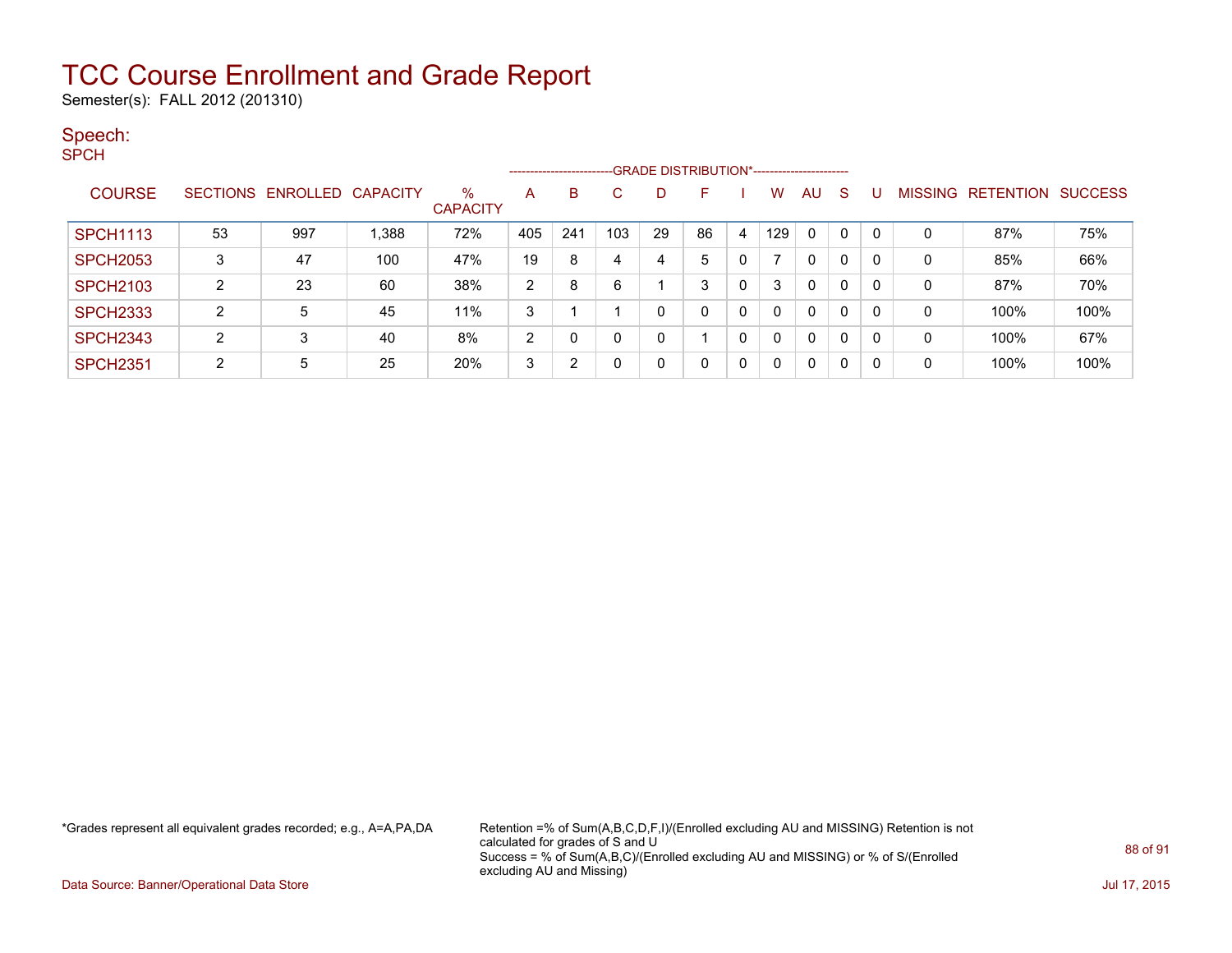Semester(s): FALL 2012 (201310)

### Surgical Technology:

**SRGT** 

|                 | -------------------------GRADE                DISTRIBUTION*--------------------- |                   |                 |                         |                |                |   |   |   |   |              |              |              |              |                |                  |                |
|-----------------|----------------------------------------------------------------------------------|-------------------|-----------------|-------------------------|----------------|----------------|---|---|---|---|--------------|--------------|--------------|--------------|----------------|------------------|----------------|
| <b>COURSE</b>   |                                                                                  | SECTIONS ENROLLED | <b>CAPACITY</b> | $\%$<br><b>CAPACITY</b> | A              | B              | C | D | F |   | w            | AU           | S            | U            | <b>MISSING</b> | <b>RETENTION</b> | <b>SUCCESS</b> |
| <b>SRGT1102</b> |                                                                                  | 7                 | $\mathbf 0$     |                         | 7              | 0              | 0 | 0 | 0 | 0 | $\mathbf{0}$ | $\mathbf{0}$ | 0            | 0            | 0              | 100%             | 100%           |
| <b>SRGT1112</b> |                                                                                  | 7                 | $\mathbf 0$     |                         | $\overline{7}$ | 0              | 0 | 0 | 0 | 0 | 0            | $\mathbf{0}$ | 0            | 0            | 0              | 100%             | 100%           |
| <b>SRGT1124</b> |                                                                                  | -1                | $\mathbf 0$     |                         | $\mathbf{0}$   |                | 0 | 0 | 0 | 0 | $\mathbf{0}$ | 0            | $\Omega$     | 0            | 0              | 100%             | 100%           |
| <b>SRGT1211</b> |                                                                                  | 7                 | 0               |                         | 7              | 0              | 0 | 0 | 0 | 0 | 0            | 0            | 0            | 0            | 0              | 100%             | 100%           |
| <b>SRGT1222</b> |                                                                                  | 7                 | $\mathbf 0$     |                         | 7              | 0              | 0 | 0 | 0 | 0 | 0            | $\mathbf{0}$ | $\Omega$     | 0            | $\mathbf 0$    | 100%             | 100%           |
| <b>SRGT1333</b> |                                                                                  | $\overline{7}$    | $\mathbf 0$     |                         | 6              |                | 0 | 0 | 0 | 0 | $\mathbf{0}$ | $\mathbf{0}$ | $\mathbf{0}$ | $\Omega$     | $\mathbf 0$    | 100%             | 100%           |
| <b>SRGT1341</b> |                                                                                  | 7                 | 0               |                         | 7              | 0              | 0 | 0 | 0 | 0 | 0            | 0            | 0            | $\Omega$     | 0              | 100%             | 100%           |
| <b>SRGT2221</b> |                                                                                  | 7                 | $\mathbf 0$     |                         | 7              | 0              | 0 | 0 | 0 | 0 | $\mathbf{0}$ | 0            | 0            | 0            | $\mathbf 0$    | 100%             | 100%           |
| <b>SRGT2312</b> |                                                                                  | 7                 | 0               |                         | ⇁              | 0              | 0 | 0 | 0 | 0 | $\Omega$     | $\mathbf{0}$ | $\Omega$     | $\Omega$     | 0              | 100%             | 100%           |
| <b>SRGT2332</b> |                                                                                  | -1                | 0               |                         | 0              |                | 0 | 0 | 0 | 0 | 0            | 0            | 0            | <sup>0</sup> | 0              | 100%             | 100%           |
| <b>SRGT2434</b> |                                                                                  | -1                | $\mathbf 0$     |                         | $\mathbf{0}$   |                | 0 | 0 | 0 | 0 | $\mathbf{0}$ | $\Omega$     | $\Omega$     | 0            | $\mathbf 0$    | 100%             | 100%           |
| <b>SRGT2442</b> |                                                                                  | 4                 | $\mathbf 0$     |                         | 2              | $\overline{2}$ | 0 | 0 | 0 | 0 | 0            | 0            | 0            | $\Omega$     | 0              | 100%             | 100%           |

\*Grades represent all equivalent grades recorded; e.g., A=A,PA,DA Retention =% of Sum(A,B,C,D,F,I)/(Enrolled excluding AU and MISSING) Retention is not calculated for grades of S and U Success = % of Sum(A,B,C)/(Enrolled excluding AU and MISSING) or % of S/(Enrolled excluding AU and Missing)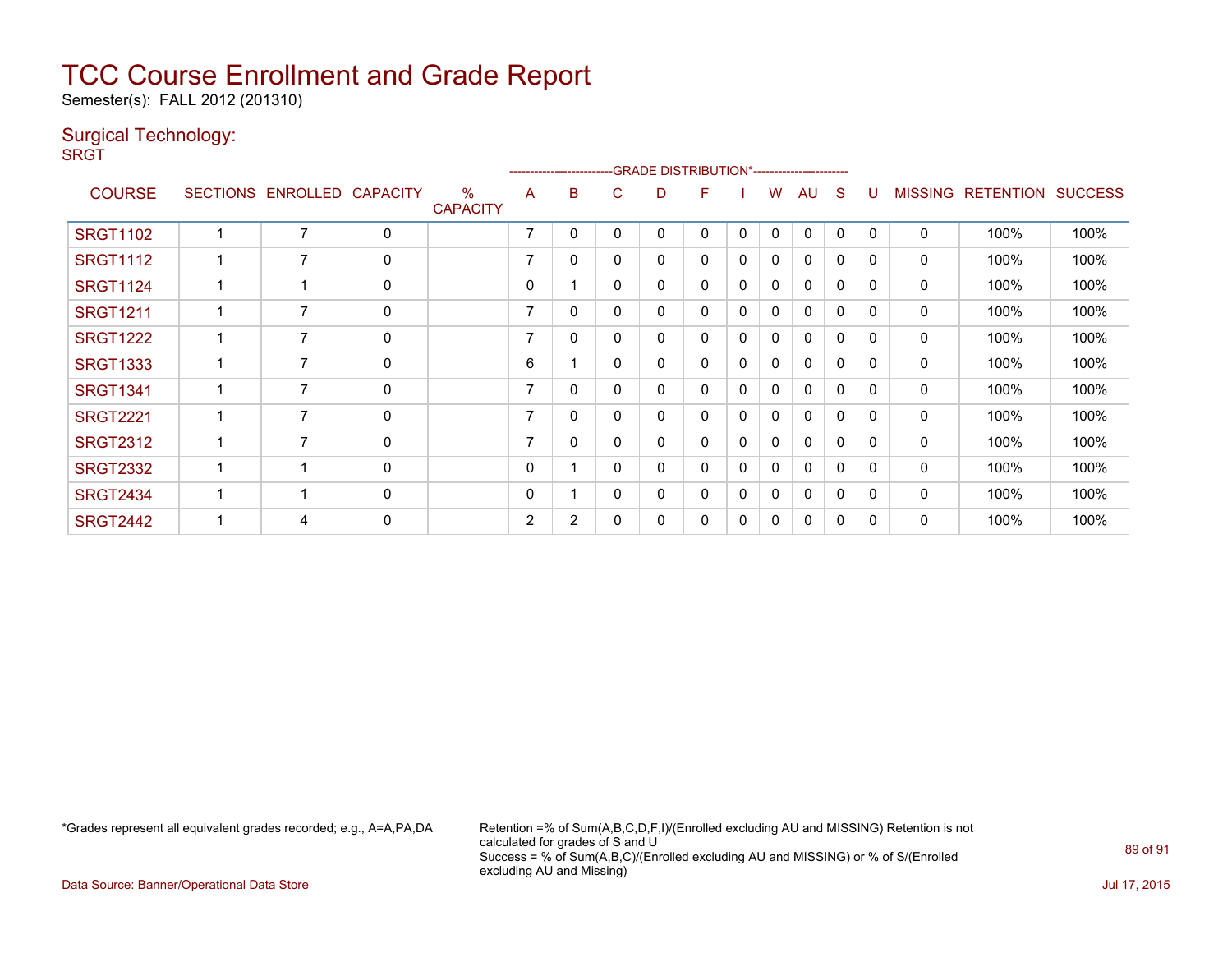Semester(s): FALL 2012 (201310)

#### Theatre:

THEA

|                 |                 |                 |                 |                                  |                | --------------------- |                | -GRADE DISTRIBUTION*---------------------- |                |              |                |              |              |                |                |                          |      |
|-----------------|-----------------|-----------------|-----------------|----------------------------------|----------------|-----------------------|----------------|--------------------------------------------|----------------|--------------|----------------|--------------|--------------|----------------|----------------|--------------------------|------|
| <b>COURSE</b>   | <b>SECTIONS</b> | <b>ENROLLED</b> | <b>CAPACITY</b> | $\frac{0}{0}$<br><b>CAPACITY</b> | A              | B                     | С              | D                                          | F              |              | w              | AU           | S            |                | <b>MISSING</b> | <b>RETENTION SUCCESS</b> |      |
| <b>THEA1000</b> |                 | 23              | 50              | 46%                              | $\mathbf{0}$   | 0                     | 0              | 0                                          | 0              | $\mathbf{0}$ | 5              | $\mathbf{0}$ | 16           | $\overline{2}$ | $\Omega$       |                          | 70%  |
| <b>THEA1023</b> |                 | 10              | 20              | 50%                              | $\overline{2}$ | 0                     | $\overline{2}$ |                                            | 4              | $\mathbf{0}$ |                | $\Omega$     | 0            | $\Omega$       | 0              | 90%                      | 40%  |
| <b>THEA1033</b> | 1               | 16              | 16              | 100%                             | 4              | 8                     |                |                                            | $\overline{2}$ | $\mathbf{0}$ | $\Omega$       | $\mathbf{0}$ | $\mathbf{0}$ | 0              | 0              | 100%                     | 81%  |
| <b>THEA1053</b> | $\mathbf{1}$    | 19              | 20              | 95%                              | 5              | 5                     | 3              | 3                                          | $\overline{2}$ | $\mathbf{0}$ |                | 0            | $\mathbf{0}$ | 0              | 0              | 95%                      | 68%  |
| <b>THEA1081</b> | 1               | 1               | -1              | 100%                             | 1              | 0                     | 0              | 0                                          | 0              | $\mathbf{0}$ | $\mathbf{0}$   | 0            | $\mathbf{0}$ | $\Omega$       | $\mathbf 0$    | 100%                     | 100% |
| <b>THEA1093</b> | $\overline{2}$  | 35              | 43              | 81%                              | 12             | 8                     | $\overline{2}$ | 0                                          | $\overline{2}$ | $\mathbf{0}$ | 11             | $\mathbf{0}$ | $\mathbf{0}$ | $\Omega$       | 0              | 69%                      | 63%  |
| <b>THEA1113</b> | 1               | 3               | 10              | 30%                              | 1              | 0                     |                | 0                                          | 0              | $\mathbf{0}$ |                | $\mathbf{0}$ | $\Omega$     | $\Omega$       | 0              | 67%                      | 67%  |
| <b>THEA1123</b> | $\mathbf 1$     | 5               | 8               | 62%                              | 3              |                       |                | $\Omega$                                   | 0              | $\Omega$     | 0              | $\Omega$     | $\Omega$     | $\Omega$       | 0              | 100%                     | 100% |
| <b>THEA1133</b> | $\mathbf{1}$    | 14              | 20              | 70%                              | 12             |                       | $\Omega$       | 0                                          | 1              | $\Omega$     | 0              | $\mathbf{0}$ | $\Omega$     | $\Omega$       | 0              | 100%                     | 93%  |
| <b>THEA1242</b> | $\mathbf{1}$    | 4               | 5               | 80%                              | 0              |                       | $\overline{2}$ | 0                                          | 0              | $\mathbf{0}$ |                | $\mathbf{0}$ | $\mathbf{0}$ | $\Omega$       | 0              | 75%                      | 75%  |
| <b>THEA2063</b> | 1               | 8               | 20              | 40%                              | $\mathbf{0}$   |                       | 4              |                                            | 1              | $\mathbf{0}$ |                | $\mathbf{0}$ | $\mathbf{0}$ | 0              | 0              | 88%                      | 62%  |
| <b>THEA2273</b> | 1               | $\overline{2}$  | 5               | 40%                              | 2              | 0                     | 0              | 0                                          | 0              | $\mathbf{0}$ | 0              | $\Omega$     | $\mathbf{0}$ | 0              | $\Omega$       | 100%                     | 100% |
| <b>THEA2313</b> | 1               | 10              | 20              | 50%                              | 4              | $\overline{2}$        | 3              | 0                                          | 0              | $\mathbf{0}$ |                | 0            | 0            | $\Omega$       | 0              | 90%                      | 90%  |
| <b>THEA2333</b> | 1               | 6               | 18              | 33%                              | 6              | 0                     | 0              | 0                                          | 0              | $\mathbf{0}$ | 0              | $\mathbf{0}$ | 0            | 0              | $\mathbf{0}$   | 100%                     | 100% |
| <b>THEA2453</b> |                 | 8               | 8               | 100%                             | 5              | 0                     | 0              | 0                                          | 0              | 0            | $\overline{2}$ | 1            | $\mathbf{0}$ | $\Omega$       | 0              | 71%                      | 71%  |
| <b>THEA2993</b> |                 | 14              | 15              | 93%                              | $\overline{2}$ | 3                     | 4              | 3                                          |                | $\mathbf{0}$ |                | $\mathbf{0}$ | $\mathbf 0$  | $\Omega$       | $\Omega$       | 93%                      | 64%  |

\*Grades represent all equivalent grades recorded; e.g., A=A,PA,DA Retention =% of Sum(A,B,C,D,F,I)/(Enrolled excluding AU and MISSING) Retention is not calculated for grades of S and U Success = % of Sum(A,B,C)/(Enrolled excluding AU and MISSING) or % of S/(Enrolled excluding AU and Missing)